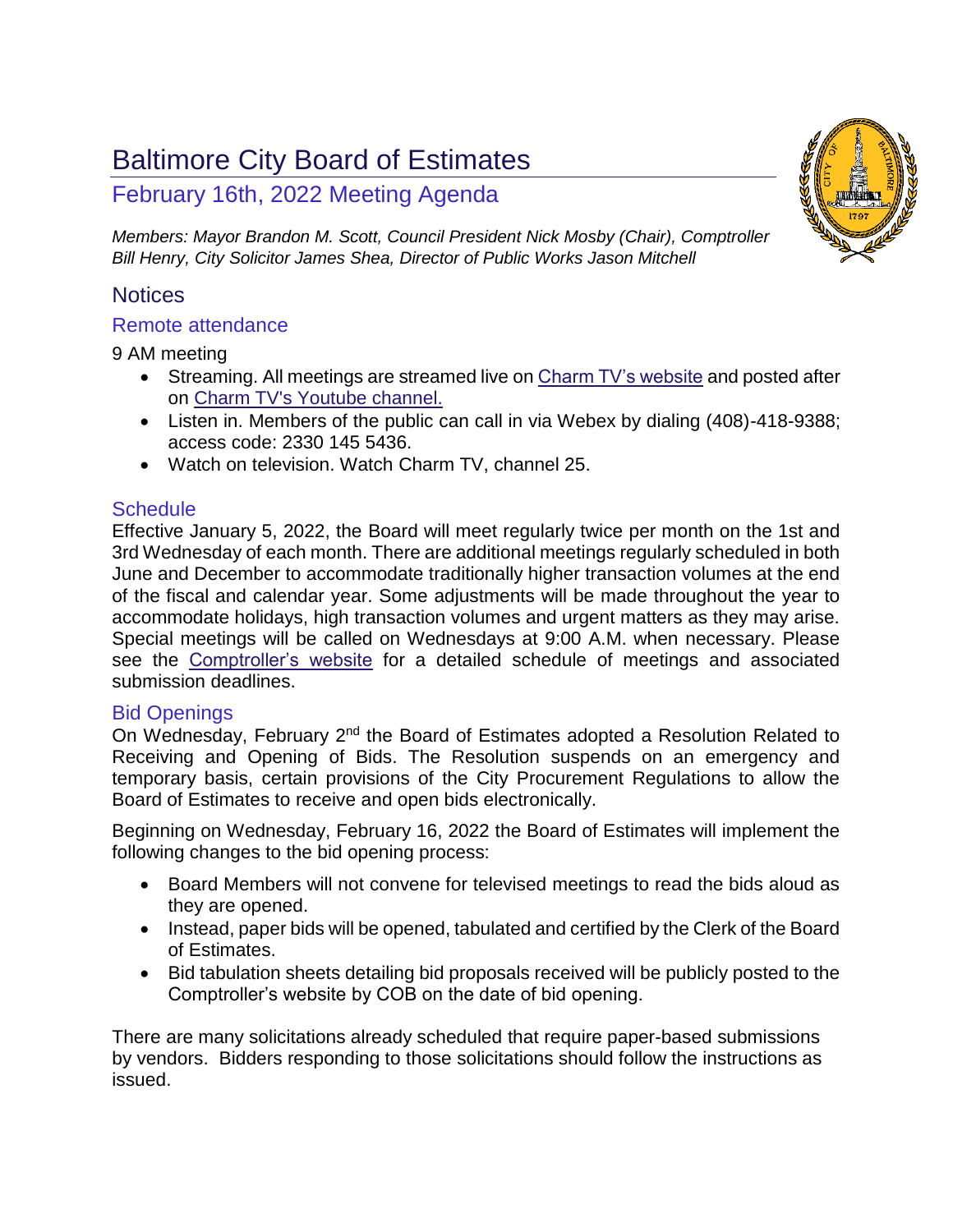# Address the Board

On January 19, 2022, the Board of Estimates adopted Board of Estimates Rules, codified in Title 27, Subtitle 01 of the Baltimore City Code of Regulations. Chapter 04 (Protests and Chapter 05 (Statements of Opposition) provide as follows:

In addition to the requirements of the Procurement Regulations:

# **Protests**

A person wishing to protest a proposed award must notify the Comptroller's Office and the proposed awardee.

Notice shall be in writing and delivered no later than (1) noon on the Monday immediately before the Board meeting at which the proposed award will be considered, or (2) by an alternative date and time specified in the agenda for the next scheduled meeting.

The written Protest shall include:

- the name of the person protesting or, if a spokesperson, the entity or organization protesting;
- A narrative description of the issues and facts supporting the Protest; and
- A description as to how the protestant will be harmed by the proposed Board action.

# Statements of Opposition

Pursuant to Code of Baltimore City Regulations 27.01.01.03.B(14), "Statement of Opposition" means a written statement by a member of the public (a) expressing opposition to an item presented on a Board of Estimates agenda for a vote; (b) by a City resident or taxpayer or a recognized spokesperson for a City resident or taxpayer; or (c) a person who is directly and specifically affected by a pending matter or decision of the Board, and (d) is distinct from a protest of a recommendation for award of a contract.

A person wishing to submit a Statement of Opposition to a proposed action of the Board at any Regular or Special meeting shall notify the Comptroller's Office in writing.

Notice of the Statement of Opposition shall be given (1) no later than noon on the Tuesday immediately before the Board meeting during which the item will be considered or (2) by an alternative date and time specified in the agenda for the next scheduled meeting.

The written Statement of Opposition shall include:

- The name of the person submitting the Statement of Opposition or, if a spokesperson, the entity or organization submitting the Statement of Opposition;
- A narrative description of the issues and facts supporting the Statement of Opposition; and
- A description as to how the person, entity, or organization submitting the Statement of Opposition will be harmed by the proposed Board action.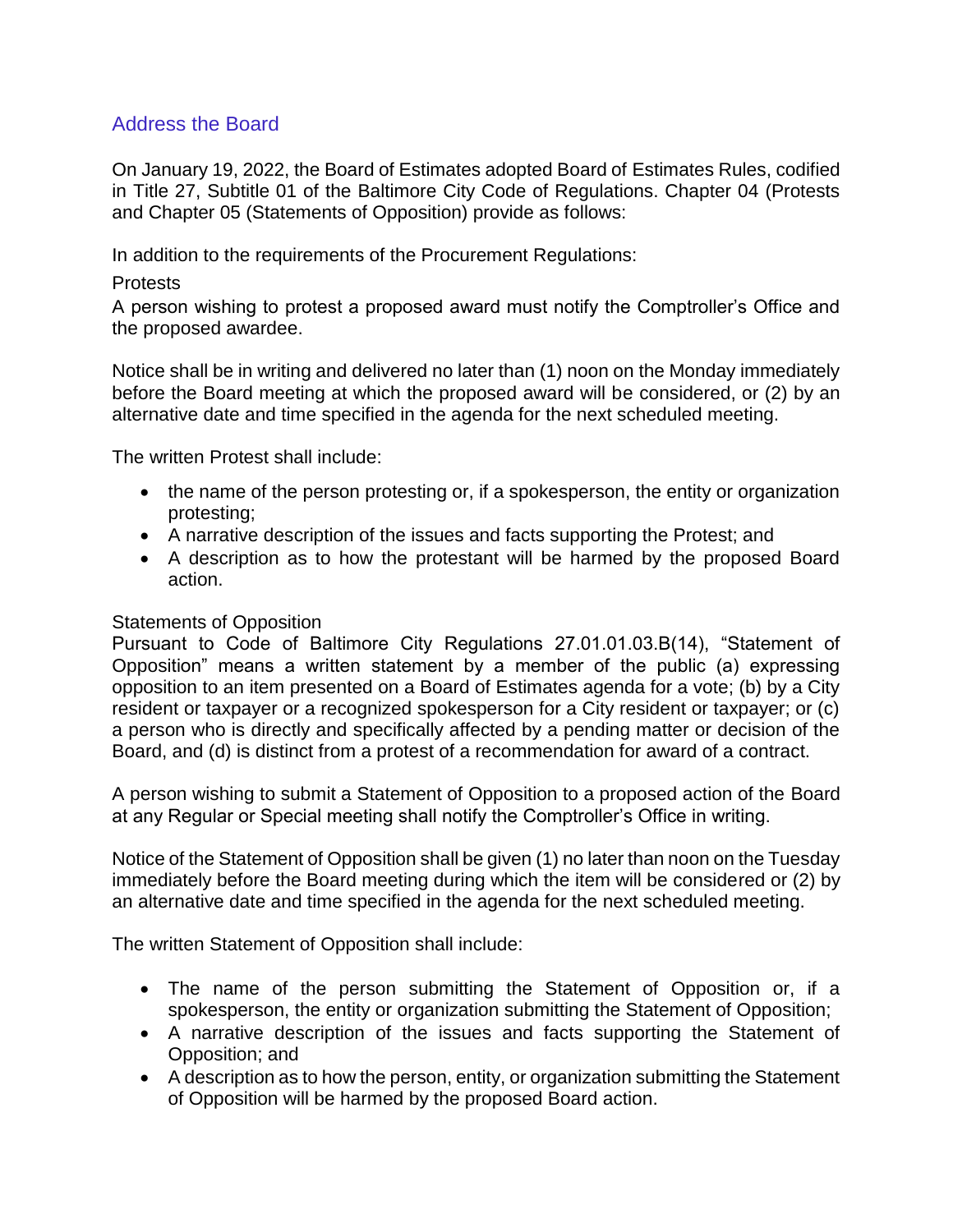To submit Protests and/or a Statement of Opposition:

- E-mail: [BOE.Clerk@baltimorecity.gov,](mailto:BOE.Clerk@baltimorecity.gov) cc: [james.knighton@baltimorecity.gov](mailto:james.knighton@baltimorecity.gov)
- US Mail or hand delivery: Attn: Clerk, Board of Estimates Room 204, City Hall 100 N. Holliday Street Baltimore, Maryland 21202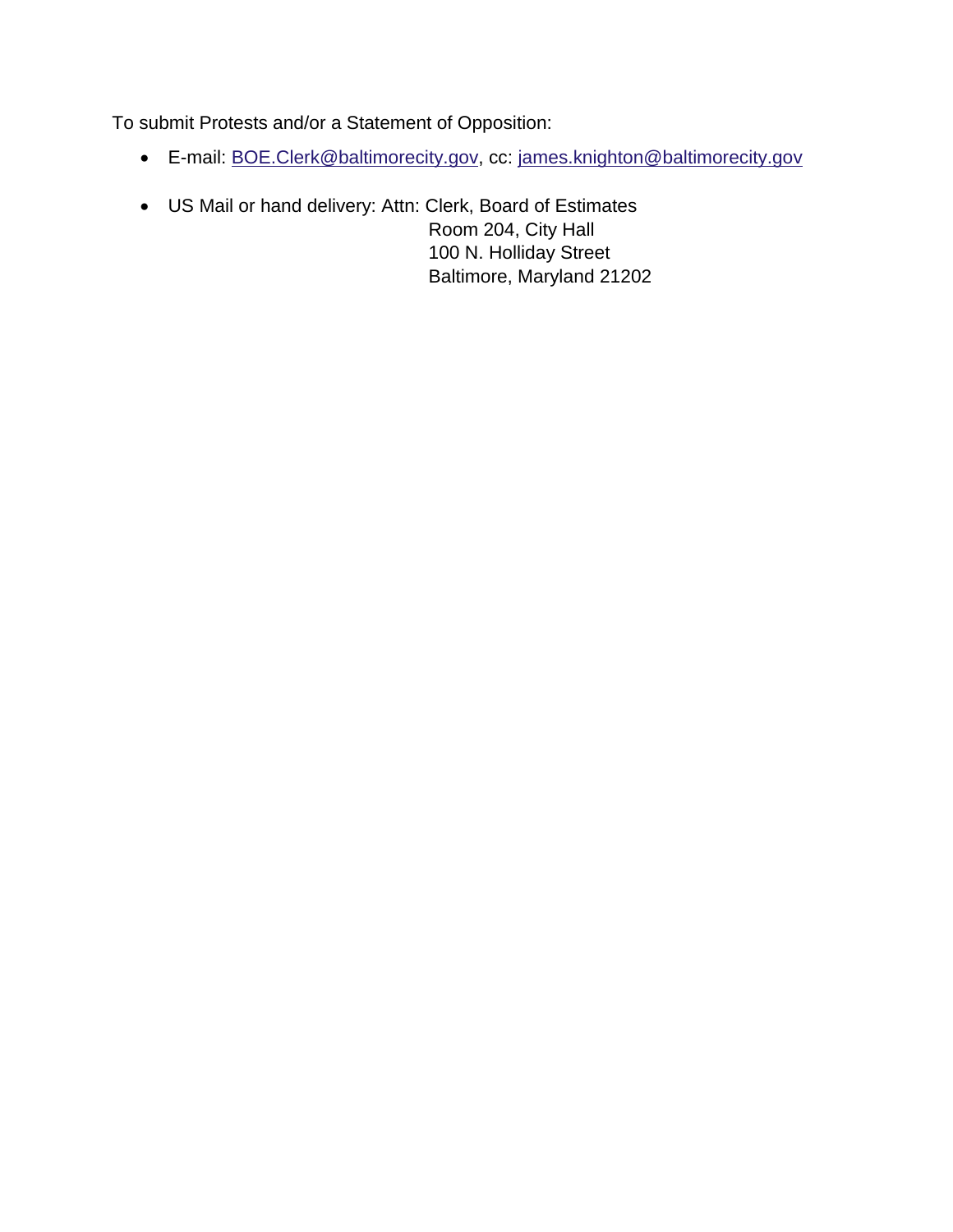# **BOARD OF ESTIMATES' AGENDA – FEBRUARY 16, 2022**

# **BOARDS AND COMMISSIONS**

# 1. Prequalification of Contractors

In accordance with the Rules for Prequalification of Contractors, as amended by the Board on November 21, 2016, the following contractors are recommended:

| A2Z Environmental Group, LLC         | 1,500,000.00       |
|--------------------------------------|--------------------|
| Adams-Robinson Enterprises, Inc.     | \$128,900,000.00   |
| Asbestos Specialists, Inc.           | 8,000,000.00<br>S  |
| Bowings & Huber LLC d/b/a BoMark     |                    |
| <b>Electric Company</b>              | 8,000,000.00<br>\$ |
| <b>Genesis Corporation</b>           | \$<br>470,000.00   |
| LeVaca Construction, LLC             | \$<br>960,000.00   |
| P. Flanigan and Sons, Incorporated   | \$169,640,000.00   |
| <b>PIM Corporation</b>               | 8,000,000.00<br>\$ |
| Pipeway Energy Construction, Inc.    | 8,000,000.00       |
| Plano-Coudon, LLC                    | \$59,250,000.00    |
| R & S Construction Co. Inc.          | \$<br>200,000.00   |
| Santos Construction Company, Inc.    | 8,000,000.00       |
| Singleton Electric Company, Inc.     | \$250,040,000.00   |
| Southland Contracting Inc.           | \$914,280,000.00   |
| The American Asphalt Paving Co., LLC | 8,000,000.00       |
|                                      |                    |

#### 2. Prequalification of Architects and Engineers

In accordance with the Resolution Relating to Architectural and Engineering Services, as amended by the Board on June 29, 1994, the Office of Boards and Commissions recommends the approval of the prequalification for the following firms:

DM Enterprises of Baltimore, LLC Engineer Jerryn J. McCray **Architect** Architect Kittelson & Associates, Inc. **Engineer** Mercado Consultants, Inc. **Engineer** 

Land Survey Property Line Survey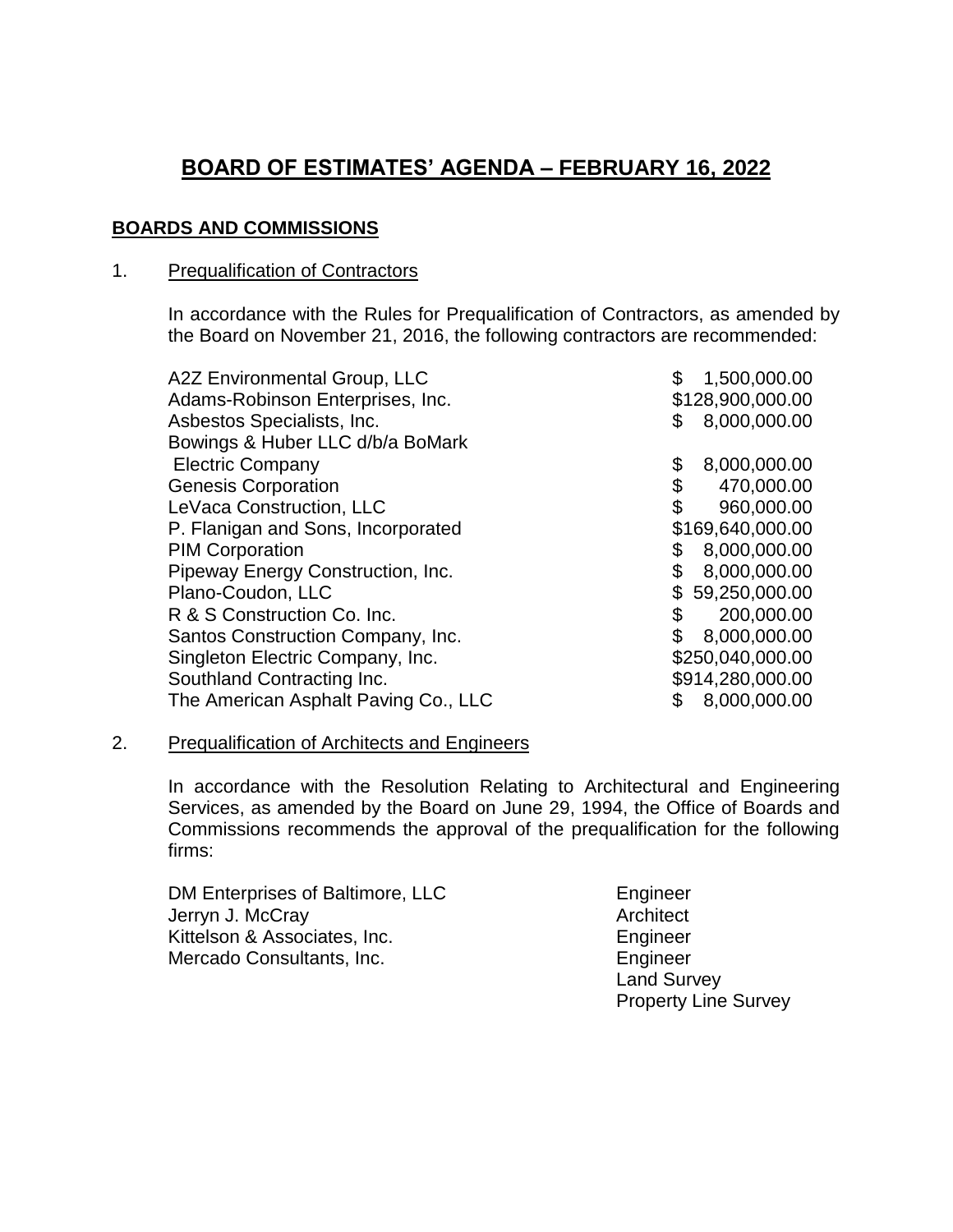# **BOARDS AND COMMISSIONS** – cont'd

Phoenix Engineering, Inc. The Contract of the Engineer PI.KL Studio LLC **Architect** Architect RJM Engineering, Inc.<br>
Rossi Transportation Group, Inc.<br>
Landscape Architect Rossi Transportation Group, Inc.

Engineer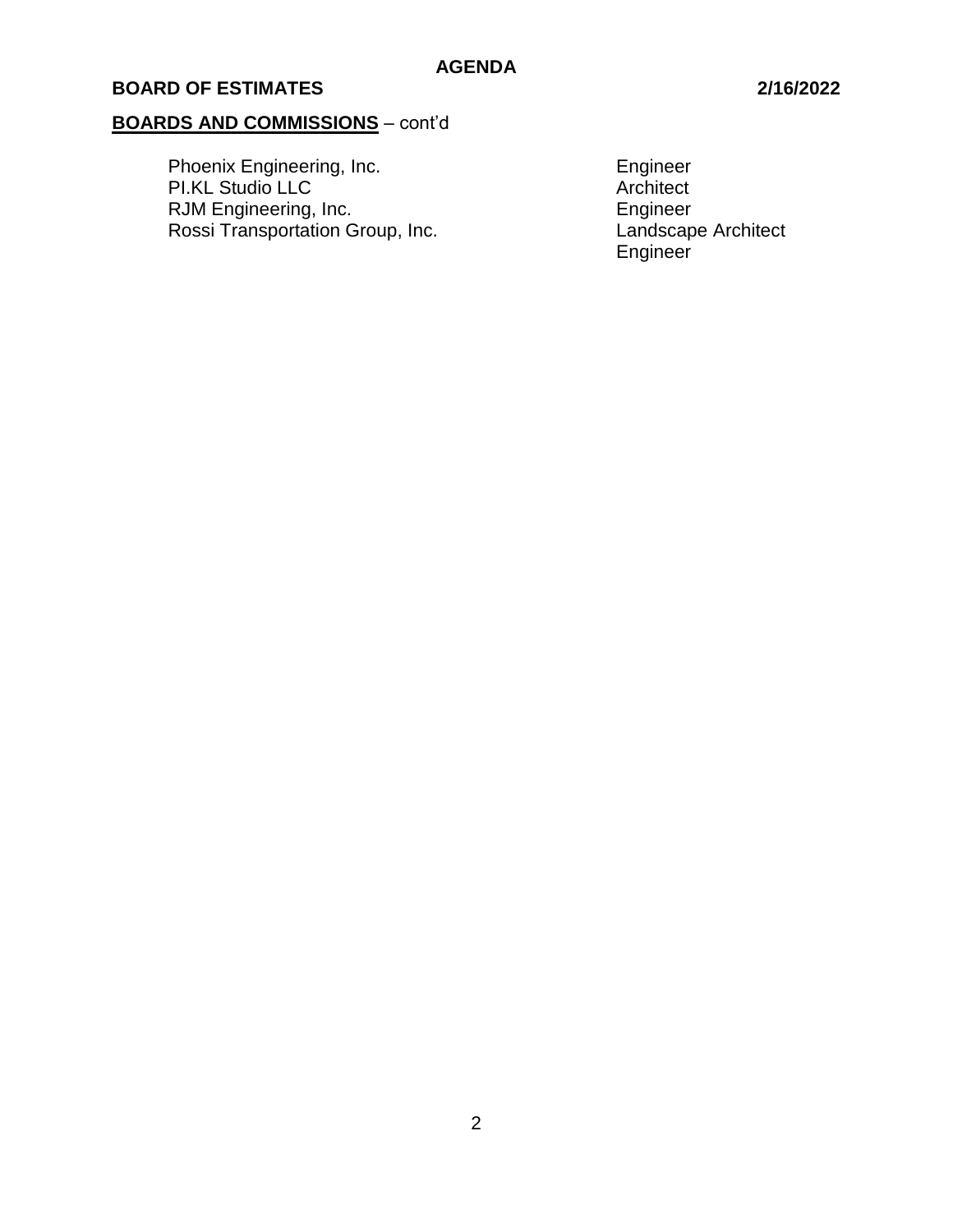# **BOARD OF ESTIMATES 2/16/2022**

Baltimore City Office of Information – Consultant Agreement and Technology (BCIT)\_

# **ACTION REQUESTED OF B/E:**

The Board is requested to approve and authorize execution of a Consultant Agreement with Johnson, Mirmiran, & Thompson, Inc. The period of the agreement is effective upon Board approval for two years

#### **AMOUNT OF MONEY AND SOURCE:**

\$144,750.51 – 9960-907754-9557-900020-706063 144,750.51 – 9956-911703-9551-900020-706063 72,375.26 – 9958-911501-9525-900020-706063 68,366.01 – 9962-926020-9562-900000-703032 139,049.38 – 9950-906719-9514-900020-703032 46,060.13 - 1001-000000-1982-782000-609036 207,357.40 - 1001-000000-1472-165800-603018 **\$822,709.20**

# **BACKGROUND/EXPLANATION:**

The City has acquired Unifier to provide capital project planning and delivery support for its agencies, including the Department of Public Works, Department of Transportation, and Department of General Services.

Under BCIT's supervision, the Consultant will collaborate with City agencies to provide consulting services and advise on the planning, implementation, execution, and deployment of Unifier.

#### **MBE/WBE PARTICIPATION:**

**MBE:** 27% **WBE:** 3%

#### **APPROVED FOR FUNDS BY FINANCE**

# **AUDITS REVIEWED AND HAD NO OBJECTION.**

(The Consultant Agreement has been approved by the Law Department as to form and legal sufficiency.)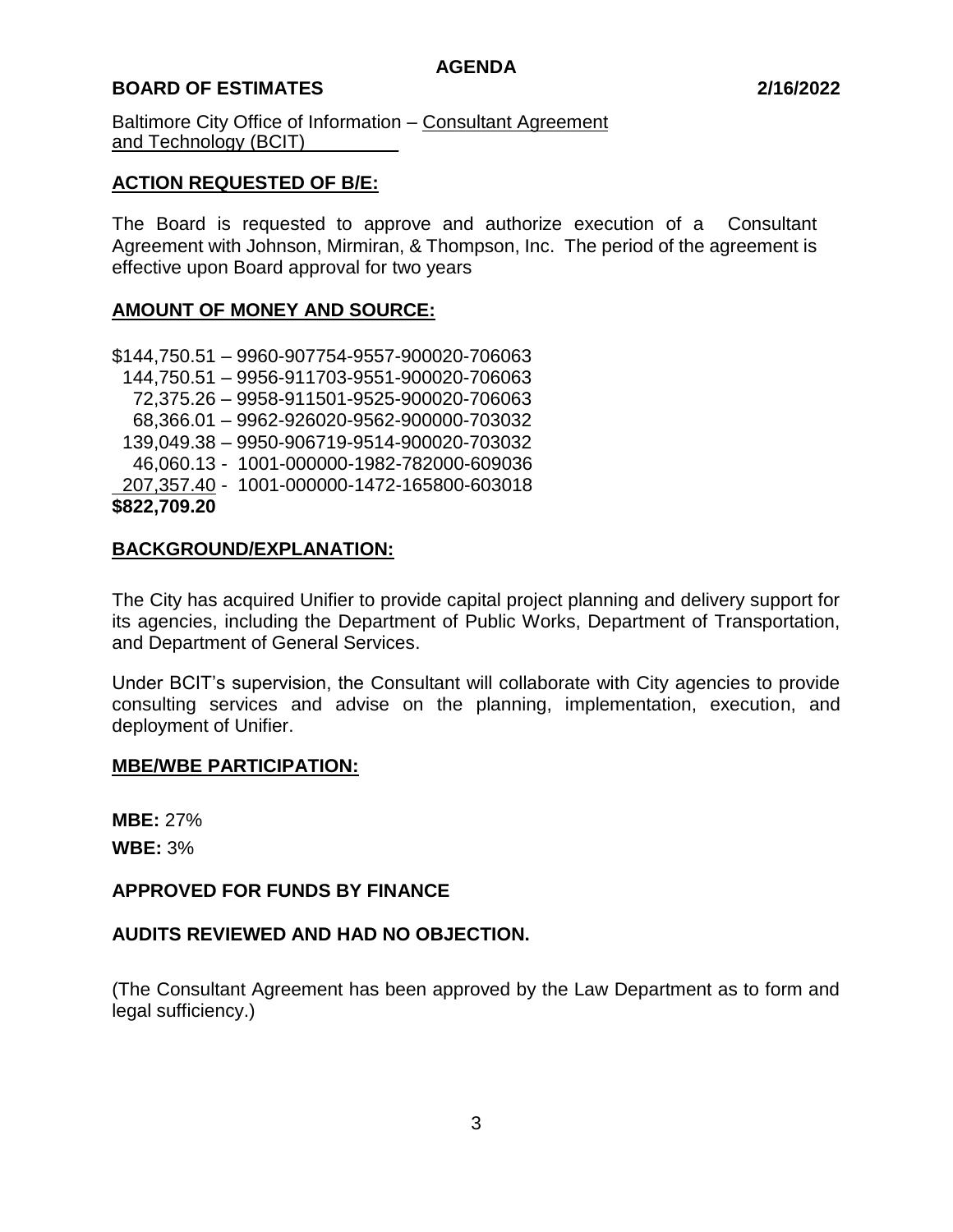# **BOARD OF ESTIMATES 2/16/2022**

Baltimore City Office of Information – Consultant Agreement and Technology (BCIT)

# **ACTION REQUESTED OF B/E:**

The Board is requested to approve and authorize execution of a Consultant Agreement with Revel Solutions, LLC d/b/a Revel Technology (Consultant). The period of the agreement is effective upon Board approval for one-year.

#### **AMOUNT OF MONEY AND SOURCE:**

\$47,760.00 - 1001-000000-1474-807900-603018

# **BACKGROUND/EXPLANATION:**

The Consultant will advise on management solutions, including diagnosis, remediation, and escalation of issues or potential risks that could impact the performance of critical systems. The investment in these services is vital in proactively monitoring and managing cloud and on-premise IT infrastructure for the City.

#### **MBE/WBE PARTICIPATION:**

N/A

#### **APPROVED FOR FUNDS BY FINANCE**

#### **AUDITS REVIEWED AND HAD NO OBJECTION.**

(The Consultant Agreement has been approved by the Law Department as to form and legal sufficiency.)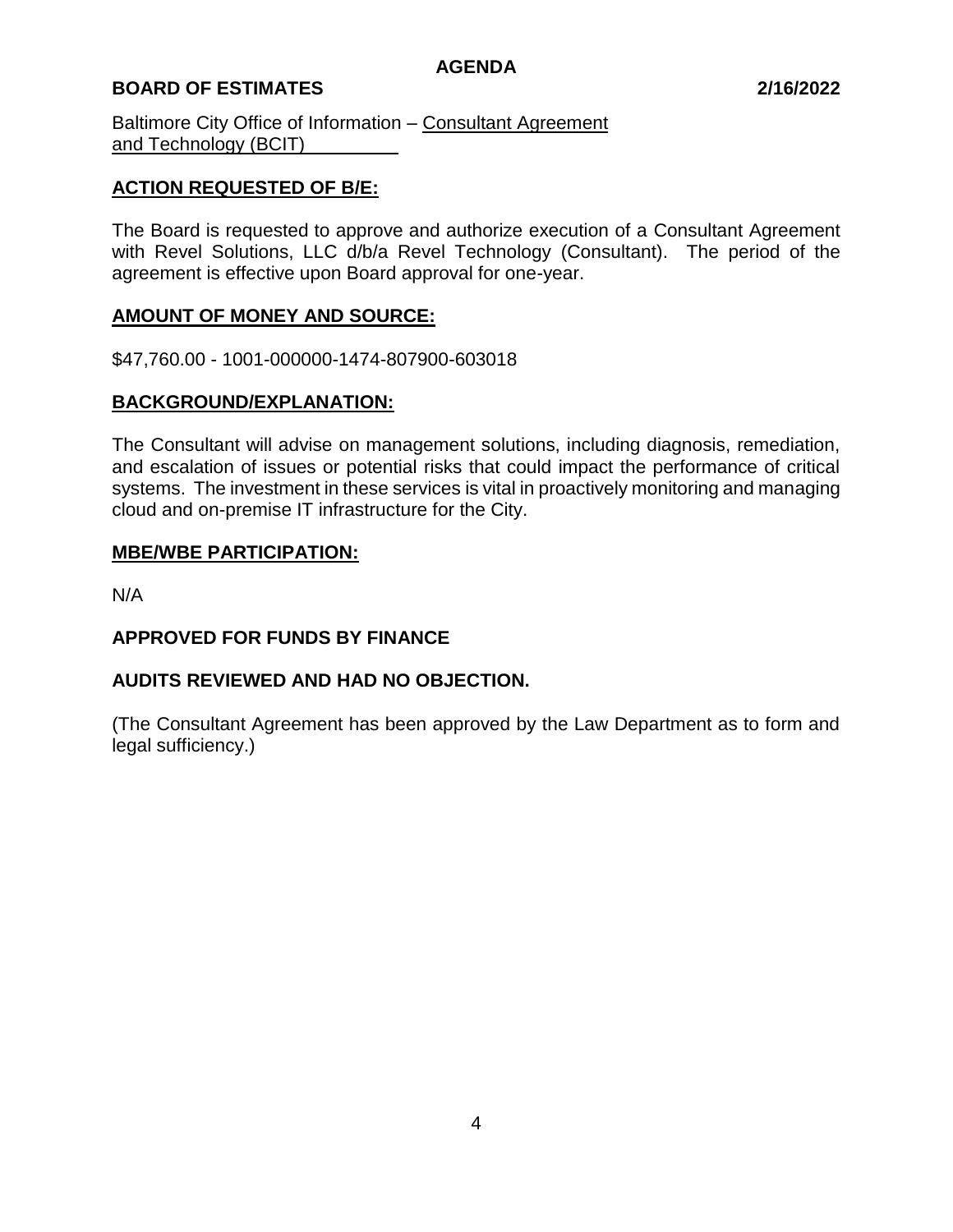#### **BOARD OF ESTIMATES 2/16/2022**

#### Baltimore Convention Center – Payment of Invoices

#### **ACTION REQUESTED OF B/E:**

The Board is requested to authorize the Bureau of Procurement to approve Requisition 888463 as a Purchase Order for Schindler Elevator Corporation, so the Convention Center can process a payment of two invoices to Schindler Elevator Corporation.

# **AMOUNT OF MONEY AND SOURCE:**

\$47,710.00 - 1001-000000-5311-391600-603016

The above amount is the total of the two invoices.

Requisition R888463 has already been approved by BBMR.

# **BACKGROUND/EXPLANATION:**

On November 29, 2019, the Baltimore Convention Center received approval for an emergency justification to complete emergency repairs on escalators at the Baltimore Convention Center. The duration of the purchase order was from November 21, 2019 to September 22, 2020, and the cost was \$1,300,000.00. Due to the pandemic, there were delays to the completion of the project. The final two repairs were completed in April 2021 which brought the project above the \$1,300,000.00 threshold.

The invoice was received on July 1, 2021 and it was processed though Citibuy on July 9th. In December 2021, the Procurement Department advised the Convention Center to bring this directly to the Board. In the past, Procurement brought matters like this to the Board. There was conversation and follow-up between the Convention Center and Procurement throughout July and December, regarding these invoices.

#### **APPROVED FOR FUNDS BY FINANCE**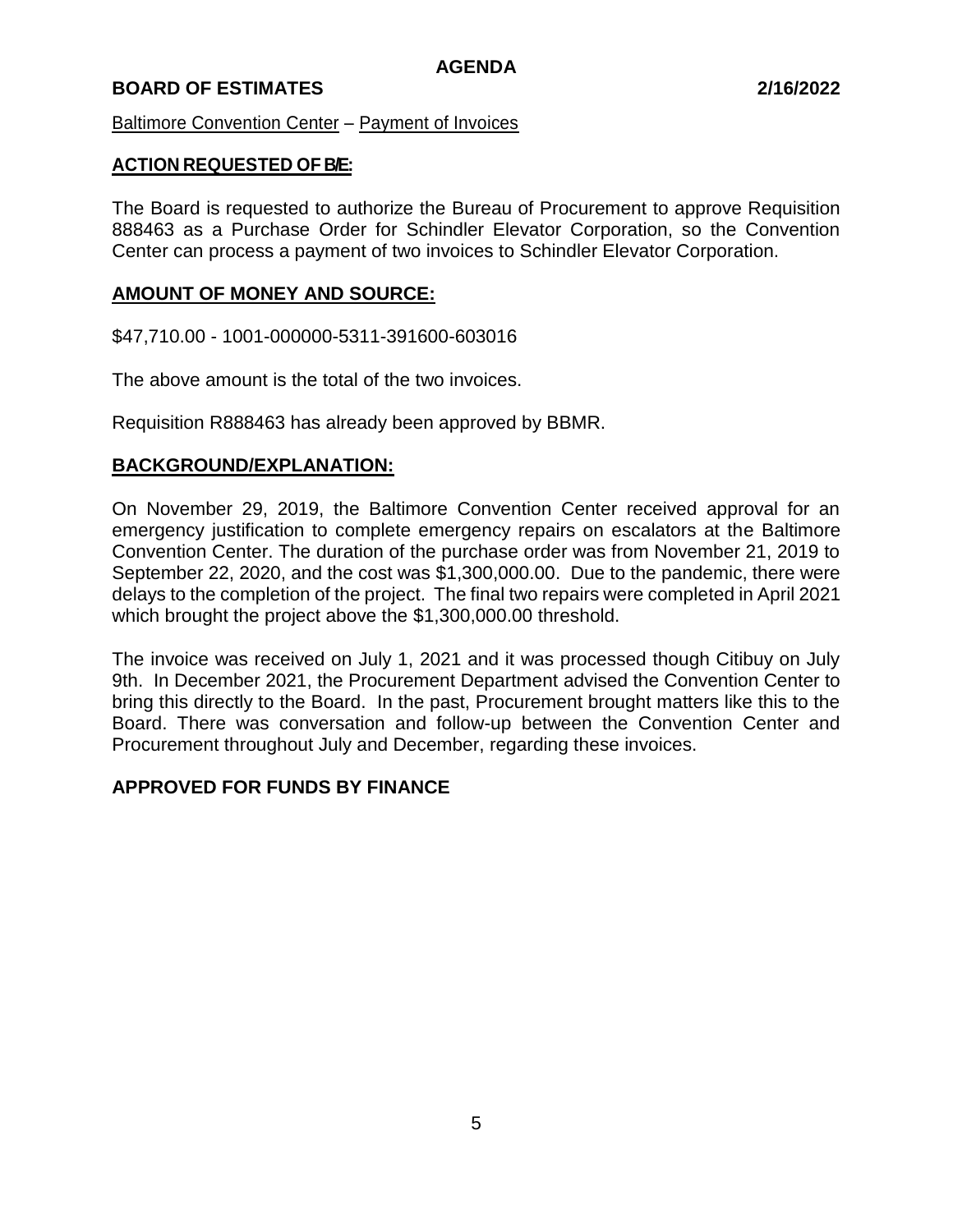# **BOARD OF ESTIMATES 2/16/2022**

Department of Recreation and Parks – City Funding Agreement

# **ACTION REQUESTED OF B/E:**

The Board is requested to approve and authorize execution of a City Funding Agreement with Rebuild Metro, Inc. The period of the agreement is effective upon Board approval and shall end upon Final Acceptance by the City, unless earlier terminated pursuant to the terms hereof. Final Acceptance is defined as the acceptance by the City of the completed Project improvements.

#### **AMOUNT OF MONEY AND SOURCE:**

\$28,600.00 – 9938-913138-9474-900000-706063

#### **BACKGROUND/EXPLANATION:**

ReBuild Metro, Inc., a non-profit corporation, approached the City about funding improvements on City property known as 1107 N. Bond Street aka Bond Street Park. ReBuild Metro, Inc. would like to remove debris, rubble and vegetation, and install landscaping improvements including planting and pruning as more specifically set forth in this Agreement. The total cost is estimated to be approximately \$28,600.00.

The Department received a Program Open Space (POS) grant to fund the full amount. ReBuild Metro, Inc. will act as fiscal agent and will be responsible for satisfying payments to project designer Parks & People, Inc. and to L. Johnson Tree Service, LLC, the contractor selected by ReBuild Metro, Inc. The Department will reimburse ReBuild Metro, Inc. an amount not to exceed \$28,600.00.

All parties understand and agree that the property remains under the sole ownership and control of the City upon completion of the work and that the property shall be made available as a resource for the community and the public.

#### **APPROVED FOR FUNDS BY FINANCE**

#### **AUDITS REVIEWED AND HAD NO OBJECTION.**

(The City Funding Agreement has been approved by the Law Department as to form and legal sufficiency.)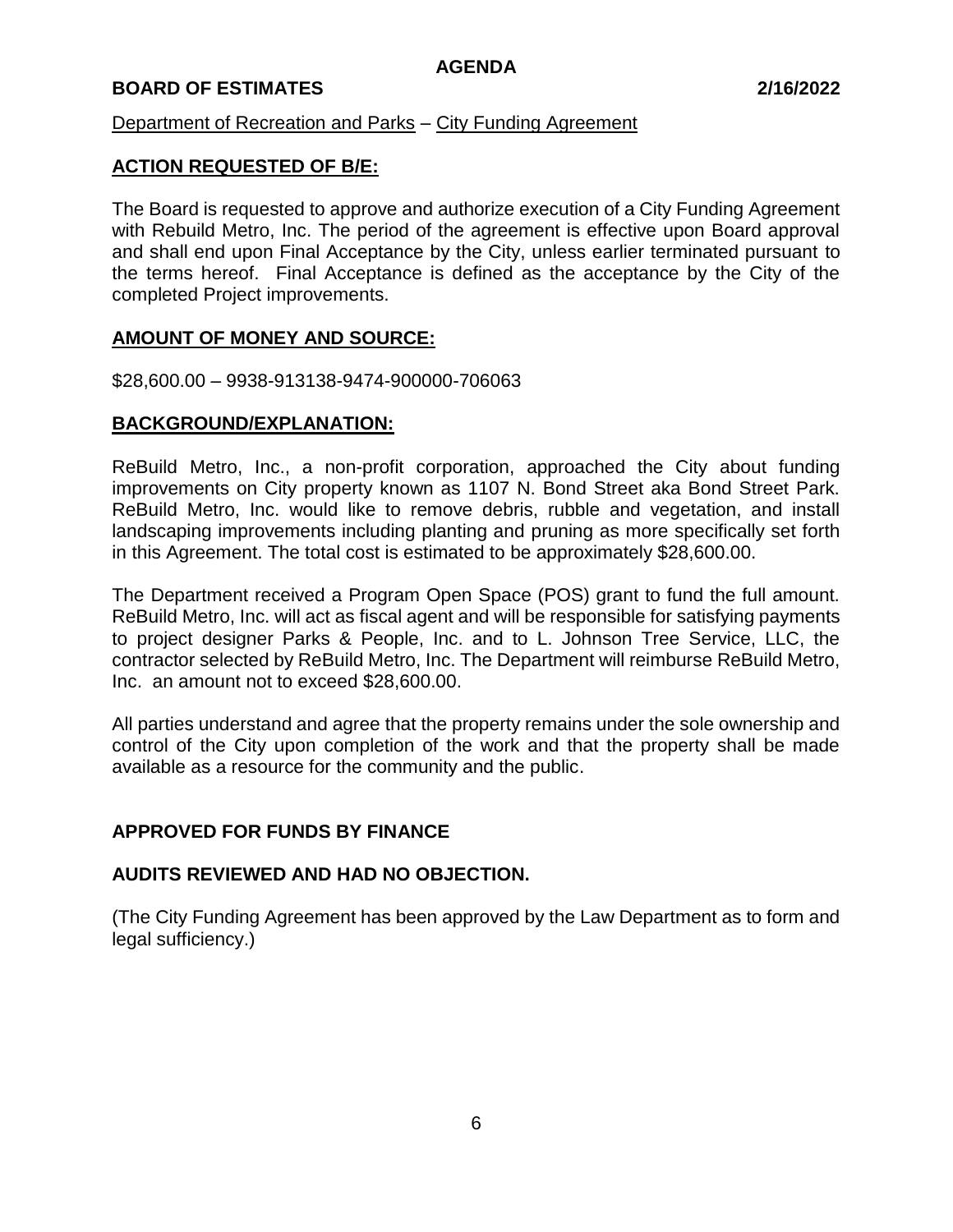# **BOARD OF ESTIMATES 2/16/2022**

Department of Recreation and Parks

# **TRANSFER OF FUNDS**

#### **AMOUNT FROM ACCOUNT TO ACCOUNT**

**\$50,000.00** 9938-911138-9475 9938-913138-9474 State (Program Open Bond Street Park - Bond Street Park -Space) Reserve Reserve Active

This transfer will provide funds to cover the costs associated with the Bond Street Park renovation.

(In accordance with Charter requirements, a report has been requested from the Planning Commission, the Director of Finance having reported favorably thereon.)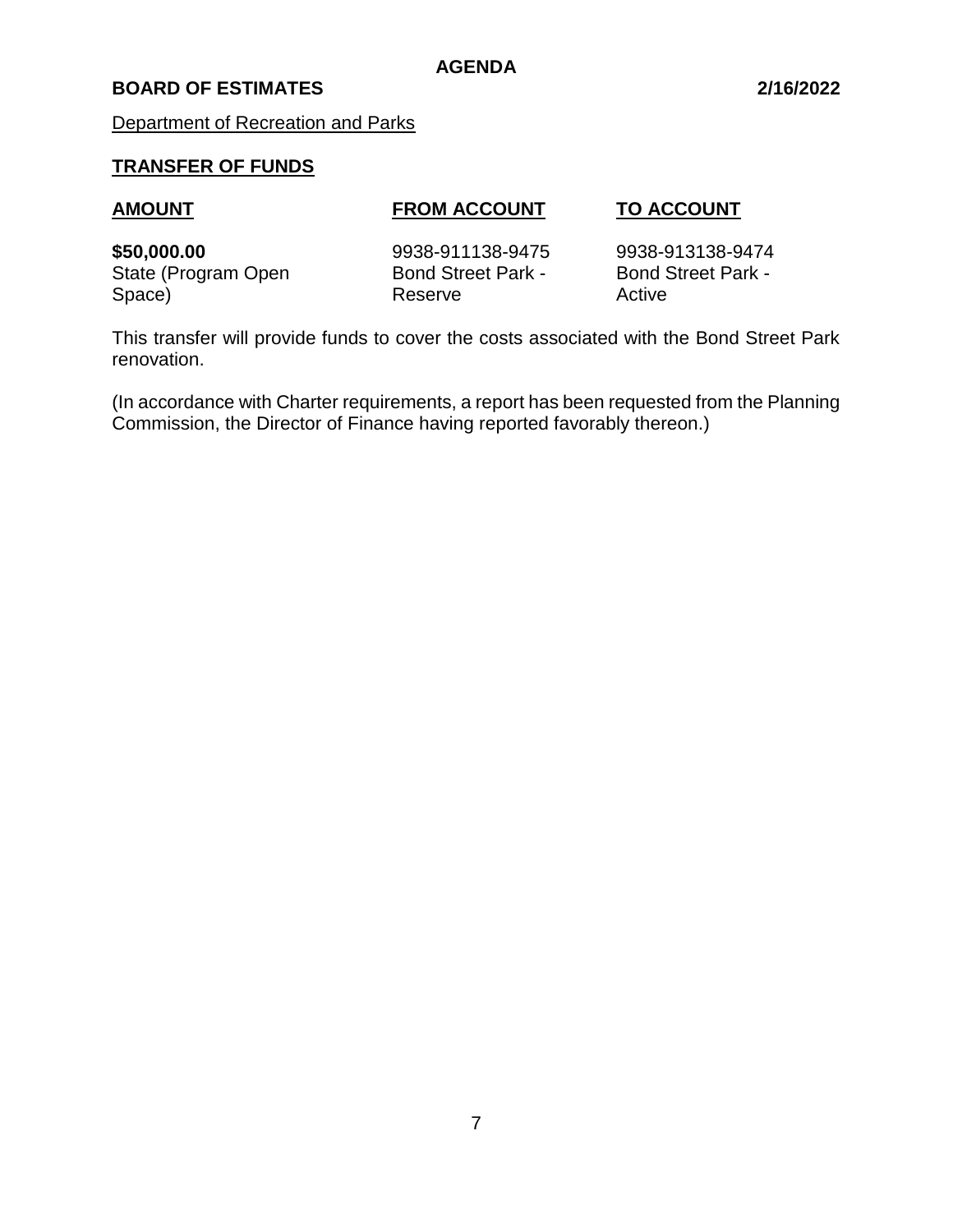**AGENDA**

# **TRANSFERS OF FUNDS**

**\* \* \* \* \* \***

The Board is requested to approve

the Transfer of Funds

listed on the following pages:

# 9 - 12

In accordance with Charter provisions

reports have been requested from the

Planning Commission, the Director

of Finance having reported

favorably thereon.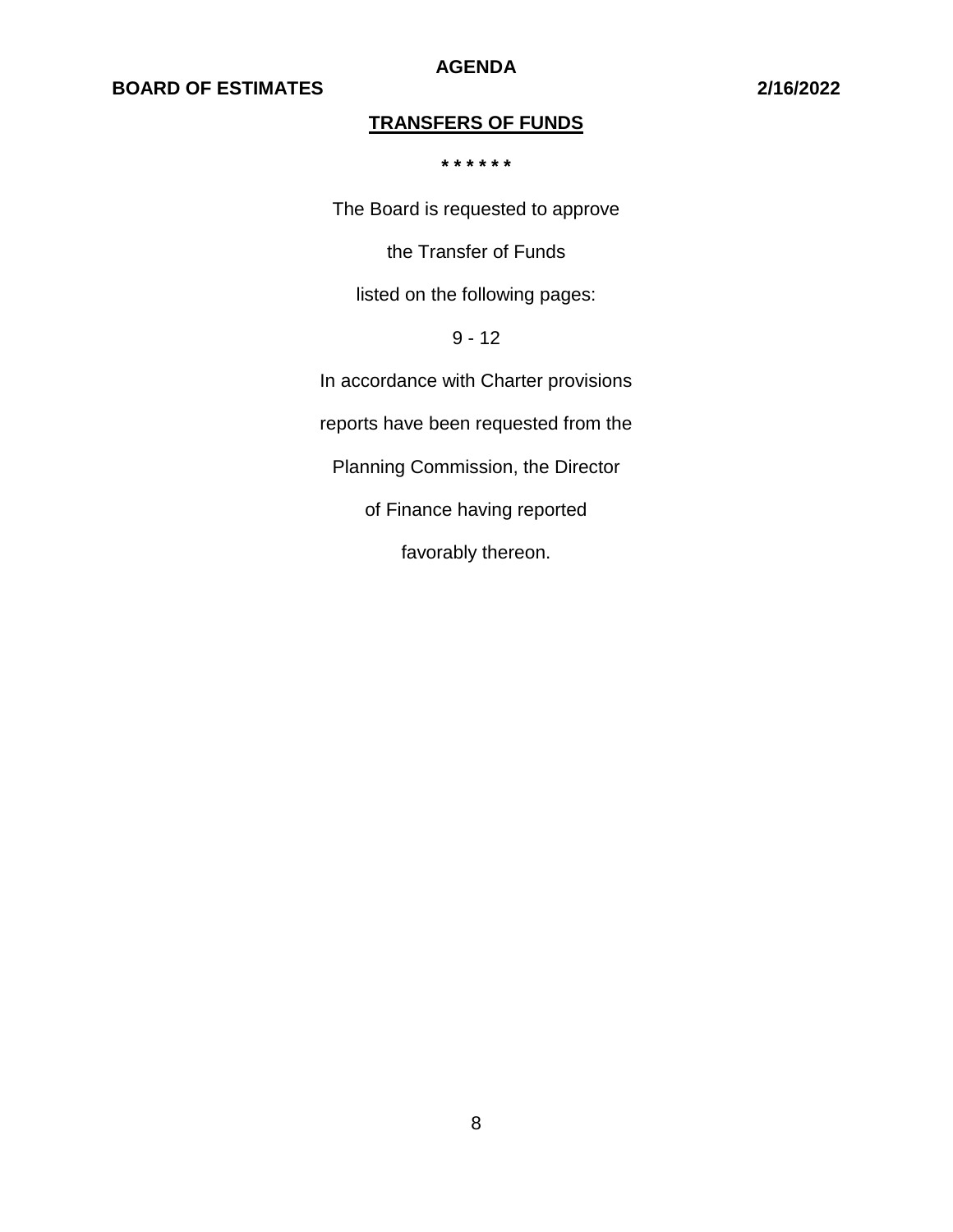#### **BOARD OF ESTIMATES 2/16/2022**

#### **TRANSFERS OF FUNDS**

#### **AMOUNT FROM ACCOUNT/S TO ACCOUNT/S**

3. **\$ 400,000.00** 9916-910070-9194 9916-909470-9197

Engine 55 Electrical

Upgrades

#### Department of Recreation and Parks

| 25,000.00      | 9938-904119-9475                 | 9938-905119-9474                 |
|----------------|----------------------------------|----------------------------------|
| State (Program | <b>Park Building Renovations</b> | <b>Park Building Renovations</b> |
| Open Space)    | Reserve                          | Active                           |

This transfer will provide funds to cover the costs associated with permit fees and in-house design services for the Mary E. Rodman Recreation Center.

| 2. | 50,000.00<br>S.               | 9938-905135-9475    | 9938-911135-9474    |
|----|-------------------------------|---------------------|---------------------|
|    | 1 <sup>st</sup> Public Infra- | <b>Garrett Park</b> | <b>Garrett Park</b> |
|    | structure                     | Reserve             | Active              |

This transfer will provide funds to cover the costs associated with in-house design and Construction Management for Garrett Park Court and Stormwater Improvements for the Contract No. RP 20810 Project.

#### Department of General Services

| 3. | \$400,000.00                  | 9916-910070-9194     |  |
|----|-------------------------------|----------------------|--|
|    | 1 <sup>st</sup> Public Infra- | Engine 55 Electrical |  |
|    | structure                     | Upgrades             |  |
|    | Loan                          | Reserve              |  |

Loan Reserve **Reserve** Active This transfer will provide funds to the DGS for the comprehensive replacement of the existing electrical systems at Engine 55 and all associated in-house costs. The upgrades include the replacement of the electrical service, meter, panelboards, interior and exterior lighting, light switches, and receptacle outlets. In addition, all existing power feeders and branch circuits will be replaced with new wiring and conduit.

The current electrical system at the Engine 55 Fire Station is old, outdated and could pose a life/safety threat to the Fire Department members who occupy the building 24 hours a day, 7 days a week.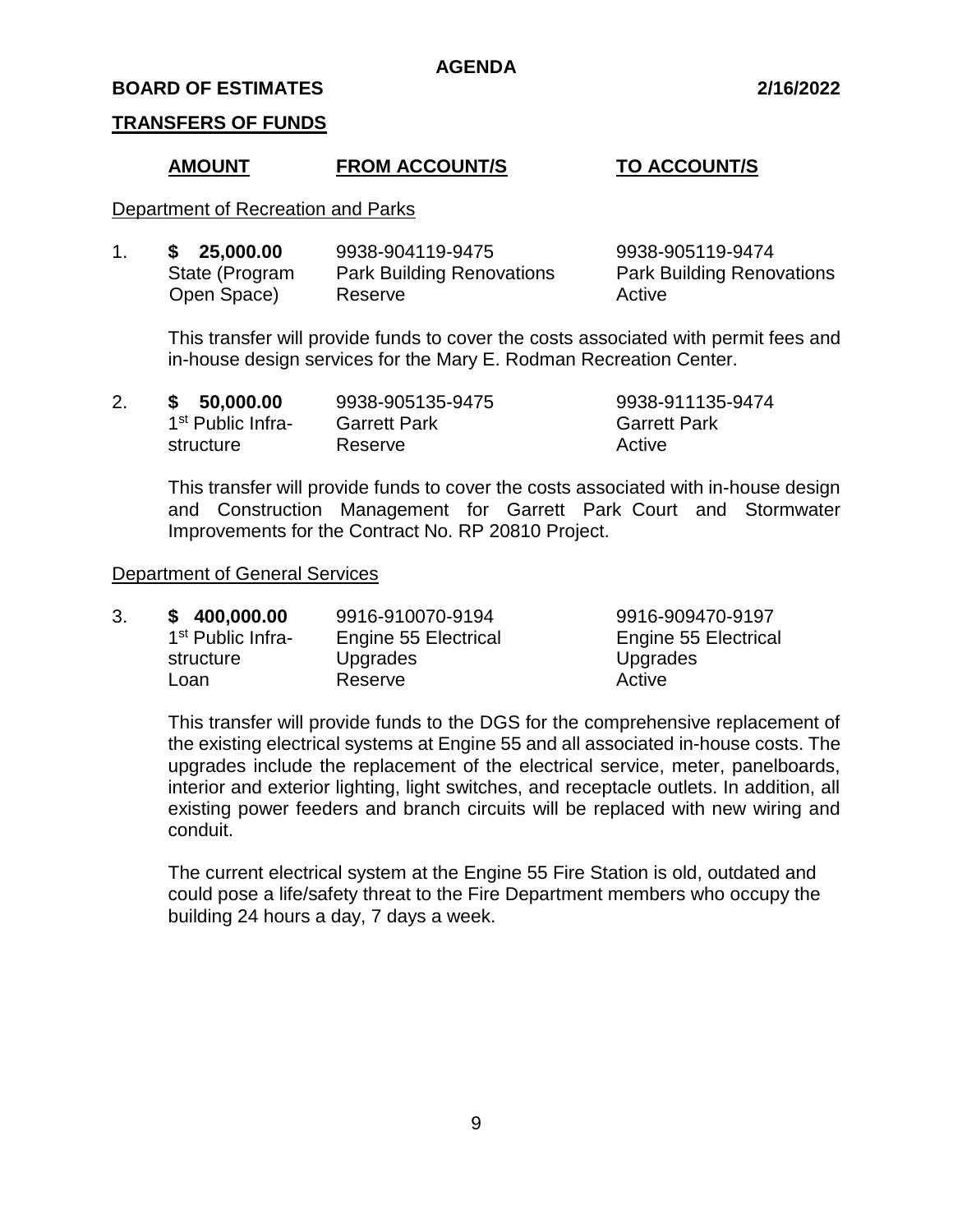#### **BOARD OF ESTIMATES 2/16/2022**

#### **TRANSFERS OF FUNDS**

#### **AMOUNT FROM ACCOUNT/S TO ACCOUNT/S**

Baltimore Police Department (BPD)

| 4. | \$460,000,00         | 9918-910014-9205  | 9918-939006-9206            |
|----|----------------------|-------------------|-----------------------------|
|    | <b>General Funds</b> | Workforce Manage- | <b>Workforce Management</b> |
|    |                      | ment System       | System                      |

The funds will be used to build and implement a new Early Intervention System, Consistent with the Consent Decree.

| 5. | \$1,800,000,00       | 9918-914017-9205           | 9918-962003-9206          |
|----|----------------------|----------------------------|---------------------------|
|    | <b>General Funds</b> | Enterprise IT Infrastruct- | Enterprise IT Infrastruc- |
|    |                      | ture                       | ture                      |

The funds will be used to improve the Baltimore Police Department's (BPD) IT Infrastructure. The projects include, but will not be limited to: installing a wireless network in Districts to support rapid reporting; building out upgraded interview room with video and audio recording capabilities that is tied into RMS; and allowing for secure communication and authentication Public Key Infrastructure services across the BPD IT. Funds will also be used to build and implement a new Early Intervention System. All of these expenditures are consistent with the Consent Decree.

| 6. | \$850,000,00         | 9918-929022-9205    | 9918-941004-9206    |  |
|----|----------------------|---------------------|---------------------|--|
|    | <b>General Funds</b> | Use of Force System | Use of Force System |  |
|    |                      | Modernization       | Modernization       |  |

The funds will be used to upgrade the BPD's use of force assessment tool to align with upgraded policies and reporting requirements, consistent with the Consent Decree.

#### Department of Housing and Community Development (DHCD)

| \$1,000,000.00<br>9982-928986-9587 |                                             | 9982-940004-9593 |                       |  |
|------------------------------------|---------------------------------------------|------------------|-----------------------|--|
| Community De-<br>velopment Block   | <b>Housing Repair Assistance</b><br>Program | FY <sub>22</sub> | Deferred Loan Program |  |
| Grant 47                           |                                             |                  |                       |  |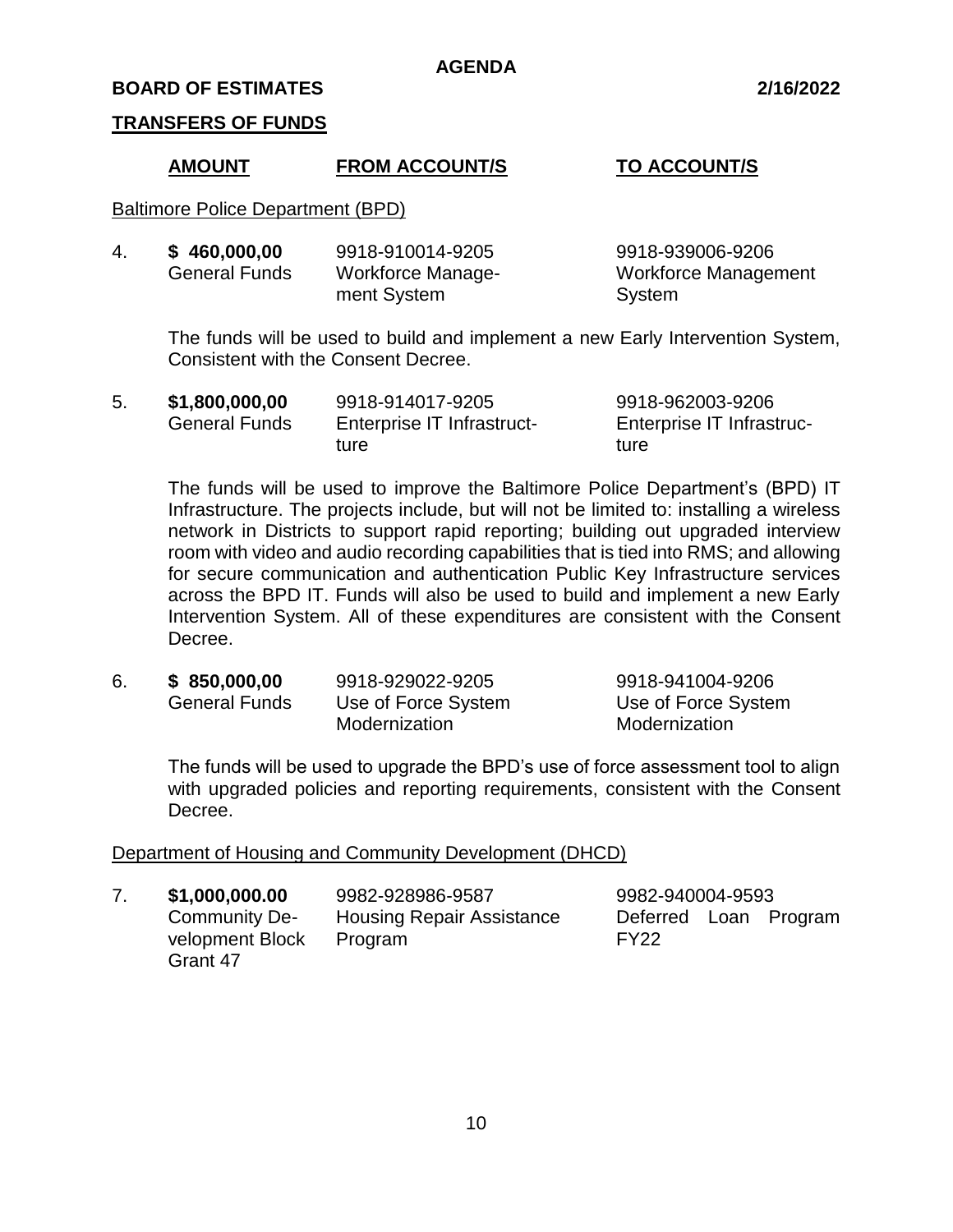# **BOARD OF ESTIMATES 2/16/2022**

#### **TRANSFERS OF FUNDS**

#### Department of Housing and Community Development - cont'd

# **AMOUNT FROM ACCOUNT/S TO ACCOUNT/S**

This transfer will provide funds for the Deferred Loan Program for Fiscal Year 22. This program provides loans for home repairs to low/moderate-income owneroccupied households.

8. **\$ 500,000.00** 9982-928986-9587 9982-915090-9593 Community De- Housing Repair Assistance Emergency Roof Repair velopment Block Program Program Program FY22 Grant 47

This transfer will provide funds for the Emergency Roof Repair Program for Fiscal Year 22. This program provides roof repairs and replacements to low/moderateincome owner-occupied households.

#### Department of Public Works

| 9. | \$44,958.37   | 9960-906076-9558  | 9960-907134-9557-3 |
|----|---------------|-------------------|--------------------|
|    | Water Revenue | <b>WC 1258 WM</b> | Design             |
|    | <b>Bonds</b>  | Lambeth/Kimble    |                    |

The transfer will cover a near deficit in the account for WC 1258, Frederick Avenue and Vicinity and Lambeth and Kemble Water Main Replacement.

| 10. | \$100,000.00  | 9960-910075-9558 | 9960-913099-9557-6 |
|-----|---------------|------------------|--------------------|
|     | Water Revenue | WC 1367 Water    | Construction       |
|     | <b>Bonds</b>  | Main Rehab       |                    |

The transfer will cover a current deficit in the account for WC 1367, Old Goucher Water Main Rehabilitation.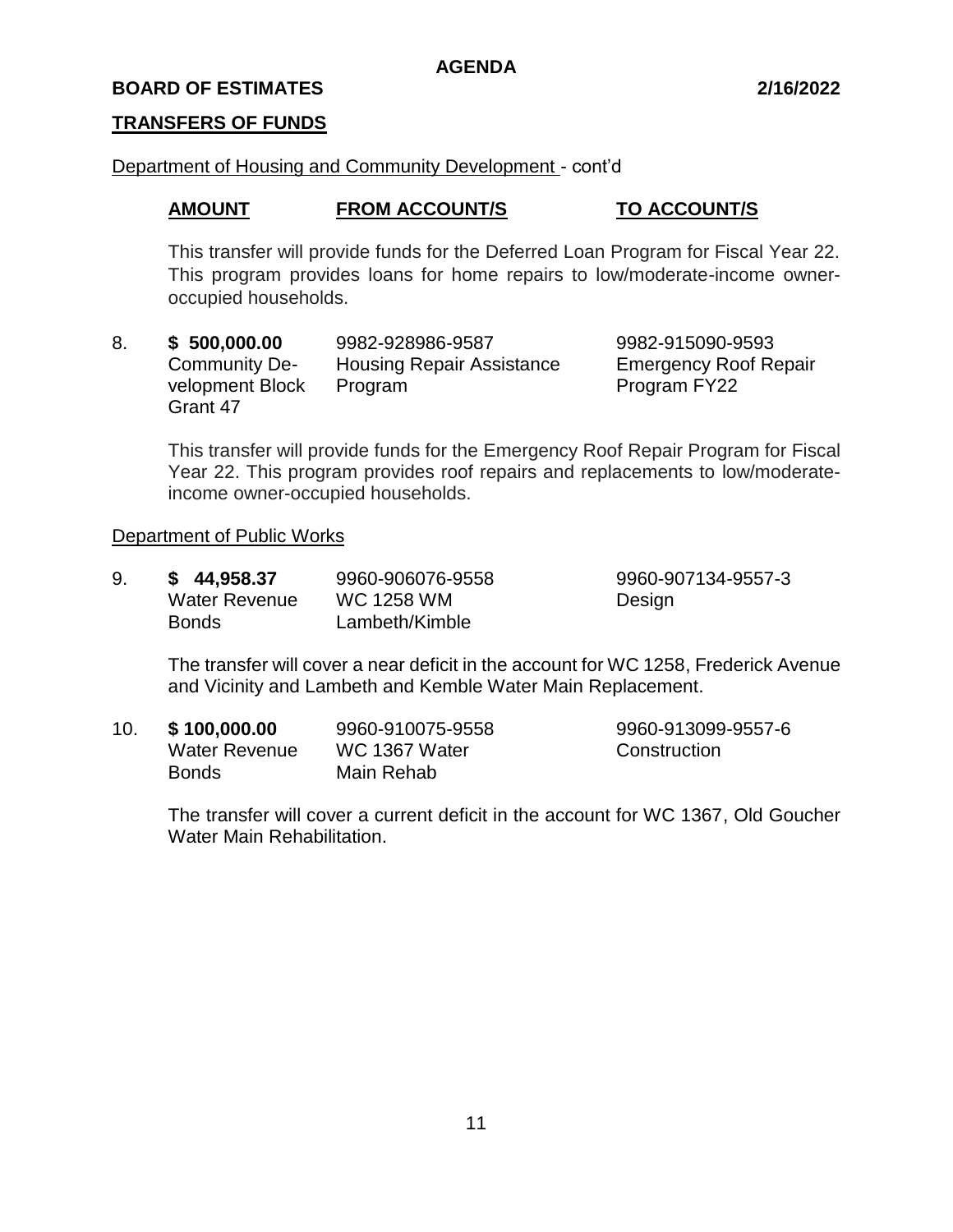#### **BOARD OF ESTIMATES 2/16/2022**

# **TRANSFERS OF FUNDS**

Department of Public Works – cont'd

# **AMOUNT FROM ACCOUNT/S TO ACCOUNT/S**

11. **\$ 100,000.00** 9960-916040-9558 9960-905592-9557-6 Water Revenue MC 1373 AMI/R Construction Bonds Urg Lg RES WA

The transfer will cover a current deficit in the account for WC 1373, Water Main Replacements at Various Locations.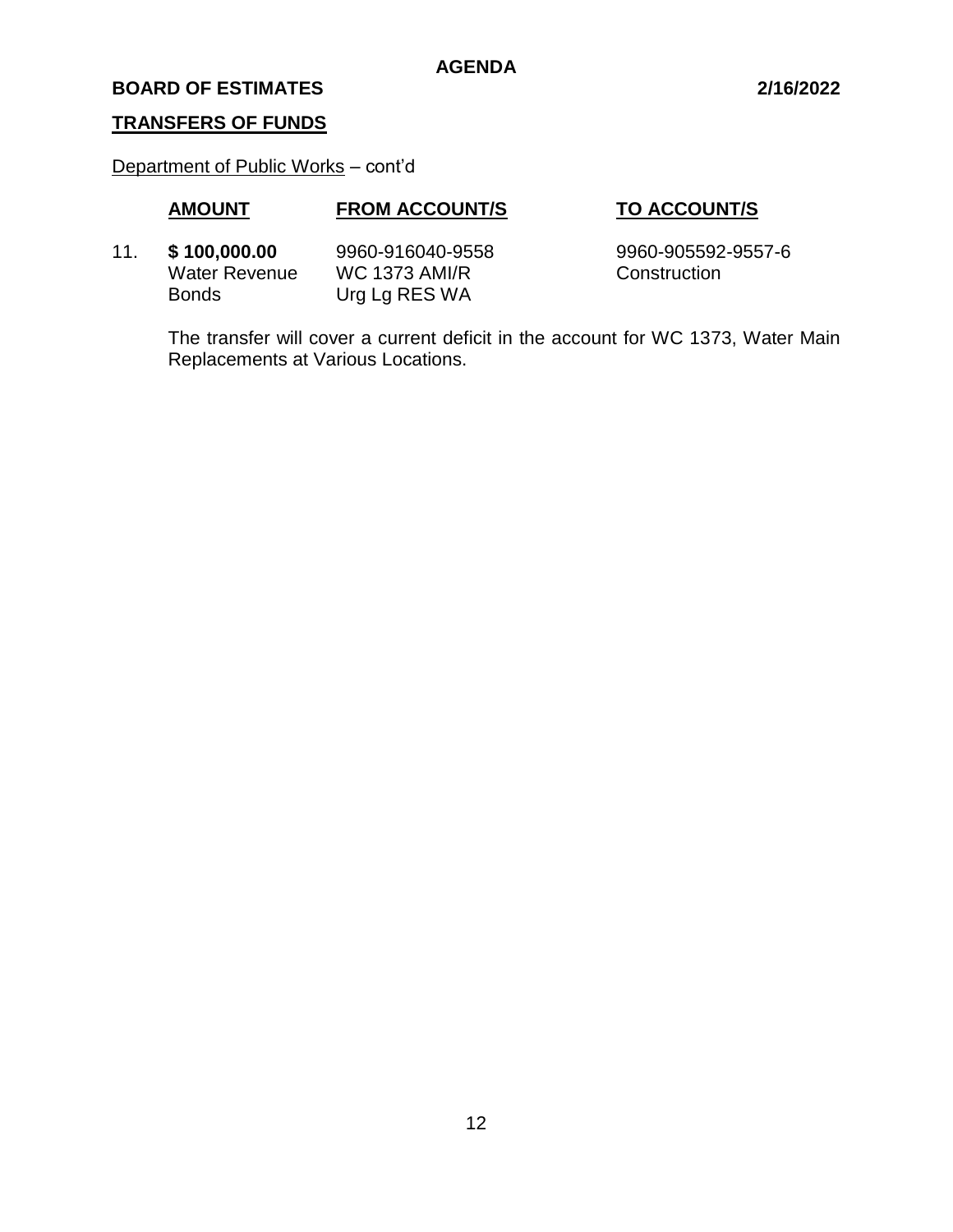#### Health Department – Agreements

The Board is requested to approve and authorize execution of the following agreements. The period of the agreement is July 1, 2021 through June 30, 2022, unless otherwise indicated.

# 1. **BALTIMORE HEALTHY START, INC. \$500,000.00**

Account: 1001-000000-3080-288500-603051

The purpose of this Grant Agreement is to provide supplemental funding to Baltimore Healthy Start to support home-visiting services to pregnant and parenting women residing in the communities of East and West Baltimore.

This Grant Agreement will enable the Department to disburse funds to Baltimore City Healthy Start for the purpose of supporting a deficit in federal funding for home-visiting services.

The agreement is late because of administrative delays.

# 2. **CHASE BREXTON HEALTH SERVICES, INC. \$ 46,674.00**

Account: 5000-569722-3023-273304-603051

The purpose of this Grant Agreement is to maximize the quality of life, reduce psychological barriers to care, and reduce active substance abuse among individuals living with HIV/AIDS in the Baltimore EMA, by providing high quality, easily accessible, and culturally appropriate outpatient substance abuse treatment.

This agreement is late because revisions delayed processing.

# 3. **UNIVERSITY OF MARYLAND, BALTIMORE \$ 55,000.00**

Account: 4000-422722-3080-293300-603051

The University of Maryland, Baltimore, Adolescent and Young Adult Center will provide the following: Clinical Services for Title X Family Planning to include clinical reproductive health care services which allow the client to choose from a broad range of contraceptive options; culturally competent counseling and education for each individual; preconception health care fertility regulation; basic infertility counseling and referrals.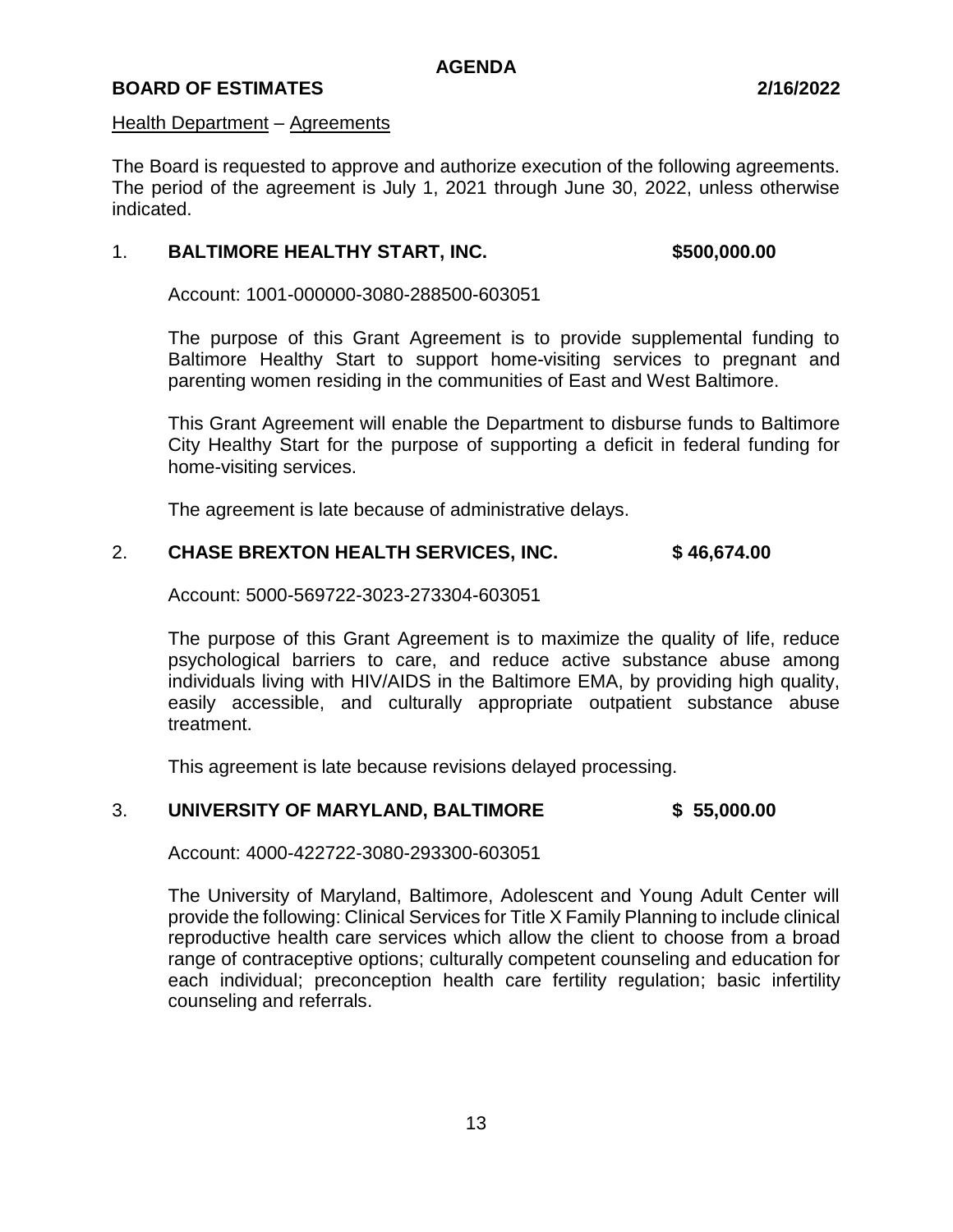#### **BOARD OF ESTIMATES 2/16/2022**

#### Health Department – cont'd

The agreement is presented at this time because of the delays at the administrative level.

#### **MWBOO GRANTED A WAIVER ON JANUARY 10, 2022.**

#### 4. **COZY COVE HOME CARE, LLC \$ 15,600.00**

Account: 5000-534022-3254-767800-607001

Cozy Cove Home Care, LLC is enrolled in the Senior Assisted Living Group Home Subsidy Program, and will provide subsidized senior assisted housing services for individuals age 62 and over, who have temporary or periodic difficulties with the activities of daily living. The Senior Assisted residents receive shelter, meals, housekeeping, personal care services, and 24-hour on-site supervision at its facility located at 718 N. Augusta Avenue.

#### 5. **OK FAMILY CARE, INC. \$ 15,600.00**

Account: 5000-534022-3254-767800-607001

OK Family Care, Inc. is enrolled in the Senior Assisted Living Group Home Subsidy Program, and will provide subsidized senior assisted housing services for individuals age 62 and over, who have temporary or periodic difficulties with the activities of daily living. The Senior Assisted residents receive shelter, meals, housekeeping, personal care services, and 24-hour on-site supervision at its facility located at 6650 Belair Road.

# 6. **WE CARE FIRST, LLC \$ 23,400.00**

Account: 5000-534022-3254-767800-607001

We Care First, LLC is enrolled in the Senior Assisted Living Group Home Subsidy Program, and will provide subsidized senior assisted housing services for individuals age 62 and over, who have temporary or periodic difficulties with the activities of daily living. The Senior Assisted residents receive shelter, meals, housekeeping, personal care services, and 24-hour on-site supervision at its facility located at 2902 Bayonne Avenue.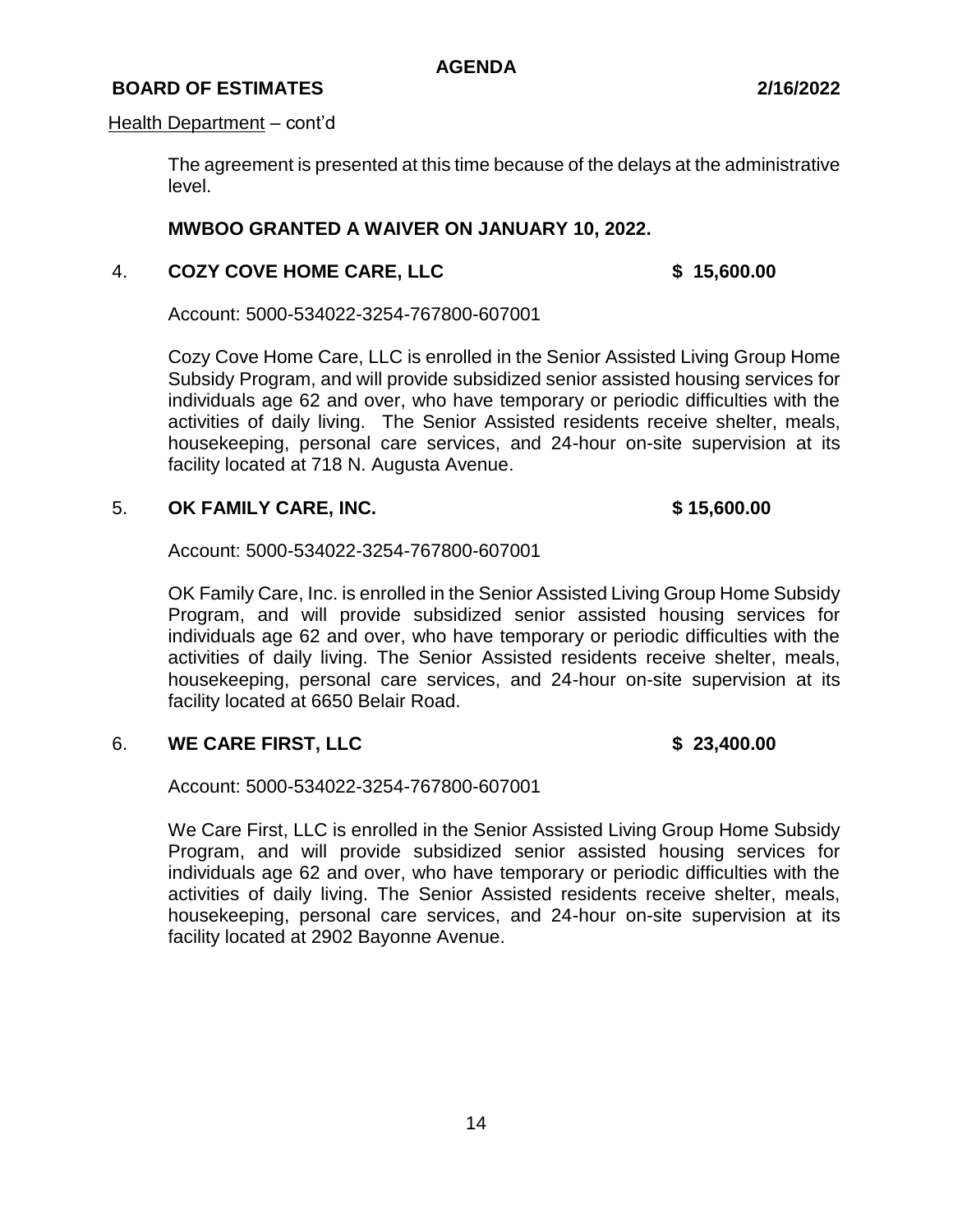#### Health Department – cont'd

# 7. **JOHNS HOPKINS UNIVERSITY SCHOOL \$244,675.00 OF NURSING**

Account: 5000-522322-3030-271500-603051

The REACH Initiative is a Johns Hopkins School of Nursing Center that focuses on serving Baltimore City and the State of Maryland with direct service provision for HIV and PrEP related training, capacity development and testing. In accordance with Ryan White Early Intervention Services, the REACH Initiative will provide health education/risk reduction to engage and inform the priority populations. The REACH Institute directs patients to any service provider in any health system by zip code which will provide educational and resources throughout the year.

#### **MWBOO GRANTED A WAIVER ON DECEMBER 18, 2021.**

The agreements are late because of a delay at the administrative level.

#### 8. **PARK WEST HEALTH SYSTEM, INC. \$ 72,496.00**

Account: 5000-569722-3023-273309-603051

Park West Health System, Inc. will conduct Traditional Outreach services targeted to populations known to be at disproportionate risk for HIV infection. The Outreach Worker will canvass high-risk neighborhoods and areas around clinical and social support agencies to encounter vulnerable individuals that may or may not know their HIV status, and refer HIV negative individuals with multiple risk factors for testing and continuous monitoring and treatment. Clients that test positive will be referred to HIV treatment programs.

#### 9. **CHASE BREXTON HEALTH SERVICES \$200,000.00**

Account: 5000-569722-3023-273301-603051

Chase Brexton Health Services will reduce HIV incidence, and increase the number of HIV-infected and affected persons linked to HIV prevention, treatment and support services through the provision of high-quality, comprehensive Early Intervention Services that are culturally competent and tailored to communities and populations disproportionately impacted by HIV.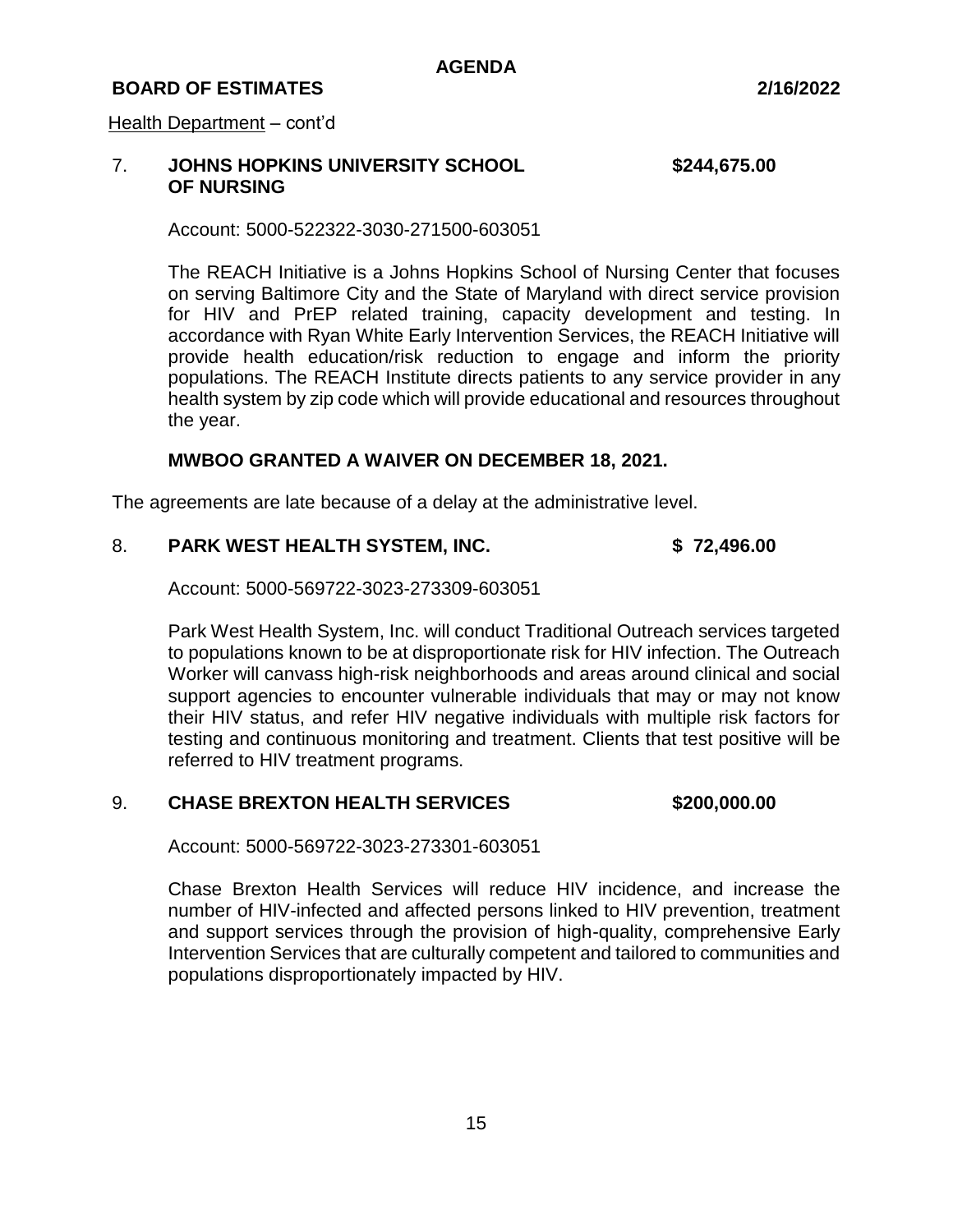#### Health Department – cont'd

The agreements are late because revisions delayed processing.

# **MBE/WBE PARTICIPATION:**

The Minority and Women's Business Opportunity Office (MWBOO) confirms the funding sources associated with the Baltimore City Health Department (BCHD) grant programs, technical agreements, and community health services are obtained through the Federal Government and State of Maryland. Through this fiduciary alliance, BCHD serves as a liaison and oversight agency to ensure funding is appropriated to the designated Citywide public health programs and services. Due to the restricted allocation of Federal and State funds, the Baltimore City MBE/WBE goals and MWBOO compliance monitoring are not applicable. For this reason, waivers are granted to warrant the appropriate approval for all Federal and State funded resources.

# 10. **AIDS INTERFAITH RESIDENTIAL SERVICES, INC. \$ 45,215.00**

Account: 5000-569722-3023-273303-603051

AIDS Interfaith Residential Services, Inc., will provide Psychosocial Support services to assist eligible people living with HIV to address behavioral and physical health concerns.

# 11. **JOHNS HOPKINS UNIVERSITY SCHOOL \$ 8,200.00 OF MEDICINE**

Account: 5000-569722-3023-273306-603051

Johns Hopkins University will provide food items and/or gift cards that may be used to purchase food. The organization will also provide food services to homeless clients who are Ryan White (RW) eligible. This may include direct provision of hot meals to homebound and medically fragile HIV clients.

# 12. **AIDS INTERFAITH RESIDENTIAL SERVICES, INC. \$ 25,000.00**

Account: 5000-569722-3023-273306-603051

AIDS Interfaith Residential Services, will utilize funds to provide nutritional services to assist clients living with HIV to maintain a healthy diet and nutritional needs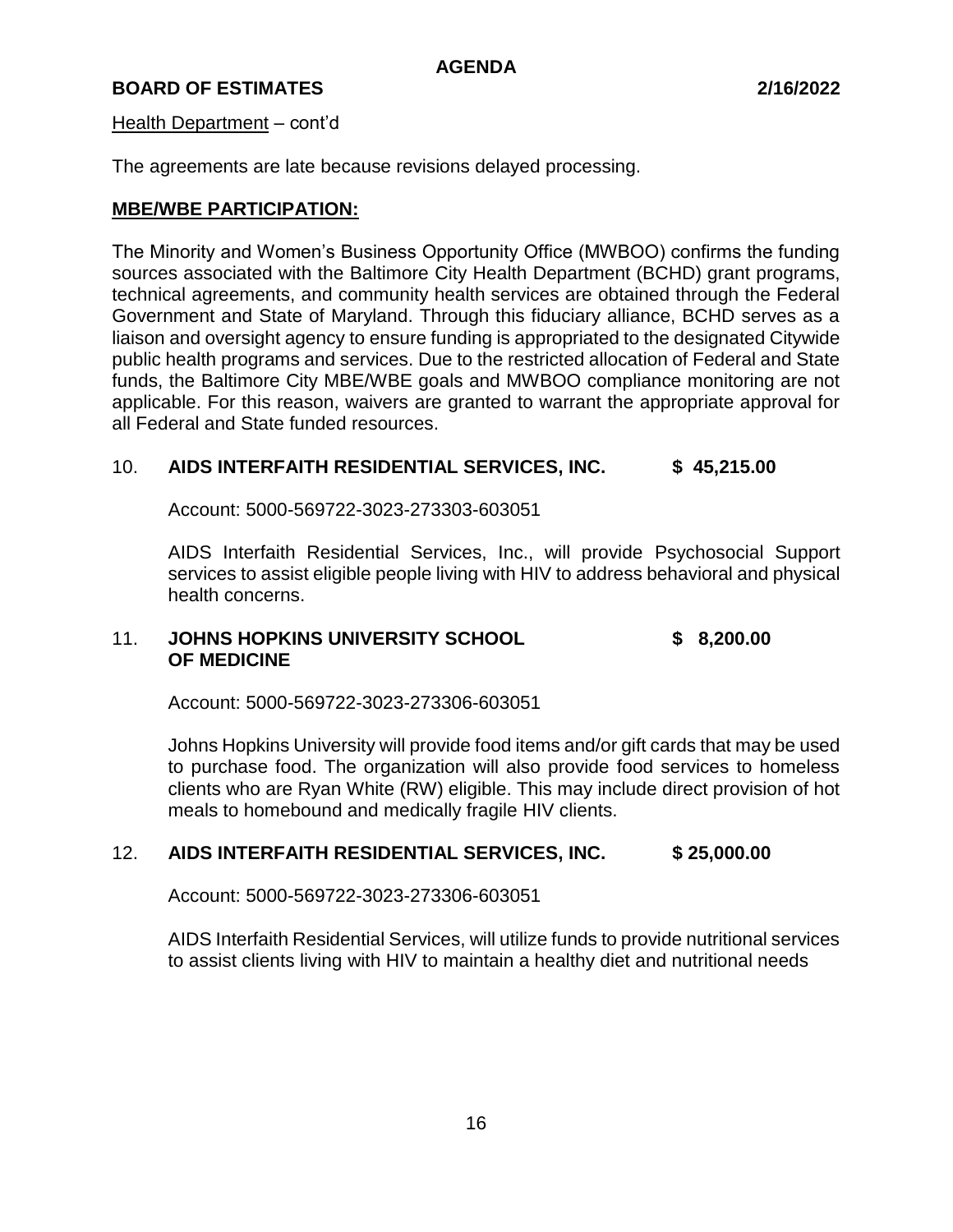# **BOARD OF ESTIMATES 2/16/2022**

#### Health Department – cont'd

during a financial shortfall. The organization will also assist clients with obtaining resources that can help them become self-sufficient, and make referrals for additional resources and treatment as needed.

The agreements are late because the State of Maryland, Department of Health and Mental Hygiene's (DHMH) Prevention and Health Promotion Administration (PHPA) programmatically manages Ryan White Part B HIV/AIDS State Special Services. The providers are asked to submit a budget, budget narrative, and scope of services. The Department thoroughly reviews the entire package before preparing a contract and submitting it to the Board of Estimates. These budgets are many times revised because of inadequate information form the providers. The review is required to comply with the grant requirements

#### **APPROVED FOR FUNDS BY FINANCE**

# **AUDITS REVIEWED AND HAD NO OBJECTION.**

(The Agreements have been approved by the Law Department as to form and legal sufficiency.)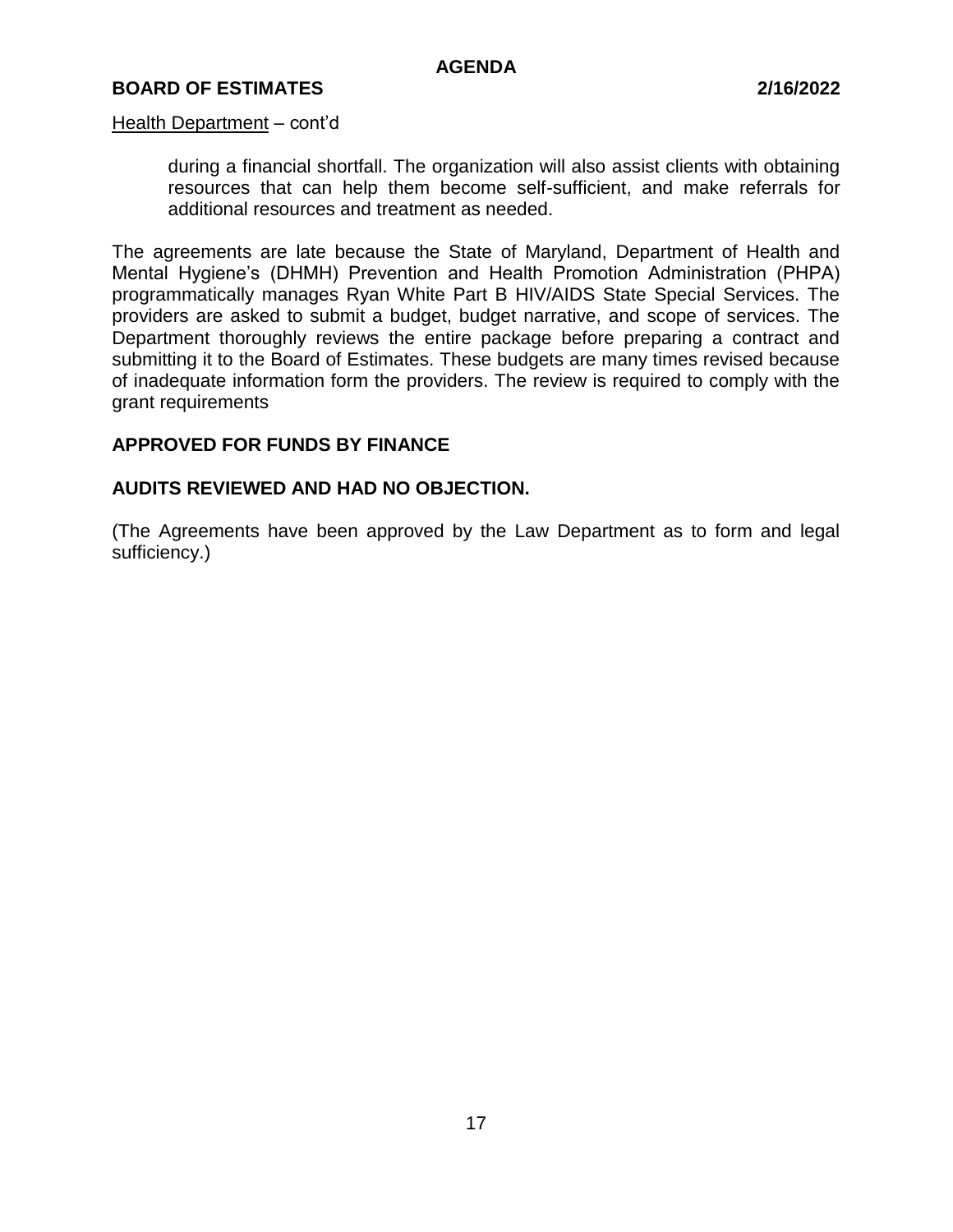Health Department – Memorandum of Understanding

#### **ACTION REQUESTED OF B/E:**

The Board is requested to approve and authorize execution of the Memorandum of Understanding (MOU) with the Maryland Department of Health (MDH), Environmental Health Bureau for the FY 2022 Award for Breathe Easy Pilot Program. The period of the MOU is July 1, 2019 through June 30, 2025.

#### **AMOUNT OF MONEY AND SOURCE:**

\$100,000.00 - 5000-523522-3031-579200-405001 – State MDH

#### **BACKGROUND/EXPLANATION:**

The purpose of this MOU is to define the roles and responsibilities between MDH, Environmental Health Bureau and Baltimore City Health Department (BCHD). The award authorized under Chapter 724, General Assembly Session Laws of 2019, is intended to fund the Breathe Easy Pilot Program.

The BCHD will consult with Green and Healthy Homes Initiative; implement policies and procedures to encourage participation in the pilot program; and develop a referral process or integrate partnerships with other local or state agencies through which eligible households may access programs and services that target improved health. Asthma remediation services provided by this pilot program may include cleaning, education, structural interventions, and other services.

The MOU is late because the BCHD received the award on July 7, 2021.

#### **APPROVED FOR FUNDS BY FINANCE**

(The Memorandum of Understanding has been approved by the Law Department as to form and legal sufficiency.)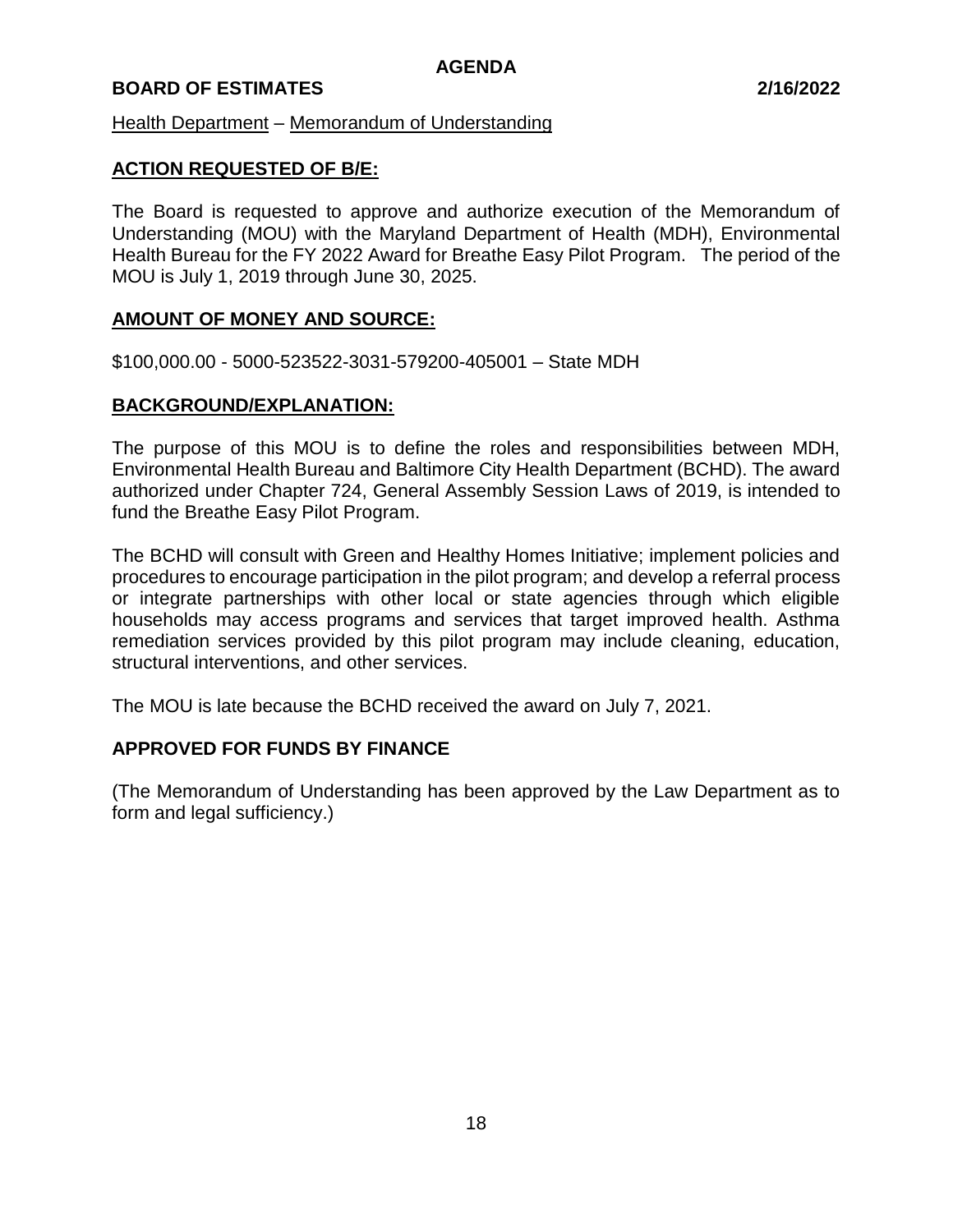#### Health Department – Notice of Award

#### **ACTION REQUESTED OF B/E:**

The Board is requested to approve and authorize acceptance of the Notice of Grant Award (NGA) from Maryland State Department of Education. The period of the award is July 1, 2021 through September 30, 2022.

# **AMOUNT OF MONEY AND SOURCE:**

| Amount          | Source of    | <b>Time Period</b> | <b>Budget Account Number:</b>  |
|-----------------|--------------|--------------------|--------------------------------|
|                 | <b>Funds</b> |                    |                                |
| 33,662.00<br>\$ | <b>State</b> | $7/1/2021 -$       | 4000-427122-3080-292303-404001 |
|                 |              | 9/30/2022          |                                |
| 399,869.00      | В<br>Part    | 7/1/2021-          | 4000-427122-3080-292303-404001 |
|                 | State)       | 6/30/2022          |                                |
| \$433,531.00    |              |                    |                                |

#### **BACKGROUND/EXPLANATION:**

The NGA provides approved funding under the Individuals with Disabilities Education Act Part B 619 within the Maryland Infants & Toddlers Program State Fiscal Year 2022 Consolidated Local Implementation Grant to support the provision of early intervention services to infants and toddlers with disabilities and their families.

The grant award is late because of a delay in the administrative review process.

#### **APPROVED FOR FUNDS BY FINANCE**

# **AUDITS REVIEWED THE SUBMITTED DOCUMENTATION AND FOUND THAT IT CONFIRMED THE GRANT AWARD.**

(The Notice of Grant Award has been approved by the Law Department as to form and legal sufficiency.)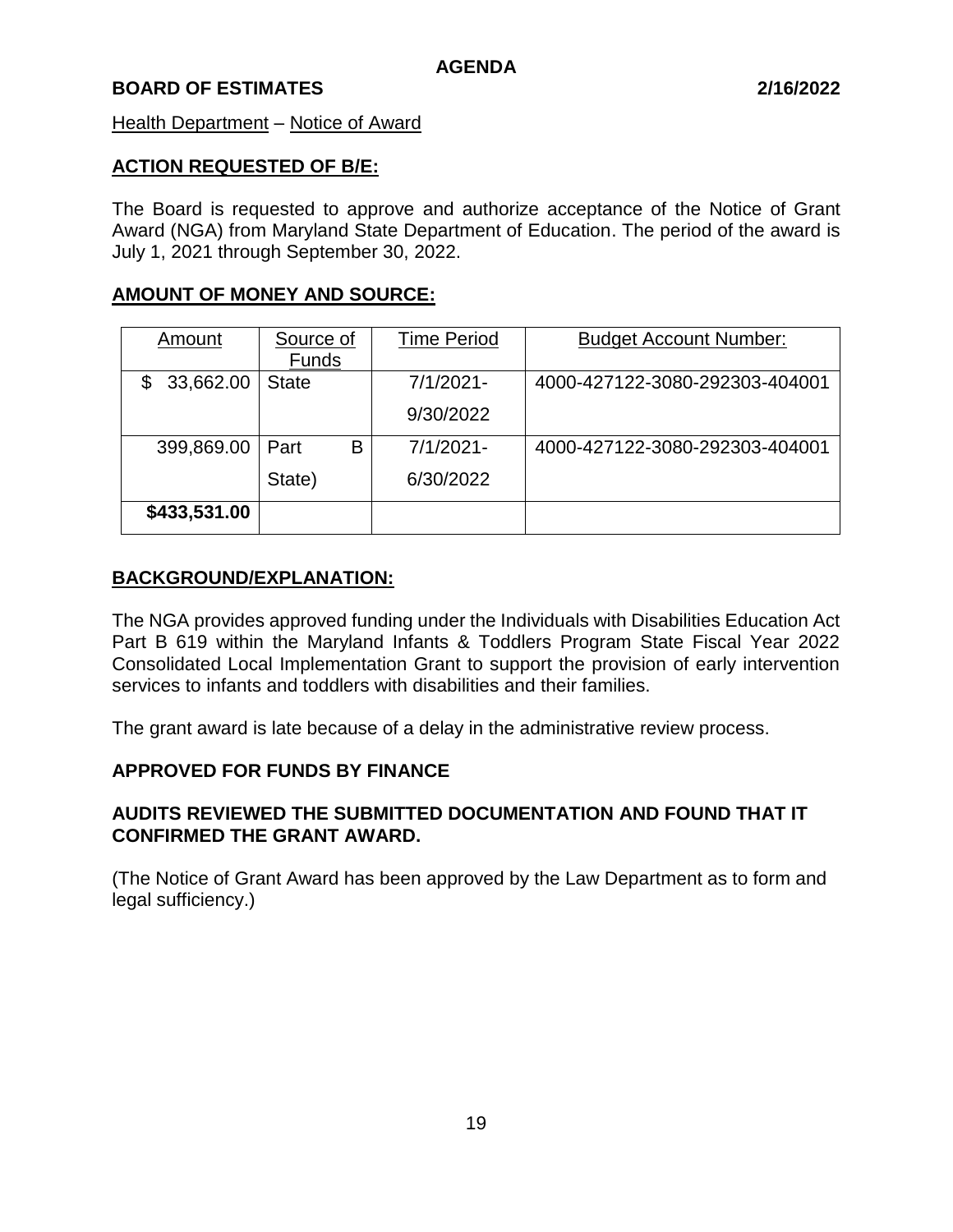States Attorney's Office – Grant Award

# **ACTION REQUESTED OF B/E**

The Board is requested to approve and authorize acceptance of a grant award from the State of Maryland – Governor's Office of Crime Control and Prevention (GOCCP) entitled Expanding Data Driven Prosecution in Baltimore City. The period of the award is October 1, 2021 through September 30, 2022.

#### **AMOUNT OF MONEY AND SOURCE:**

\$83,734.00 - 4000-457922-1150-118000-405001

# **BACKGROUND/EXPLANATION**

GOCCP has awarded these funds to the State's Attorney's Office to support the technology needs for the Group Violence Reduction Strategy. The Data Driven Prosecution program helps to interface information with several databases to ensure the most current and updated information is obtainable. The grant supports equipment and software.

This submission is late because it was received from the grantor after the grant start date.

# **APPROVED FOR FUNDS BY FINANCE**

# **AUDITS REVIEWED THE SUBMITTED DOCUMENTATION AND FOUND THAT IT CONFIRMED THE GRANT AWARD.**

(The Grant Award has been approved by the Law Department as to form and legal sufficiency.)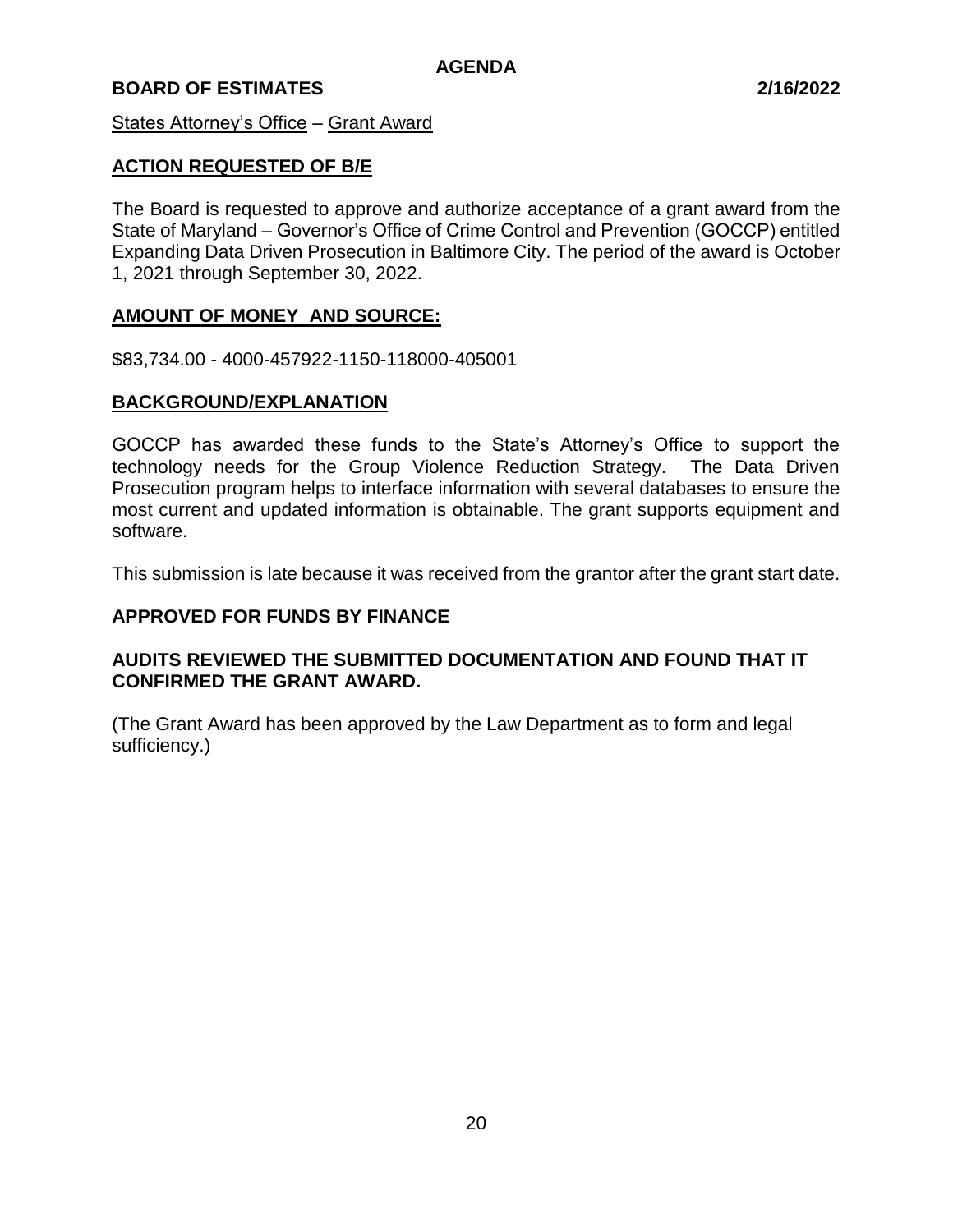# States Attorney's Office – Grant Award No Cost Extension

# **ACTION REQUESTED OF B/E**

The Board is requested to ratify and authorize acceptance of a no cost grant award extension with the United States Department of Justice (DOJ) entitled the Baltimore City Wrongful Conviction Review Program. The period of the extension is October 1, 2021 through September 30, 2022. The original period of the award was October 1, 2019 through September 30, 2021.

# **AMOUNT OF MONEY AND SOURCE:**

\$0.00 - 4000-439320-1150-118100-601001

# **BACKGROUND/EXPLANATION**

On October 21, 2020 the Board of Estimates approved the acceptance of the award to the Office of the State's Attorney for Baltimore City (OSA) from the DOJ. The OSA and Mid-Atlantic Innocence Project, will work together to operate the Baltimore City Wrongful Conviction Review Program in an effort to increase the identification and investigation of wrongful conviction claims in Baltimore City and provide quality representation to those who may have been wrongfully convicted through increased collaboration and communication between the attorneys litigating the case and the prosecutors considering their requests.

This request is late because of delays in obtaining the extension notifications from DOJ.

#### **APPROVED FOR FUNDS BY FINANCE**

# **AUDITS REVIEWED THE SUBMITTED DOCUMENTATION AND FOUND THAT IT CONFIRMED THE GRANT AWARD.**

(The Grant Award No Cost Extension has been approved by the Law Department as to form and legal sufficiency.)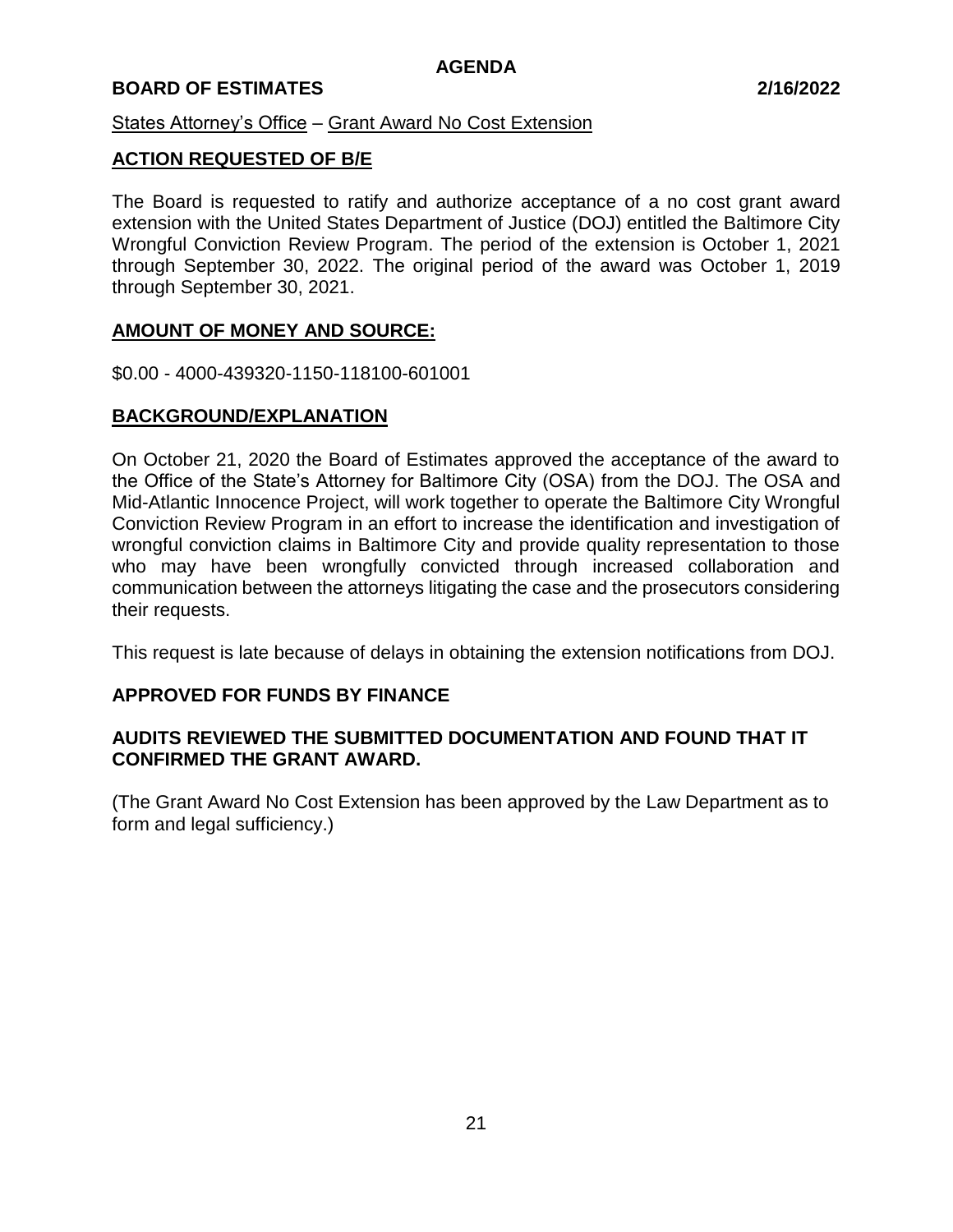**AGENDA**

# **EXTRA WORK ORDERS**

**\* \* \* \* \* \***

The Board is requested to approve the

Extra Work Orders

as listed on the following pages

23 - 27

The EWOs have been reviewed and approved

by the Department of

Audits, CORC, and MWBOO

unless otherwise indicated.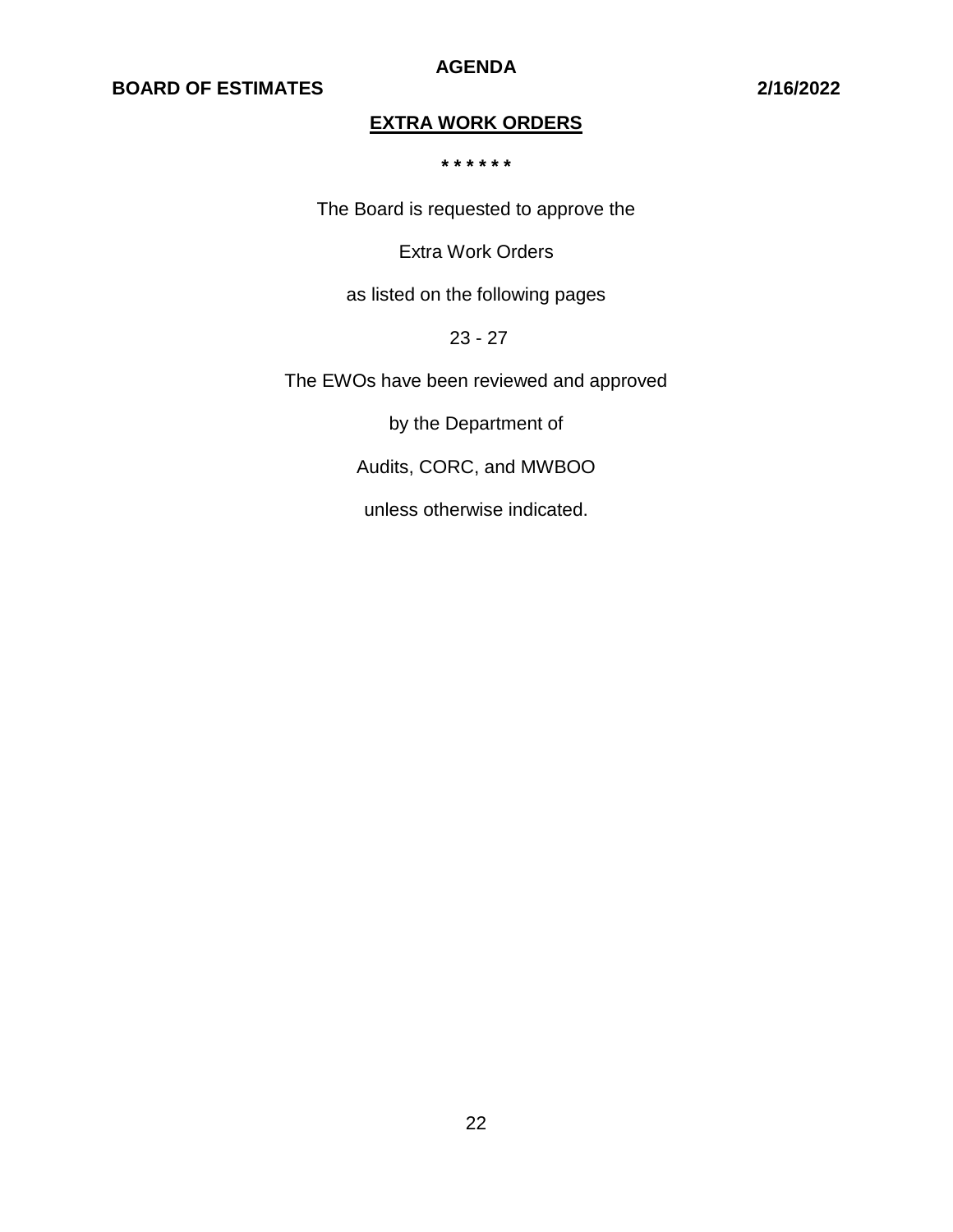#### **BOARD OF ESTIMATES 2/16/2022**

#### **EXTRA WORK ORDERS**

| Contract  | Prev. Apprvd.     |            | Time | $\%$        |
|-----------|-------------------|------------|------|-------------|
| Awd. Amt. | <b>Extra Work</b> | Contractor |      | Ext. Compl. |

#### Department of Recreation and Parks

| EWO #001, \$0.00 – RP 20809, Patterson Park Entrance Improvements |        |                     |      |       |
|-------------------------------------------------------------------|--------|---------------------|------|-------|
| \$142,274.00                                                      | \$0.00 | P. Flanigan & Sons, | 120  | $0\%$ |
|                                                                   |        | Incorporated        | Days |       |

This authorization request is for 120 non-compensatory days' time extension in order to extend the contract. This is due to manufacturer lead time for the specified block pavers from Hanover Architectural, the lead time for pavers is 10 - 12 weeks which also includes the paver installation.

This change order was requested by the Contractor and the Department. The Notice to Proceed was effective November 1, 2021 with a completion date of December 30, 2021. This request will extend the new completion date to April 29, 2022.

#### **MBE/WBE PARTICIPATION:**

P. Flanigan & Sons, Inc. will comply with Article 5, Subtitle 28 of the Baltimore City Code and the MBE and WBE goals established in the original agreement, which are:

**MBE**: 18% **WBE:** 7%

The current MBE attainment is 0% of the 18% goal and the WBE is 0% of the 7% goal.

**THE EAR WAS APPROVED BY MWBOO ON JANUARY 13, 2022.**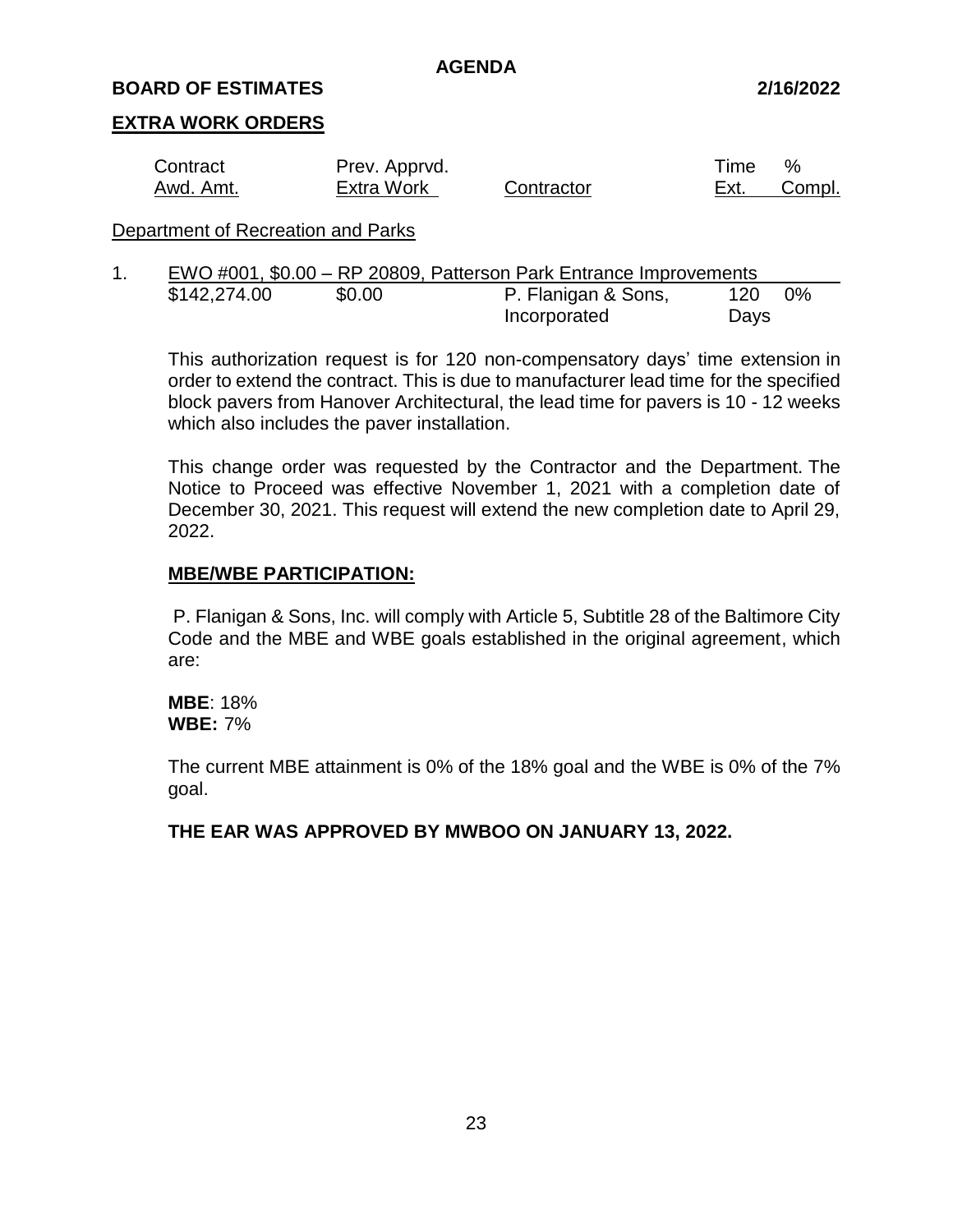#### **BOARD OF ESTIMATES 2/16/2022**

#### **EXTRA WORK ORDERS**

| Contract  | Prev. Apprvd.     |            | Time | $\%$        |
|-----------|-------------------|------------|------|-------------|
| Awd. Amt. | <b>Extra Work</b> | Contractor |      | Ext. Compl. |

Department of Recreation and Parks – cont'd

| z. |                 |              | EWO #007, \$61,235.56 - RP 17807, Druid Hill Aquatic Center |     |
|----|-----------------|--------------|-------------------------------------------------------------|-----|
|    | \$10,088,000.00 | \$588,474.95 | Plano-Coudon, LLC                                           | 70% |

This authorization request is necessary for the sewage line repair. Subsequent to the award of this contract, the Department and the Architects, per PCO No. 27, and the response from the Department's Design Team, discovered a disconnect in the existing sewage line directly above the project's N/W line of construction.

Though this break and/or disconnect is beyond the Contractor's original scope of work, the sewage discharge from the sewage line is in direct conflict in the limits and boundaries of the project. The Department's Engineers and Consultants have considered this breech a "Near Emergency and Potential Safety Hazardous" public situation, and have directed the Contractor to perform the proper measures to mitigate this failure in the sewage line. The Department's Engineers and Inspectors have reviewed the pricing and scope for these changes and has deemed them acceptable.

#### **MBE/WBE PARTICIPATION:**

Plano-Coudon, LLC will comply with Article 5, Subtitle 28 of the Baltimore City Code and the MBE and WBE goals established in the original agreement, which are:

**MBE:** 11% **WBE:** 7%

The current MBE attainment is 4.01% of the 11% goal and the WBE is 1.54% of the 7% goal.

**THE EAR WAS APPROVED BY MWBOO ON JANUARY 6, 2022.**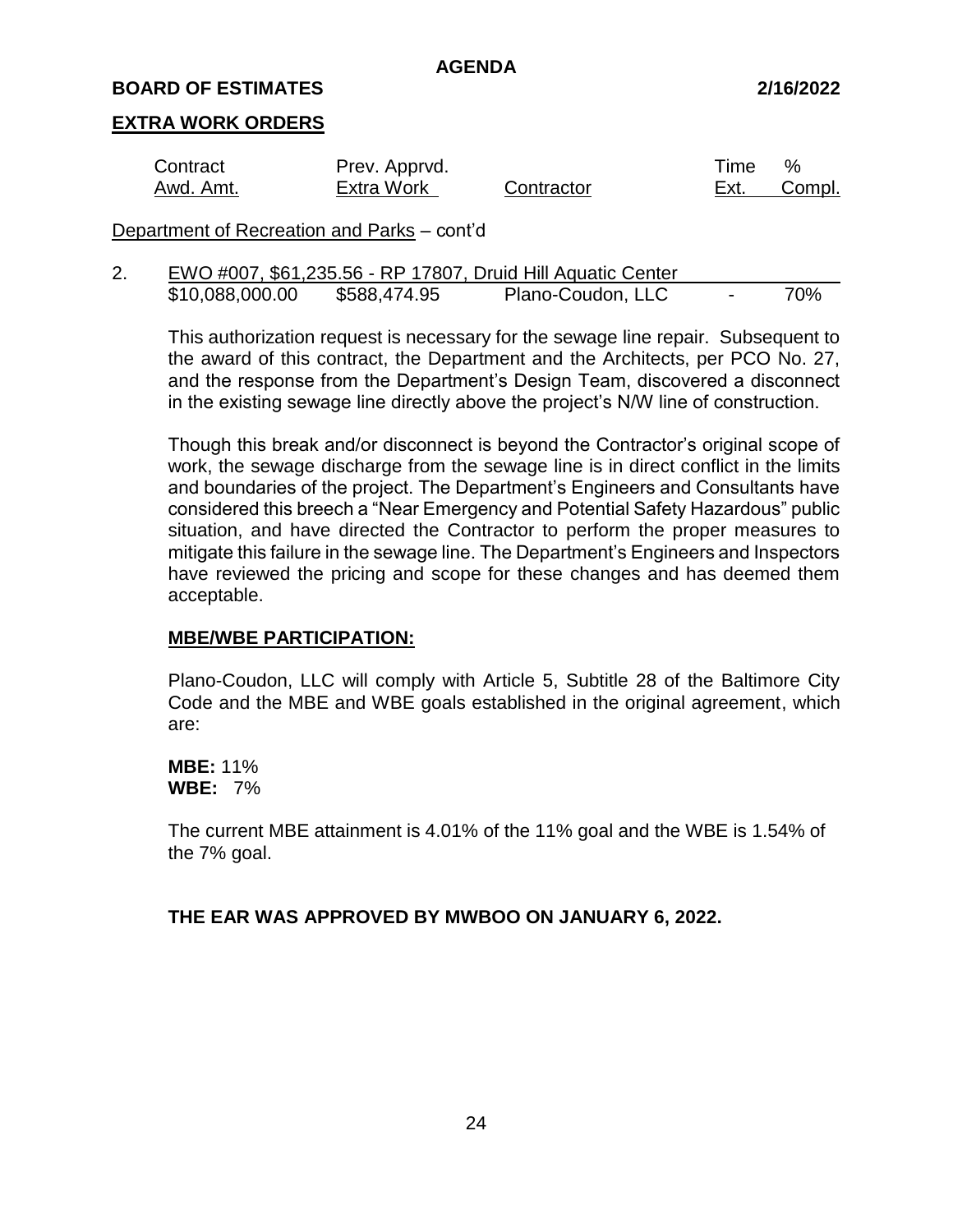#### **BOARD OF ESTIMATES 2/16/2022**

#### **EXTRA WORK ORDERS**

| Contract  | Prev. Apprvd.     |            | Time | %      |
|-----------|-------------------|------------|------|--------|
| Awd. Amt. | <b>Extra Work</b> | Contractor | Ext. | Compl. |

Department of Recreation and Parks – cont'd

3. EWO #008, \$0.00 - RP 17807, Druid Hill Aquatic Center \$10,088,000.00 \$527,240.39 Plano-Coudon, LLC 120 75.18

This authorization request is necessary for additional 120 compensable days' time extension. Subsequent to the Contractor's original schedule, GWWO's Engineers, the Department and Inspectors have reviewed the request for additional time and have considered the following:

- The N/W line of sewage/water intrusion leak due to the potential public safety hazard condition, this sewage line break needs repair.
- The water main tie-in from the original scope of work was not sufficient to supply the acceptable water capacity for the pool. Therefore, the re-routing of a new water supply line was necessary to fill the pool's capacity. This process involved re-engineering and additional excavation to a new water supply; and
- Supplying permanent power for the pools' operations from BGE. This was scheduled by the Contractor for January 20, 2021. BGE was not able to keep this schedule. BGE did not provide the installation of power to the project until November 22, 2021.

These items are within the critical path of the project's schedule. The absence of these items being substantially completed per the original schedule has had a negative impact on the overall project schedule. GWWO and the Department reviewed the request from the Contractor and found this request acceptable. The Notice to Proceed was effective May 26, 2020 with a completion date of January 27, 2022. This request will extend the new completion date to May 27, 2022.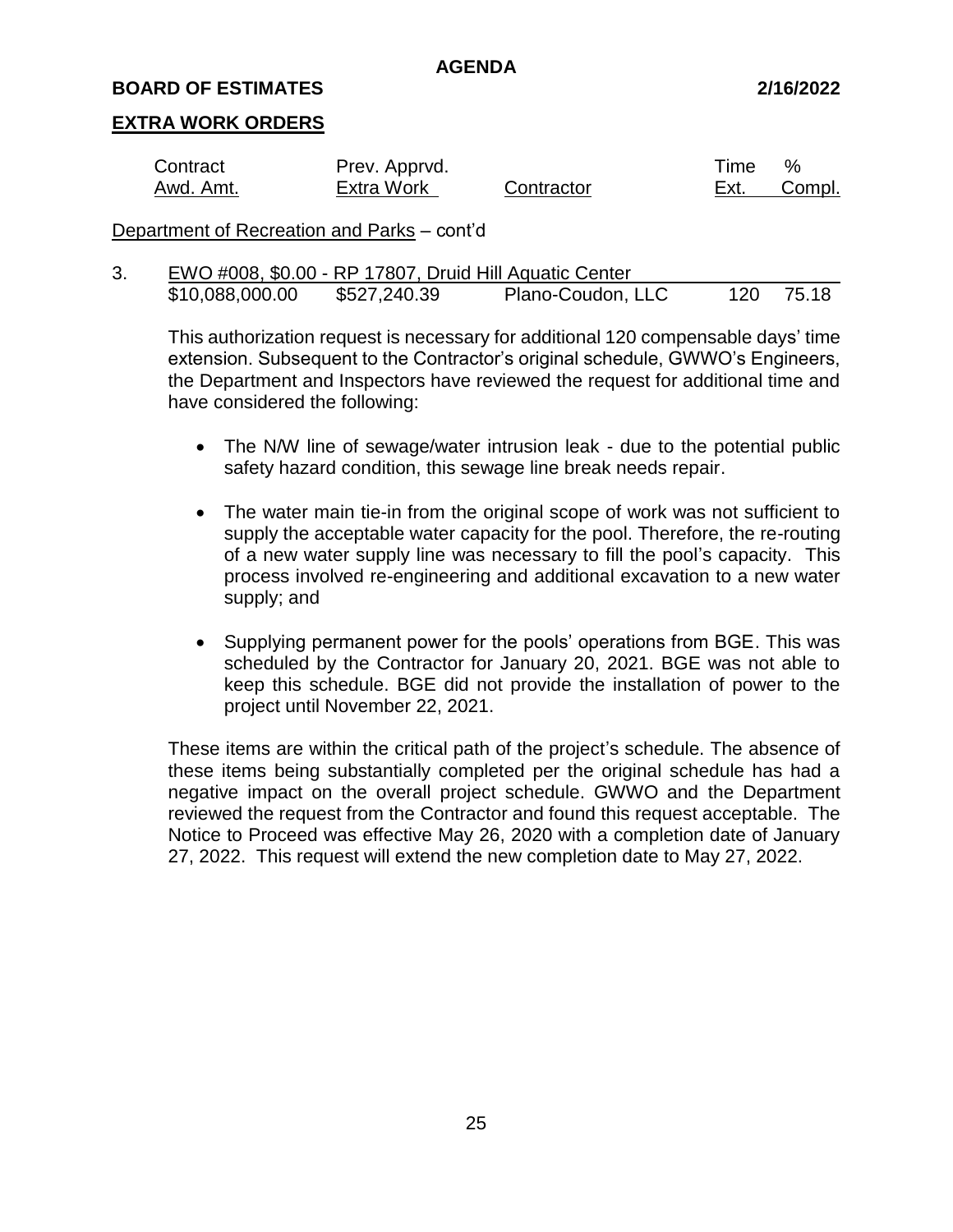#### **BOARD OF ESTIMATES 2/16/2022**

#### **EXTRA WORK ORDERS**

| Contract  | Prev. Apprvd.     |            | Time | $\%$   |
|-----------|-------------------|------------|------|--------|
| Awd. Amt. | <b>Extra Work</b> | Contractor | Ext. | Compl. |

Department of Recreation and Parks – cont'd

#### **MBE/WBE PARTICIPATION:**

Plano-Coudon, LLC will comply with Article 5, Subtitle 28 of the Baltimore City Code and the MBE and WBE goals established in the original agreement, which are:

**MBE:** 11% **WBE:** 7%

The current MBE attainment is 3.76% of the 11% goal and WBE is 1.44% of the 7% goal.

#### **THE EAR WAS APPROVED BY MWBOO ON JANUARY 6, 2022.**

Department of Public Works

| 4. |                         | EWO #002, \$0.00 – WC 1211, Ashburton Reservoir Zone 2 Tanks |      |      |
|----|-------------------------|--------------------------------------------------------------|------|------|
|    | \$136,964,200.00 \$0.00 | Oscar Renda Con-                                             | 161  | 58.4 |
|    |                         | tracting, Inc.                                               | Days |      |

The Office of Engineering & Construction is requesting a 161-day noncompensable time extension under WC 1211. This extension is needed to overcome delays to critical path work caused by unforeseen conditions relating to existing underground utility conditions. This delay included a redesign time window, as well as extra time for submittal review.

This is the second time extension and will increase the duration time of the contract by five months for a total contract duration time of 1,941 days. The current construction completion date is March 16, 2023 and the new construction completion date is August 24, 2023. This extra work order is within the original scope of work and was requested by the Contractor.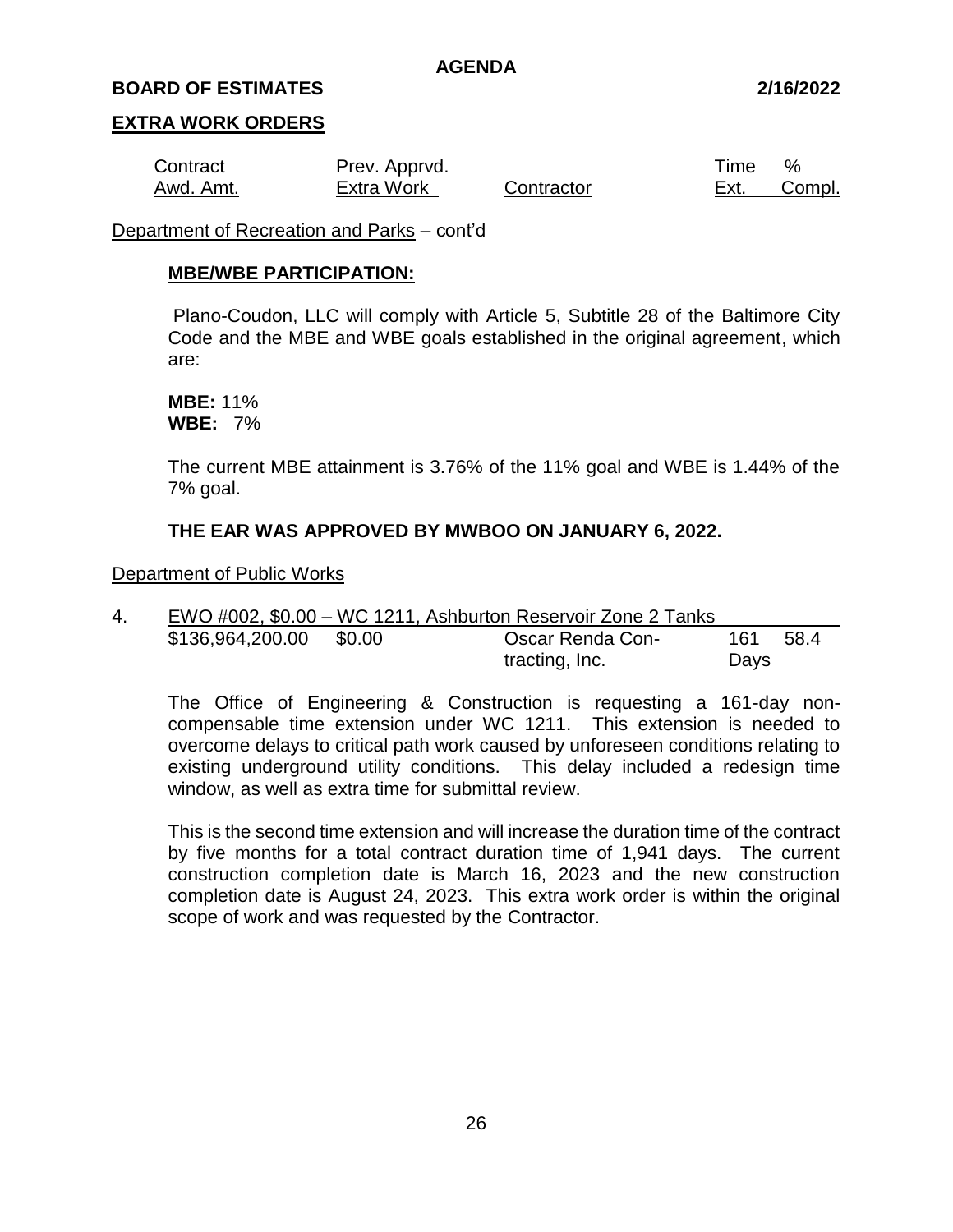#### **BOARD OF ESTIMATES 2/16/2022**

#### **EXTRA WORK ORDERS**

| Contract  | Prev. Apprvd.     |            | Time | $\%$   |
|-----------|-------------------|------------|------|--------|
| Awd. Amt. | <b>Extra Work</b> | Contractor | Ext. | Compl. |

Department of Public Works – cont'd

#### **MBE/WBE PARTICIPATION:**

The vendor will comply with Article 5, Subtitle 28 of the Baltimore City Code and the MBE and WBE goals assigned to the original agreement, which are:

**MBE:** 10%

**WBE:** 2.9%

The current MBE attainment is 12.53% of the 10% goal and 3.05% of the 2.9% the WBE goal.

#### **THE EAR WAS APPROVED BY MWBOO ON NOVEMBER 19, 2021.**

#### Department of Transportation

5. EWO #002, \$399,383.25 – TR 14302, Greenmount Avenue Streetscape from 29<sup>th</sup> Street to 43<sup>rd</sup> Street \$4,730,000.00 \$16,600.00 J. Villa Construction, - 52.69 Inc.

This Authorization is requested on behalf of the DOT – TEC Division to pay for the additional sidewalk and curb/gutter repair work due to the wear and tear from the construction activities from other projects. Revisions have been made to add reconstruction of damaged sidewalk and curb between 35<sup>th</sup> Street and 43<sup>rd</sup> Street, reconstruction of bus pads, and provision of additional quantities of roadway structure adjustment and manhole replacement throughout the project. An Engineer's Certificate of Completion of Work has not been issued.

#### **DBE PARTICIPATION:**

**DBE:** J. Villa is self-performing.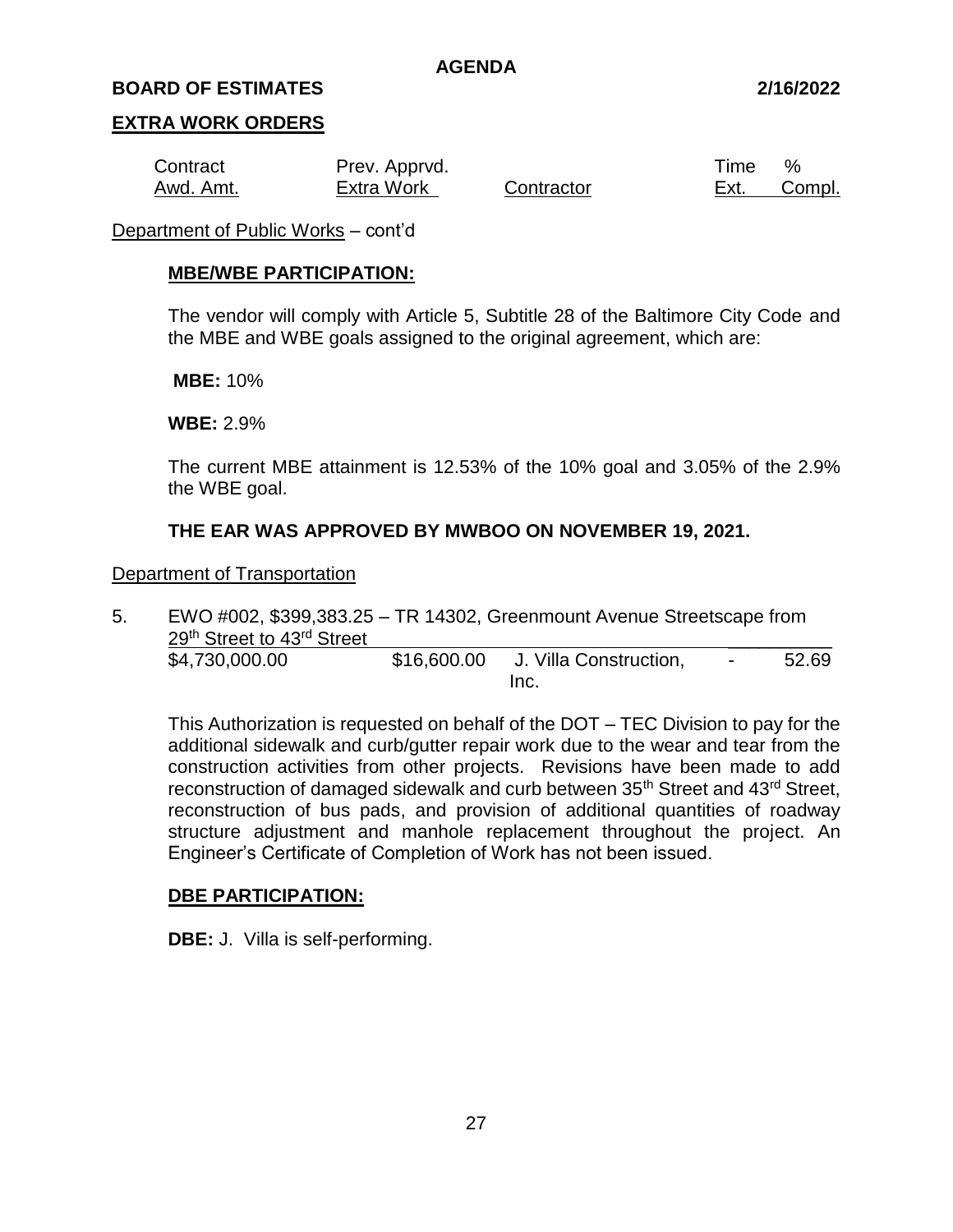# **BOARD OF ESTIMATES 2/16/2022**

Law Department - Settlement Agreement and Release

#### **ACTION REQUESTED OF B/E:**

The Board is requested to approve and authorize execution of a Settlement Agreement and Release for a lawsuit against the City and Shenikia Horsey filed by Christian Austin by and through his mother and next friend Tiffany Austin, asserting a personal injury claim.

#### **AMOUNT OF MONEY AND SOURCE:**

\$53,000.00 - 2044-000000-1450-703800-603070

#### **BACKGROUND/EXPLANATION:**

On July 27, 2015, minor plaintiff Christian Austin was attending a summer program at the Collington Square Recreation Center. He was six years old at the time. During the course of that day, Defendant Horsey (a staff member in the Center) accidentally slammed a door on Christian's hand causing a fracture and partial amputation of his little finger. There is no dispute of fact regarding the manner in which the minor Plaintiff was injured, or that his finger still shows the scar and some limitation. His medical bills associated with this injury were \$11,480.01, and his mother anticipates future medical expenses.

# **APPROVED FOR FUNDS BY FINANCE**

(The Settlement Agreement and Release has been approved by the Law Department as to form and legal sufficiency.)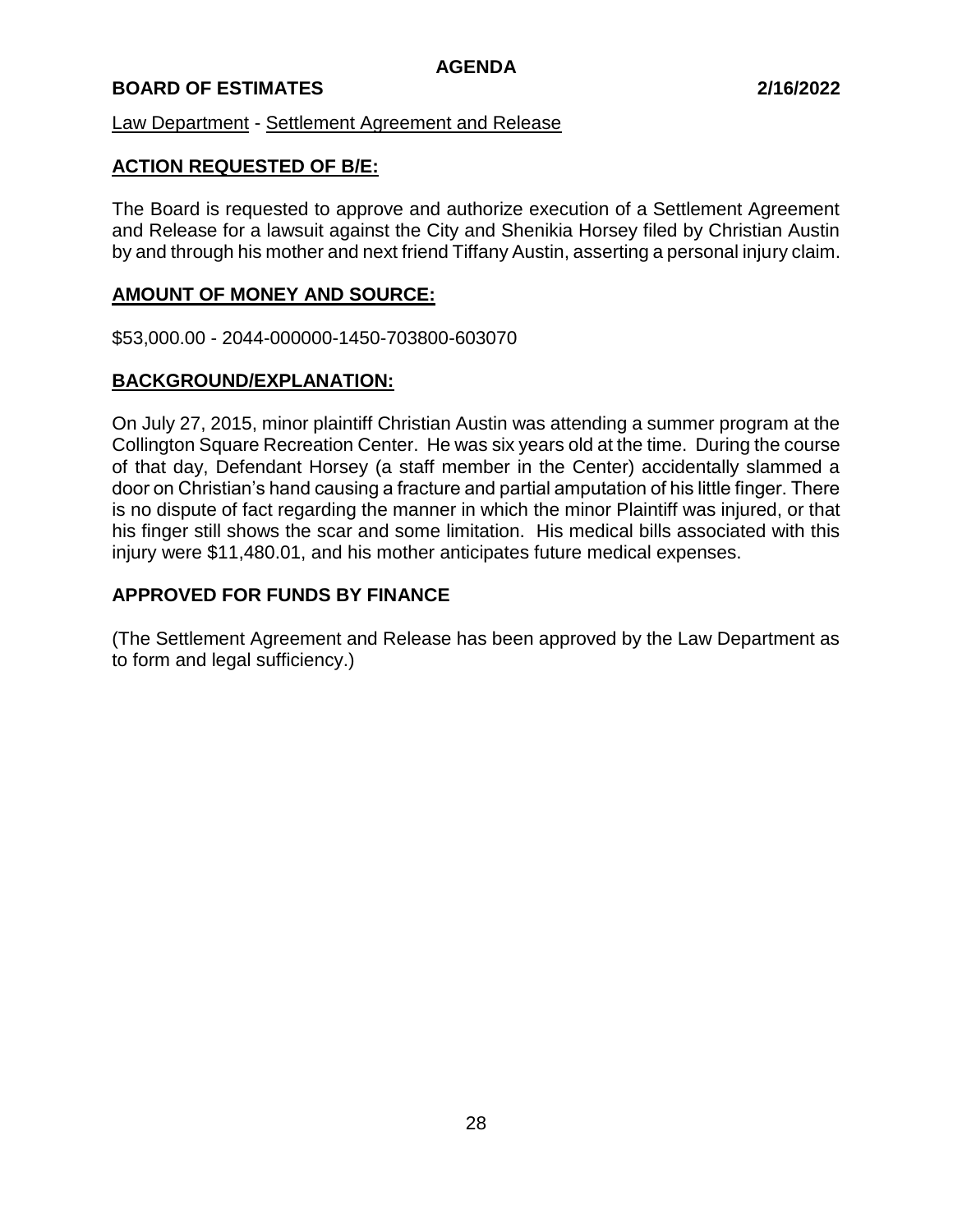#### Law Department - Settlement Agreement and Release

# **ACTION REQUESTED OF B/E:**

The Board is requested to approve and authorize execution of a Settlement Agreement and Release for a federal lawsuit brought by now-former Baltimore Police Department (BPD) Officer Jeffry Taylor. The lawsuit was filed against Sgt. Kurt Roepcke, former Major Frederick Gilbart, and former Police Commissioners Kevin Davis, Darryl De Sousa and Gary Tuggle. Plaintiff alleged claims of Retaliation for exercising his First Amendment Rights in relation to an Office of the Inspector General (OIG) investigation into the BPD Marine Unit.

# **AMOUNT OF MONEY AND SOURCE:**

\$160,000.00 - 1001-000000-2041-716700-603070

#### **BACKGROUND/EXPLANATION:**

In December 2016, the BPD Marine Unit engaged in an operation to remove a boat from the Inner Harbor. Plaintiff, a member of the Marine Unit, informed his chain of command, including his direct supervisor, Sgt. Roepcke, and the commander of the Special Operations Unit, Major Milton Corbett, that he believed the operation was outside the scope and capabilities of the Marine Unit. Despite Plaintiff's concerns, the Marine Unit continued with the operation and removed the boat in February 2017. Plaintiff alleges that following the removal of the boat, he was retaliated against through involuntary transfers, unfounded disciplinary complaints, and a hostile work environment.

Plaintiff filed a timely Local Government Tort Claims Act notice, and a Complaint with BPD's Internal Affairs Division ("IAD"), alleging his immediate supervisors retaliated against him for exercising his First Amendment Rights. Plaintiff also filed a complaint with the OIG alleging both First Amendment retaliation and additionally that the Marine Unit's removal of the boat was unsafe and wasted City funds. While the IAD investigation found no evidence of retaliation or violation of departmental policies, the OIG issued a report stating the Marine Unit's removal operation had been improper and wasted BPD resources and City funds.

Plaintiff subsequently filed the current lawsuit, alleging violations of his First Amendment Rights and violations of the Law Enforcement Officers' Bill of Rights. He alleged that Sgt. Roepcke and Major Gilbart retaliated against him for speaking to the OIG and that the former Police Commissioners were aware of the retaliation, due to his IAD Complaint, and failed to take appropriate actions to address his claims of retaliation.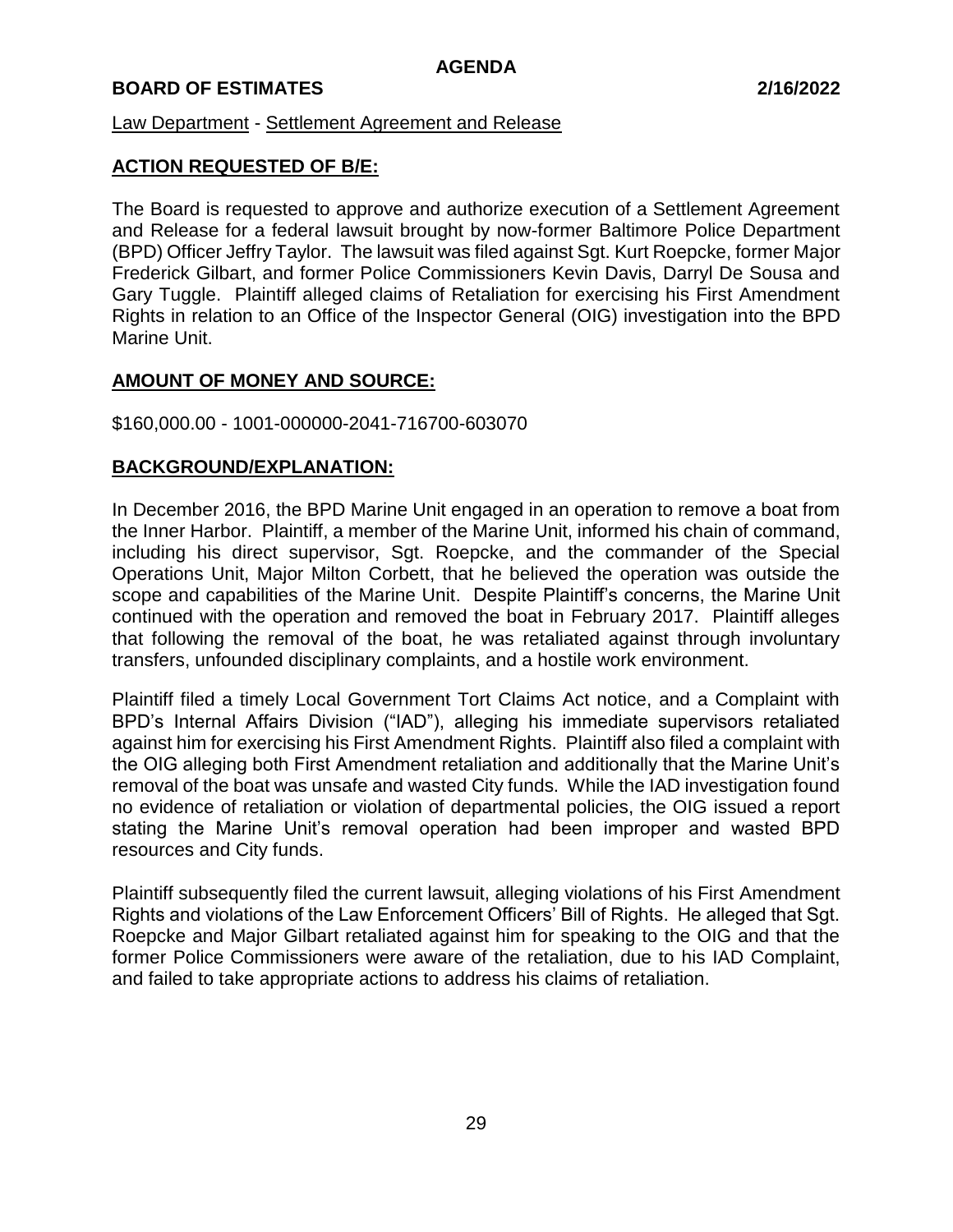# **BOARD OF ESTIMATES 2/16/2022**

#### Law Department - cont'd

In order to resolve this case, avoiding the expense, time, and uncertainties of further protracted litigation and the potential for an excess judgment, and resulting liability for Plaintiff's attorneys' fees and expenses, BPD and the City agreed to offer Plaintiff a settlement payment of \$160,000.00, for complete settlement of the case. In return, Plaintiff Taylor has agreed to dismiss his lawsuit against all Defendants.

Based on a review by the Settlement Committee of the Law Department, a recommendation to settle is made to the Board of Estimates to approve the settlement of this case to avoid a potential adverse jury verdict and accompanying attorneys' fees and costs.

# **APPROVED FOR FUNDS BY FINANCE**

(The Settlement Agreement and Release has been approved by the Law Department as to form and legal sufficiency.)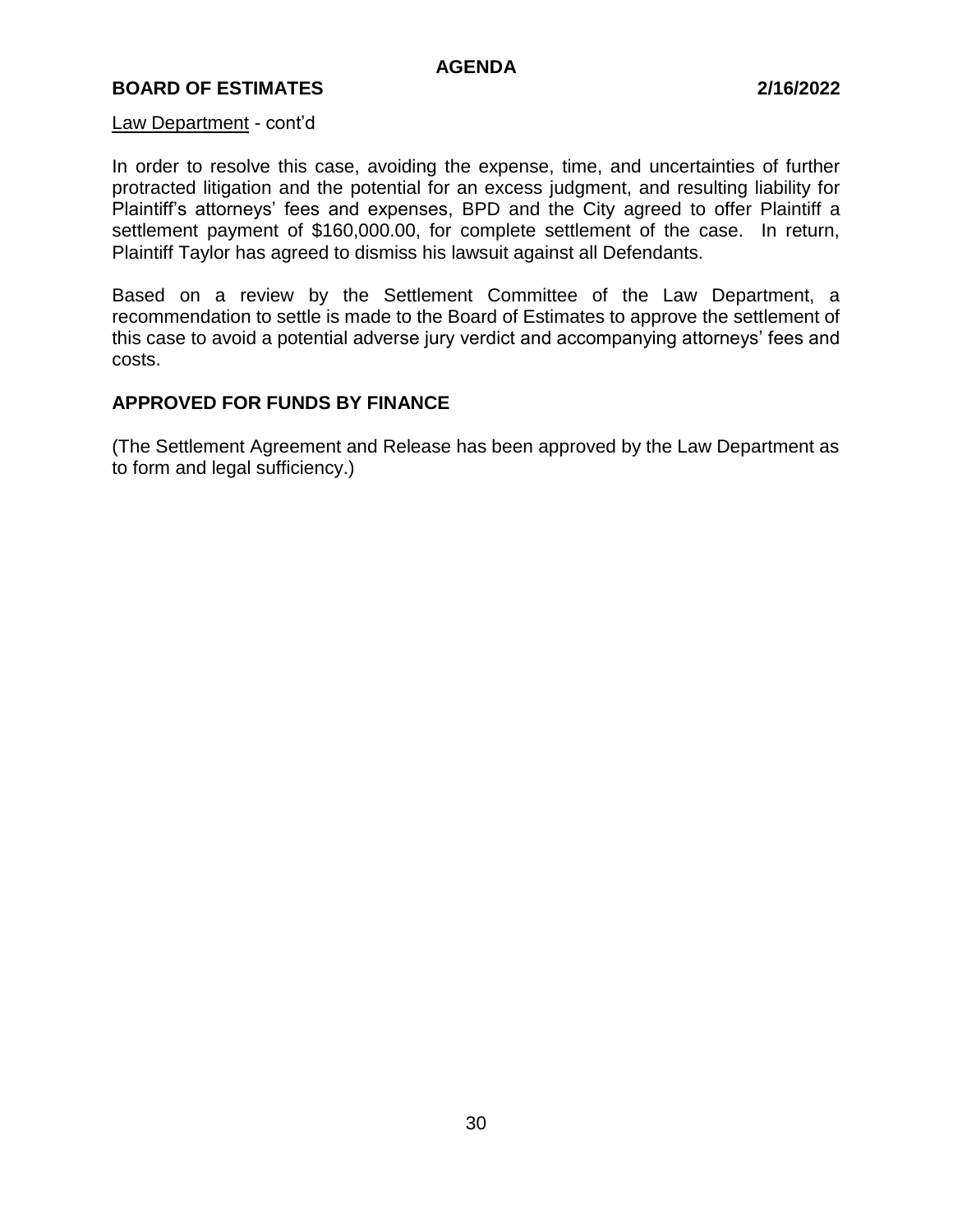# **BOARD OF ESTIMATES 2/16/2022**

Mayor's Office of Neighborhood Safety – Grant Award & Engagement (MONSE)

#### **ACTION REQUESTED OF B/E:**

The Board is requested to approve and authorize acceptance of a Grant Award from the Governor's Office of Crime Control (GOCCP). The period of the award is October 1, 2021 through September 30, 2022.

#### **AMOUNT OF MONEY AND SOURCE:**

\$100,000.00 - 5000-523722-2255-70230-40501

# **BACKGROUND/EXPLANATION:**

On November 29, 2021 GOCCP informed MONSE of a grant award in the amount of \$100,000.00. MONSE's Community Violence Intervention Employee Training and Professional Development program helps to address gaps in Community Violence Intervention Worker training in the City of Baltimore. The program will provide Violence Prevention Professional (VPP) Certification training for Safe Streets senior staff, leadership development training and staff training focused on computer literacy, technology, and program evaluation. Program funds will support training and staff development.

The Grant Award is late due to administrative changes.

#### **MBE/WBE PARTICIPATION:**

N/A

#### **APPROVED FOR FUNDS BY FINANCE**

# **AUDITS REVIEWED THE SUBMITTED DOCUMENTATION AND FOUND THAT IT CONFIRMED THE GRANT AWARD.**

(The Grant Award has been approved by the Law Department as to form and legal sufficiency.)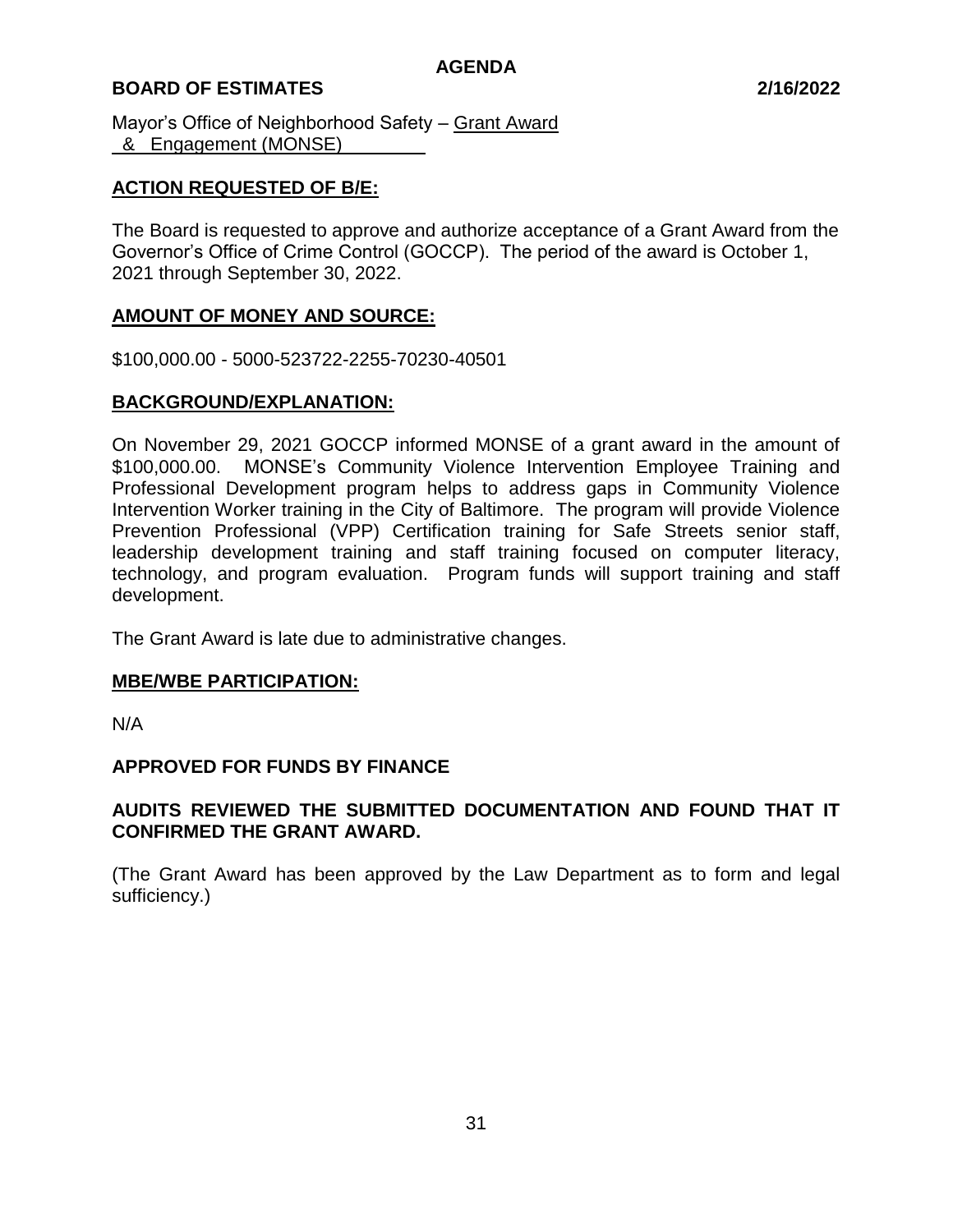# **BOARD OF ESTIMATES 2/16/2022**

Mayor's Office of Neighborhood Safety – Grant Agreement & Engagement (MONSE)

# **ACTION REQUESTED OF B/E:**

The Board is requested to approve and authorize a Grant Agreement with Drink at the Well, Inc. The period of the agreement is effective upon Board approval for one year.

# **AMOUNT OF MONEY AND SOURCE:**

\$50,000.00 - 1001-00000-2254-786000-603051

#### **BACKGROUND/EXPLANATION:**

The purpose of this Agreement is to set forth the terms and conditions under which the City will provide a grant award to the Grantee under the City's Human Trafficking Grant Program. This is a one-year grant and there are no assurances that any grant funds will be available to Grantee under this program in the future.

#### **MBE/WBE PARTICIPATION:**

N/A

#### **APPROVED FOR FUNDS BY FINANCE**

#### **AUDITS REVIEWED AND HAD NO OBJECTION.**

(The Grant Agreement has been approved by the Law Department as to form and legal sufficiency.)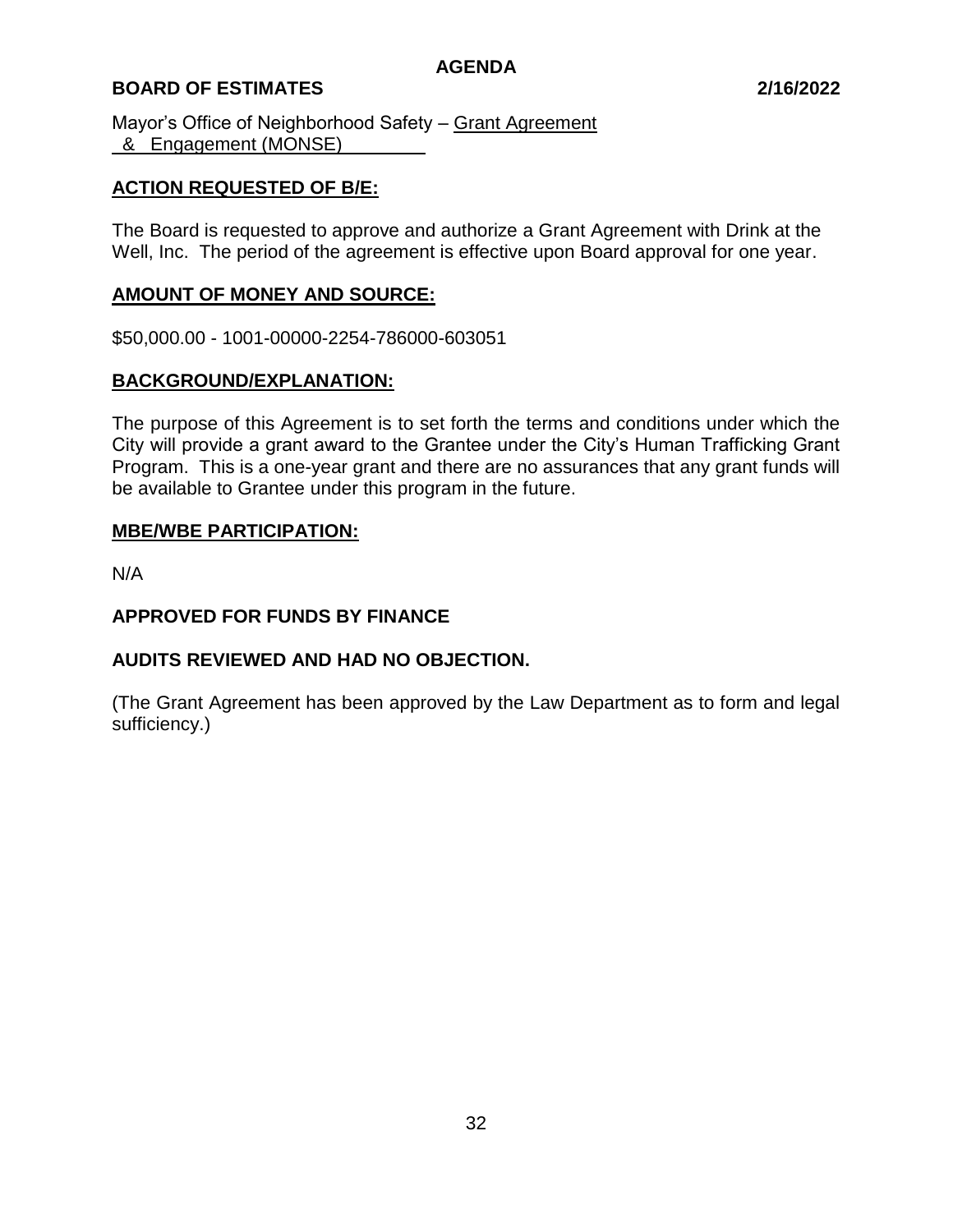# Department of Audits - Audit Report

The Board is requested to **NOTE** receipt of the following Audit Report.

1. Agreed – Upon Procedures for Escheat Funds for the Fiscal Year Ended June 30, 2020, June 30, 2019 and June 30, 2018.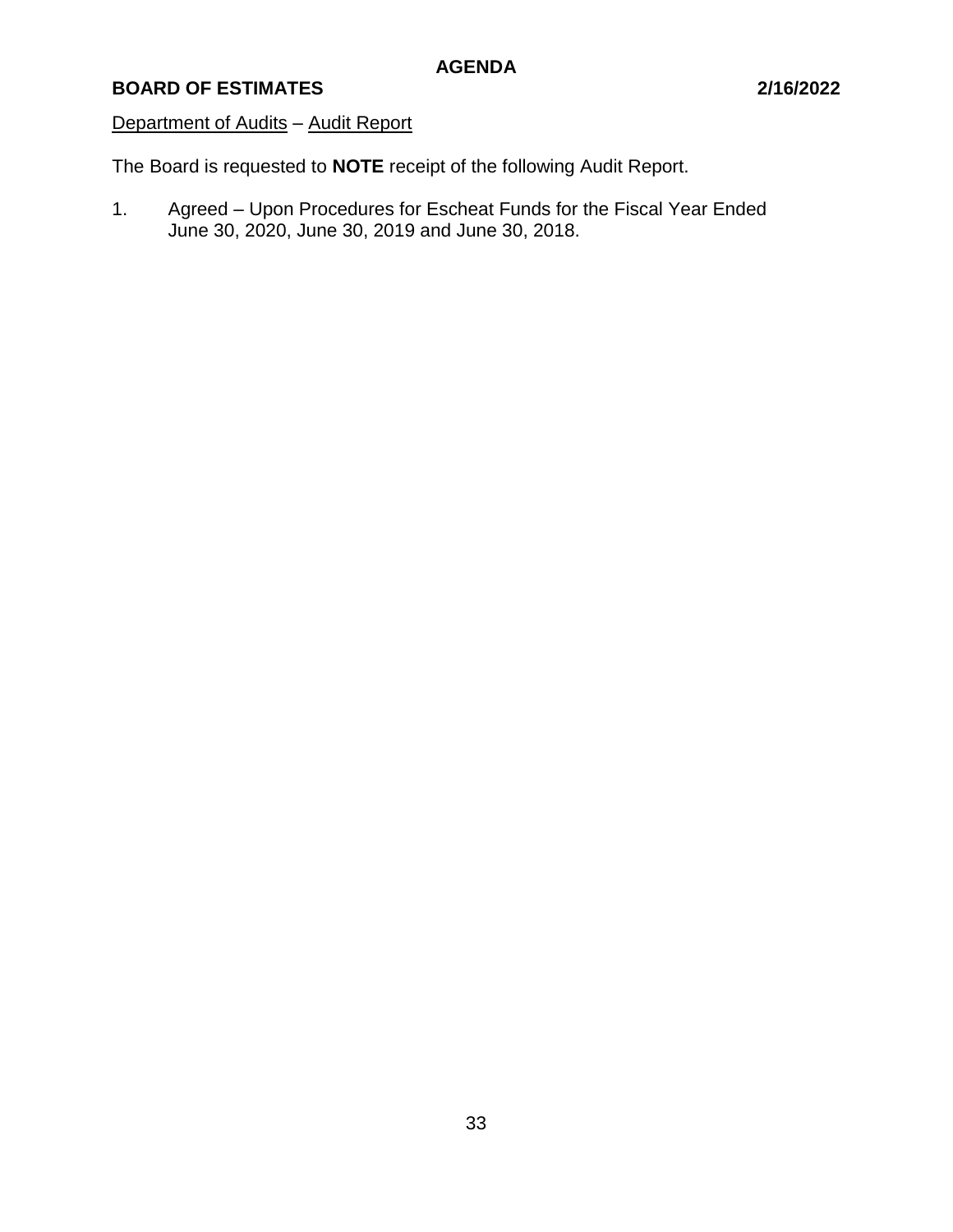## **BOARD OF ESTIMATES 2/16/2022**

# Department of Transportation – Minor Privilege Permit Application

The Board is requested to approve the following application for a Minor Privilege Permit. The application is in order as to the Minor Privilege Regulations of the Board and the Building Regulations of Baltimore City.

| <b>LOCATION</b>        | <b>APPLICANT</b>   | <b>PRIVILEGE/SIZE</b>                                                                            |
|------------------------|--------------------|--------------------------------------------------------------------------------------------------|
| 1509 Havenwood Road    | MCB Northwood, LLC | Three single face electric<br>signs 14' x 4' each, one<br>double face electric sign<br>$2.9$ sf. |
| Flat Charna: R2 R83 AN |                    |                                                                                                  |

Flat Charge: \$2,883.00

Since no protests were received, there are no objections to approval.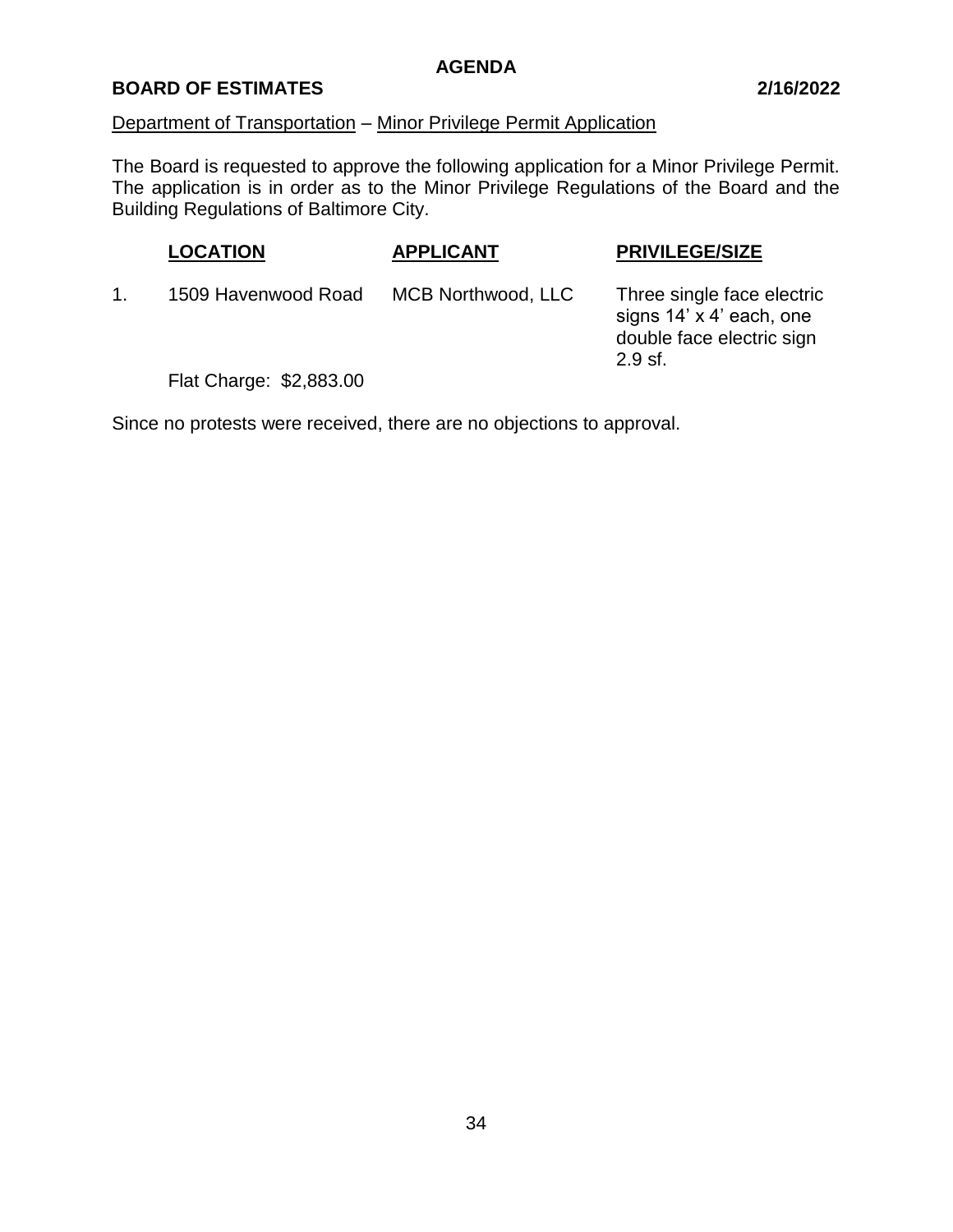## **BOARD OF ESTIMATES 2/16/2022**

### Department of Transportation – Contract No. TR-16020, Comprehensive Conduit Facilities Management Services\_\_\_\_\_\_\_\_\_\_\_\_\_

## **ACTION REQUESTED OF B/E:**

The Board is requested to approve the First Year Extension of Contract No. TR-16020, Comprehensive Conduit Facilities Management Services with KCI-CG Tri-Venture. The period of the extension is February 21, 2022 with a completion date of February 20, 2023.

## **AMOUNT OF MONEY AND SOURCE:**

\$0.00 - 9962-906072-9562-900000-706063

## **BACKGROUND/EXPLANATION:**

On August 10, 2016, the Board approved the award of TR-16020, Comprehensive Conduit Facilities Management Services in the amount of \$26,108,286.00 to fund the first year of this five-year contract. It has since been funded incrementally to cover pending tasks through mid FY 2020. On December 19, 2018, the Board approved an additional \$24,000,000.00 of incremental funding to cover tasks in FY 2018 and FY 2019 as described in the board memorandum dated same. On January 8, 2020, the Board approved an additional \$12,000,000.00 of incremental funding to cover tasks in FY-20 as described in the board memorandum dated the same. On August 5, 2020, the Board approved an additional \$26,000,000.00 of incremental funding to cover tasks in FY-20 as described in the board memorandum dated the same. Additionally, on September 29, 2021, the Board approved an additional \$10,000,000.00 to cover pending tasks through FY 2021 and FY 2022.

In order to continue to develop, maintain, and control the miles of conduit ducts under Baltimore City which carry electrical, telephone, and optic lines, the DOT Director is hereby recommending the activation of the first one-year extension on the Contract. Electing to activate this option year will ensure that there is no disruption of services currently being conducted on the Contract on behalf of the residents of Baltimore City.

## **MBE/WBE PARTICIPATION**:

The Contractor is on course to exceed the established Contract goals as noted below.

Professional Service - MBE – 27% WBE - 10%; Achieved: 30.19% MBE: 9.43% WBE Construction - MBE – 27% WBE - 7%; Achieved: 25.63% MBE: 12.64% WBE

# **APPROVED FOR FUNDS BY FINANCE**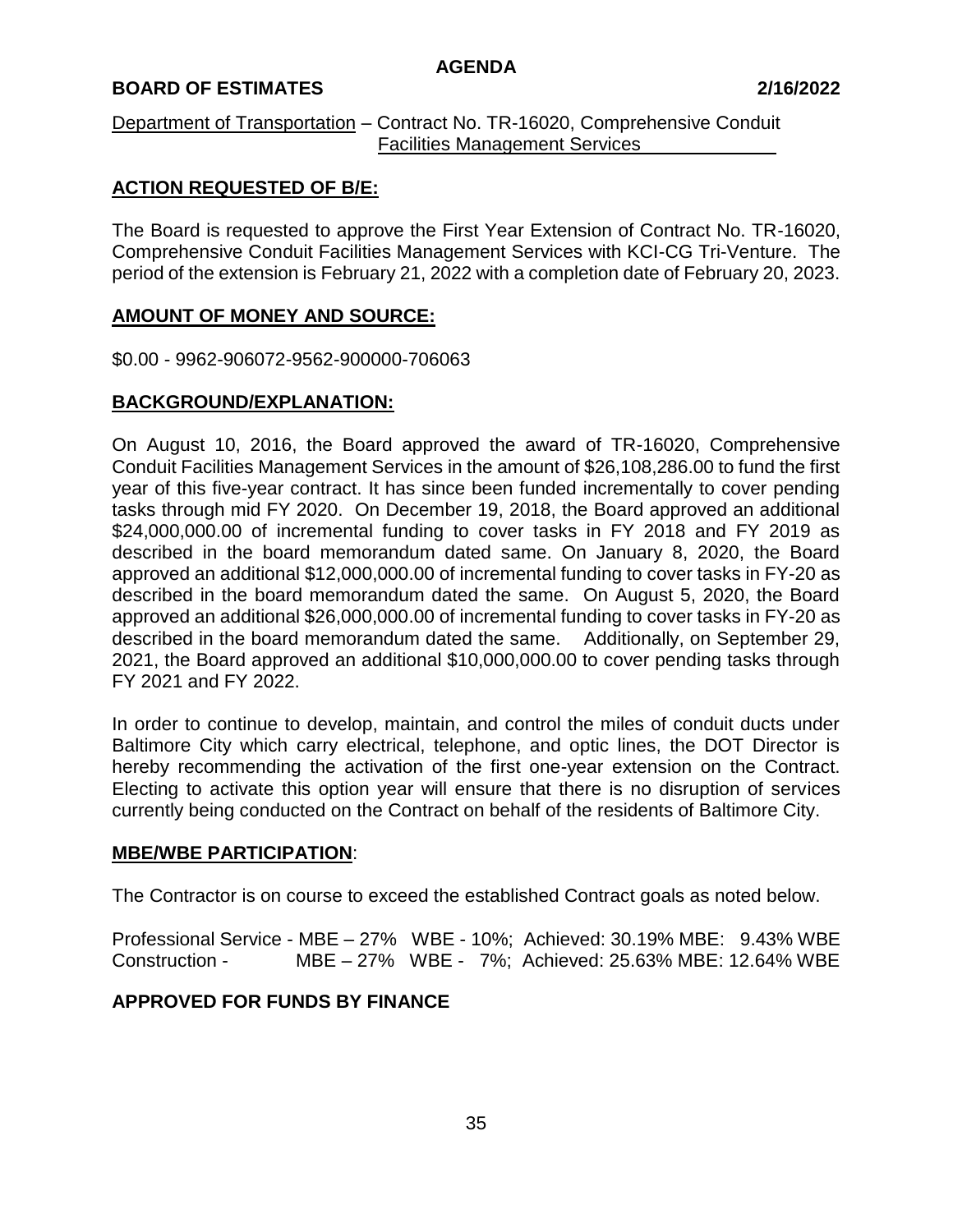## **BOARD OF ESTIMATES 2/16/2022**

Labor Commissioner – Memorandum of Understanding

## **ACTION REQUESTED OF B/E**:

The Board is requested to **NOTE** the Memorandum of Understanding (MOU) covering Fiscal Years 2021-2023 between the City of Baltimore and the Baltimore Fire Officers, Local 964, IAFF (Local 964).

## **AMOUNT OF MONEY AND SOURCE:**

Wage increases for employees covered by the MOU are included in the BCFD's budget.

### **BACKGROUND/EXPLANATION**:

In accordance with the Municipal Labor Relations Ordinance, negotiations have concluded with the City of Baltimore and Local 964 for FY 2021-2023. The results of the negotiations have been reduced to writing in the form of the MOU submitted to the Board.

### **MBE/WBE PARTICIPATION**:

N/A

## **BALTIMORE CITY RESIDENTS FIRST (BCRF)**:

N/A

(The Law Department has approved the Memorandum of Understanding for form and legal sufficiency.)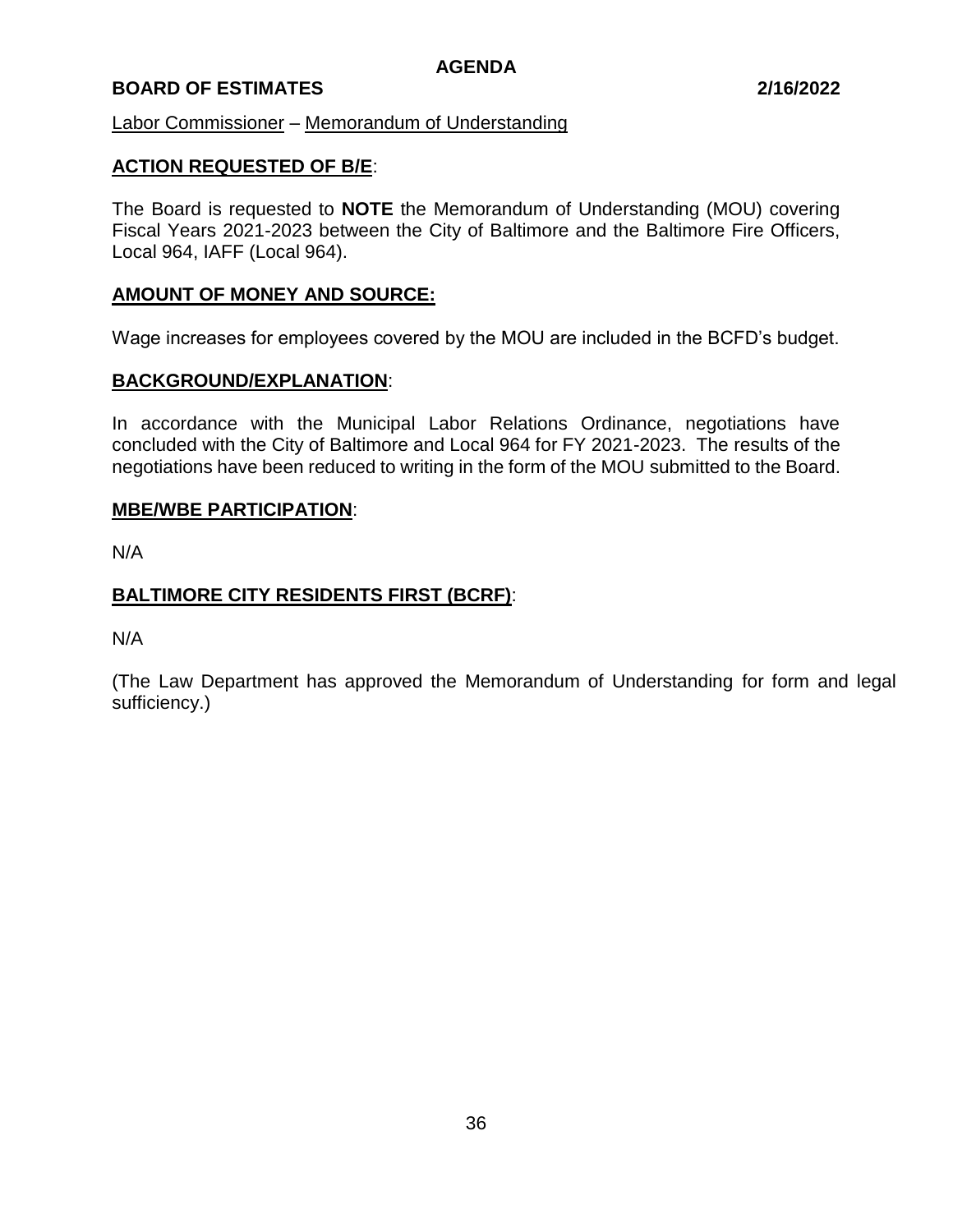## Mayor's Office – Program License Agreement

## **ACTION REQUESTED OF B/E:**

The Board is requested to approve and authorize execution of a Program License Agreement with the Microsoft Corporation to broadcast, reproduce, exhibit, distribute, transmit, display, and perform digital literacy content via CharmTV platforms (online and on air). The period of the agreement is effective upon Board approval through September 22, 2022.

## **AMOUNT OF MONEY AND SOURCE:**

N/A

## **BACKGROUND/EXPLANATION:**

In September 2020, the City of Baltimore through the Baltimore City Office of Information and Technology signed the Memorandum of Understanding, the "Digital Alliance", to pursue various digital literacy initiatives. To date, the Digital Alliance has yielded two collaborations: An Hour of Code wherein 100 Baltimore City youth learned basic coding in one hour and Digital Literacy Train-the-Trainer for City employees to provide training to the community. Digital Literacy through CharmTV is the third collaboration.

The Microsoft Digital Literacy Curriculum, available through the city's Digital Inclusion Resources page: [Digital Inclusion Resources for Baltimore City | Baltimore City](https://technology.baltimorecity.gov/digital-inclusion-resources-baltimore-city)  [Information & Technology,](https://technology.baltimorecity.gov/digital-inclusion-resources-baltimore-city) includes basic digital literacy skills in short videos. The topics include but are not limited to Working with Computers, Accessing Information Online, Communication Online, Participating Safely and Securely Online, Creating Digital Content, and Collaborating and Managing Digital Content. Each topic includes several videos which will be aired through CharmTV and streamed through CharmTV online. Through this license agreement CharmTV will have editorial control to air content without limitations on frequency or format. Sessions will air in English and Spanish.

## **MBE/WBE PARTICIPATION:**

N/A

# **BALTIMORE CITY RESIDENTS FIRST (BCRF):**

BCRF does not apply as the contract is for less than \$300,000.

(The Program License Agreement has been approved by the Law Department as to form and legal sufficiency.)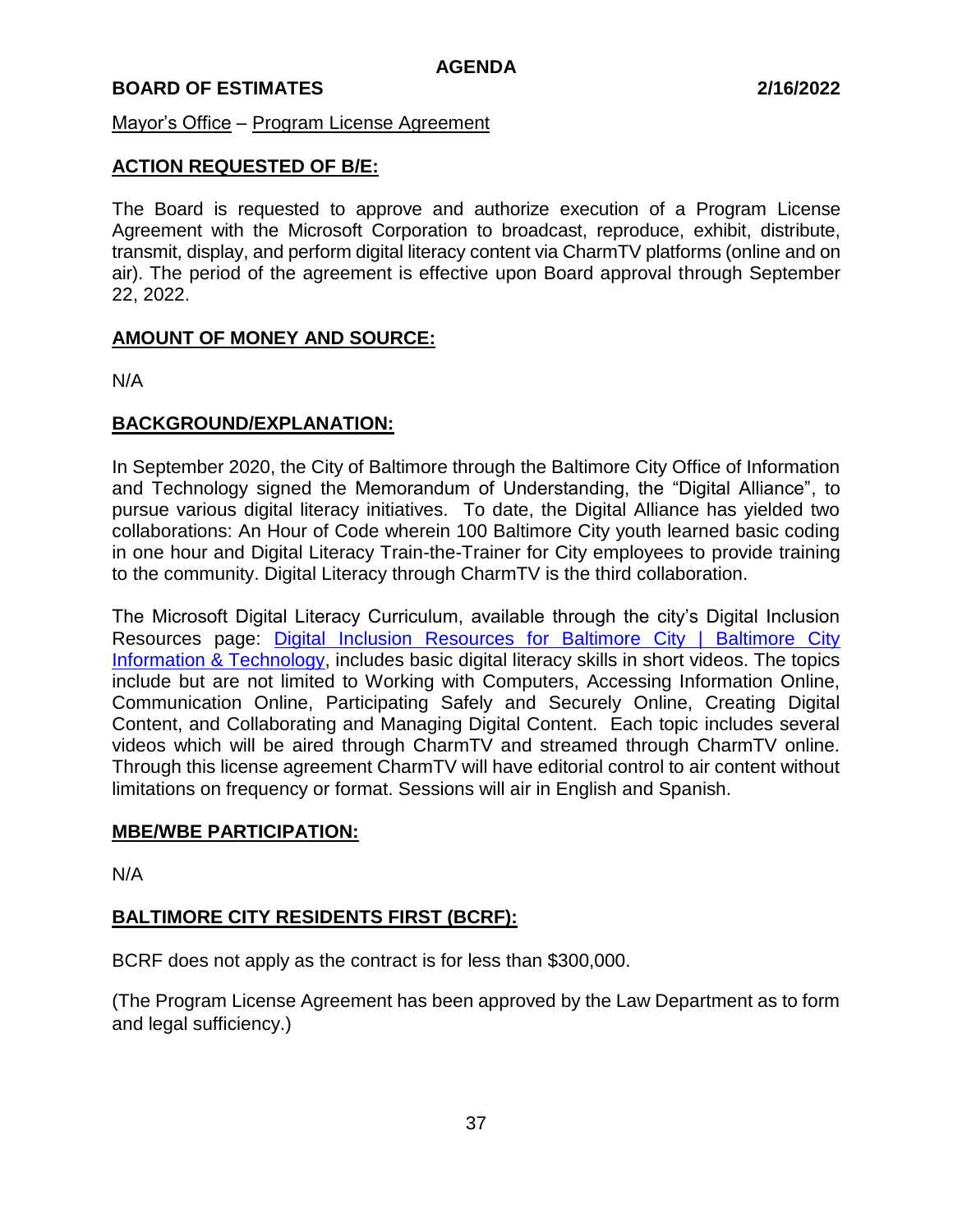## Mayor's Office – Memorandum of Understanding

## **ACTION REQUESTED OF B/E:**

The Board is requested to approve and authorize execution of a Memorandum of Understanding with Maryland Department of Information Technology to provide access to portions of the City's existing network and unused fiber optic cables in exchange for a 10Gbps internet connection and a 2.5Gbps connection between the Tierpoint datacenter and the Equinix datacenter in Ashburn, VA. The period of the Memorandum of Understanding is effective upon Board approval through December 31, 2032, and will automatically renew.

## **AMOUNT OF MONEY AND SOURCE:**

N/A

## **BACKGROUND/EXPLANATION:**

This MOU formalizes an ongoing partnership with Maryland DOIT to collaborate on shared needs for network connectivity in Baltimore City. This MOU recognizes that there are certain network routes where the City has spare and unused fiber optic cable that DOIT wishes to utilize to connect State locations, thereby avoiding the costs of constructing duplicative infrastructure. In exchange for allowing the use of these routes, the City will receive, at no cost, a 10Gbps internet connection that will be utilized to support its broadband initiatives, including Public Wi-Fi deployment in underserved neighborhoods.

## **MBE/WBE PARTICIPATION:**

N/A

## **BALTIMORE CITY RESIDENTS FIRST (BCRF):**

BCRF does not apply as the contract is for less than \$300,000.

(The Memorandum of Understanding has been approved by the Law Department as to form and legal sufficiency.)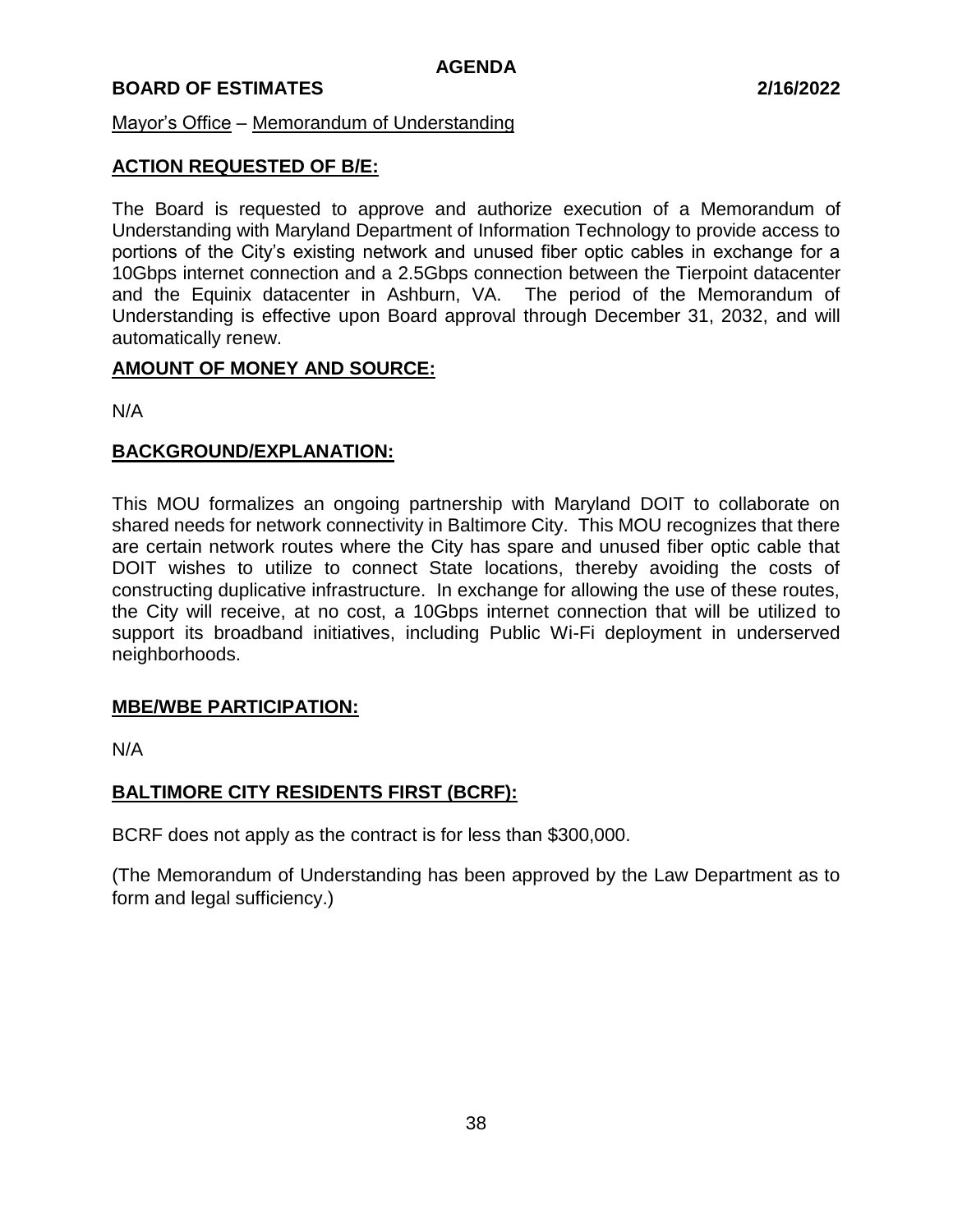Mayor's Office – Consultant Agreement

## **ACTION REQUESTED OF B/E:**

The Board is requested to approve and authorize execution of a Consultant Agreement with Gordon Feinblatt LLC ("Consultant"). The period of the agreement is January 1, 2022 through April 30, 2022, unless otherwise terminated earlier according to the terms of this Agreement.

## **AMOUNT OF MONEY AND SOURCE:**

\$42,750.00 - 1001-000000-1250-795700-603018

## **BACKGROUND/EXPLANATION:**

The purpose of this Agreement is for the Consultant to advise on the Maryland General Assembly's consideration and adoption of legislation impacting the interest of Baltimore City and other related matters, especially related to budget and finance issues ("Project") This is a professional services agreement.

## **MBE/WBE PARTICIPATION:**

N/A

## **APPROVED FOR FUNDS BY FINANCE**

## **AUDITS REVIEWED AND HAD NO OBJECTION.**

(The Consultant Agreement has been approved by the Law Department as to form and legal sufficiency.)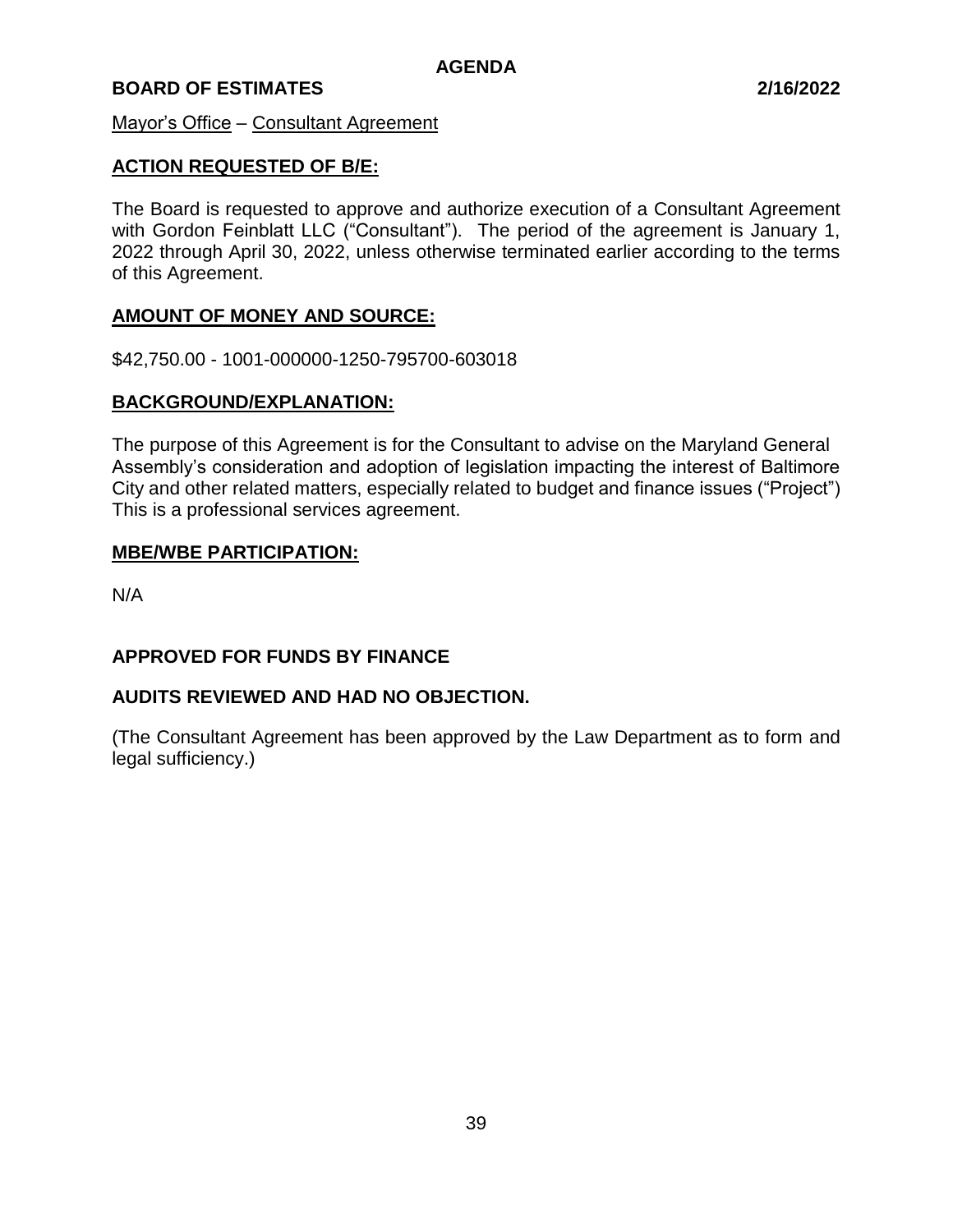## **BOARD OF ESTIMATES 2/16/2022**

Department of Housing and – Land Disposition Agreement Community Development

## **ACTION REQUESTED OF B/E:**

The Board is requested to approve and authorize execution of the Land Disposition Agreement for the sale of the City-owned property located at 4700 Norwood Avenue (Block 8305 Lot 006) in the Howard Park community, to Leycon Holdings LLC, Developer.

## **AMOUNT OF MONEY AND SOURCE:**

\$15,000.00 – Purchase Price

## **BACKGROUND/EXPLANATION:**

The City will convey all of its rights, title and interest to 4700 Norwood Avenue to Leycon Holdings LLC for the total sale price is \$15,000.00, which will be paid to the City of Baltimore at settlement. The purchase and improvements to the site will be financed through private sources.

The Developer proposes to purchase and construct a single-family home on the vacant lot at 4700 Norwood Avenue to sell to a homeowner.

The City is authorized to dispose of the Properties by virtue of Article II, Section 15 of the Baltimore City Charter, and Article 13, § 2-7 (h) of the Baltimore City code. The property at 4700 Norwood Avenue was journalized and approved for sale on January 13, 2014.

## **STATEMENT OF PURPOSE AND RATIONALE FOR SALE BELOW THE PRICE DETERMINED BY THE WAIVER VALUATION PROCESS: \_\_\_\_\_\_\_\_\_\_**

The property is valued pursuant to the Appraisal Policy of Baltimore City via the Waiver Valuation Process for \$ \$19,600.00 and will sell for \$15,000.00 for the following reasons:

- the sale will serve a specific benefit to the immediate community
- the sale will help to eliminate blight, and
- the sale will return the property to the City's tax rolls.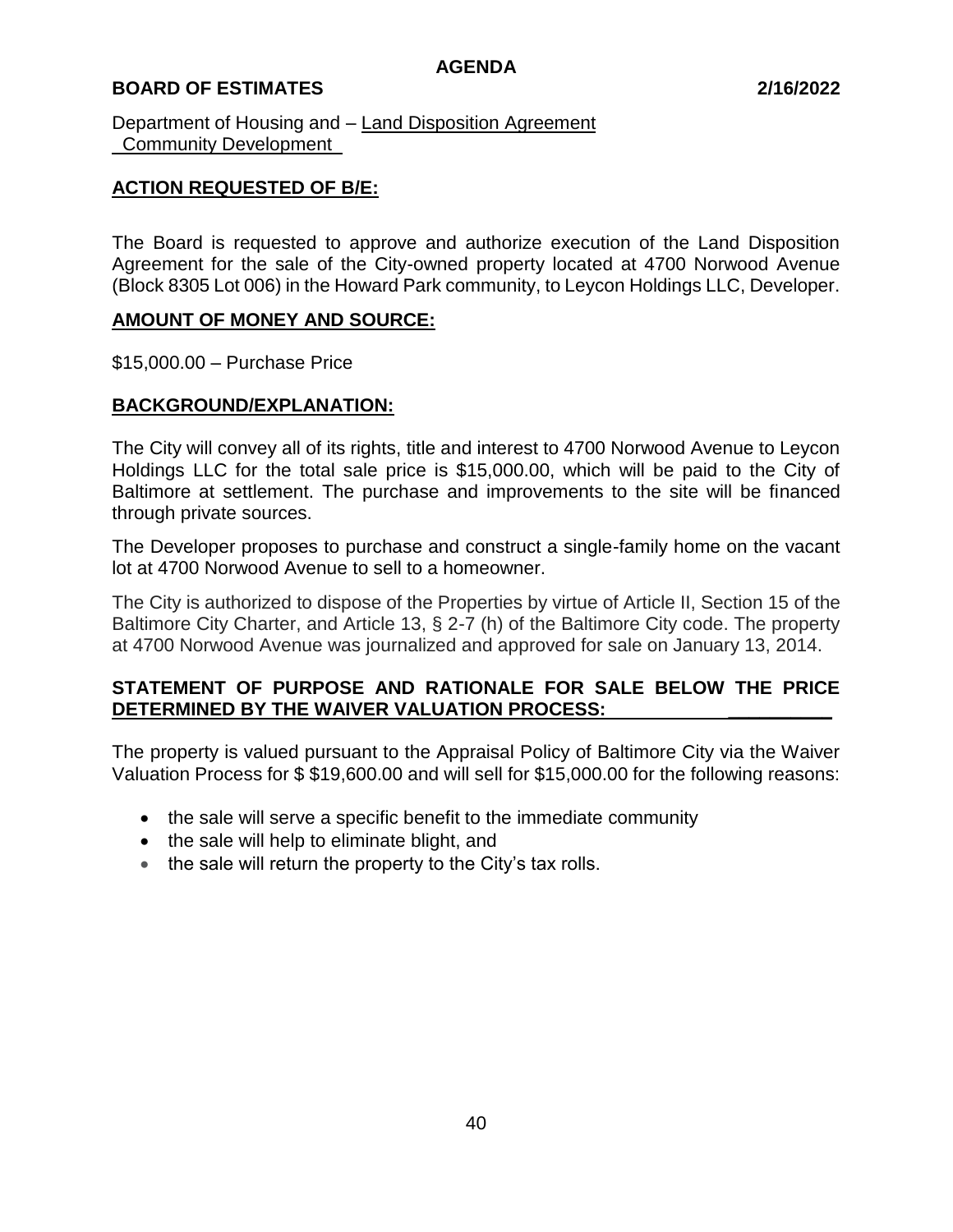DHCD – cont'd

## **MBE/WBE PARTICIPATION:**

The Developer will purchase the property for a price that is less than \$50,000.00 and will receive no City funds or incentives for the purchase or rehabilitation, therefore, MBE/WBE participation is not applicable.

(The Land Disposition Agreement has been approved by the Law Department as to form and legal sufficiency.)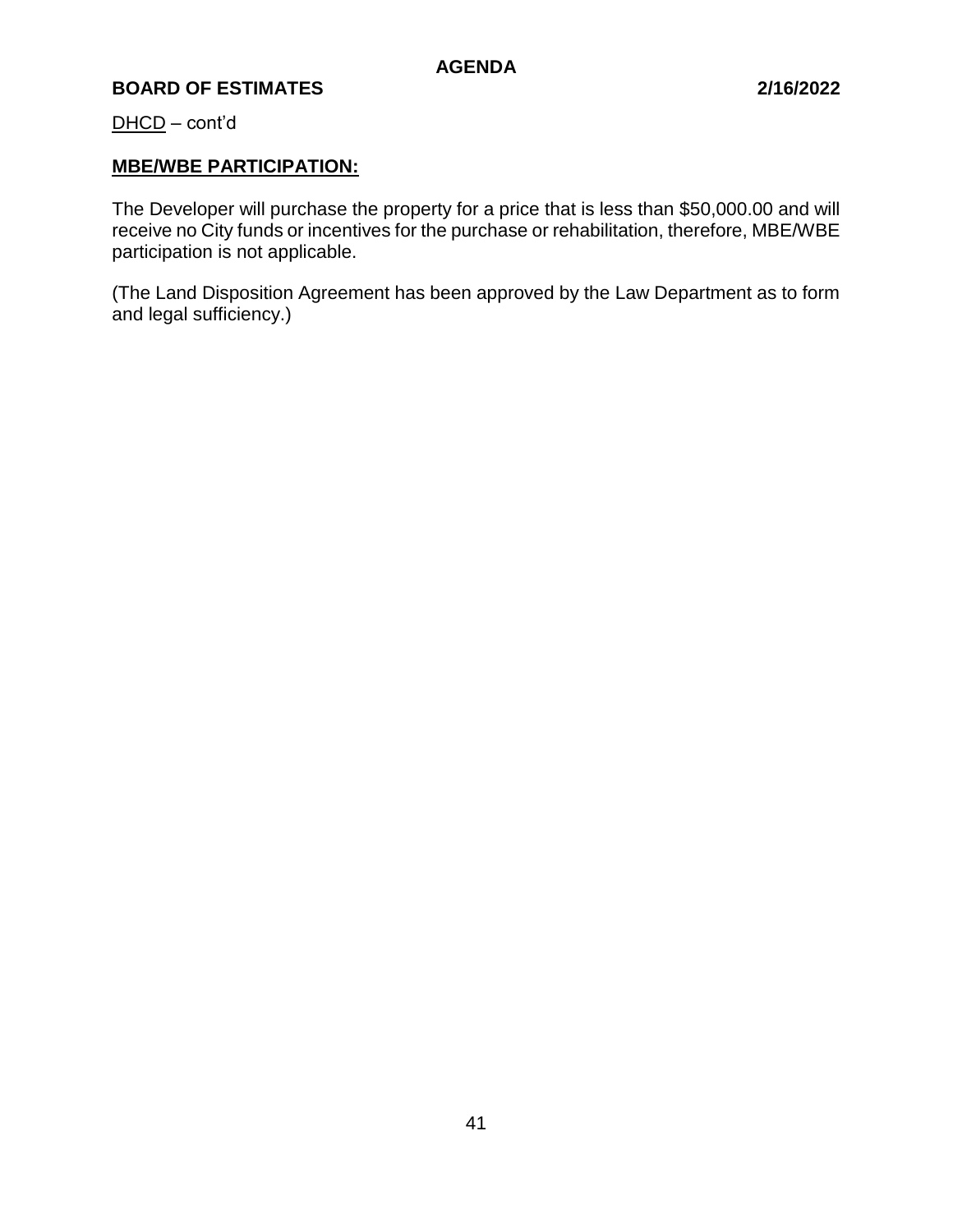## **BOARD OF ESTIMATES 2/16/2022**

Department of Housing and – Land Disposition Agreement Community Development

## **ACTION REQUESTED OF B/E:**

The Board is requested to approve and authorize execution of the Land Disposition Agreement for the sale of the City-owned properties located at 1315, 1327 Ensor Street, 1501, 1507, 1509, 1517, 1521, 1525, 1526, 1533, 1537, and 1540 Holbrook Street to Baltimore Excel 03, LLC, Developer.

## **AMOUNT OF MONEY AND SOURCE:**

| 1315 Ensor Street    | \$18,200.00  |
|----------------------|--------------|
| 1327 Ensor Street    | 18,200.00    |
| 1501 Holbrook Street | 17,775.00    |
| 1507 Holbrook Street | 17,775.00    |
| 1509 Holbrook Street | 17,775.00    |
| 1517 Holbrook Street | 17,775.00    |
| 1521 Holbrook Street | 17,775.00    |
| 1525 Holbrook Street | 17,775.00    |
| 1526 Holbrook Street | 17,775.00    |
| 1533 Holbrook Street | 17,775.00    |
| 1537 Holbrook Street | 17,775.00    |
| 1540 Holbrook Street | 17,775.00    |
| Total                | \$214,150.00 |

## **BACKGROUND/EXPLANATION**:

The City will convey all its rights, title, and interest in 1315, 1327 Ensor Street, 1501, 1507, 1509, 1517, 1521, 1525, 1526, 1533, 1537, and 1540 Holbrook Street to Baltimore Excel 03, LLC for the price of \$214,150.00, which will be paid to the City of Baltimore at the time of settlement.

Baltimore Excel 03, LLC will purchase 1315, 1327 Ensor Street, 1501, 1507, 1509, 1517, 1521, 1525, 1526, 1533, 1537, and 1540 Holbrook Street, twelve vacant buildings, from the City of Baltimore and redevelop for lease to low-income families. The purchase price and improvements to the site will be financed through private sources.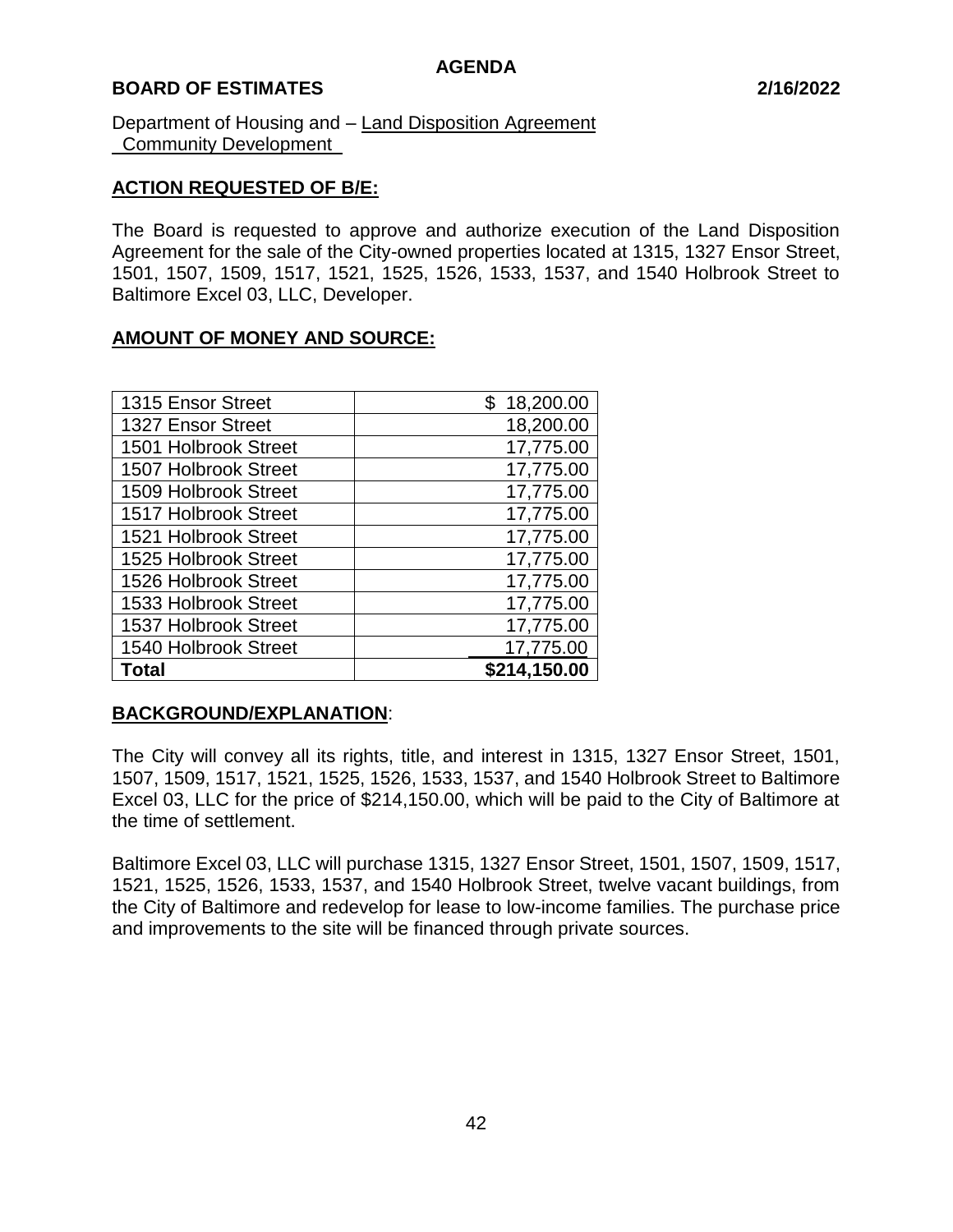## DHCD – cont'd

The provisions of Article II, Section 15 of the Charter, Article 13 of the Baltimore City Code which established the Department of Housing and Community Development, and Article 28, Section 8-3 of the Baltimore City Code, and Article 13, Section 2-7(h)(2)(ii)(C) of the Baltimore City Code, and the Oliver Neighborhood Development Program Urban Renewal Plan, Ordinance No. 1067 enacted on May 17, 1971, as amended, authorize the City to sell these properties.

## **STATEMENT OF PURPOSE AND RATIONALE FOR THE SALE DETERMINED BY THE WAIVER VALUATION PROCESS:**

In accordance with the City's Appraisal Policy, Waiver Valuations were prepared by this Department. The properties will be sold for slightly less than the listed prices determined by Waiver Valuations for the following reasons:

| Property             | <b>Waiver Valuation</b> | <b>Purchase Price</b> |
|----------------------|-------------------------|-----------------------|
| 1315 Ensor Street    | \$18,200.00             | \$18,200.00           |
| 1327 Ensor Street    | 18,200.00               | 18,200.00             |
| 1501 Holbrook Street | 17,778.00               | 17,775.00             |
| 1507 Holbrook Street | 17,778.00               | 17,775.00             |
| 1509 Holbrook Street | 17,778.00               | 17,775.00             |
| 1517 Holbrook Street | 17,778.00               | 17,775.00             |
| 1521 Holbrook Street | 17,778.00               | 17,775.00             |
| 1525 Holbrook Street | 17,778.00               | 17,775.00             |
| 1526 Holbrook Street | 17,778.00               | 17,775.00             |
| 1533 Holbrook Street | 17,778.00               | 17,775.00             |
| 1537 Holbrook Street | 17,778.00               | 17,775.00             |
| 1540 Holbrook Street | 17,778.00               | 17,775.00             |
| <b>Total</b>         | \$214,180.00            | \$214,150.00          |

- the sale will be a benefit to the community,
- the sale will eliminate blight, and
- the sale will return the properties to the City's tax rolls.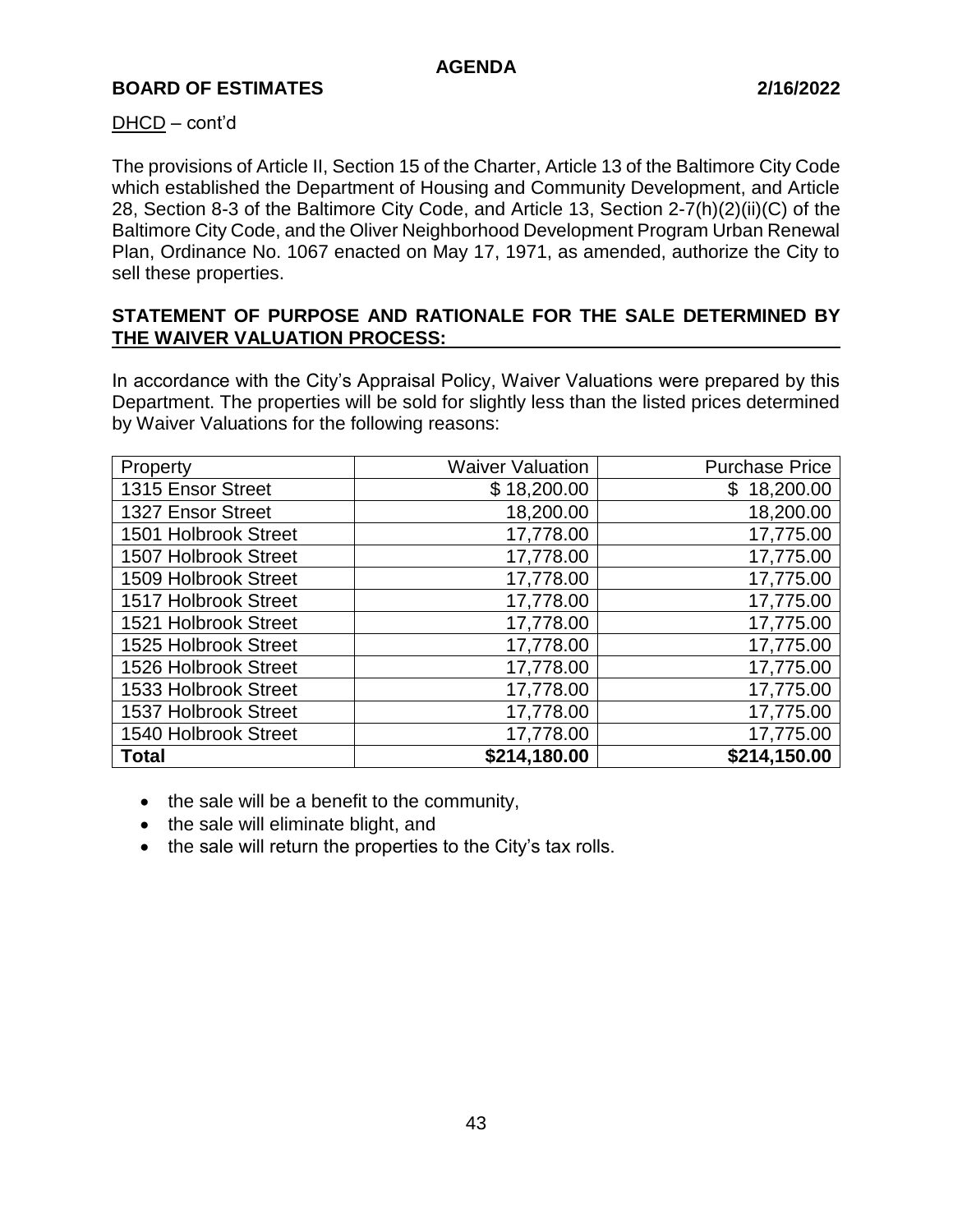DHCD – cont'd

# **MBE/WBE PARTICIPATION:**

The Developer will receive no City funds or incentives for the purchase or rehabilitation, therefore MBE/WBE is not applicable.

(The Land Disposition Agreement has been approved by the Law Department as to form and legal sufficiency.)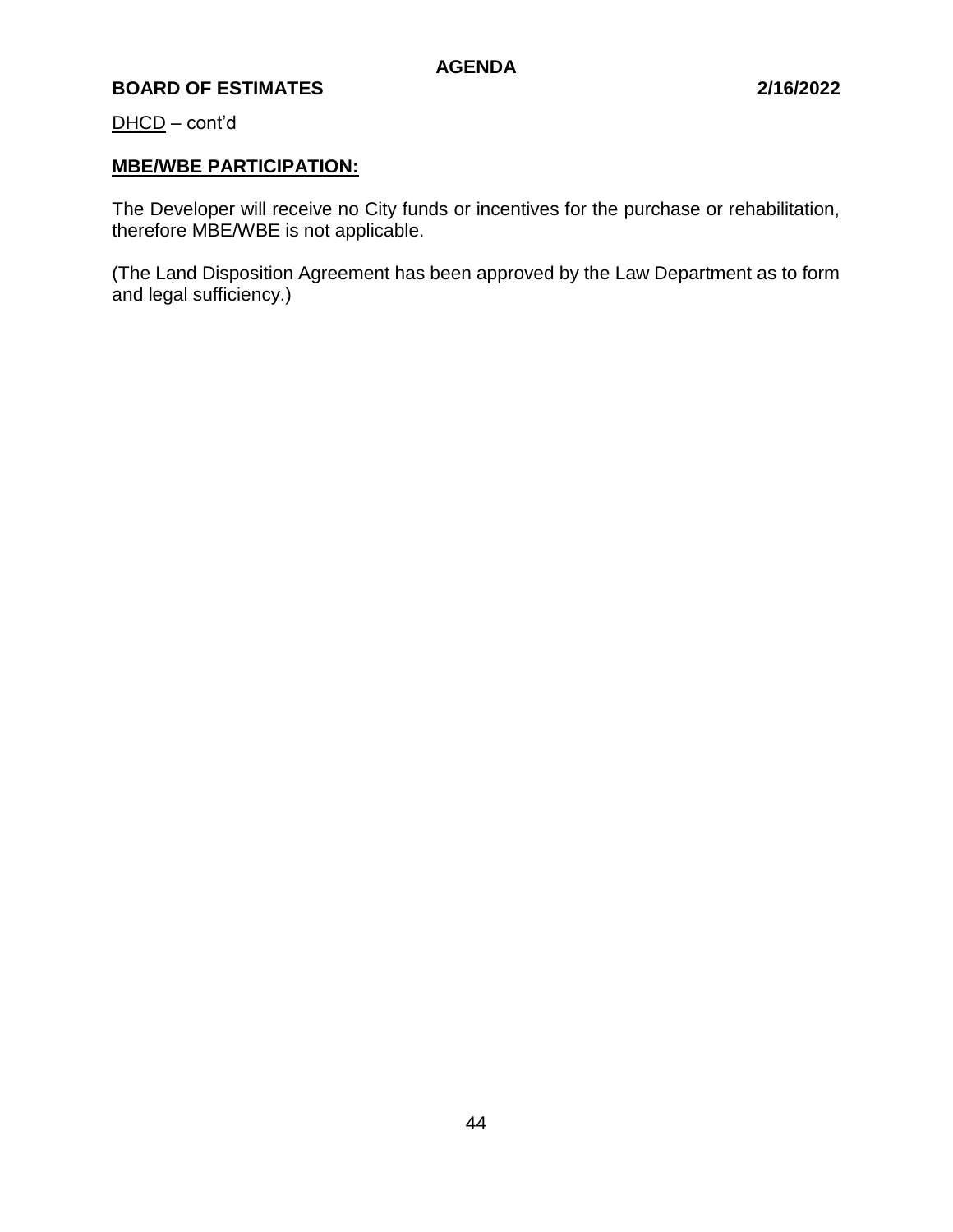## **BOARD OF ESTIMATES 2/16/2022**

Department of Housing and – Land Disposition Agreement Community Development

## **ACTION REQUESTED OF B/E:**

The Board is requested to approve and authorize execution of the Land Disposition Agreement for the sale of seven City-owned vacant properties located at 3525, 3605, 3611 Lucille Ave (Block 4607/ 059, 066, 069) and 4701, 4713, 4740 and 4816 Beaufort Ave (Block 4606/ 019, 025, 046 and Block 4609/082) in the Central Park Heights Community to City Link Partners, LLC, Developer.

## **AMOUNT OF MONEY AND SOURCE**:

| 3525 Lucille Ave  | \$5,000.00  |
|-------------------|-------------|
| 3605 Lucille Ave  | 5,000.00    |
| 3611 Lucille Ave  | 5,000.00    |
| 4701 Beaufort Ave | 5,000.00    |
| 4713 Beaufort Ave | 5,000.00    |
| 4740 Beaufort Ave | 5,000.00    |
| 4816 Beaufort Ave | 5,000.00    |
| <b>Total</b>      | \$35,000.00 |
|                   |             |

## **BACKGROUND/EXPLANATION**:

The City will convey all of its rights, title, and interest to 3525, 3605, 3611 Lucille Ave and 4701, 4713, 4740 and 4816 Beaufort Ave to City Link Partners, LLC for the total price of \$35,000.00 (\$5.000.00 each), which will be paid to the City of Baltimore at the time of settlement. The purchase and improvements to the site will be financed through private sources.

The Developer wishes to purchase the subject properties at 3525, 3605, 3611 Lucille Ave to fully rehabilitate and rent at market rate. In addition, the properties at 4701, 4713, 4740 and 4816 Beaufort Ave will be rehabilitated as single-family residences, for sale at market rate.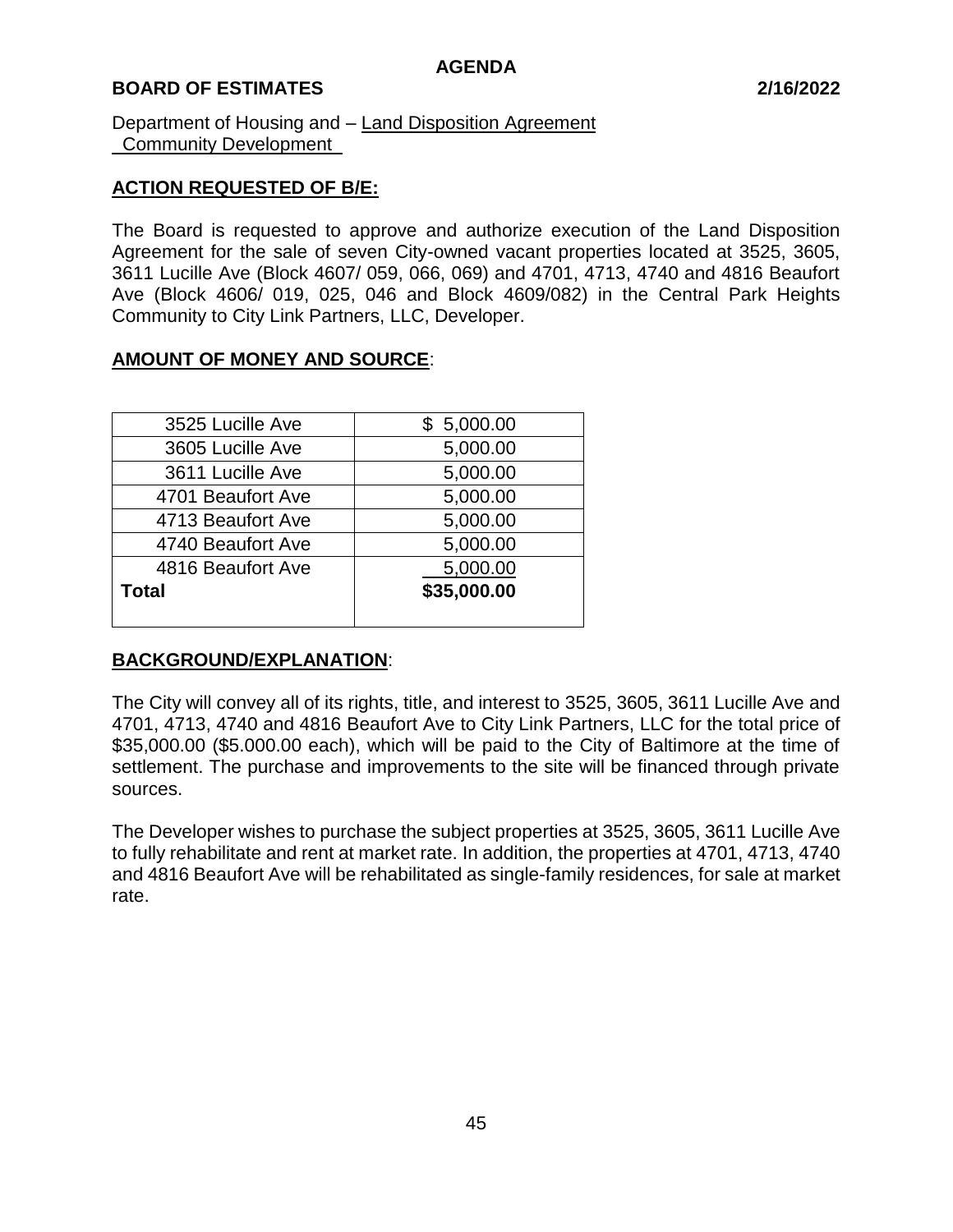### DHCD – cont'd

The authority to sell the vacant properties located at 3525, 3605, 3611 Lucille Ave and 4701, 4713, 4740 and 4816 Beaufort Ave comes by virtue of Article II, Section 15 of the Baltimore City Charter and Article 28, Subtitle 8 of the Baltimore City Code. The properties were journalized.

## **STATEMENT OF PURPOSE AND RATIONALE FOR SALE BELOW THE PRICE DETERMINED BY THE WAIVER VALUATION PROCESS:**

The property is valued pursuant to the Appraisal Policy of Baltimore City via the Waiver Valuation Process as follows:

| <b>Property Address</b> | <b>Waiver Valuation Value</b> | <b>Purchase Price</b> |
|-------------------------|-------------------------------|-----------------------|
| 3525 Lucille Ave        | \$9,000.00                    | \$5,000.00            |
| 3605 Lucille Ave        | 9,000.00                      | 5,000.00              |
| 3611 Lucille Ave        | 9,000.00                      | 5,000.00              |
| 4701 Beaufort Ave       | 9,000.00                      | 5,000.00              |
| 4713 Beaufort Ave       | 9,000.00                      | 5,000.00              |
| 4740 Beaufort Ave       | 9,000.00                      | 5,000.00              |
| 4816 Beaufort Ave       | 9,000.00                      | 5,000.00              |
| <b>Total</b>            | \$63,000.00                   | \$35,000.00           |

The properties will sell for the total price of \$35,000.00, which is below the Waiver Valuation price for the following reasons:

- the sale will serve a specific benefit to the immediate community,
- the sale will help to eliminate blight from the neighborhood, and
- the sale will return the properties to the City's tax rolls.

## **MBE/WBE PARTICIPATION:**

The Developer will purchase the properties for a price that is less than \$50,000.00 and will receive no city funds or incentives for the purchase or rehabilitation, therefore MBE/WBE is not applicable.

(The Land Disposition Agreement has been approved by the Law Department as to form and legal sufficiency.)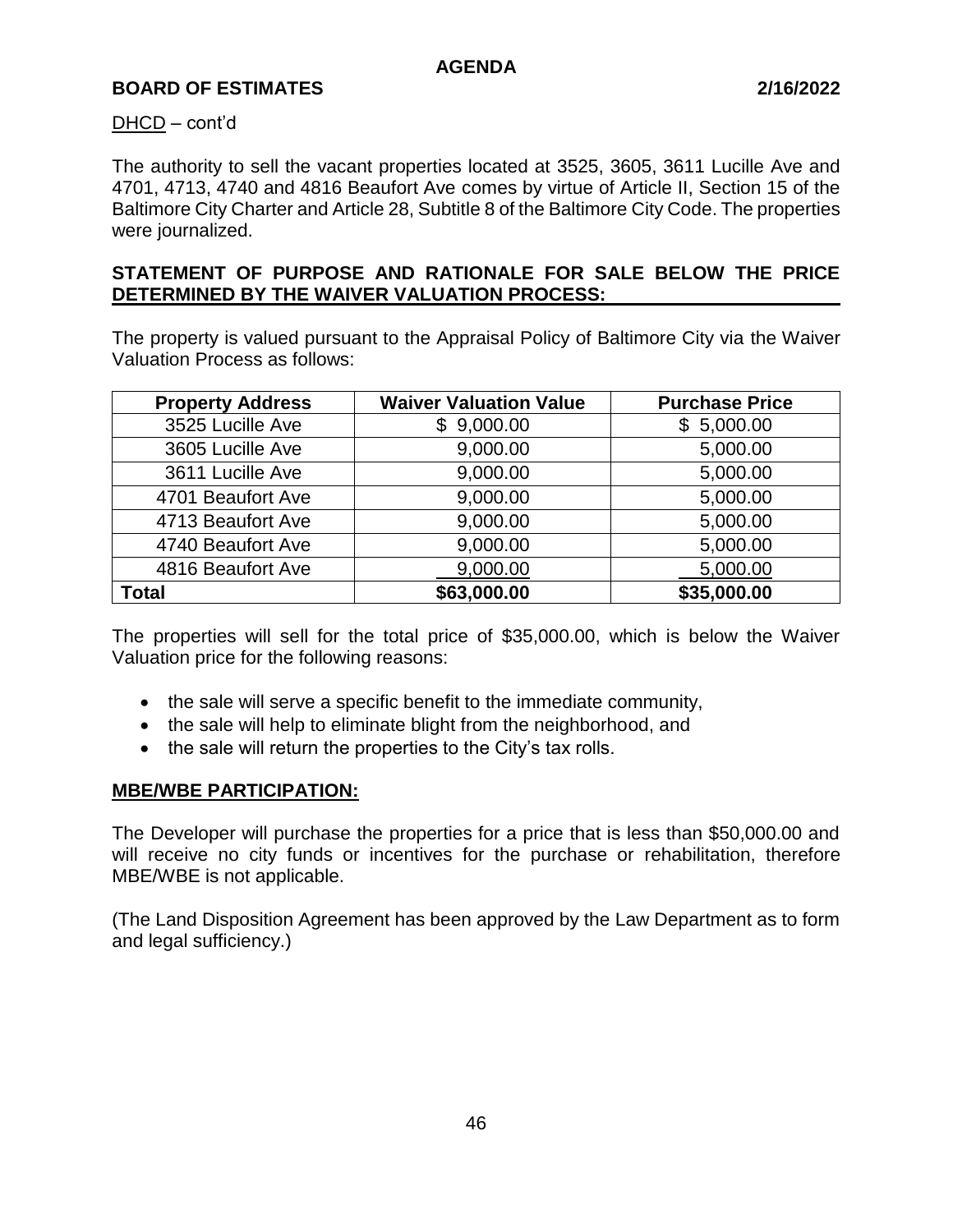## **BOARD OF ESTIMATES 2/16/2022**

Department of Housing and – Land Disposition Agreement Community Development

## **ACTION REQUESTED OF B/E:**

The Board is requested to approve and authorize execution of the Land Disposition Agreement for the sale of the City-owned property located at 2506 Woodbrook Avenue to Rebuild Developments LLC, Developer.

## **AMOUNT OF MONEY AND SOURCE:**

\$7,000.00 – Purchase Price

## **BACKGROUND/EXPLANATION**:

The City will convey all its rights, title, and interest in 2506 Woodbrook Avenue to Rebuild Developments LLC for the price of \$7,000.00, which will be paid to the City of Baltimore at the time of settlement.

Rebuild Developments LLC will purchase 2506 Woodbrook Avenue, a vacant row home, from the City of Baltimore and redevelop for use as a single-family rental. The purchase price and improvements to the site will be financed through private sources.

The provisions of Article II, Section 15 of the Charter, Article 13 of the Baltimore City Code which established the Department of Housing and Community Development, and Article 28, Section 8-3 of the Baltimore City Code, authorize the City to sell this property.

## **STATEMENT OF PURPOSE AND RATIONALE FOR SALE BELOW THE PRICE DETERMINED BY THE WAIVER VALUATION PROCESS:**

In accordance with the City's Appraisal Policy, disposition of property with an estimated value of \$20,000.00 or less does not require an appraisal. A Waiver Valuation was prepared by this Department which determined the market value to be \$14,800.00. This property will be sold for \$7,000.00, which is \$7,800.00 less than the Waiver Value for the following reasons:

- the poor condition requires extensive and immediate remediation,
- the renovation and new construction will be a specific benefit to the community,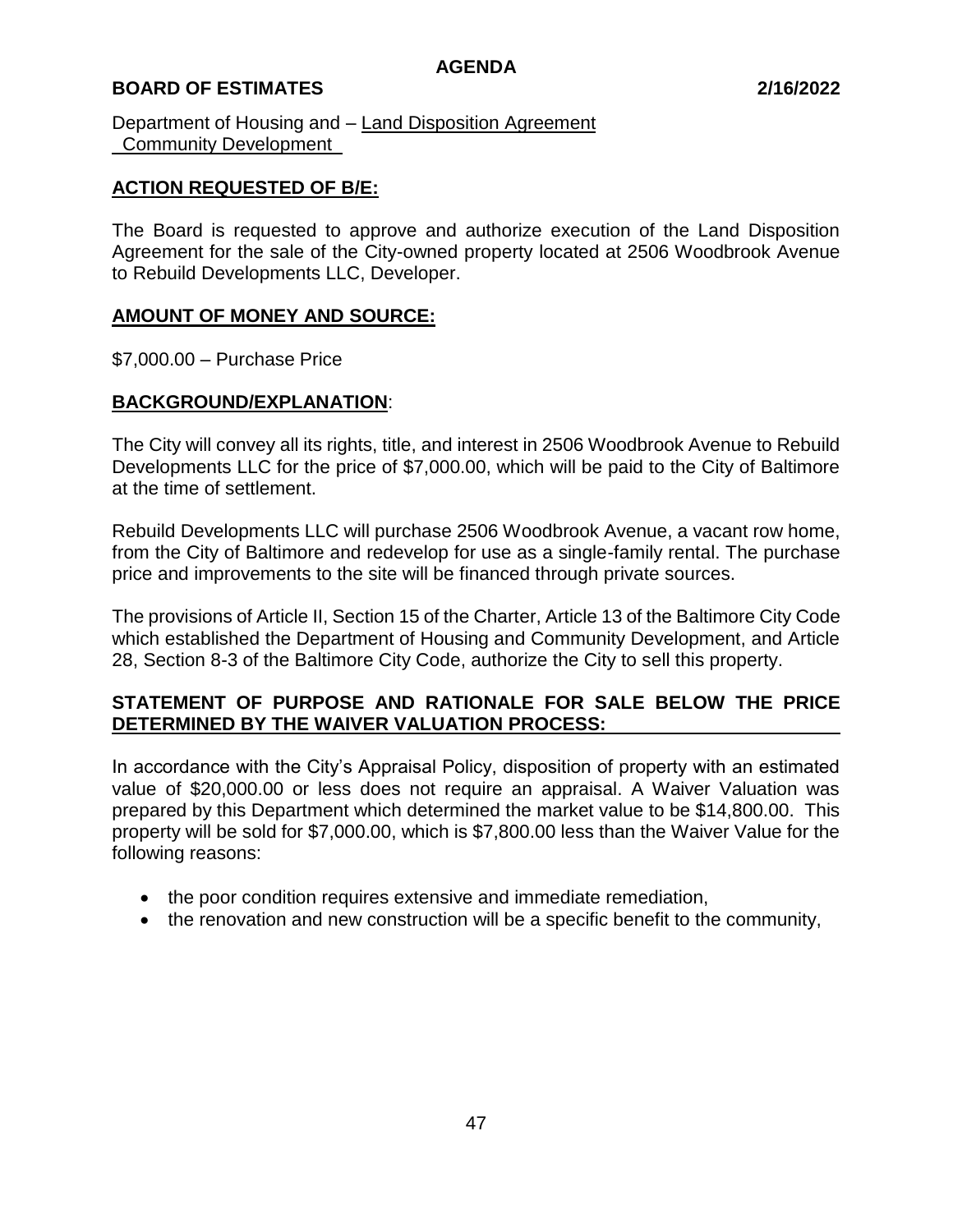DHCD – cont'd

- the renovation and new construction will eliminate blight, and
- the sale will return a vacant building to the City's tax rolls.

# **MBE/WBE PARTICIPATION:**

The Developer will purchase the property for a price that is less than \$50,000.00 and will receive no city funds or incentives for the purchase or rehabilitation, therefore MBE/WBE is not applicable.

(The Land Disposition Agreement has been approved by the Law Department as to form and legal sufficiency.)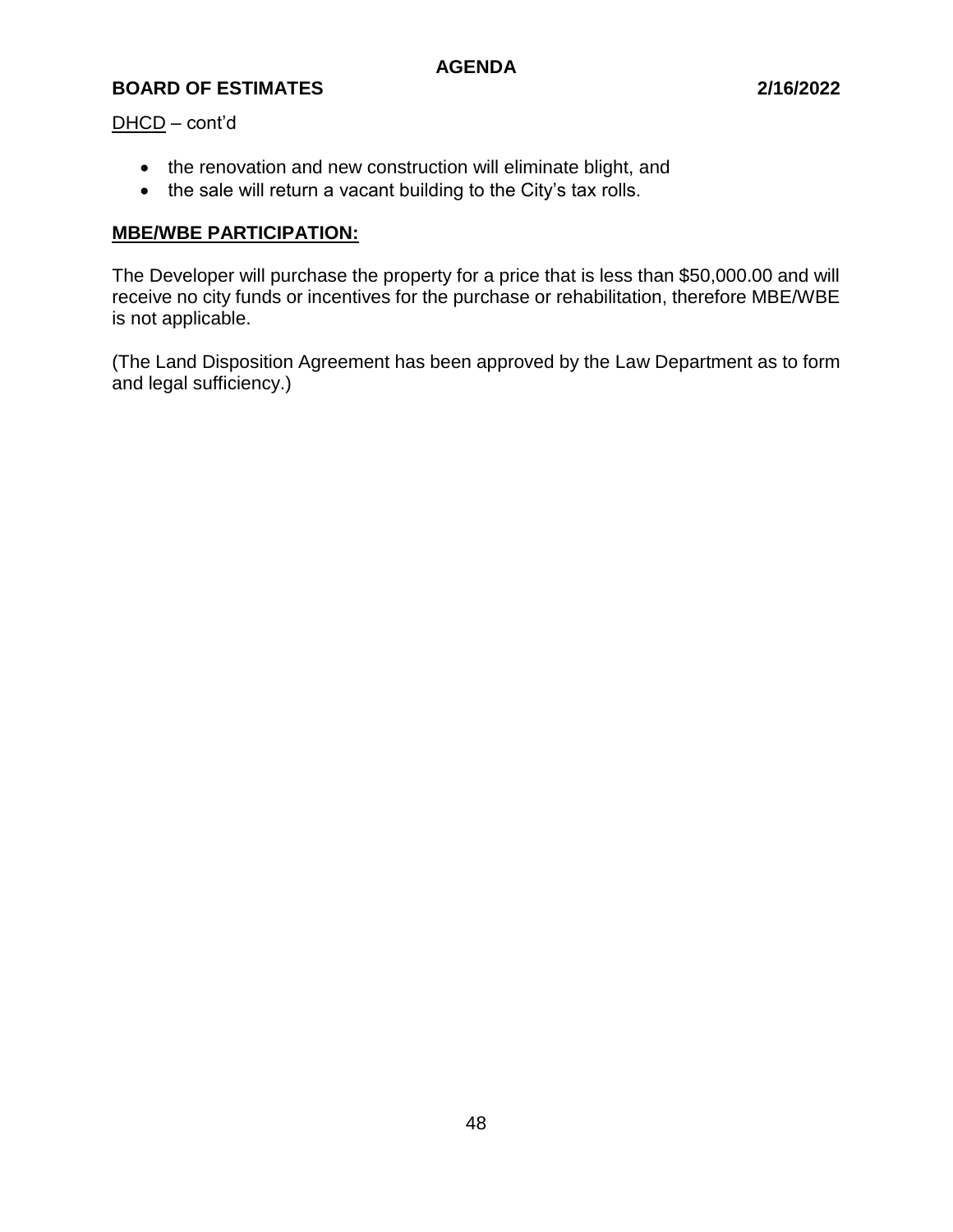## **BOARD OF ESTIMATES 2/16/2022**

Department of Housing and – Land Disposition Agreement Community Development

## **ACTION REQUESTED OF B/E:**

The Board is requested to approve and authorize execution of the Land Disposition Agreement for the sale of the City-owned property located at 5100 Pembridge Avenue (Blk 4589/ Lot 019), located in the Central Park Heights community, to Albert & White Homes and Estates L.L.C., Developer.

## **AMOUNT OF MONEY AND SOURCE:**

\$7,000.00 – Purchase Price

## **BACKGROUND/EXPLANATION**:

The City will convey all its rights, title, and interest in 5100 Pembridge Avenue for a total sales price of \$7,000.00 which will be paid to the City of Baltimore at the time of settlement. The purchase price and improvements to the site will be funded through private sources.

Albert & White Homes and Estates L.L.C. proposes to purchase, rehabilitate, and sell 5100 Pembridge Avenue to a homeowner. The rehabilitation will consist of both interior and exterior improvements.

The City is authorized to dispose of the property by virtue of Article II, Section 15 of the Baltimore City Charter, and Article 13, § 2-7 (h) of the Baltimore City Code. The property at 5100 Pembridge Avenue was acquired via tax sale foreclosure, journalized, and approved for sale on December 22, 2010.

## **STATEMENT OF PURPOSE AND RATIONALE FOR SALE BELOW THE PRICE DETERMINED BY THE WAIVER VALUATION:**

In accordance with the City's Appraisal Policy, a Waiver Valuation was prepared and determined the property value to be \$13,800.00 and the sale price to be \$7,000.00.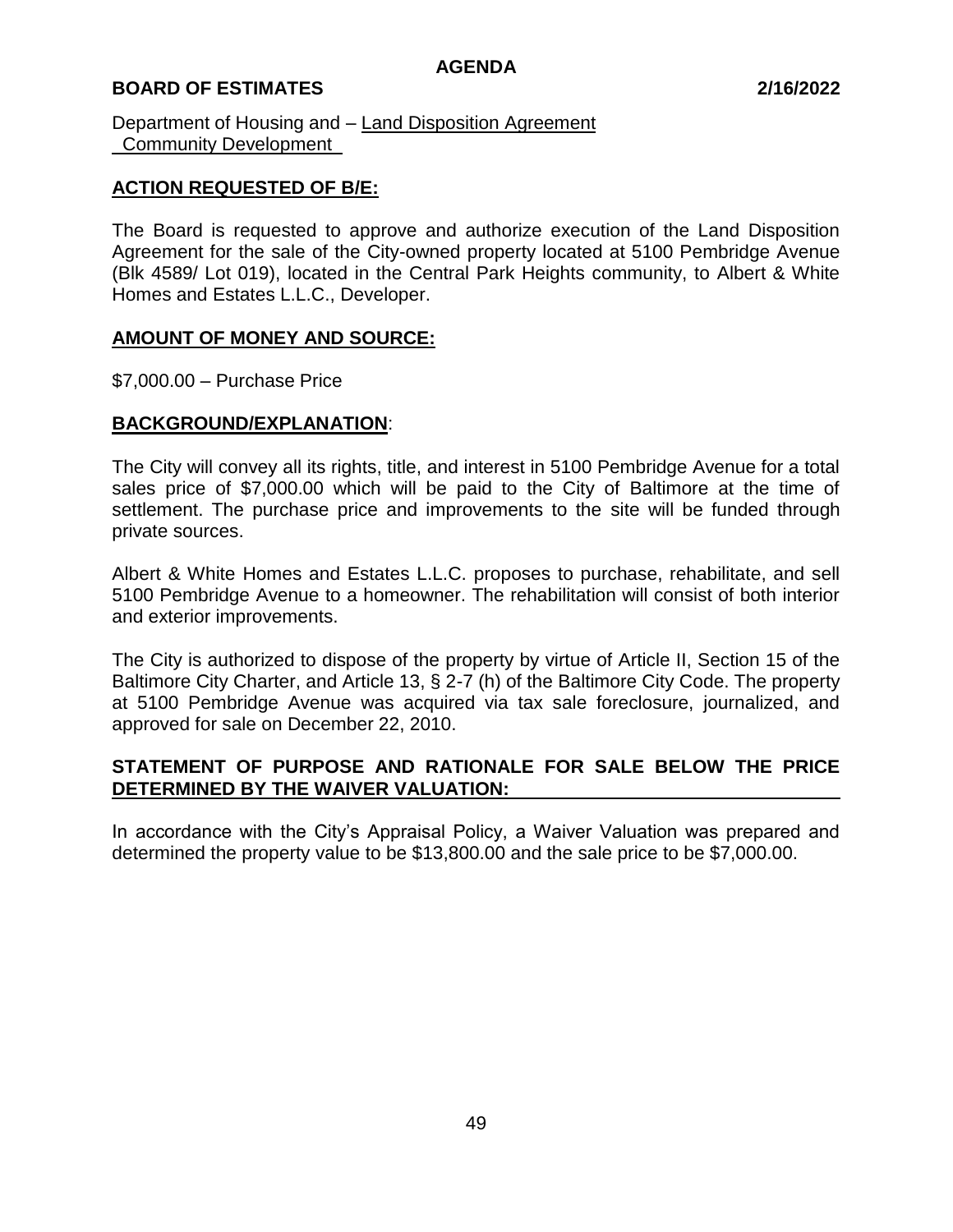## DHCD – cont'd

The property will sell for \$7,000.00, which is below the Waiver Valuation price, for the following reasons:

- the sale will serve a specific benefit to the immediate community,
- the sale will help to eliminate blight, and
- the sale will return the property to the City's tax rolls.

# **MBE/WBE PARTICIPATION:**

The Developer will purchase the properties for a price that is less than \$50,000.00 and will receive no City funds or incentives for the purchase or rehabilitation; therefore, MBE/WBE participation is not applicable.

(The Land Disposition Agreement has been approved by the Law Department as to form and legal sufficiency.)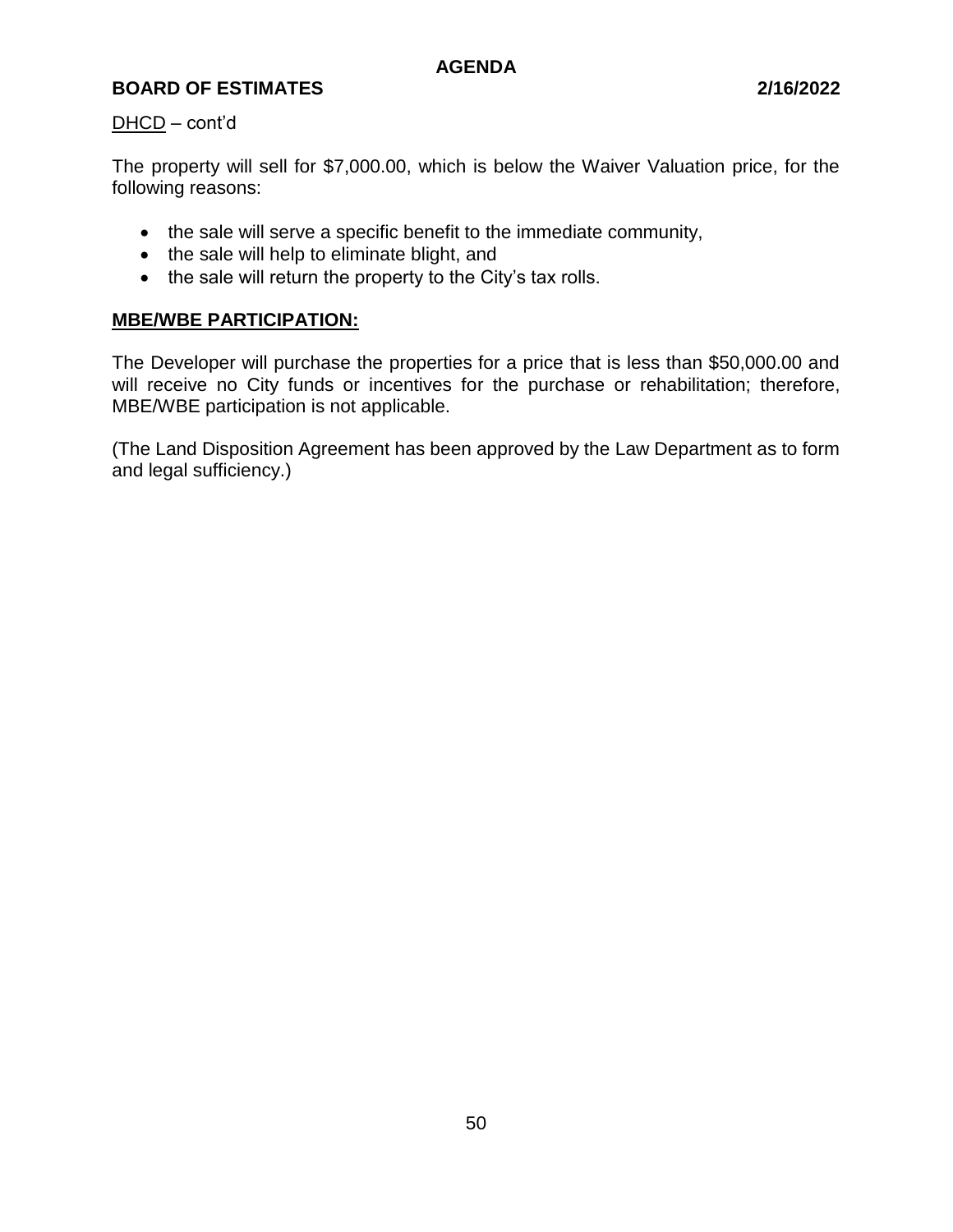## **BOARD OF ESTIMATES 2/16/2022**

## Department of Housing and – Land Disposition and Acquisition Agreement Community Development

## **ACTION REQUESTED OF B/E:**

The Board is requested to approve and authorize execution of the Land Disposition and Acquisition Agreement for the exchange of listed properties owned by the Mayor and City Council for a property of equal value owned by Patterson-Asbury African Methodist Episcopal Zion Church, Inc.

| Mayor and City Council                       | 2203 Division Street        |       | 1,040 sq. ft. |
|----------------------------------------------|-----------------------------|-------|---------------|
| <b>Mayor and City Council</b>                | 2219 Division Street        |       | 1,200 sq. ft. |
| <b>Mayor and City Council</b>                | 63' x 10' parcel            |       | 630 sq. ft.   |
|                                              |                             | Total | 2,870 sq. ft. |
| in exchange for:                             |                             |       |               |
| Patterson-Asbury<br>A.M.E. Zion Church, Inc. | Part of 2215-17 Division St |       | 2,430 sq. ft. |

## **AMOUNT OF MONEY AND SOURCE:**

The City will pay all settlement and subdivision costs, under account number 9904- 9180251-9127-900000-704044, BGN Druid Square Park Account, Cab Calloway Square Project.

## **BACKGROUND/EXPLANATION:**

The Department of Housing and Community Development (DHCD), for and on behalf of the Mayor and City Council of Baltimore (the City), is acquiring land for the purpose of creating a park in the Druid Heights neighborhood.

A part of the vacant lot, known as 2215-17 Division Street, is required to complete the park. Patterson-Asbury African Methodist Episcopal Zion Church, Inc. (the Church) owns this property and has agreed to exchange it for comparable vacant lots adjacent to their property. The Church will deliver good and marketable title to its property, free and clear of municipal liens.

The City will exchange the vacant lots located at 2203 and 2219 Division Street and a 63' x 10' parcel to the rear of the Church, which in total are of nearly equal size and value to the Church parcel.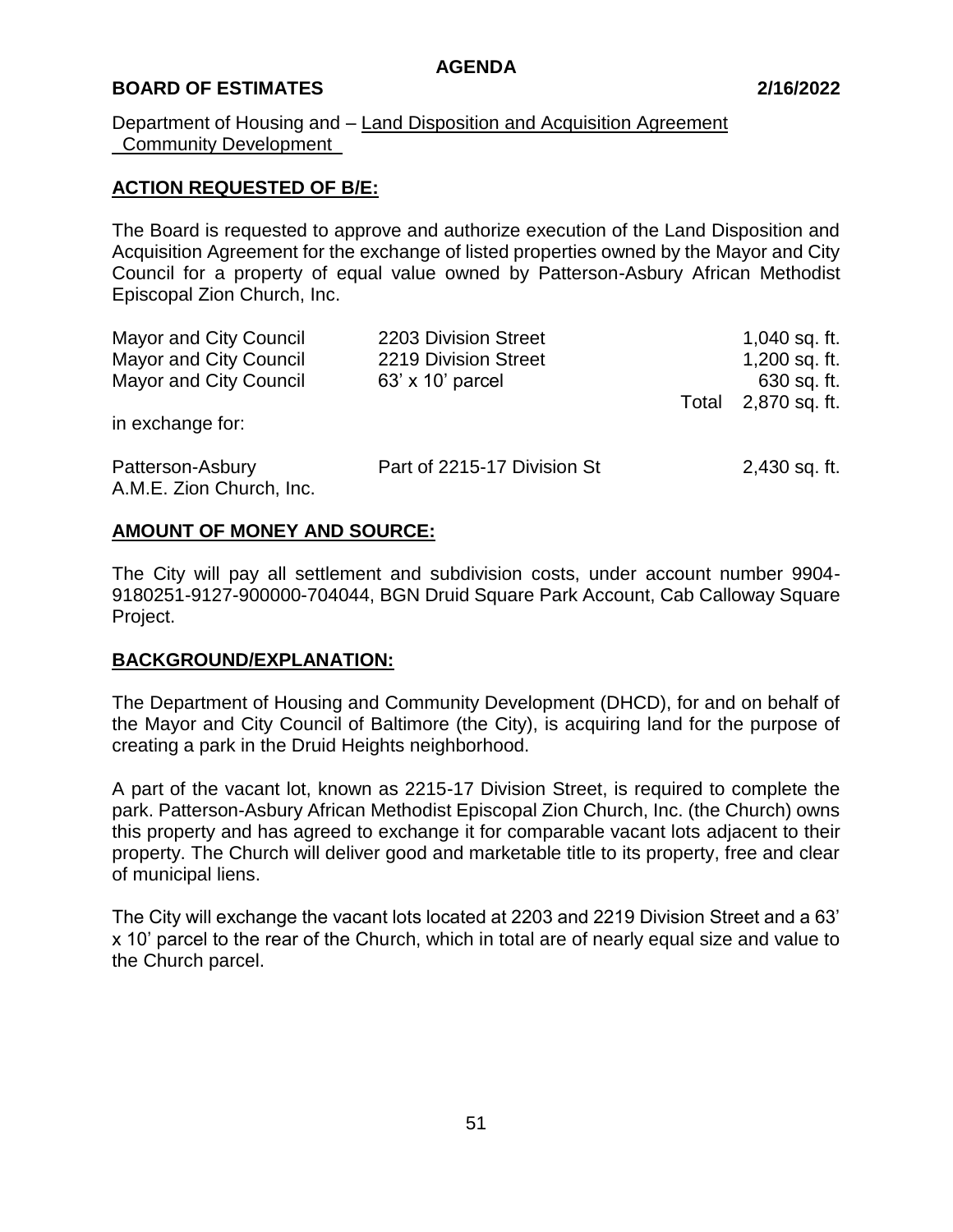DHCD – cont'd

# **MBE/WBE PARTICIPATION:**

N/A

(The Land Disposition and Acquisition Agreement has been approved by the Law Department as to form and legal sufficiency.)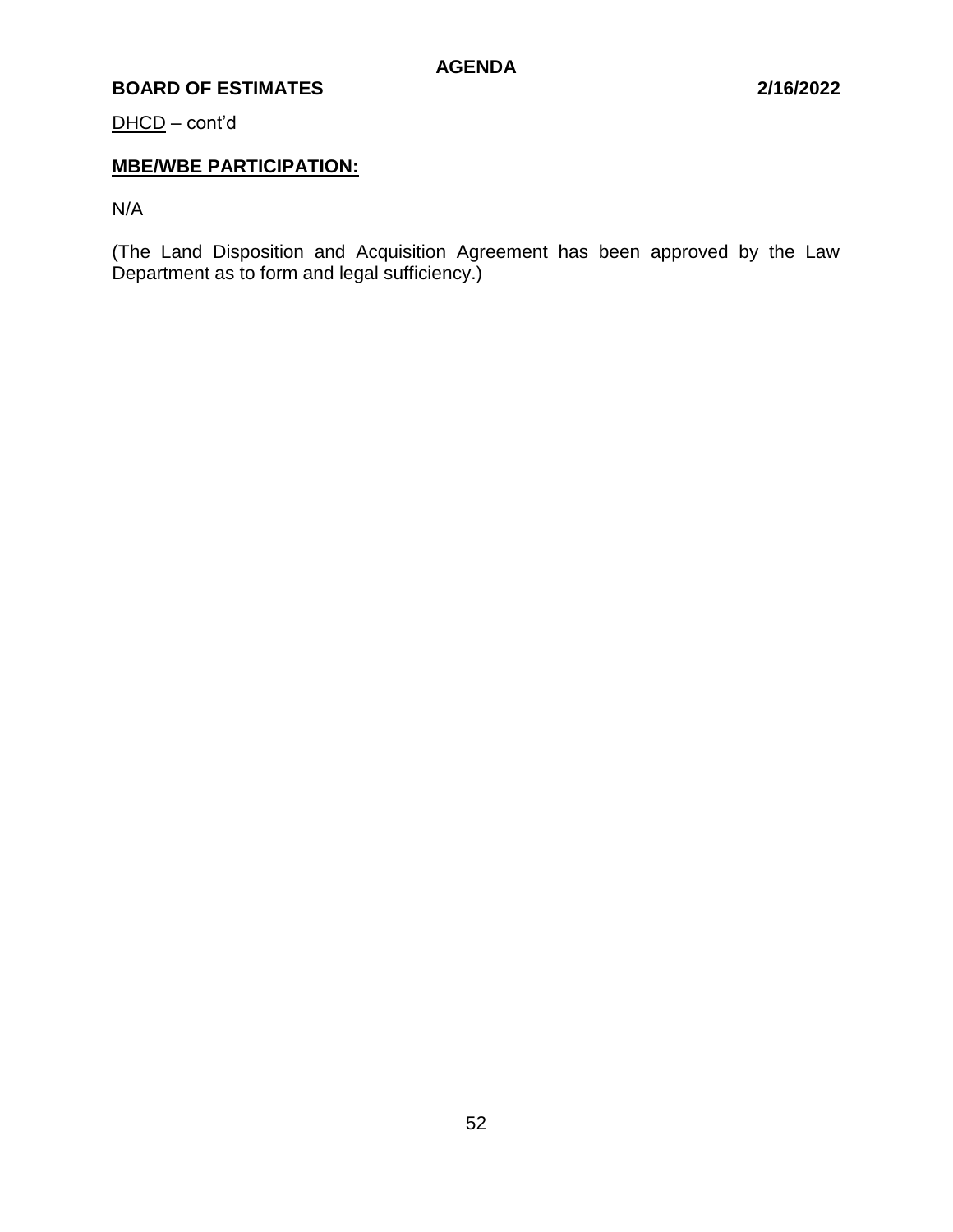## **BOARD OF ESTIMATES 2/16/2022**

| Department of Housing and    | - Ratify Community Development |
|------------------------------|--------------------------------|
| Community Development (DHCD) | Block Grant – 46 Agreements    |

The Board is requested to ratify the Community Development Block Grant (CDBG) – 46 Agreement (Agreement) with the various organizations.

## 1. **BALTIMORE OFFICE OF PROMOTION & THE ARTS, \$ 95,000.00 INC. (BOPA)**

Account: 2089-208921-5930-818203-607001

Under the terms of this Agreement, CDBG funds were utilized to subsidize a portion of BOPA's operating costs. Under BOPA's Community Arts Program, the staff worked with artists and neighborhood groups to abate graffiti, revitalize blighted areas, beautify the streetscape, and employ local artists.

The murals were created by professional artists in collaboration with neighborhood residents in a variety of mediums and placed on properties located in low and moderate-income neighborhoods that are primarily residential. Three murals were produced under this Agreement. The period of the Agreement was January 1, 2021 through December 31, 2021.

## **MBE/WBE PARTICIPATION:**

## **MWBOO GRANTED A WAIVER ON NOVEMBER 8, 2021.**

## 2. **HOMEFREE USA. \$ 75,000.00**

Account: 2089-208921-5930-818291-607001

Pursuant to guidance from the U.S. Department of Housing and Urban Development (HUD), an Agreement must be executed for the utilization of Community Development Block Grant (CDBG) funds to support non-profit organizations. The purpose of this Agreement is to provide CDBG funds to subsidize the operating costs of the Subgrantee. Subgrantee operates Move Up in Baltimore a housing counseling program providing housing counseling and activities to attract and retain homeowners in the Poppleton Neighborhood as well as Baltimore City. The period of the Agreement was July 1, 2020 through June 30, 2021.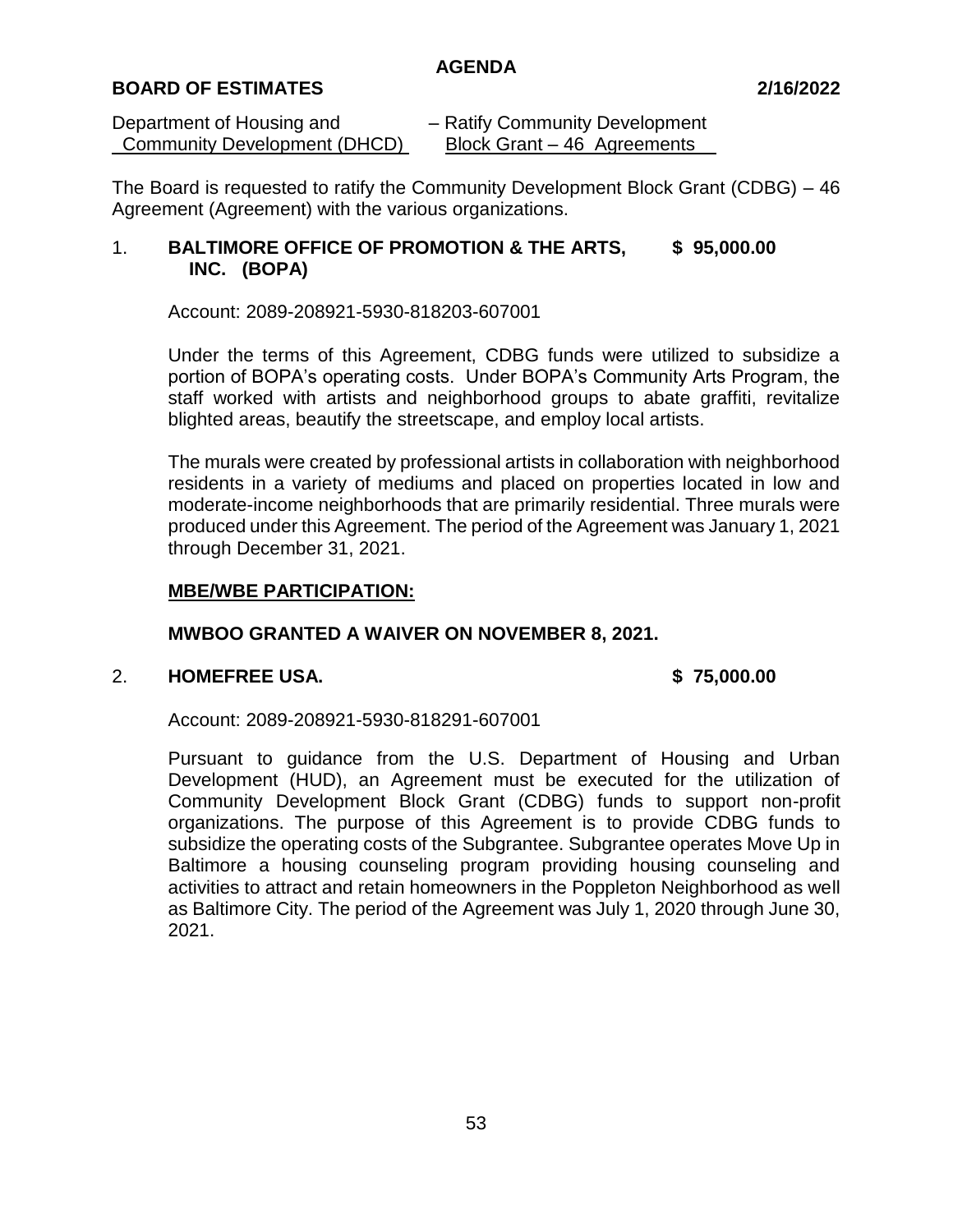#### DHCD – cont'd

## 3. **CONVENTION OF THE PROTESTANT EPISCOPAL \$ 42,000.00 CHURCH OF THE DIOCESE OF MARYLAND**

Account: 2089-208921-5930-818280-607001

Pursuant to guidance from the U.S. Department of Housing and Urban Development (HUD), an Agreement was executed for the utilization of Community Development Block Grant (CDBG) funds to support non-profit organizations. Under the terms of this Agreement, CDBG funds subsidized the Subgrantee's staff costs for the Church of the Guardian Angel Food Pantry.

The Subgrantee provided individuals and families once per week with 2-3 full, free bags of groceries, fresh meat, and produce, along with home cleaning and hygiene products and other basic household and personal supplies. The distributions occurred on Wednesdays. The period of the Agreement was October 1, 2020 through September 30, 2021.

### **MBE/WBE PARTICIPATION:**

N/A

| 4. | <b>JULIE COMMUNITY CENTER, INC.</b>     | \$62,540.00 |
|----|-----------------------------------------|-------------|
|    | Account: 2089-208921-5930-818226-607001 | \$25,445.59 |
|    | 2089-208921-5930-818230-603051          | \$8,798.00  |
|    | 2089-208921-5930-818234-603051          | \$9.940.64  |
|    | 2089-208921-5930-818239-603051          | \$18,355.77 |

The Julie Community Center, Inc. provided services including direct services and/or referrals to emergency social services, health services, youth services and adult education/GED classes. The period of the Agreement was July 1, 2020 through June 30, 2021.

## **MBE/WBE PARTICIPATION:**

**MWBOO GRANTED A WAIVER ON NOVEMBER 8, 2021.**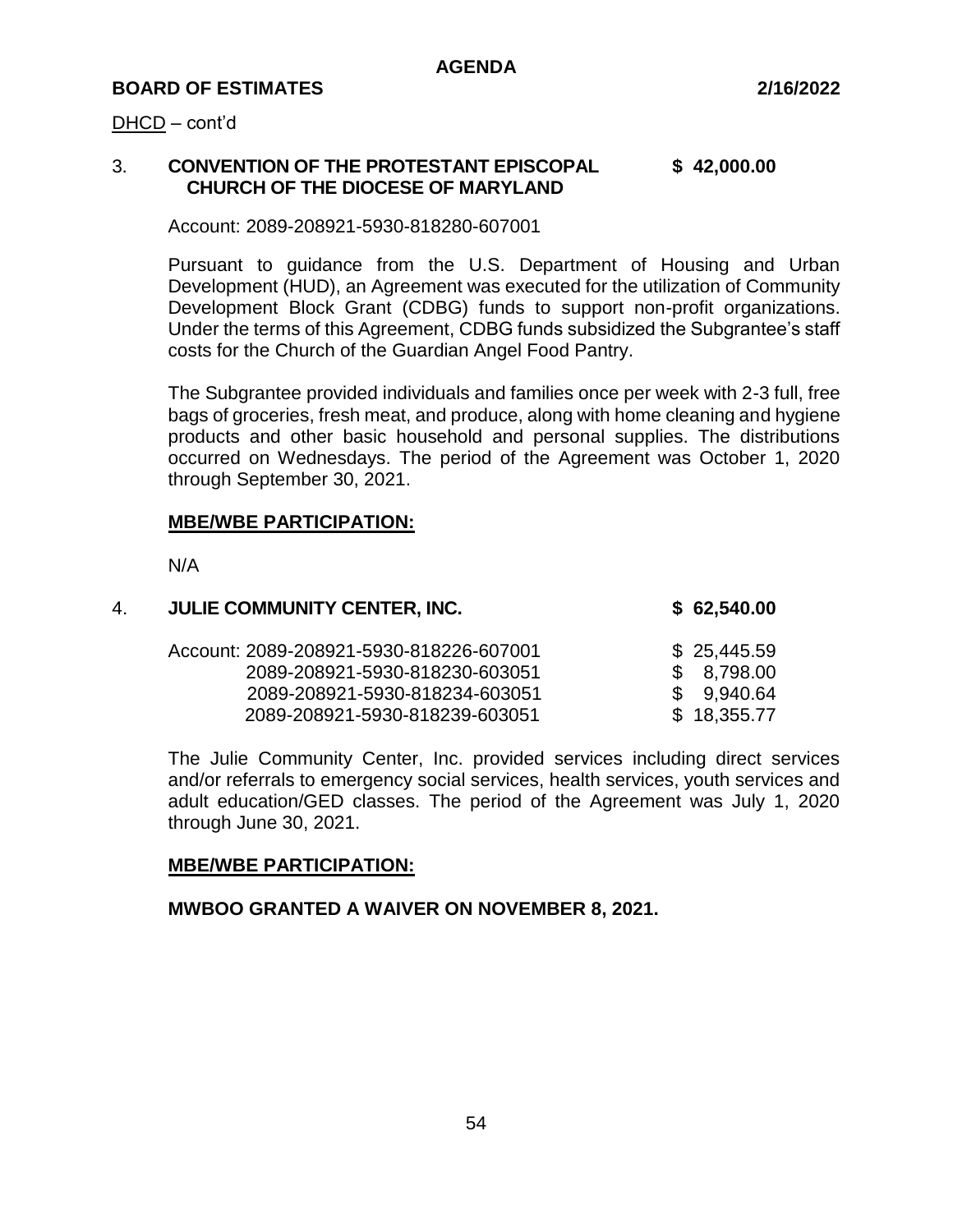#### DHCD – cont'd

| 5. | <b>CREATIVE ALLIANCE, INC.</b>          | \$80,000.00  |
|----|-----------------------------------------|--------------|
|    | Account: 2089-208921-5930-818226-607001 | \$ 20,000.00 |
|    | 2089-208921-5930-818230-607001          | \$60,000.00  |

The Creative Alliance, Inc. provided, presented, and promoted the arts and humanities through a membership organization of artists, art supporters, writers, scholars, and businesses. The period of this Agreement is one year beginning September 1, 2020 and ending August 31, 2021.

## **MBE/WBE PARTICIPATION:**

## **MWBOO GRANTED A WAIVER ON NOVEMBER 8, 2021.**

The Agreements are late because of Subrecipient and administrative delays.

## **APPROVED FOR FUNDS BY FINANCE**

## **AUDITS REVIEWED AND HAD NO OBJECTION.**

(The Community Development Block Grant – 46 Agreements have been approved by the Law Department as to form and legal sufficiency.)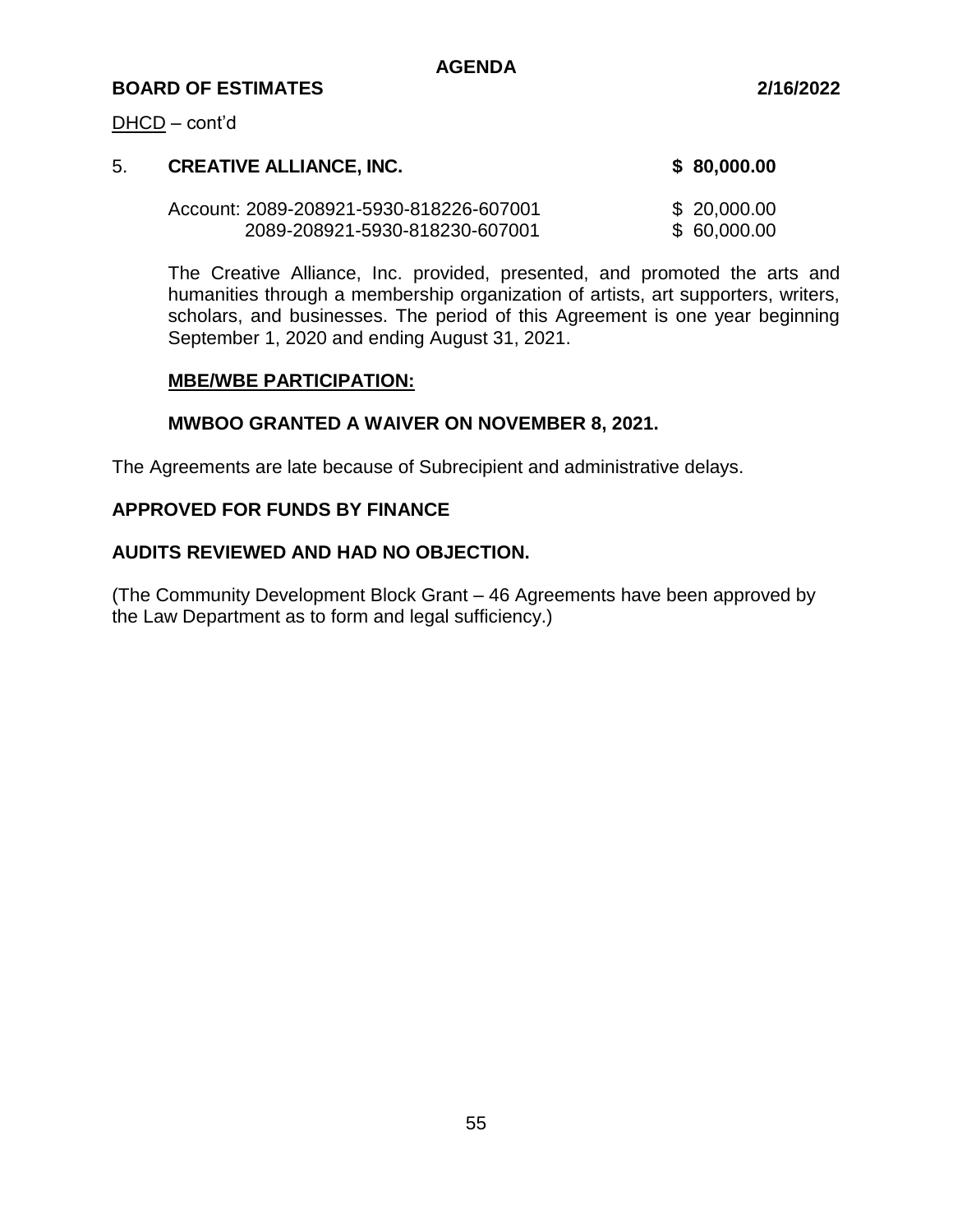## **BOARD OF ESTIMATES 2/16/2022**

Bureau of the Budget and – Appropriation Adjustment Order No. 19 Management Research\_\_

## **ACTION REQUESTED OF B/E:**

The Board is requested to approve the following Appropriation Adjustment Order: a special fund transfer from MR: American Rescue Plan Act for \$27,893,182.50 in unallocated Federal Funds from Service 111: Economic Recovery to Service 315: Emergency Services – Health.

The Board of Estimates previously approved this interagency agreement on November 17, 2021.

## **AMOUNT OF MONEY AND SOURCE:**

This award requires a transfer of \$27,893,182.50 from unallocated Federal Funds in Service 111: Economic Recovery to Service 315: Emergency Services – Health.

| <b>FROM</b>                    |                                 |
|--------------------------------|---------------------------------|
| 4001-442200-1110-812100-607004 | 4001-442202-3150-815501 -607001 |

## **BACKGROUND AND EXPLANATION:**

The Mayor's Office of Recovery Programs has awarded funding from the Coronavirus State and Local Fiscal Recovery Fund provided by the American Rescue Plan Act of 2021 in the amount of \$27,893.182.50 to the Baltimore City Health Department to respond to the COVID-19 public health emergency and mitigate its negative economic impacts.

The purpose of the agreement is to provide funding for contact tracing, PPE, testing, vaccination, programs to combat food insecurity for older adults, and other operational support. The period of Agreement is effective upon Board approval through December 31, 2024, unless terminated earlier in accordance with this Agreement.

## **MBE/WBE PARTICIPATION**:

N/A

## **APPROVED FOR FUNDS BY FINANCE**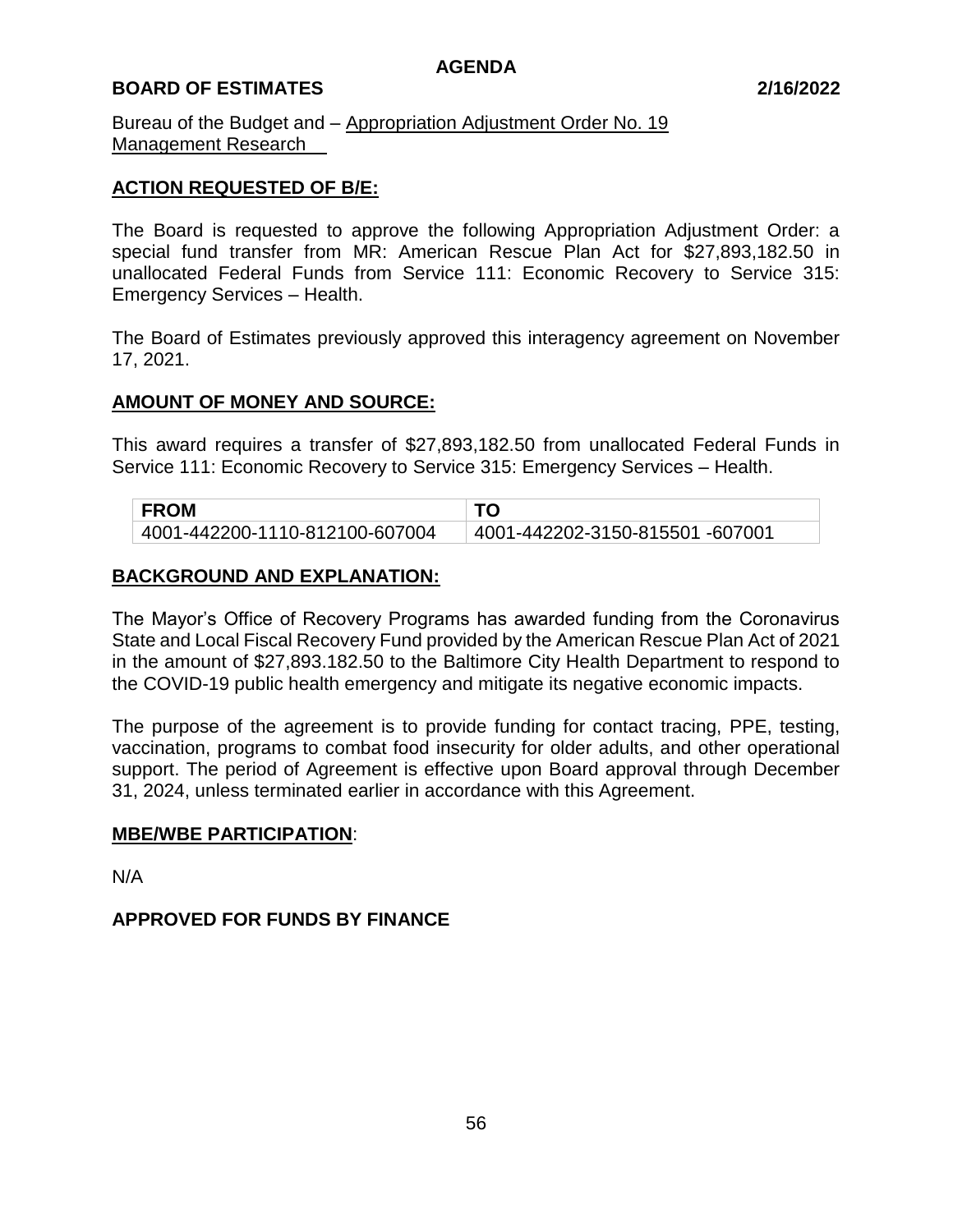**AGENDA**

# **INFORMAL AWARDS**

**\* \* \* \* \* \* \* \***

The Board is requested to approve

the Renewals, Increases to Contracts,

Sole Source, Selected Source and Extensions

listed on the following pages:

58 - 99

The Board is also requested to approve and authorize

execution of the Agreements as to form and legal

sufficiency.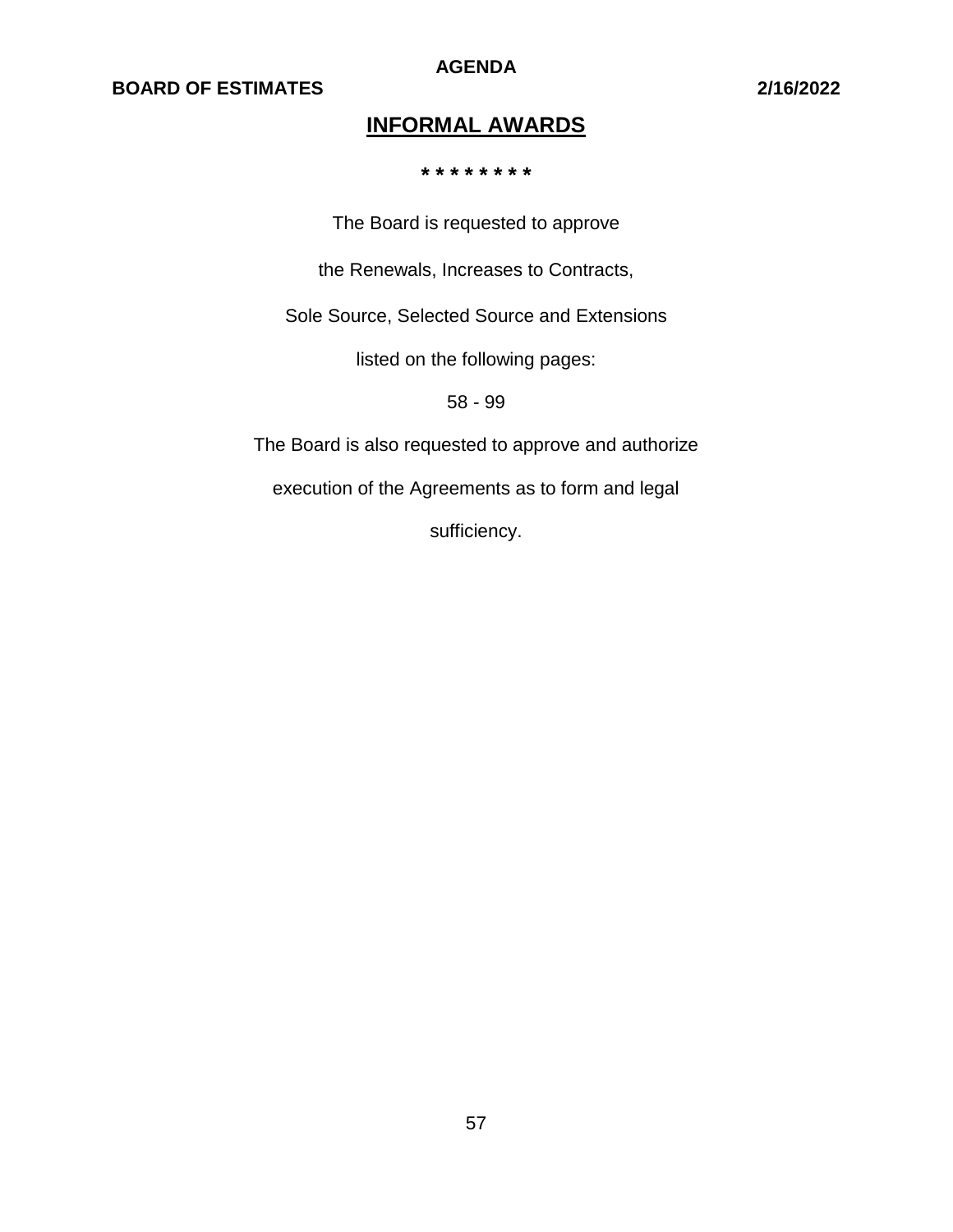### **BOARD OF ESTIMATES 2/16/2022**

## **INFORMAL AWARDS, RENEWALS, INCREASES TO CONTRACTS & EXTENSIONS**

# **VENDOR AMOUNT OF AWARD AWARD BASIS**

### Bureau of Procurement

1. The Board is requested to approve a renewal of **Cooperative Contract Number 440008194 – Safety Shoes** with Saf-Guard Safety Shoe Co., 2701 Patterson Street, Greensboro, NC 27407. Period covered is January 30, 2022 through January 31, 2023, with no renewal option remaining.

## **AMOUNT OF MONEY AND SOURCE FUNDS:**

\$125,000.00 Account No.: Various

## **BACKGROUND/EXPLANATION:**

On January 30, 2019, the Board approved an initial award as shown in the Contract Value Summary below. The Board is requested to approve the second and final renewal option of this Cooperative Contract.

The above amount is the City's estimated requirement; however, the vendor shall supply the City's entire requirement, be it more or less.

## **P.O. No.: P547302 Agency: DOF – Risk Management, Occupational Safety**

## **CONTRACT VALUE SUMMARY:**

1. Initial Award approved by the Board on January 30, 2019 \$ 250,000.00 2. Agreement execution approved by the Board on April 18, 2019 \$ 0.00 3. 1<sup>st</sup> Renewal approved by the Board on January 27, 2021  $$ 125,000.00$ 4. 2<sup>nd</sup> Renewal pending Board approval **6 and 5** 125,000.00 Total Contract Value **\$ 500,000.00**

## **MBE/WBE PARTICIPATION**:

On January 17, 2019, it was determined that no goals would be set because of no opportunity to segment the contract.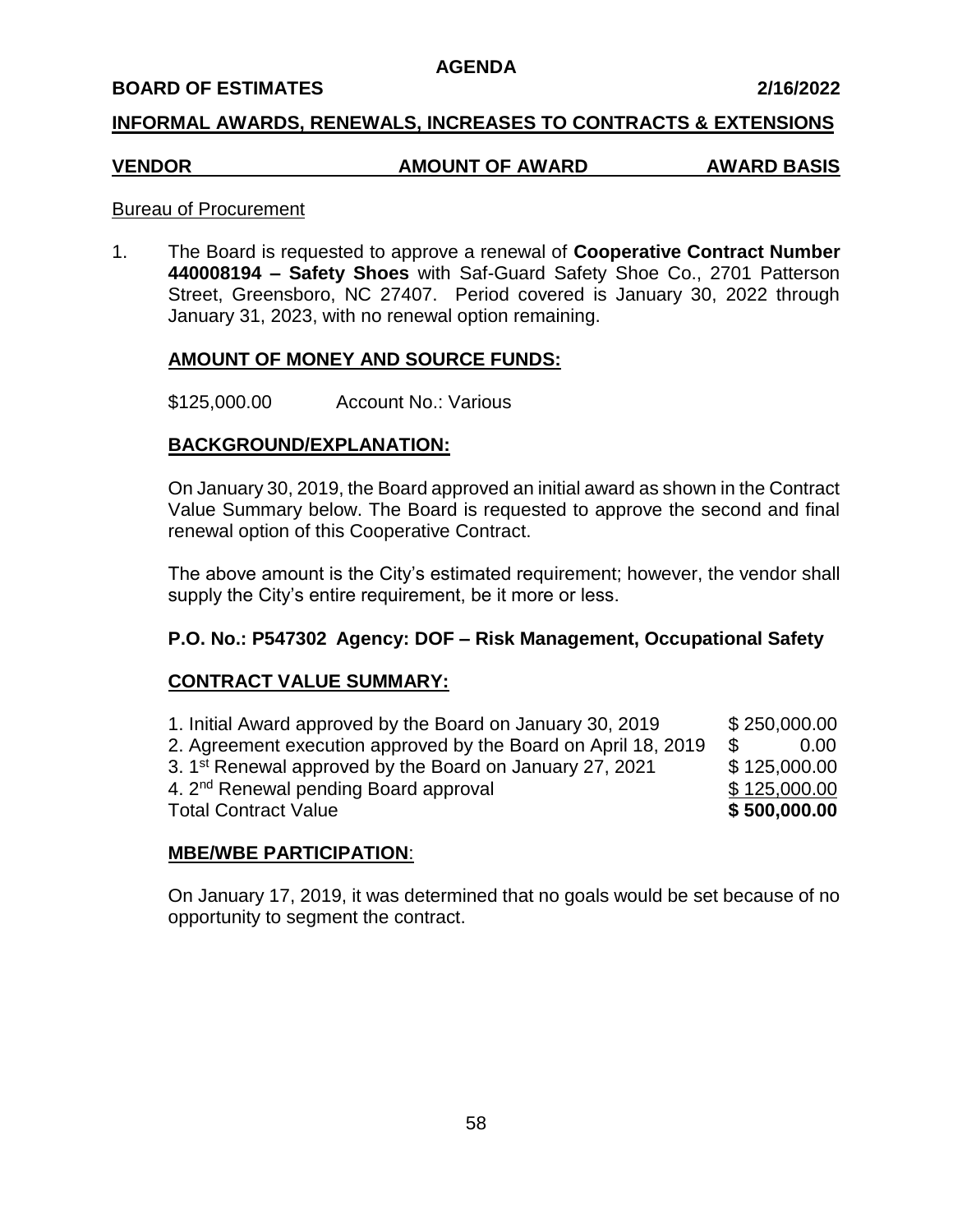#### **BOARD OF ESTIMATES 2/16/2022**

## **INFORMAL AWARDS, RENEWALS, INCREASES TO CONTRACTS & EXTENSIONS**

#### **VENDOR AMOUNT OF AWARD AWARD BASIS**

Bureau of Procurement – cont'd

### **LOCAL HIRING:**

Applicable.

## **LIVING WAGE:**

Not applicable.

2. The Board is requested to approve a renewal of **Sourcewell Cooperative Contract Number #121416 – Public Safety and Emergency Management Related Equipment, Supplies and Services** to W.W. Grainger, Inc. at 100 Grainger Parkway, Lake Forest, IL 60045. The contract period is from January 30, 2022 through February 1, 2023 with no renewal options remaining.

## **AMOUNT OF MONEY AND SOURCE FUNDS:**

\$125,000.00 Account No.: Various

## **BACKGROUND/EXPLANATION:**

On January 30, 2019, the Board approved an initial award as shown in the Contract Value Summary below. The Board is requested to approve the second renewal option of this Cooperative Contract.

The above amount is the City's estimated requirement; however, the vendor shall supply the City's entire requirement, be it more or less.

## **P.O. No.: P547304 Agency: DOF – Risk Management, Occupational Safety**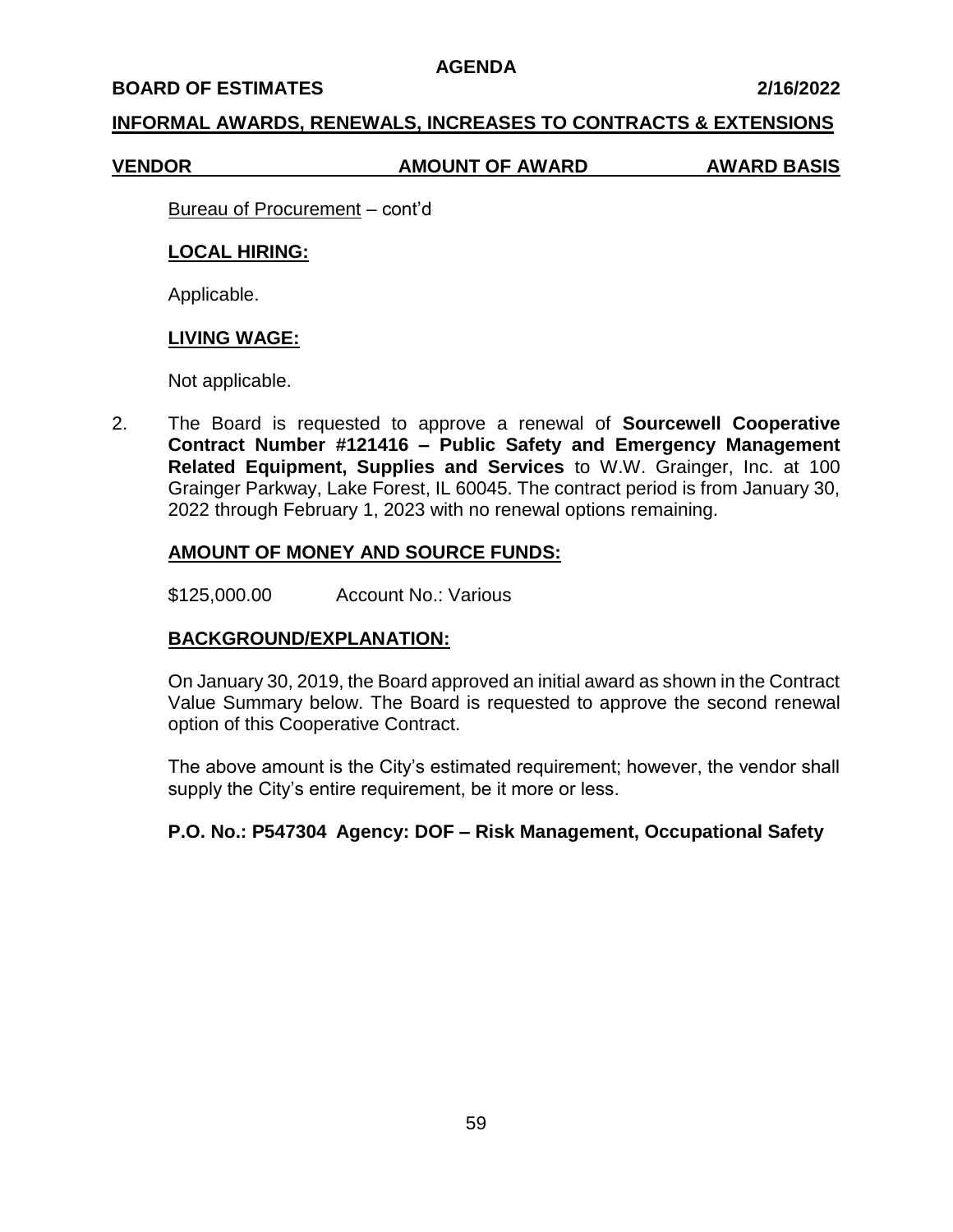### **BOARD OF ESTIMATES 2/16/2022**

## **INFORMAL AWARDS, RENEWALS, INCREASES TO CONTRACTS & EXTENSIONS**

# **VENDOR AMOUNT OF AWARD AWARD BASIS**

# Bureau of Procurement – cont'd

# **CONTRACT VALUE SUMMARY:**

1. Initial Award approved by the Board on January 30, 2019 \$ 250,000.00 2. Agreement execution approved by the Board on May 15, 2019 \$ 0.00 3. 1st Renewal approved by the Board on February 3, 2021 \$ 125,000.00 4. 2<sup>nd</sup> Renewal pending Board approval **\$125,000.00** \$125,000.00 Total Contract Value **\$ 500,000.00**

# **MBE/WBE PARTICIPATION**:

On January 17, 2019, it was determined that no goals would be set because of no opportunity to segment the contract.

# **LOCAL HIRING:**

Applicable.

# **LIVING WAGE:**

Not applicable.

3. The Board is requested to approve ratification and renewal of **Fairfax County Government Contract Number 4400009563 – First Aid Supplies** with Bound Tree Medical LLC at 5000 Tuttle Crossing Blvd, Dublin, OH 43016. Contract expired on December 26, 2021. Ratification period covered is December 27, 2021, through February 16, 2022. The renewal period is February 17, 2022 through December 26, 2022. There are renewal options available subject to lead agency approving them. This request meets the condition that there is no advantage in seeking competitive responses.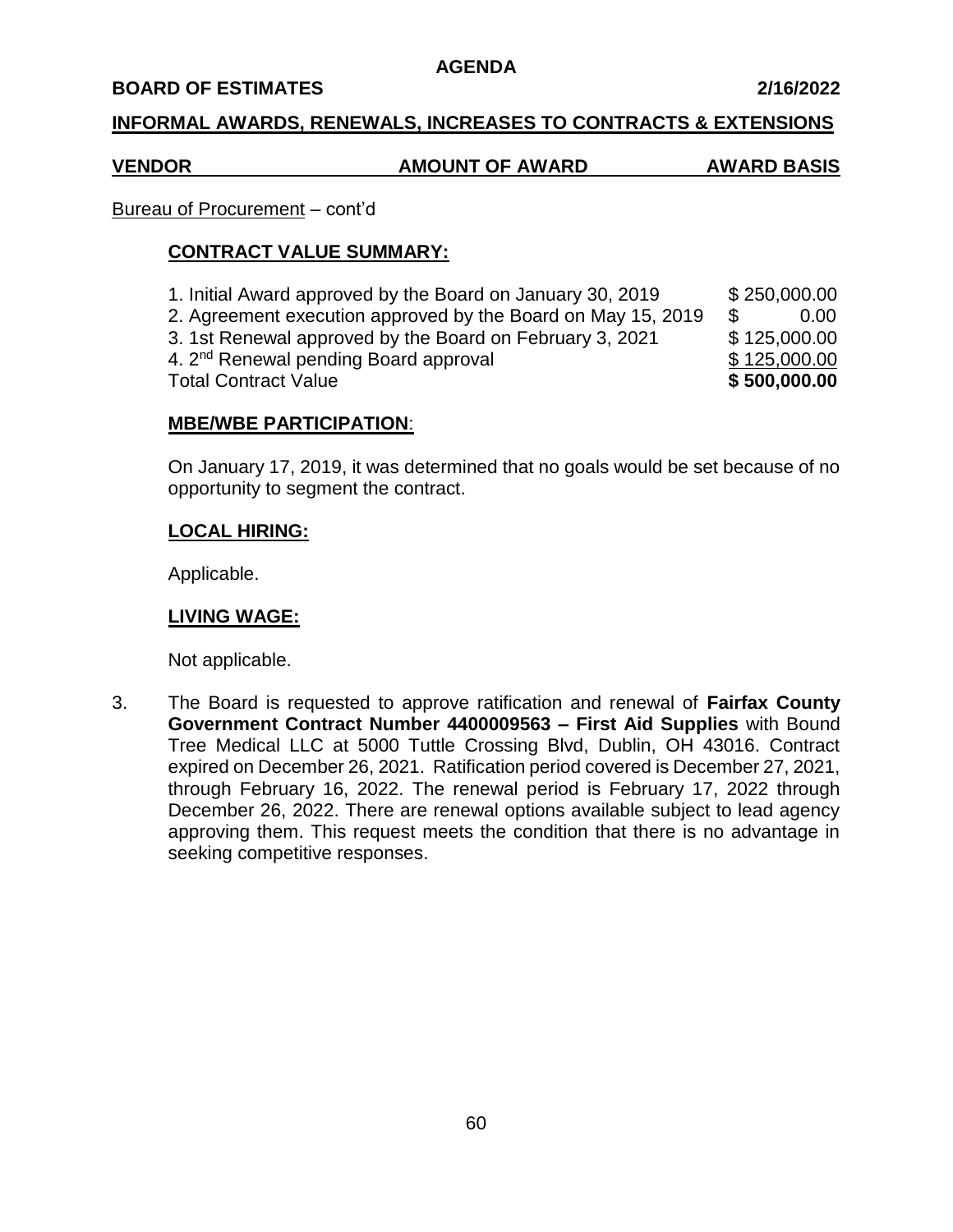#### **BOARD OF ESTIMATES 2/16/2022**

## **INFORMAL AWARDS, RENEWALS, INCREASES TO CONTRACTS & EXTENSIONS**

## **VENDOR AMOUNT OF AWARD AWARD BASIS**

Bureau of Procurement – cont'd

# **AMOUNT OF MONEY AND SOURCE FUNDS:**

| Ratification           | \$ 200,000.00  |                             |
|------------------------|----------------|-----------------------------|
| Renewal                | \$1,000,000.00 |                             |
| <b>Total Requested</b> | \$1,200,000.00 | <b>Account No.: Various</b> |

# **BACKGROUND/EXPLANATION OR STATEMENT OF PURPOSE AND RATIONALE FOR NON-COMPETITIVE PROCUREMENT:**

On August 12, 2020, the Board approved an initial award with subsequent actions as shown in the Contract Value Summary below. The lead agency has approved the renewal option available on this contract. The Board is requested to ratify spending resulting from the agency continuous use of the vendor. A renewal is requested in order to continue providing medical supplies and medicines for the Citizens of Baltimore covered by the contract without interruption.

The above amount is the City's estimated requirement; however, the vendor shall supply the City's entire requirement, be it more or less.

It is hereby certified that the above procurement is of such a nature that no advantage will result in seeking, nor would it be practicable to obtain, competitive bids. Therefore, pursuant to Article VI, Section 11 (e) (i) of the City Charter, the procurement of the goods, equipment and/or service is recommended.

# **P.O. No.: P552109 Agency: BCFD, BCHD**

# **CONTRACT VALUE SUMMARY:**

| 1. Initial award approved by the Board on August 12, 2020<br>2. Increase approved by the Board on April 21, 2021<br>3. Ratification and Renewal pending Board approval<br><b>Total Contract Value</b> | -S<br>600,000.00<br>\$600,000.00<br>\$1,200,000.00<br>\$2,400,000.00 |
|-------------------------------------------------------------------------------------------------------------------------------------------------------------------------------------------------------|----------------------------------------------------------------------|
|-------------------------------------------------------------------------------------------------------------------------------------------------------------------------------------------------------|----------------------------------------------------------------------|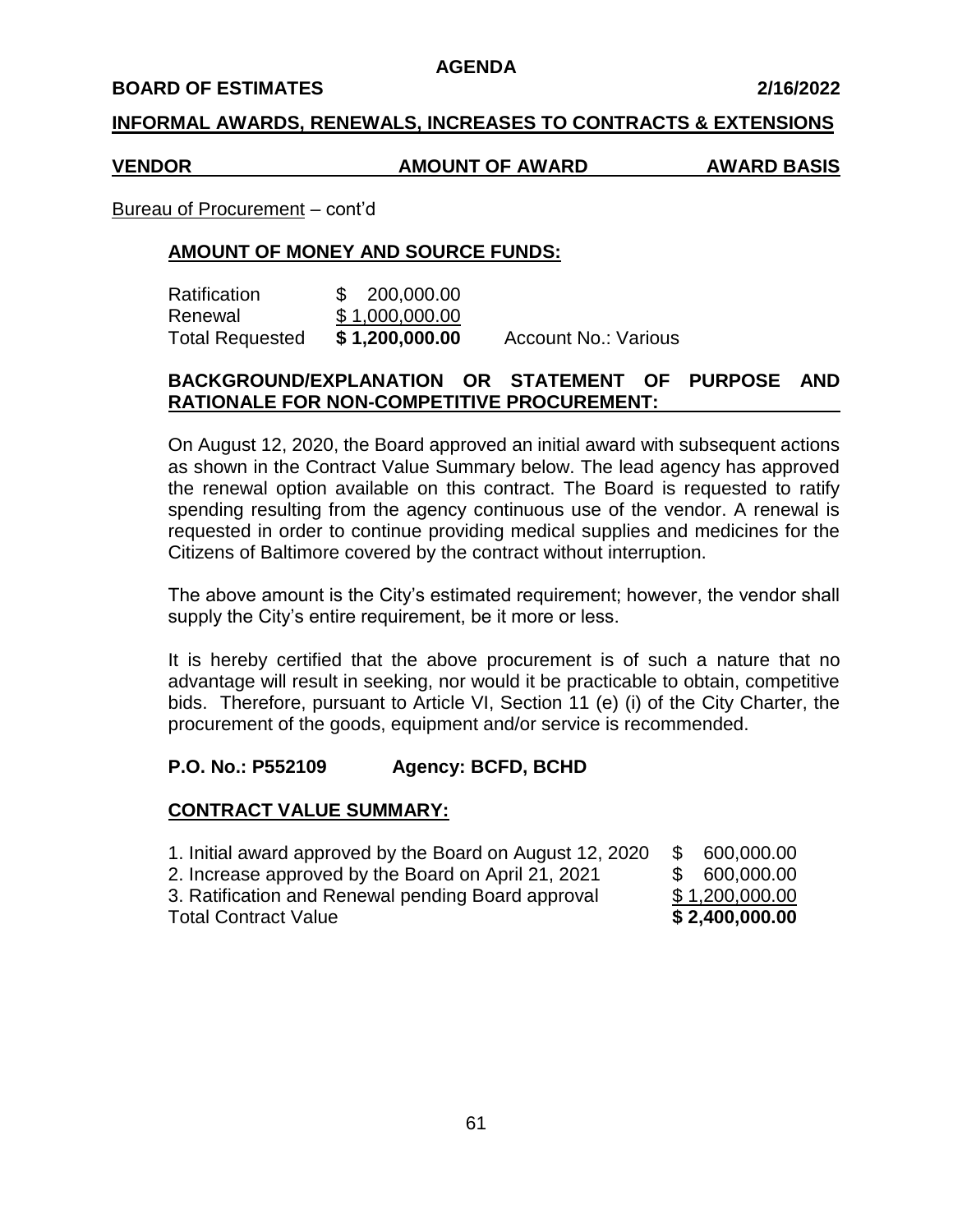### **BOARD OF ESTIMATES 2/16/2022**

## **INFORMAL AWARDS, RENEWALS, INCREASES TO CONTRACTS & EXTENSIONS**

#### **VENDOR AMOUNT OF AWARD AWARD BASIS**

#### Bureau of Procurement – cont'd

## **MBE/WBE PARTICIPATION**:

Not applicable. This is a cooperative contract. Pursuant to Baltimore City Code Article 5, Subtitle 28, the Contract requires the vendor to make every good faith effort to utilize minority and women's business enterprises as subcontractors and suppliers, whenever possible, if subcontractors are used.

### **EMPLOY BALTIMORE:**

Not applicable.

### **LIVING WAGE:**

Applicable.

4. The Board is requested to approve a renewal of **Solicitation Number B50005968 – IFAK Kits** to CPR Savers and First Aid Supply, LLC at 7904 E. Chaparral Road, Suites A110-242, Scottsdale, AZ 85250. Period covered is January 14, 2022 through January 13, 2023 with one, one-year renewal option remaining.

## **AMOUNT OF MONEY AND SOURCE OF FUNDS**:

\$101,145.00 Account No.: 1001-000000-2003-195700-604013

## **BACKGROUND/EXPLAINATION**:

On January 15, 2020, the Board approved an initial award as shown in the Contract Value Summary below. A renewal is being requested to continue services forward, with one-one-year renewal option remaining.

The above amount is the City's estimated requirement; however, the vendor shall supply the City's entire requirement, be it more or less.

## **P. O. No.: P550209 Agency: Baltimore Police Dept.**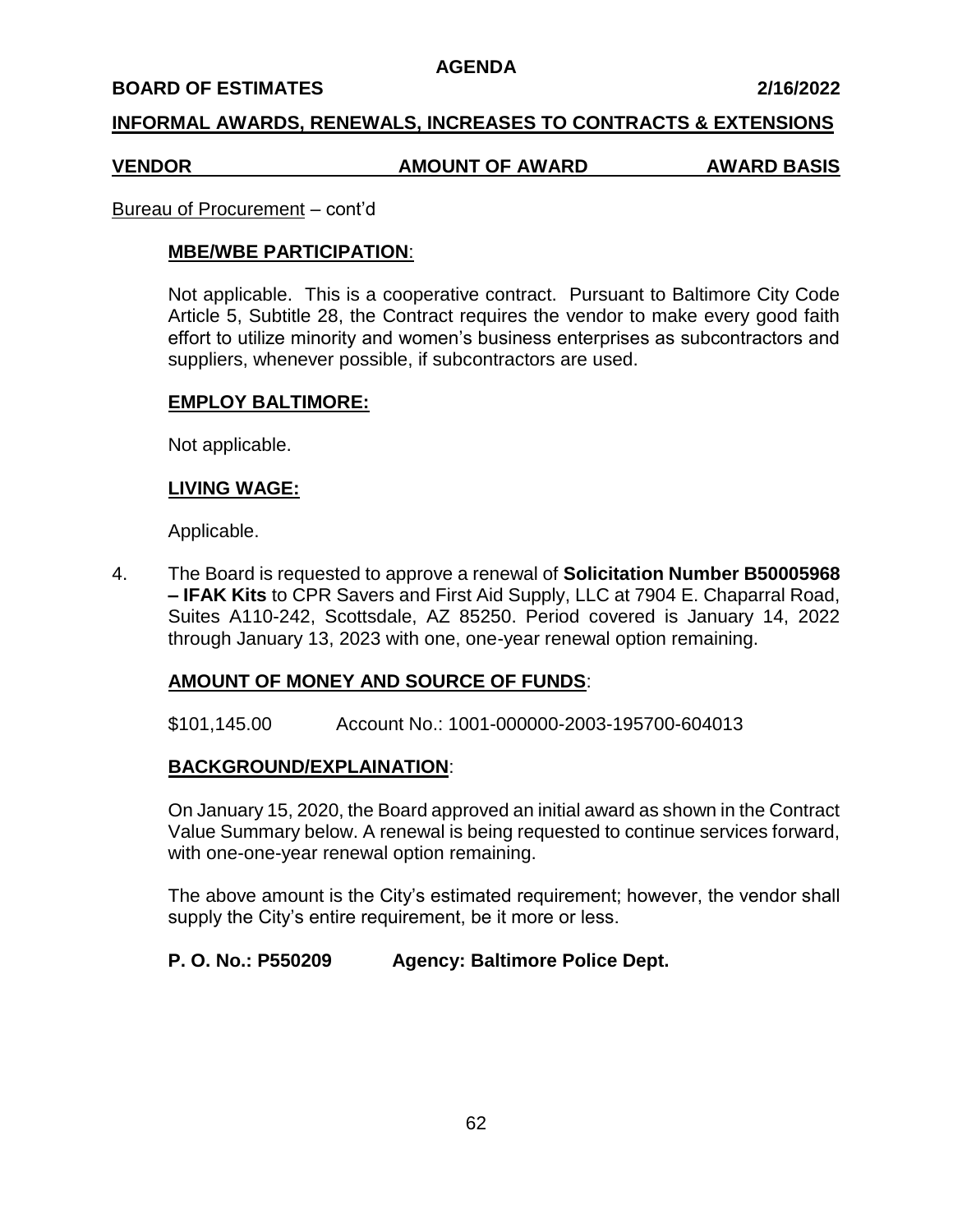### **BOARD OF ESTIMATES 2/16/2022**

## **INFORMAL AWARDS, RENEWALS, INCREASES TO CONTRACTS & EXTENSIONS**

# **VENDOR AMOUNT OF AWARD AWARD BASIS**

## Bureau of Procurement – cont'd

## **CONTRACT VALUE SUMMARY:**

1. Initial award approved by the Board on January 15, 2020 \$ 45,090.00 2. 1<sup>st</sup> Renewal pending Board approval **\$ 101,145.00** Total contract value **\$ 146,235.00**

### **MBE/WBE PARTICIPATION**:

N/A. The initial award was below MBE/WBE threshold of \$50,000.00.

## **LOCAL HIRING:**

N/A

## **LIVING WAGE**:

N/A

5. The Board is requested to approve the renewal of **Contract Number 08000 - Rockwell Automation O.E.M Parts and Service** with Rexel USA, Inc. at 14951 Dallas Parkway, Dallas, Texas 752554. The period covered is April 15, 2022 through April 14, 2023.

## **AMOUNT OF MONEY AND SOURCE FUNDS:**

\$100,000.00 Account No.: 2070-000000-5501-393021-604010

## **BACKGROUND/EXPLANATION:**

On May 6, 2020, the Board approved the initial award with subsequent actions as shown in the Contract Value Summary below. This is the first of three, one-year renewal options. This renewal will provide continuation of parts and service for Rockwell Automation products.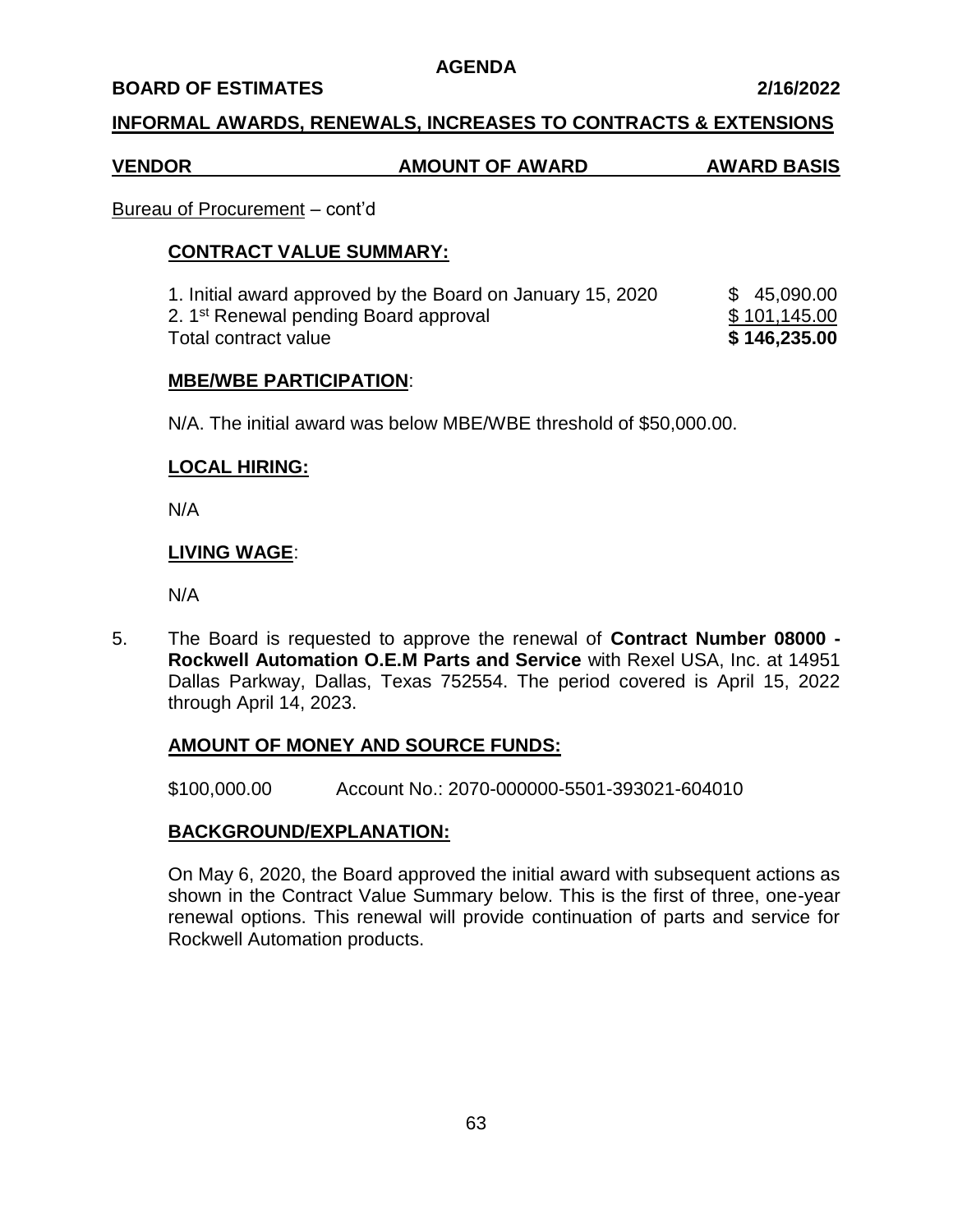#### **BOARD OF ESTIMATES 2/16/2022**

## **INFORMAL AWARDS, RENEWALS, INCREASES TO CONTRACTS & EXTENSIONS**

#### **VENDOR AMOUNT OF AWARD AWARD BASIS**

#### Bureau of Procurement – cont'd

## **CONTRACT VALUE SUMMARY:**

| 1. Initial award approved by the Board on May 6, 2020   | \$100,000.00 |
|---------------------------------------------------------|--------------|
| 2. Increase approved by the Board on September 15, 2021 | \$100,000.00 |
| 3. Renewal pending Board approval                       | \$100,000.00 |
| Total contract value                                    | \$300,000.00 |

## **P.O. No.: P551477 Agency: Dept. of Public Works - Wastewater**

## **MBE/WBE PARTICIPATION**:

Not applicable. This meets the requirement for certification as a sole source procurement as these commodities are only available from the distributer and not available from subcontractors.

### **LOCAL HIRING:**

Not applicable.

## **LIVING WAGE:**

Not applicable.

6. The Board is requested to approve a renewal of **Hanover County, Virginia, Contract Number 21-04-2943 Fuel Management & Data Collection Service Program** with Quarles Petroleum, Inc. at 1701 Fall Hill Avenue, Suite 200, Fredericksburg, VA 22401. Period covered is April 1, 2022 through March 31, 2023; with eight, one-year renewal options remaining.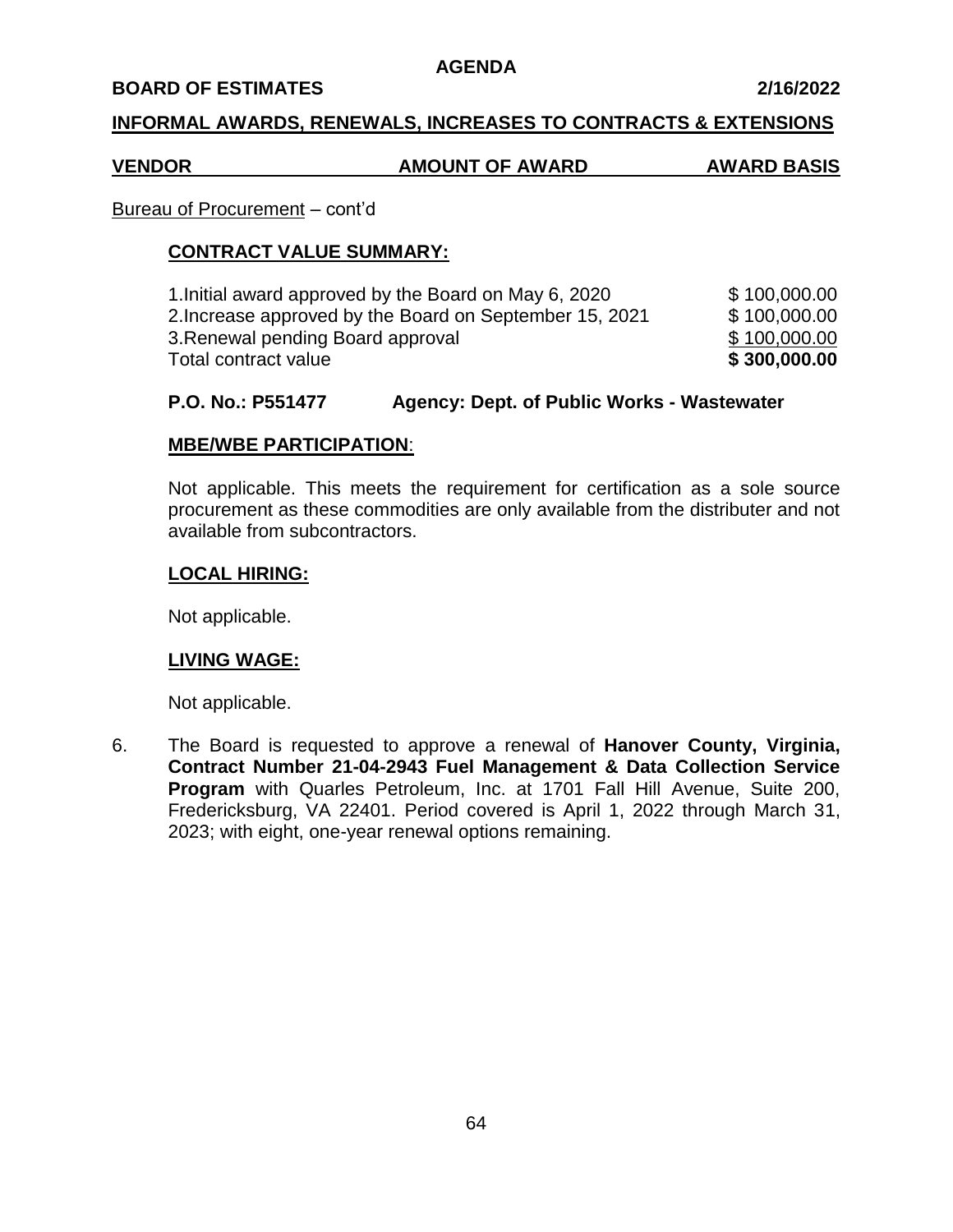#### **BOARD OF ESTIMATES 2/16/2022**

## **INFORMAL AWARDS, RENEWALS, INCREASES TO CONTRACTS & EXTENSIONS**

## **VENDOR AMOUNT OF AWARD AWARD BASIS**

# Bureau of Procurement – cont'd

# **AMOUNT OF MONEY AND SOURCE FUNDS:**

\$350,000.00 Account No.: 6000-617422-2303-248700-603026

# **STATEMENT OF PURPOSE AND RATIONALE FOR NON-COMPETITIVE PROCUREMENT:**

On November 3, 2021, the Board approved an initial award as shown in the Contract Value Summary below. The Board is requested to approve the first renewal option.

The above amount is the City's estimated requirement; however, the vendor shall supply the City's entire requirement, be it more or less.

It is hereby certified that the above procurement is of such a nature that no advantage will result in seeking, nor would it be practicable to obtain, competitive bids. Therefore, pursuant to Article VI, Section 11 (e) (i) of the City Charter, the procurement of the equipment and/or service is recommended.

# **PO. No.: P555815 Agency: Department of Transportation**

# **CONTRACT VALUE SUMMARY**

1. Initial Award approved by the Board on November 3, 2021 \$ 280,000.00 2. 1<sup>st</sup> Renewal pending Board approval **\$** 350.000.00 Total Contract Value **\$ 630,000.00**

# **MBE/WBE PARTICIPATION**:

Not applicable. This is a Fuel Management and Data Collection Services Program that is being procured from an authorized vendor under Hanover County, Virginia.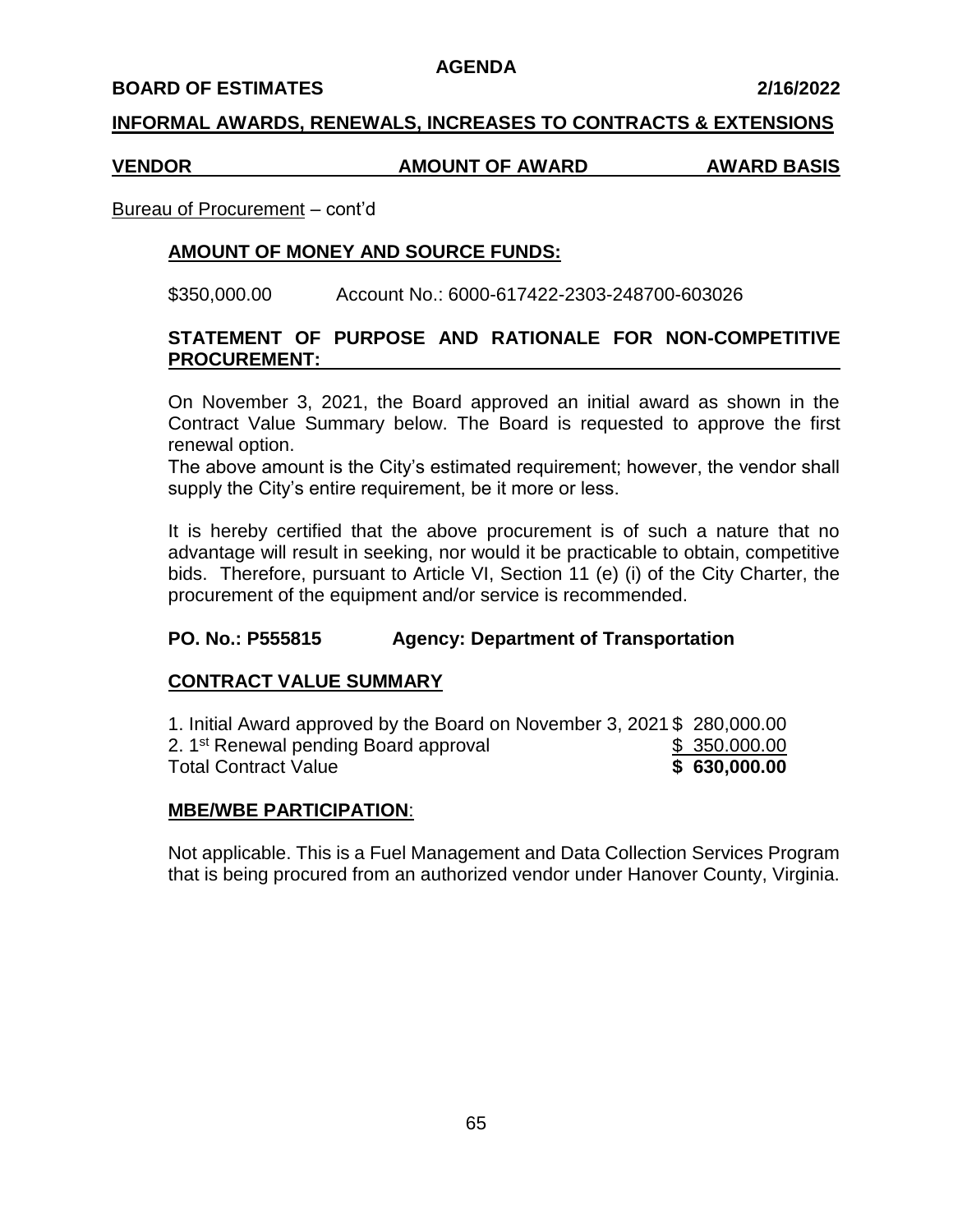#### **BOARD OF ESTIMATES 2/16/2022**

## **INFORMAL AWARDS, RENEWALS, INCREASES TO CONTRACTS & EXTENSIONS**

#### **VENDOR AMOUNT OF AWARD AWARD BASIS**

Bureau of Procurement – cont'd

## **LOCAL HIRING:**

Not Applicable.

## **LIVING WAGE:**

Not Applicable.

7. The Board is requested to approve a ratification and renewal of **State of Maryland Contract Number BPO 001B8400207 – Police Vehicle & Emergency Vehicle Warning Systems & Lighting** with Global Public Safety, LLC, at 7020 Dorsey Road, Hanover, MD 21076. Ratification period covered is November 1, 2021 through February 16, 2022. The renewal period is February 17, 2022 through October 31, 2022, with one, one-year renewal option remaining.

## **AMOUNT OF MONEY AND SOURCE FUNDS:**

| Ratification           | 7,500.00  |                             |
|------------------------|-----------|-----------------------------|
| Renewal                | 67,500.00 |                             |
| <b>Total Requested</b> | 75,000.00 | <b>Account No.: Various</b> |

## **BACKGROUND/EXPLANATION:**

On February 12, 2020, the Board approved an initial award with subsequent actions as shown in the Contract Value Summary below. The Board is requested to ratify the contract to process outstanding invoices and to exercise the first of two renewals.

The above amount is the City's estimated requirement; however, the vendor shall supply the City's entire requirement, be it more or less.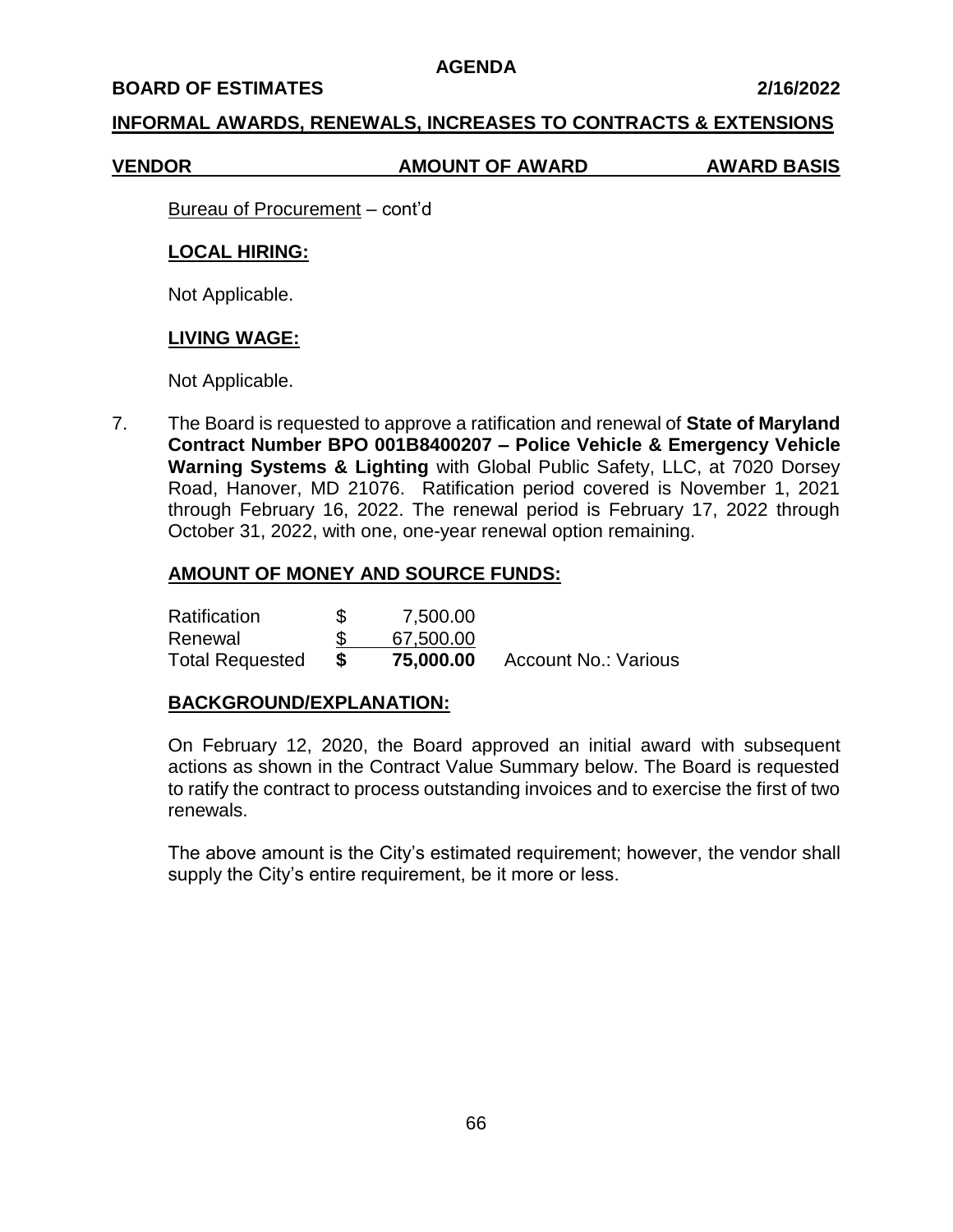### **BOARD OF ESTIMATES 2/16/2022**

## **INFORMAL AWARDS, RENEWALS, INCREASES TO CONTRACTS & EXTENSIONS**

#### **VENDOR AMOUNT OF AWARD AWARD BASIS**

#### Bureau of Procurement – cont'd

It is hereby certified that the above procurement is of such a nature neither that no advantage will result in seeking nor would it be practicable to obtain competitive bids. Therefore, pursuant to Article VI, Section 11 (e) (i) of the City Charter, the procurement of the equipment and/or service is recommended.

## **P.O. No.: P550481 Agency: Baltimore Police Department**

## **CONTRACT VALUE SUMMARY:**

| 1. Initial Award approved by the Board on February 12, 2020 | \$43,304.20  |
|-------------------------------------------------------------|--------------|
| 2. Increase approved by the Board on May 27, 2020           | \$150,000.00 |
| 3. Increase approved by the Board on January 13, 2021       | \$150,000.00 |
| 4. Ratification and Renewal pending Board approval          | \$75,000.00  |
| <b>Total Contract Value</b>                                 | \$418,304.20 |

## **MBE/WBE PARTICIPATION**:

Not applicable. This is a cooperative contract. Pursuant to Baltimore City Code Article 5, Subtitle 28, the Contract requires the vendor to make every good faith effort to utilize minority and women's business enterprises as subcontractors and suppliers, whenever possible, if subcontractors are used.

## **EMPLOY BALTIMORE:**

Not applicable.

## **LIVING WAGE:**

Not applicable.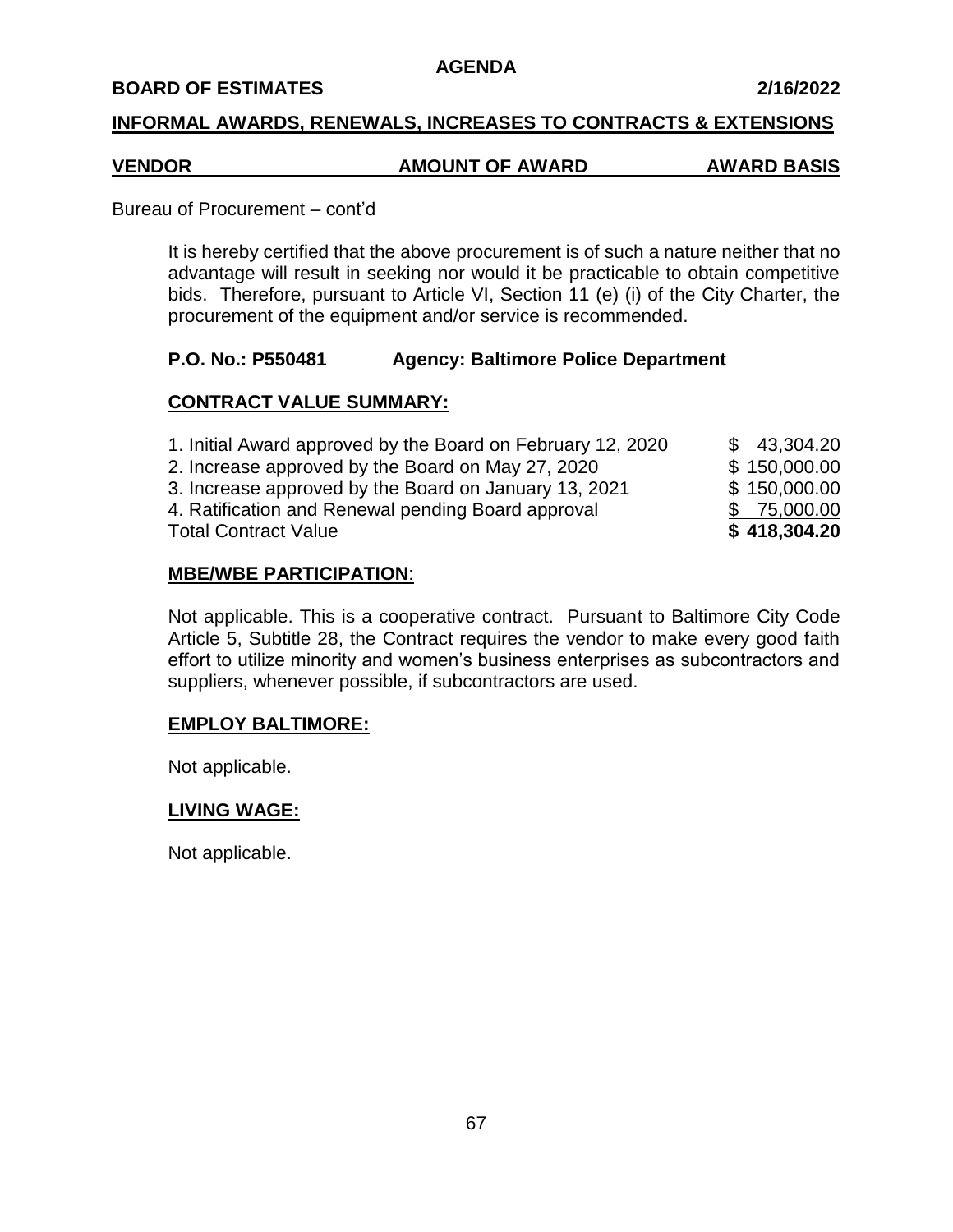#### **BOARD OF ESTIMATES 2/16/2022**

## **INFORMAL AWARDS, RENEWALS, INCREASES TO CONTRACTS & EXTENSIONS**

#### **VENDOR AMOUNT OF AWARD AWARD BASIS**

### Bureau of Procurement – cont'd

8. The Board is requested to approve a ratification and renewal of **Contract Number 08000 – Firstwatch System Agreement** with FirstWatch Solutions, Inc., at 322 Encinitas Blvd., Suite 100, Encinitas, CA 92024. The ratification period covered is July 19, 2021 through February 15, 2022. The renewal period is February 16, 2021 through July 18, 2022, with no renewal options remaining. This request meets the condition that there is no advantage in seeking competitive responses.

## **AMOUNT OF MONEY AND SOURCE FUNDS:**

\$45,639.00 Account No.: Various

## **STATEMENT OF PURPOSE AND RATIONALE FOR NON-COMPETITIVE PROCUREMENT:**

On July 19, 2017, the Board approved an initial award with subsequent actions as shown in the Contract Value Summary below. Although renewal was inadvertently missed earlier, the Supplier has continued to meet the operational needs of the Fire Department. This is the fourth of four, one-year renewal options. The renewal of this contract will provide the data monitoring and bio surveillance software necessary to consolidate and synthesize data enabling the Fire Department to provide a more effective deployment of resources and care required to efficiently perform duties. Moreover, FirstWatch has an exclusive agreement to extract data from the ProQA, which is the City's existing 911 triage system. The vendor is the sole provider of FirstWatch software and related support services, and provides this software to other Maryland jurisdictions, which allows for the consolidated data to be shared among multiple jurisdictions for regional monitoring.

The above amount is the City's estimated requirement; however, the vendor shall supply the City's entire requirement, be it more or less.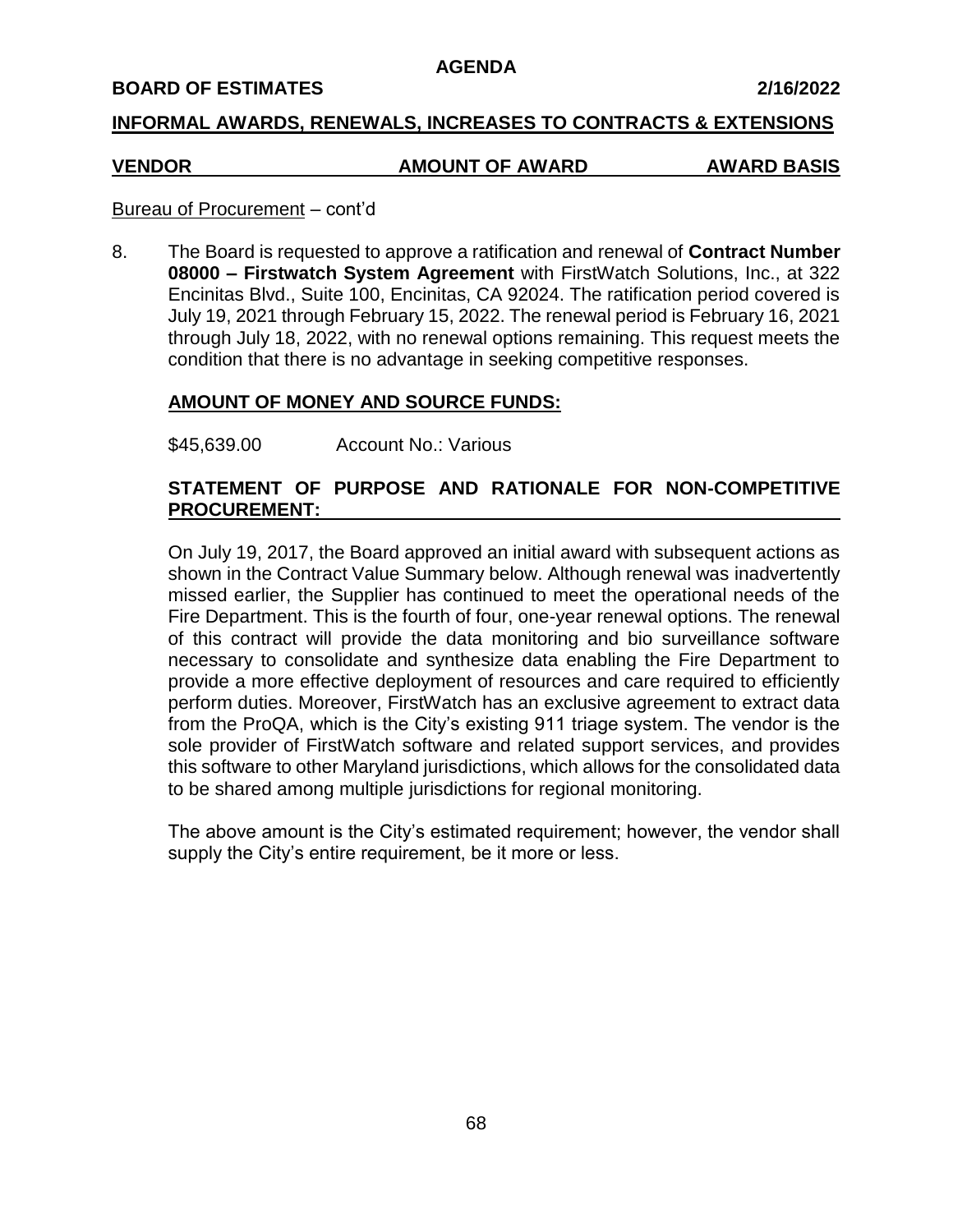### **BOARD OF ESTIMATES 2/16/2022**

## **INFORMAL AWARDS, RENEWALS, INCREASES TO CONTRACTS & EXTENSIONS**

### **VENDOR AMOUNT OF AWARD AWARD BASIS**

#### Bureau of Procurement – cont'd

It is hereby certified that the above procurement is of such a nature that no advantage will result in seeking, nor would it be practicable to obtain, competitive bids. Therefore, pursuant to Article VI, Section 11 (e) (i) of the City Charter, the procurement of the goods, equipment and/or service is recommended.

## **P.O. No.: P540725 Agency: Baltimore Fire Department**

## **CONTRACT VALUE SUMMARY:**

| 1. Initial award approved by the Board on July 19, 2017             | \$245,413.00 |
|---------------------------------------------------------------------|--------------|
| 2. Increase approved by the CPA on October 24, 2018                 | \$41,786.00  |
| 3. 1 <sup>st</sup> Renewal and Ratification approved by the         |              |
| Board on December 12, 2018<br>\$216,500.00                          |              |
| 4. 2 <sup>nd</sup> Renewal approved by the Board on August 21, 2019 | \$41,766.00  |
| 5. 3 <sup>rd</sup> Renewal approved by the Board on August 5, 2020  | \$44,310.00  |
| 6. 4th Renewal pending Board approval                               | \$45,639.00  |
| <b>Total Contract Value</b>                                         | \$635,414.00 |

## **MBE/WBE PARTICIPATION**:

Not Applicable. This meets the requirement for certification as a sole source procurement as this software and support is only available from this vendor and is not available from subcontractors.

## **EMPLOY BALTIMORE:**

Not Applicable.

## **LIVING WAGE:**

Not Applicable.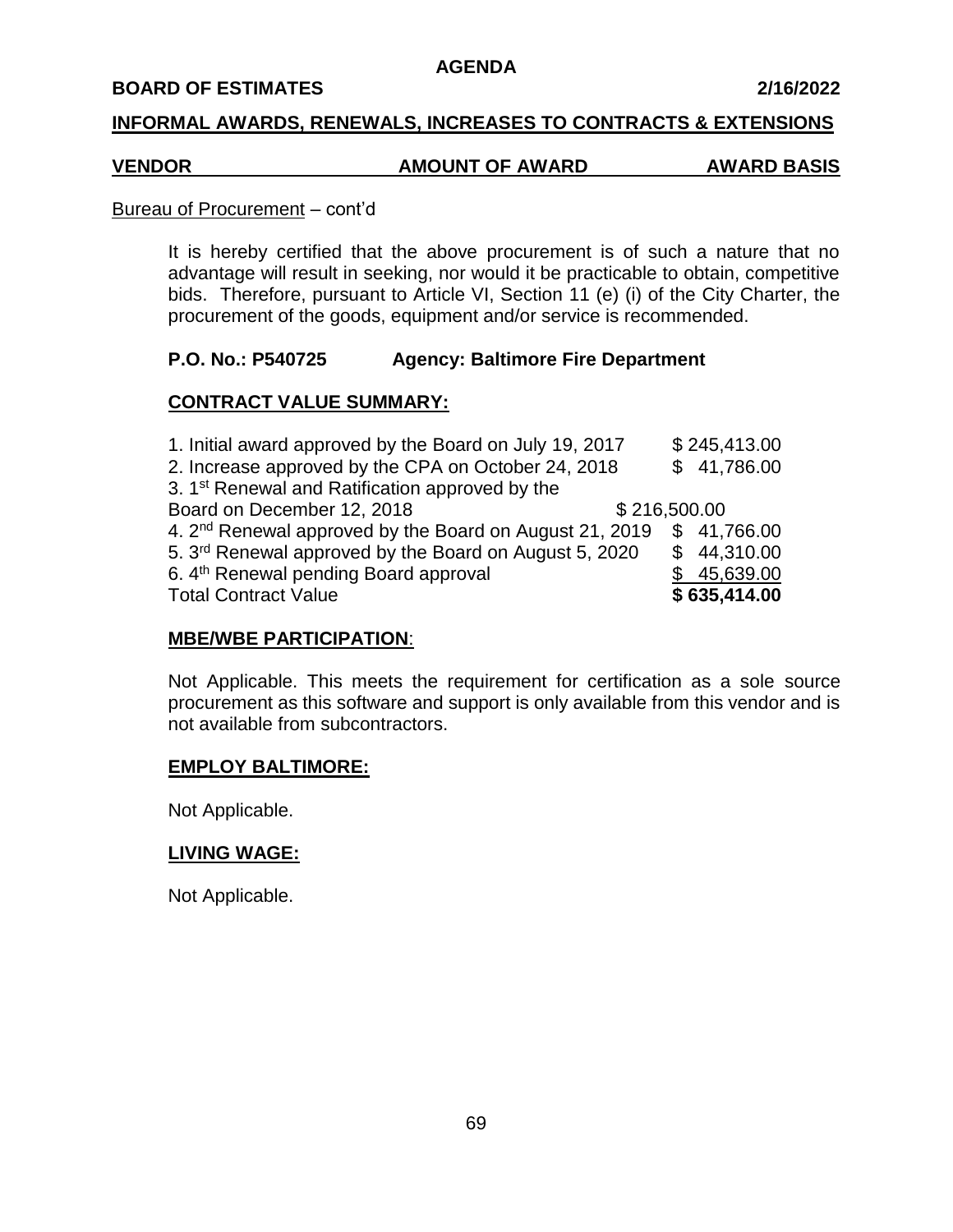## **BOARD OF ESTIMATES 2/16/2022**

## **INFORMAL AWARDS, RENEWALS, INCREASES TO CONTRACTS & EXTENSIONS**

# **VENDOR AMOUNT OF AWARD AWARD BASIS**

### Bureau of Procurement – cont'd

9. The Board is requested to approve a renewal of **Contract Number B50005677 – Polymer for Sludge Dewatering** to Polydyne Inc. at One Chemical Plant Rd., Riceboro, GA 31323. Period covered is March 25, 2022 through March 24, 2023 with one, one-year renewal option remaining.

## **AMOUNT OF MONEY AND SOURCE FUNDS:**

\$250,000.00 Account No.: Various

# **STATEMENT OF PURPOSE AND RATIONALE FOR NON-COMPETITIVE PROCUREMENT:**

On March 20, 2019, the Board approved an initial award as shown in the Contract Value Summary below. The Board is requested to approve the first of the two, oneyear renewal options available on this contract.

The above amount is the City's estimated requirement; however, the vendor shall supply the City's entire requirement, be it more or less.

## **P.O. No.: P547222 Agency: Department of Public Works**

## **CONTRACT VALUE SUMMARY:**

| 1. Initial Award approved by the Board on March 20, 2019 | \$500,000.00 |
|----------------------------------------------------------|--------------|
| 2. 1 <sup>st</sup> Renewal pending approval by Board     | \$250,000.00 |
| <b>Total Contract Value</b>                              | \$750,000.00 |

## **MBE/WBE PARTICIPATION**:

On January 22, 2019, it was determined that no goals would be set because of no opportunity to segment the contract.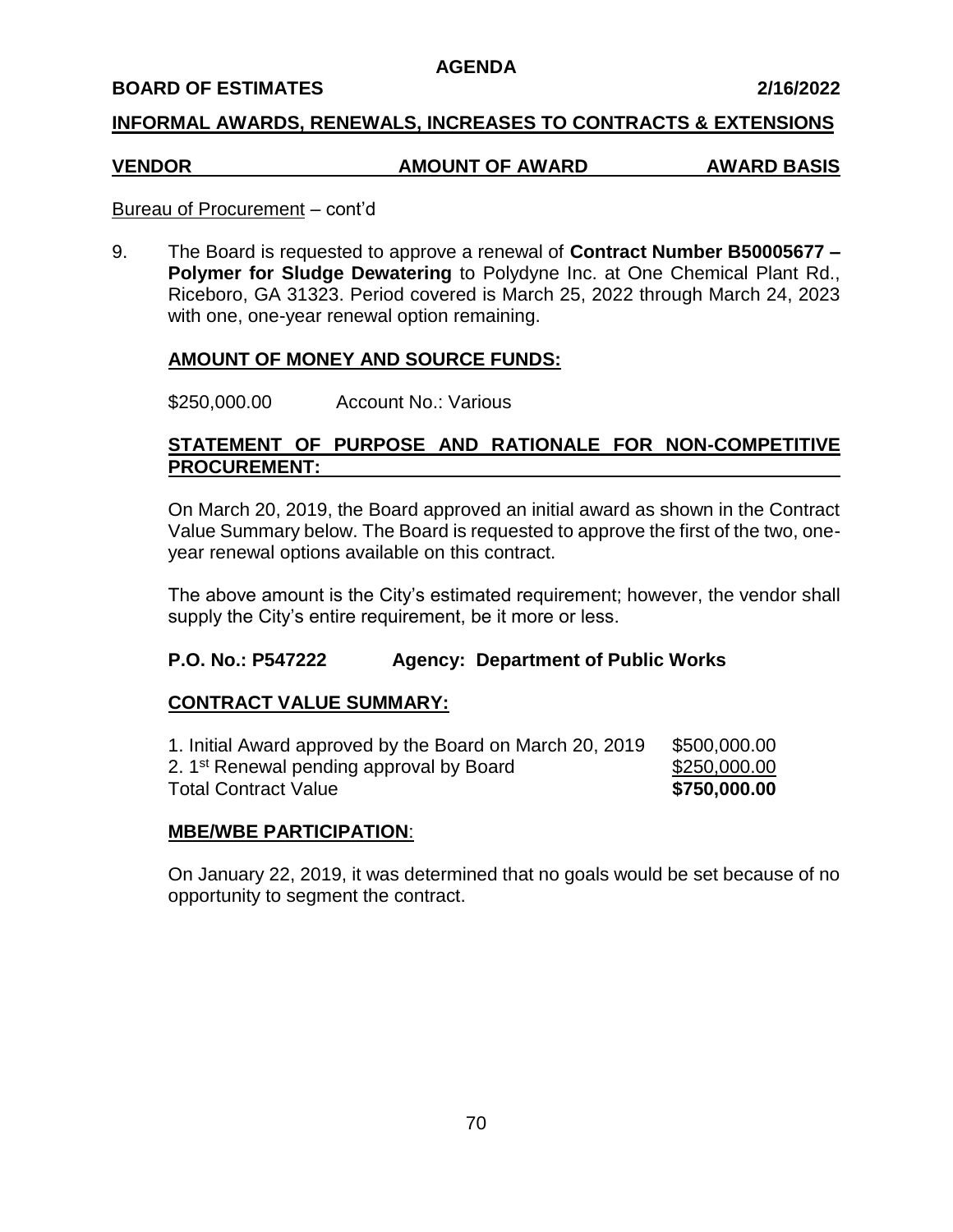#### **BOARD OF ESTIMATES 2/16/2022**

## **INFORMAL AWARDS, RENEWALS, INCREASES TO CONTRACTS & EXTENSIONS**

#### **VENDOR AMOUNT OF AWARD AWARD BASIS**

Bureau of Procurement – cont'd

## **LOCAL HIRING:**

Applicable.

## **LIVING WAGE:**

Not applicable.

10. The Board is requested to approve an increase of **Contract Number 06000 – Sliding and Automatic Stanley Doors** to Stanley Access Technologies at 8301 B Patuxent Range Road Jessup, MD 20794. Contract period is January 25, 2022 through January 24, 2024 with two, one-year renewal options remaining.

## **AMOUNT OF MONEY AND SOURCE FUNDS:**

\$110,000.00 **Account No.:** 1001-000000-5311-391600-603016

## **BACKGROUND/EXPLANATION:**

The duration of the approved master blanket is for three years plus two, one-year renewal options. However, the original dollar amount of the master blanket reflected the amount of one year, which is \$22,940.16. The \$110,000 increase consists of the annual maintenance amount of \$22,940.16 for the four remaining years totaling \$91,760.64 plus \$18,239.36 for the preventive maintenance parts required for maintaining doors but not covered through the service agreement.

The above amount is the City's estimated requirement; however, the vendor shall supply the City's entire requirement, be it more or less.

## **P.O. Nos.: P550912 Agencies: MCON - Convention Center**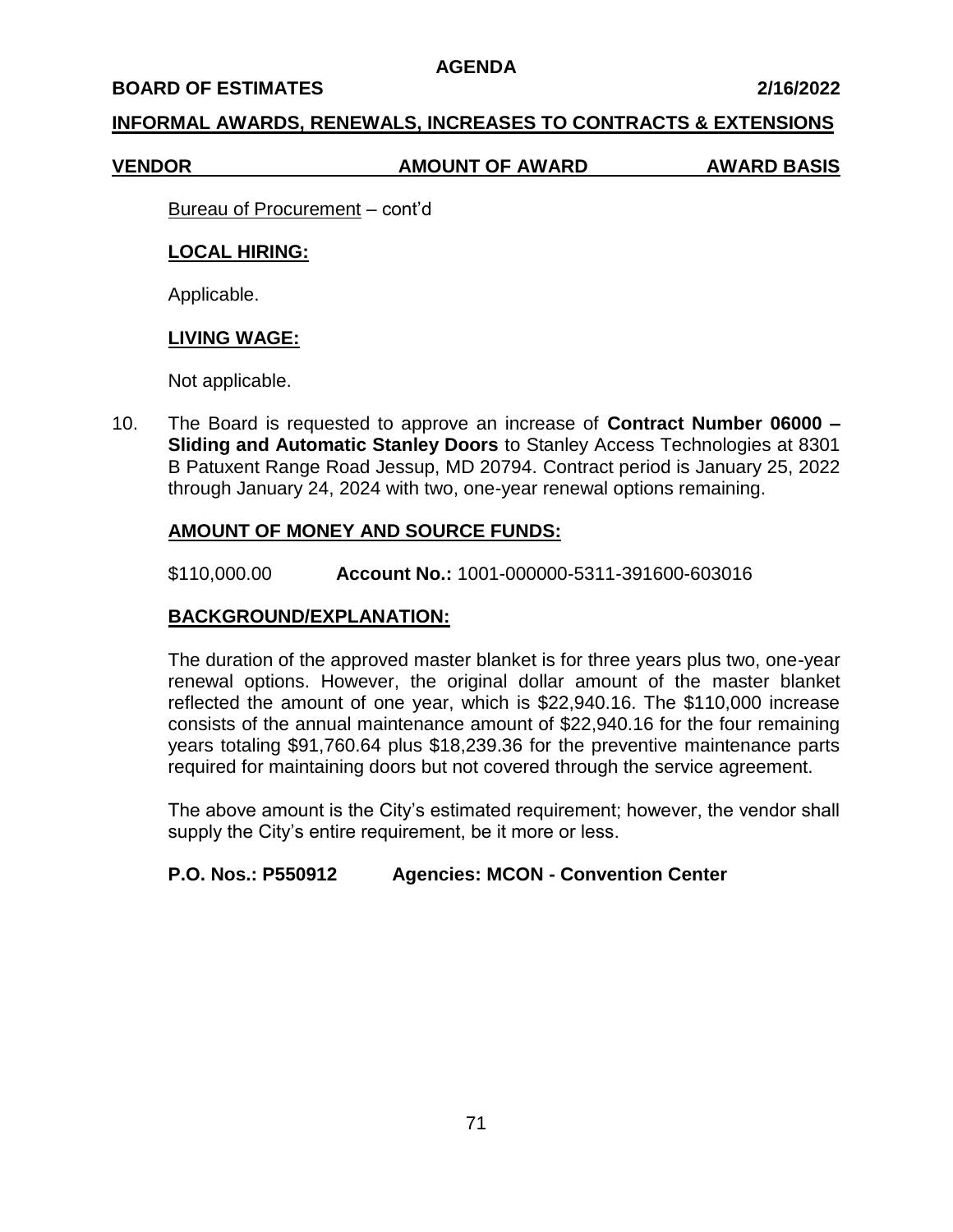### **BOARD OF ESTIMATES 2/16/2022**

## **INFORMAL AWARDS, RENEWALS, INCREASES TO CONTRACTS & EXTENSIONS**

## **VENDOR AMOUNT OF AWARD AWARD BASIS**

#### Bureau of Procurement – cont'd

### **CONTRACT VALUE SUMMARY:**

| 1. Initial award approved by the CPA April 4, 2020 | \$22,940.16  |
|----------------------------------------------------|--------------|
| 2. Increase pending Board approval                 | \$110,000.00 |
| Total contract value                               | \$132,940.16 |

### **MBE/WBE PARTICIPATION**:

N/A. This is a select source.

### **LOCAL HIRING**

Not Applicable.

## **LIVING WAGE:**

Not applicable.

11. The Board is requested to approve an increase of **State of Maryland Contract Number: 001B8400047-Lifepak 15 Defibrillators, Equipment and Accessories**  with Stryker, Sales Corporation at 2825 Airview Boulevard, Kalamazoo MI 49002. The contract expires on July 1, 2022 with no renewal options remaining.

#### **AMOUNT OF MONEY AND SOURCE FUNDS:**

\$5,789,026.81 Account No.: 1001-000000-3191-308700-605007

# **STATEMENT OF PURPOSE AND RATIONALE FOR NON-COMPETITIVE PROCUREMENT:**

On October 18, 2017, the Board approved an award of State of Maryland Contract Number 001B8400047 Defibrillators (AED) and Accessories as shown in the Contract Value Summary below. The increase will provide additional OEM EMS manufacturer equipment for necessary upgrades, covered under contract, required for urgent medical care. Additionally, the Supplier is the sole provider for the select OEM EMS manufacturer equipment: Power-PRO™ Cot, Stair-PRO® Stair, etc for emergency response services required by the Fire Department.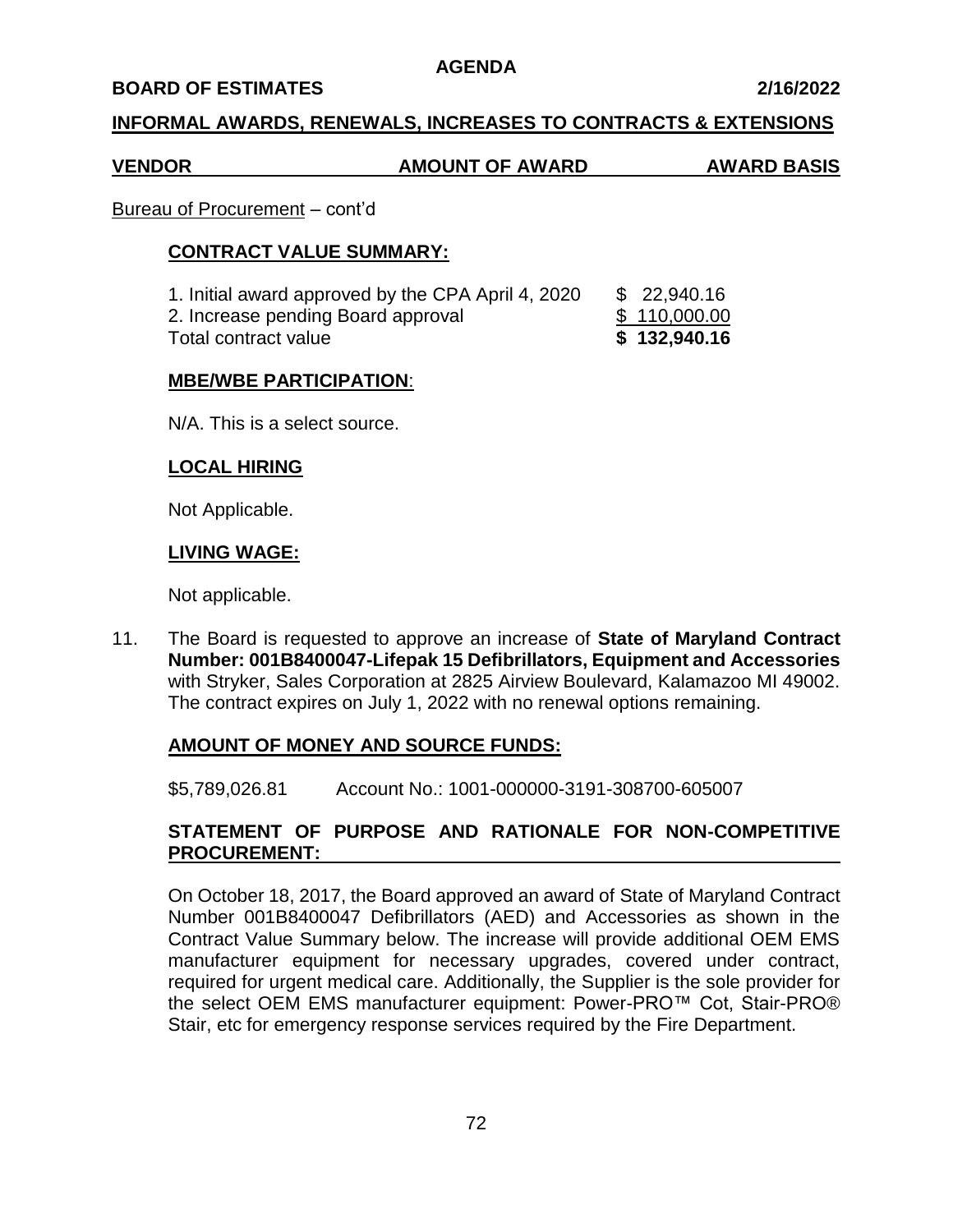#### **BOARD OF ESTIMATES 2/16/2022**

## **INFORMAL AWARDS, RENEWALS, INCREASES TO CONTRACTS & EXTENSIONS**

# **VENDOR AMOUNT OF AWARD AWARD BASIS**

#### Bureau of Procurement – cont'd

The above amount is the City's estimated requirement; however, the vendor shall supply the City's entire requirement, be it more or less.

It is hereby certified that the above procurement is of such a nature that no advantage will result in seeking, nor would it be practicable to obtain, competitive bids. Therefore, pursuant to Article VI, Section 11 (e) (i) of the City Charter, the procurement of the equipment and/or service is recommended.

## **Req. No.: R879511 Agencies: BCFD**

## **CONTRACT VALUE SUMMARY:**

| 1. Initial award approved by the Board on October 18, 2017           | \$  | 300,000.00     |
|----------------------------------------------------------------------|-----|----------------|
| 2. Increase approved by Board on March 13, 2019                      |     | 350,000.00     |
| 3. Assignment & Increase approved by Board on                        |     |                |
| October 2,2019                                                       | \$. | 570,000.00     |
| 4. Ratification and 1 <sup>st</sup> Renewal approved by the Board on |     |                |
| September 23, 2020                                                   | S   | 500,000.00     |
| 5.2 <sup>nd</sup> Renewal approved by the Board on October 6, 2021   | \$  | 600,000.00     |
| 6. Increase pending Board approval                                   |     | \$5,789,026.81 |
| <b>Total Contract Value</b>                                          |     | \$8,109,026.81 |

## **MBE/WBE PARTICIPATION**:

On October 5, 2017, MWBOO determined that no goals would be set because of no opportunity to segment the contract. This is a commodity purchase from the original equipment manufacturer (OEM).

## **LOCAL HIRING:**

Applicable.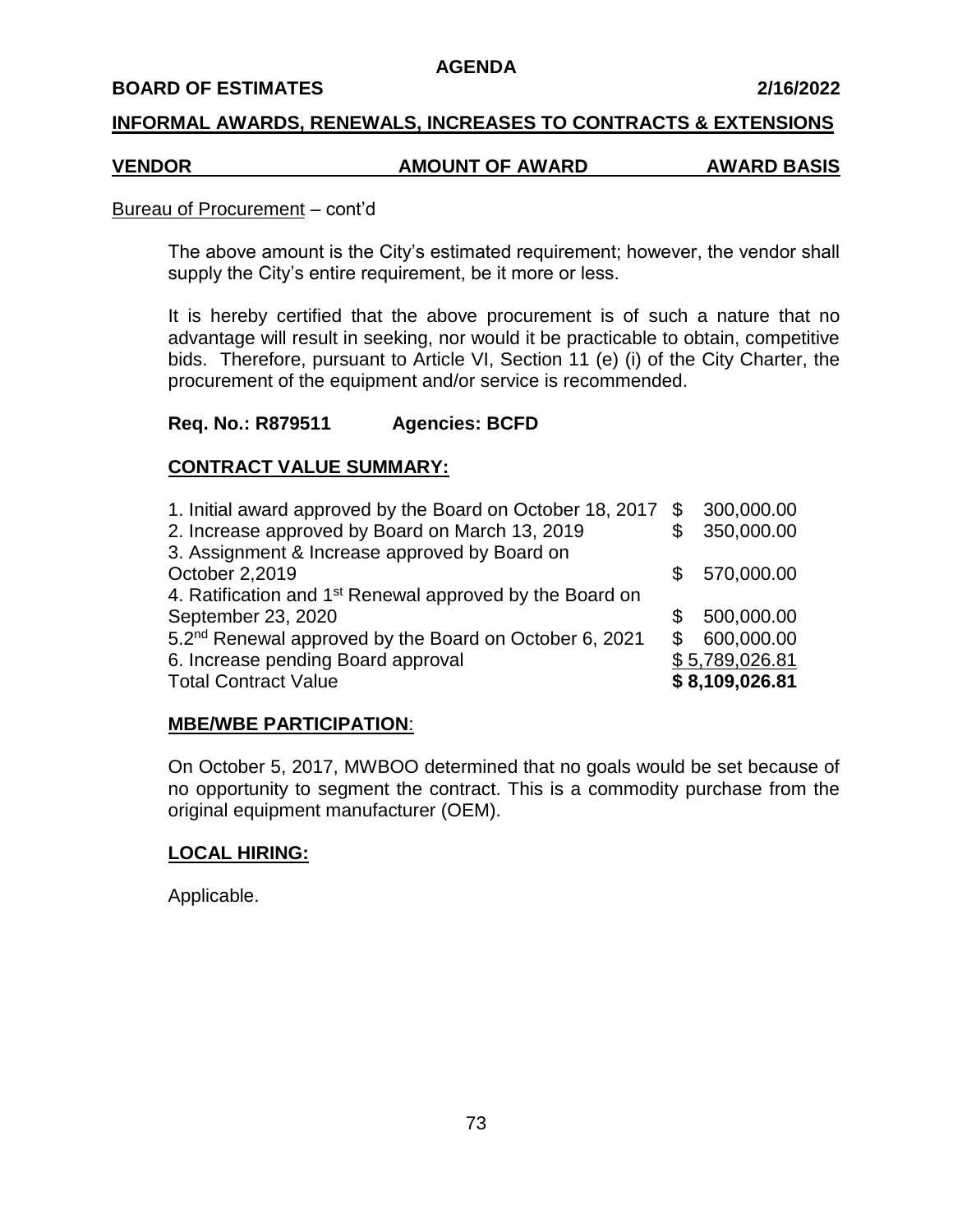#### **BOARD OF ESTIMATES 2/16/2022**

## **INFORMAL AWARDS, RENEWALS, INCREASES TO CONTRACTS & EXTENSIONS**

#### **VENDOR AMOUNT OF AWARD AWARD BASIS**

Bureau of Procurement – cont'd

#### **LIVING WAGE:**

Not applicable.

12. The Board is requested to ratify and increase **Contract 08000 - ServIT annual contract FY19** to ServIT, Inc. located at 2043 Southpoint Dr. Hummelstown, PA 17036. Ratification period July 1, 2021 through February 1, 2022. Contract period February 2, 2022 through June 30, 2022. Ratification to allow for payment of outstanding invoice.

## **AMOUNT OF MONEY AND SOURCE FUNDS:**

\$40,178.00 Account No.: 1001-000000-1100-110000-603080

## **BACKGROUND/EXPLANATION:**

The requested action is an approval to pay an outstanding invoice for services received without a valid contract. ServIT software remotely monitors the Circuit Court Juvenile Justice Center eQuest Case Management System, which resides on an IBM (AS/400) Mid-Frame Server. If contract cancellation is not submitted to the vendor prior to expiration, the subscription is "auto-renewed." The auto-renew takes effect on July  $1<sup>st</sup>$  of each year.

The previous contract P546632 expired June 30, 2021 and services were autorenewed on July 1, 2021, as the agency did not secure a new contract before the "auto-renew" period went into effect. Therefore, the outstanding payment is due to untimely renewal of the contract whereby the Bureau of Procurement was unable to issue a purchase order. If the item is approved, the agency will secure a purchase order to make the outstanding payments. This request is to cover July 1, 2021 – June 30, 2022. The agency has been advised to start bid preparation for next fiscal year.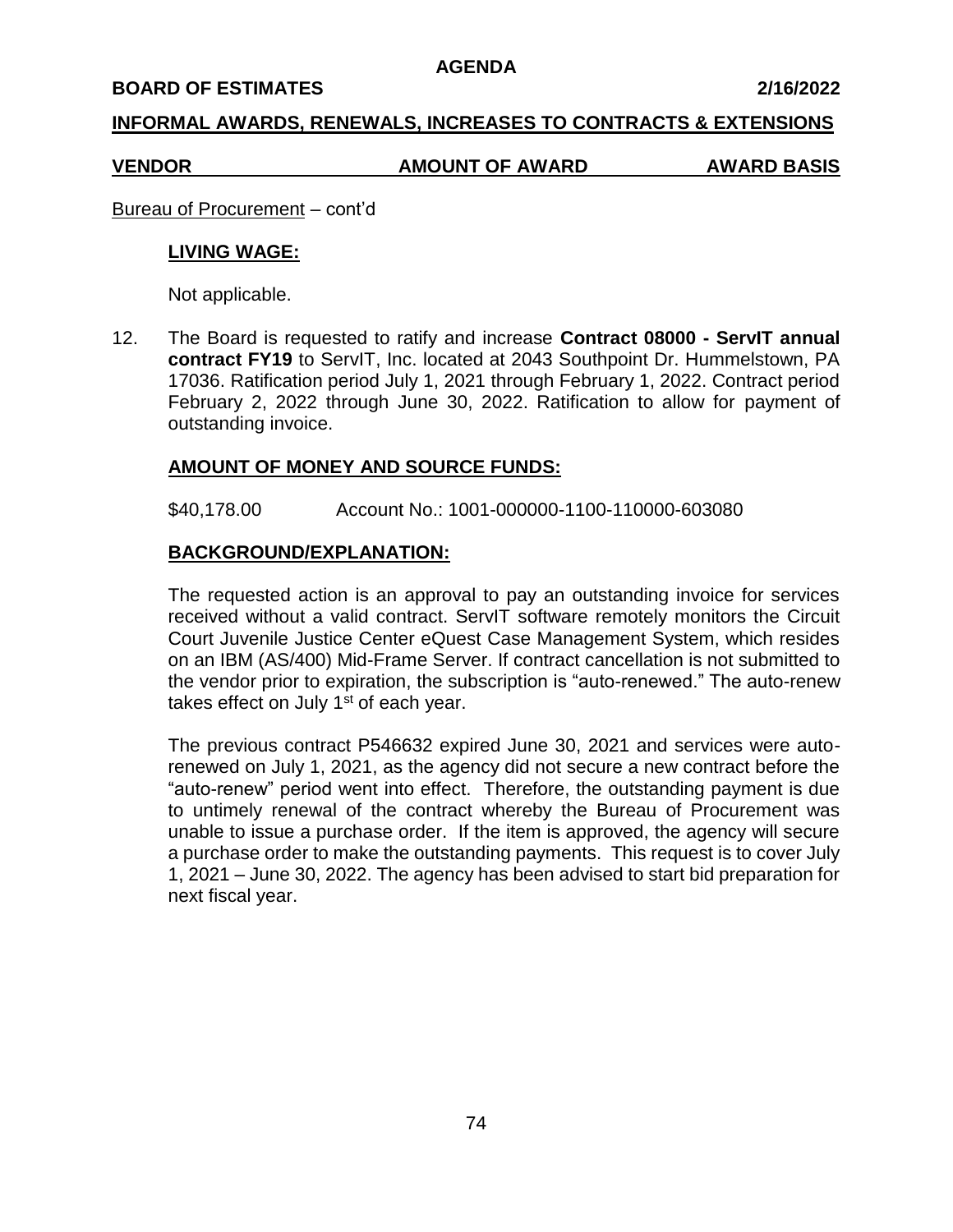#### **BOARD OF ESTIMATES 2/16/2022**

## **INFORMAL AWARDS, RENEWALS, INCREASES TO CONTRACTS & EXTENSIONS**

# **VENDOR AMOUNT OF AWARD AWARD BASIS**

#### Bureau of Procurement – cont'd

It is hereby certified that the above procurement is of such a nature that no advantage will result in seeking, nor would it be practical to obtain, competitive bids. Therefore, pursuant to Article VI, Section 11(e) (i) of the City Charter, payment of the invoice is recommended.

### **Req. No.: R881667 Agency: Baltimore Circuit Court**

## **MBE/WBE PARTICIPATION**:

Not Applicable. This is a confirming request.

### **EMPLOY BALTIMORE:**

Not applicable.

### **LIVING WAGE:**

Not applicable.

13. The Board is requested to approve an award of **Contract Number 08000 – DeZURIK Valves and Parts** to Freemire & Associates, Inc. located at 1215 Old Dorsey Road, Harmans, MD 21077. Period covered is November 1, 2021 through October 31, 2024 with two, one-year renewal options. This request meets the condition that there is no advantage in seeking competitive responses.

## **AMOUNT OF MONEY AND SOURCE FUNDS:**

\$500,000.00 Account No.: 2070-000000-5501-393099-604010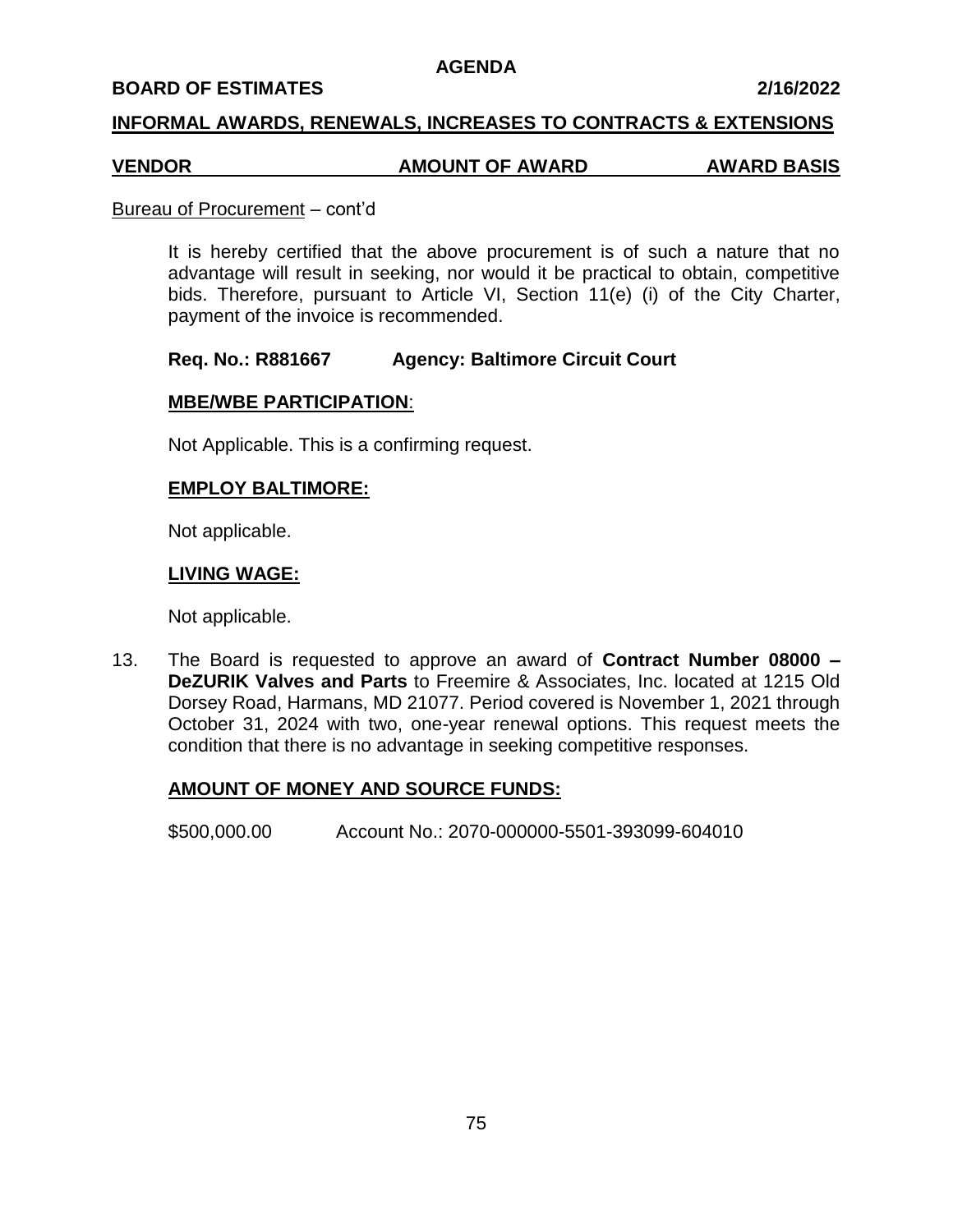#### **BOARD OF ESTIMATES 2/16/2022**

## **INFORMAL AWARDS, RENEWALS, INCREASES TO CONTRACTS & EXTENSIONS**

#### **VENDOR AMOUNT OF AWARD AWARD BASIS**

## Bureau of Procurement – cont'd

**\_\_\_\_\_**

# **STATEMENT OF PURPOSE AND RATIONALE FOR NON-COMPETITIVE PROCUREMENT:**

DeZURIK, Inc. is the Original Equipment Manufacturer (OEM) of DeZURIK valves and pumps. Freemire & Associates is the authorized representative for DeZURIK, Inc. in the State of Maryland. The Department of Public Works (DPW) currently uses these parts at various waste water treatment facilities. It is essential to procure these additional supplies and replacement parts from the same vendor to ensure compatibility with existing structures.

It is hereby certified that the above procurement is of such nature that no advantage will result in seeking, nor would it be practicable to obtain, competitive bids. Therefore, pursuant to Article VI, Section 11 (e) (i) of the City Charter, the procurement of the equipment and/or service is recommended.

### **Req. No.: R888544 Agency: Dept. of Public Works**

## **MBE/WBE PARTICIPATION**:

Not applicable.

## **EMPLOY BALTIMORE:**

Not applicable.

#### **LIVING WAGE:**

Not applicable.

14. The Board is requested to approve an award of **Contract Number 08000 – Analysis of Drinking Water for Montebello, Ashburton & Patapsco Labs** to Idexx Distribution, Inc. at One Idexx Drive, Westbrook, ME 04092. Period covered is February 17, 2022 through February 16, 2025. This request meets the condition that there is no advantage in seeking competitive responses.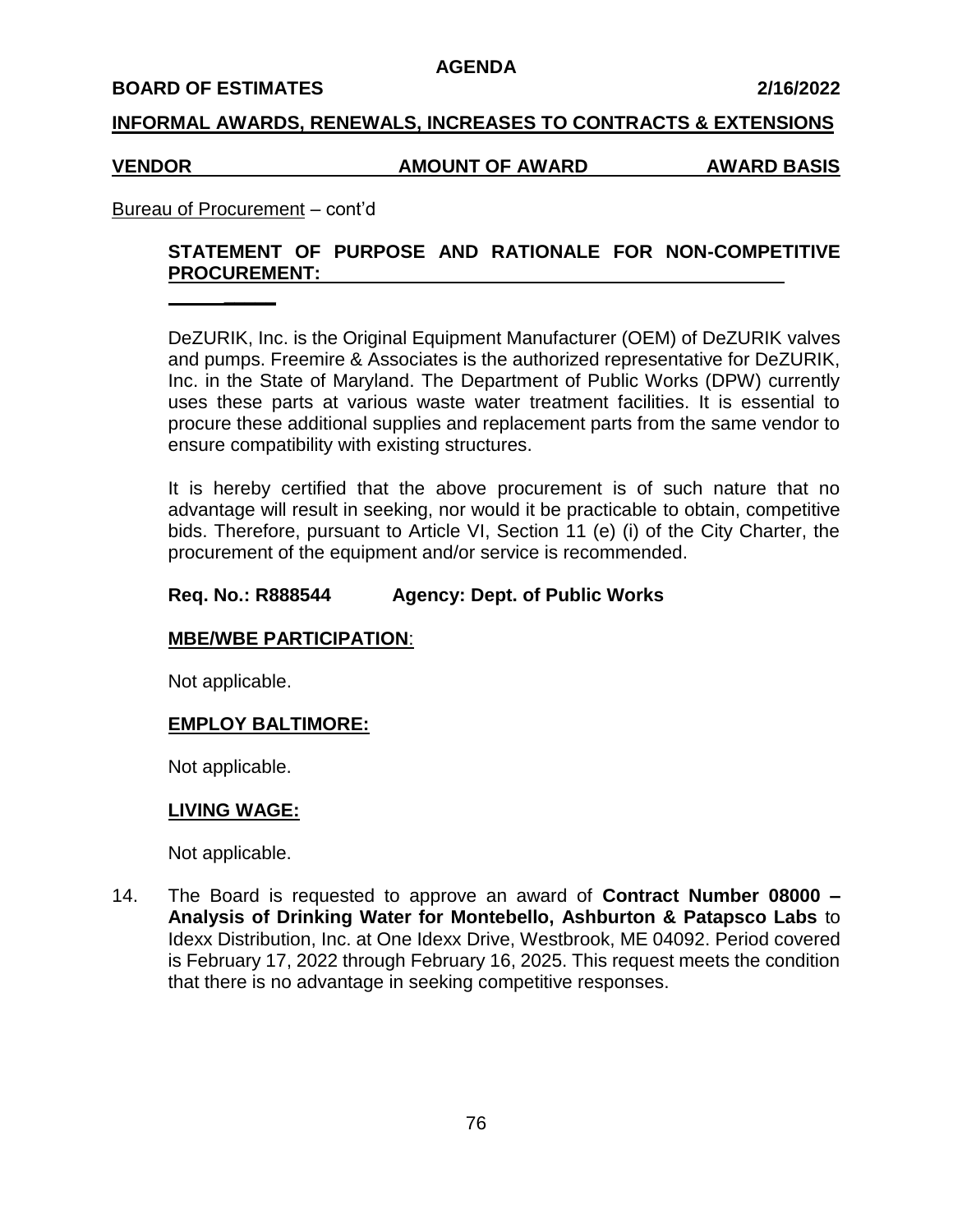#### **BOARD OF ESTIMATES 2/16/2022**

## **INFORMAL AWARDS, RENEWALS, INCREASES TO CONTRACTS & EXTENSIONS**

#### **VENDOR AMOUNT OF AWARD AWARD BASIS**

#### Bureau of Procurement – cont'd

## **AMOUNT OF MONEY AND SOURCE FUNDS:**

\$300,000.00 Account No.: Various

## **STATEMENT OF PURPOSE AND RATIONALE FOR NON-COMPETITIVE PROCUREMENT: \_\_\_\_\_**

The vendor is the sole manufacturer of the products used to analyze drinking water that is EPA approved with the fastest turnaround and the safest to use. The products meet compliance regulations and maintains laboratory certification by the State of Maryland.

The above amount is the City's estimated requirement; however, the vendor shall supply the City's entire requirement, be it more or less.

It is hereby certified that the above procurement is of such a nature that no advantage will result in seeking, nor would it be practicable to obtain, competitive bids. Therefore, pursuant to Article VI, Section 11 (e) (i) of the City Charter, the procurement of the equipment and/or service is recommended.

## **Req. No.: R889168 Agency: DPW**

#### **MBE/WBE PARTICIPATION**:

Not applicable. This meets the requirement for certification as a sole source procurement as these commodities are only available from the distributor, and are not available from subcontractors.

#### **EMPLOY BALTIMORE:**

Not applicable.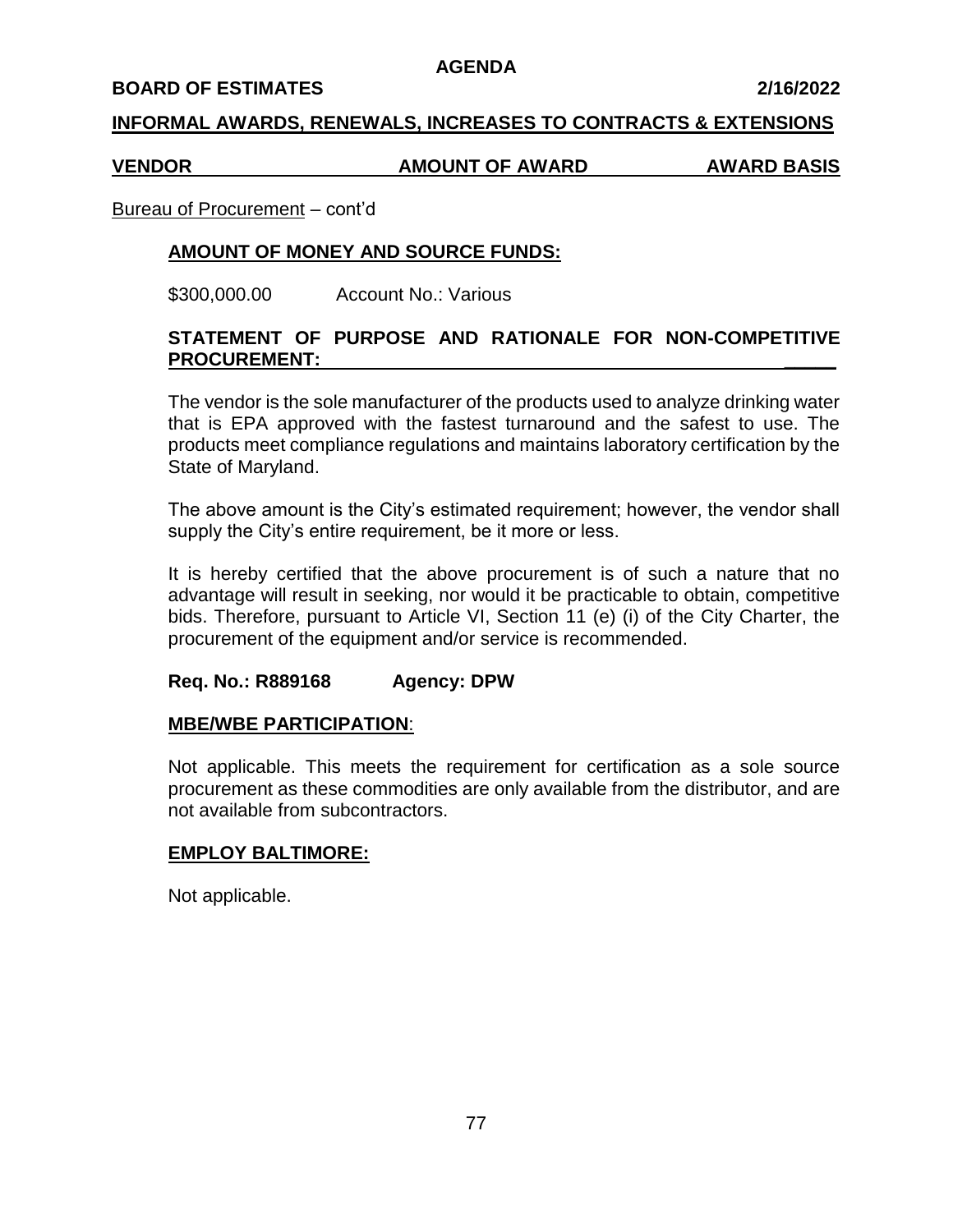#### **BOARD OF ESTIMATES 2/16/2022**

## **INFORMAL AWARDS, RENEWALS, INCREASES TO CONTRACTS & EXTENSIONS**

### **VENDOR AMOUNT OF AWARD AWARD BASIS**

Bureau of Procurement – cont'd

### **LIVING WAGE:**

Not applicable.

15. The Board is requested to approve an award of **Contract Number 08000 – JUSTICETRAX Software Annual Maintenance** to JUSTICETRAX INC., at 1 W. Main Street, Mesa, AZ 85201. Period covered is July 1, 2021 through June 30, 2022. This request meets the condition that there is no advantage in seeking competitive responses.

## **AMOUNT OF MONEY AND SOURCE FUNDS:**

\$96,150.00 Account No.: 1001-000000-2024-212600-603080

# **STATEMENT OF PURPOSE AND RATIONALE FOR NON-COMPETITIVE PROCUREMENT:**

The supplier is the manufacturer's sole authorized source of the product and responsible for providing the annual maintenance of this forensic case management software systems currently installed and in use at the Police Department.

The above amount is the City's estimated requirement; however, the vendor shall supply the City's entire requirement, be it more or less.

It is hereby certified that the above procurement is of such a nature that no advantage will result in seeking, nor would it be practicable to obtain, competitive bids. Therefore, pursuant to Article VI, Section 11 (e) (i) of the City Charter, the procurement of the equipment and/or service is recommended.

## **Req. No.: R881154 Agency: Baltimore Police Department**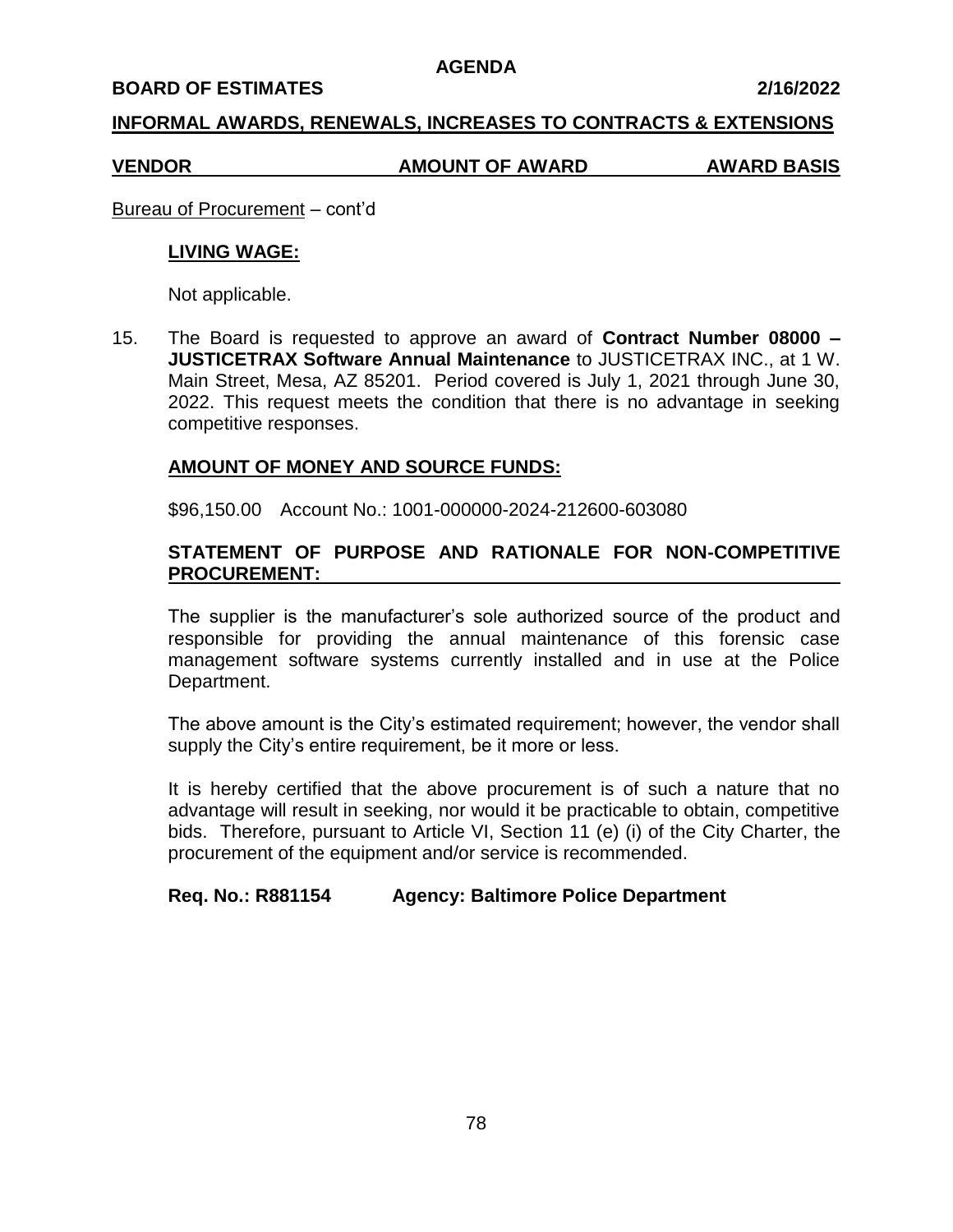#### **BOARD OF ESTIMATES 2/16/2022**

### **INFORMAL AWARDS, RENEWALS, INCREASES TO CONTRACTS & EXTENSIONS**

#### **VENDOR AMOUNT OF AWARD AWARD BASIS**

#### Bureau of Procurement – cont'd

### **MBE/WBE PARTICIPATION**:

Not applicable. This meets the requirement for certification as a sole source procurement as these commodities are only available from the distributor, and are not available from subcontractors.

### **EMPLOY BALTIMORE:**

Not applicable.

### **LIVING WAGE:**

Not applicable.

16. The Board is requested to approve an extension of **Contract Number 08000 – O. E. M. Aftermarket Parts and Repair Services for Fire Apparatus** with Seagrave Fire Apparatus, LLC at 105 East 12th Street, Clintonville, WI 54929-1518. Contract expired on January 29, 2022. Period covered is January 30, 2022 through August 1, 2022. This request meets the condition that there is no advantage in seeking competitive responses.

## **AMOUNT OF MONEY AND SOURCE OF FUNDS:**

No additional funds requested. Account Nos: Various

# **STATEMENT OF PURPOSE AND RATIONALE FOR NON-COMPETITIVE PROCUREMENT:**

On March 13, 2019, the Board approved the initial award with subsequent actions as shown in the Contract Value Summary below. An extension is being requested to continue to get parts and services covered by the contract without interruption until the new contract is approved and awarded.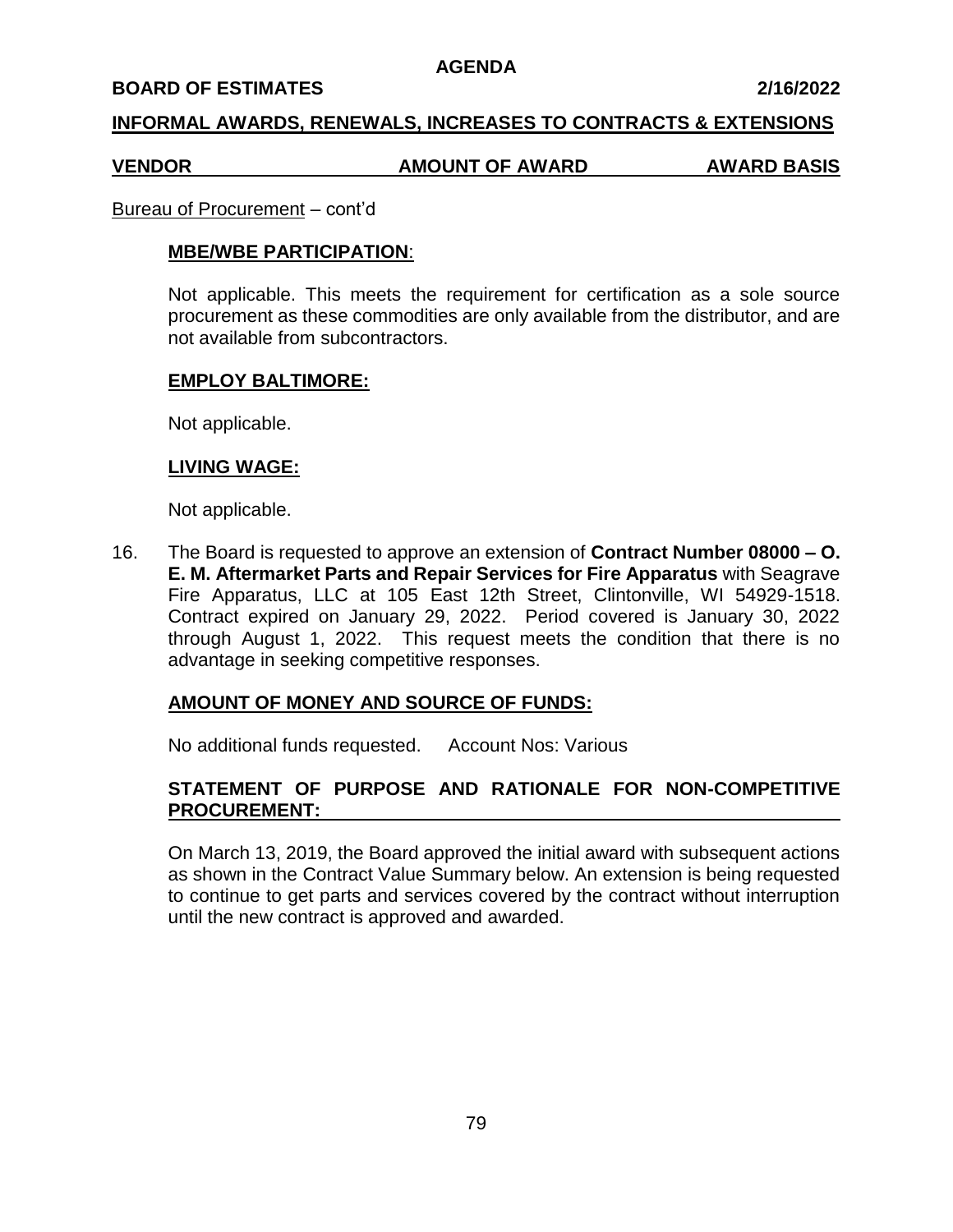## **BOARD OF ESTIMATES 2/16/2022**

## **INFORMAL AWARDS, RENEWALS, INCREASES TO CONTRACTS & EXTENSIONS**

# **VENDOR AMOUNT OF AWARD AWARD BASIS**

#### Bureau of Procurement – cont'd

The requested action is an extension of a competitively bid requirements contract. The above amount is the City's estimated requirement; however, the vendor shall supply the City's entire requirement, be it more or less.

## **P.O. No.: P547292 Agency:** DGS – Fleet Management

## **CONTRACT VALUE SUMMARY:**

1. Initial award approved by the Board on March 13, 2019  $$ 1,500,000.00$ 2. Extension pending Board approval \$ 0.00 Total Contract Value **\$ 1,500,000.00**

## **MBE/WBE PARTICIPATION**:

Not applicable. This meets the requirement for certification as a sole source procurement as these parts and service are only available from the authorized dealer/manufacturer, and are not available from subcontractors.

## **LOCAL HIRING:**

Applicable.

## **LIVING WAGE:**

Applicable.

17. The Board is requested to approve the extension of **Contract Number B50006011 – Waste Water Clarifier Cleaning Services for the Back River Wastewater** with Synagro Central, LLC., at 435 Williams Court, Suite 100, Baltimore, MD 21014. The extension is for the period January 26, 2022 through July 25, 2023.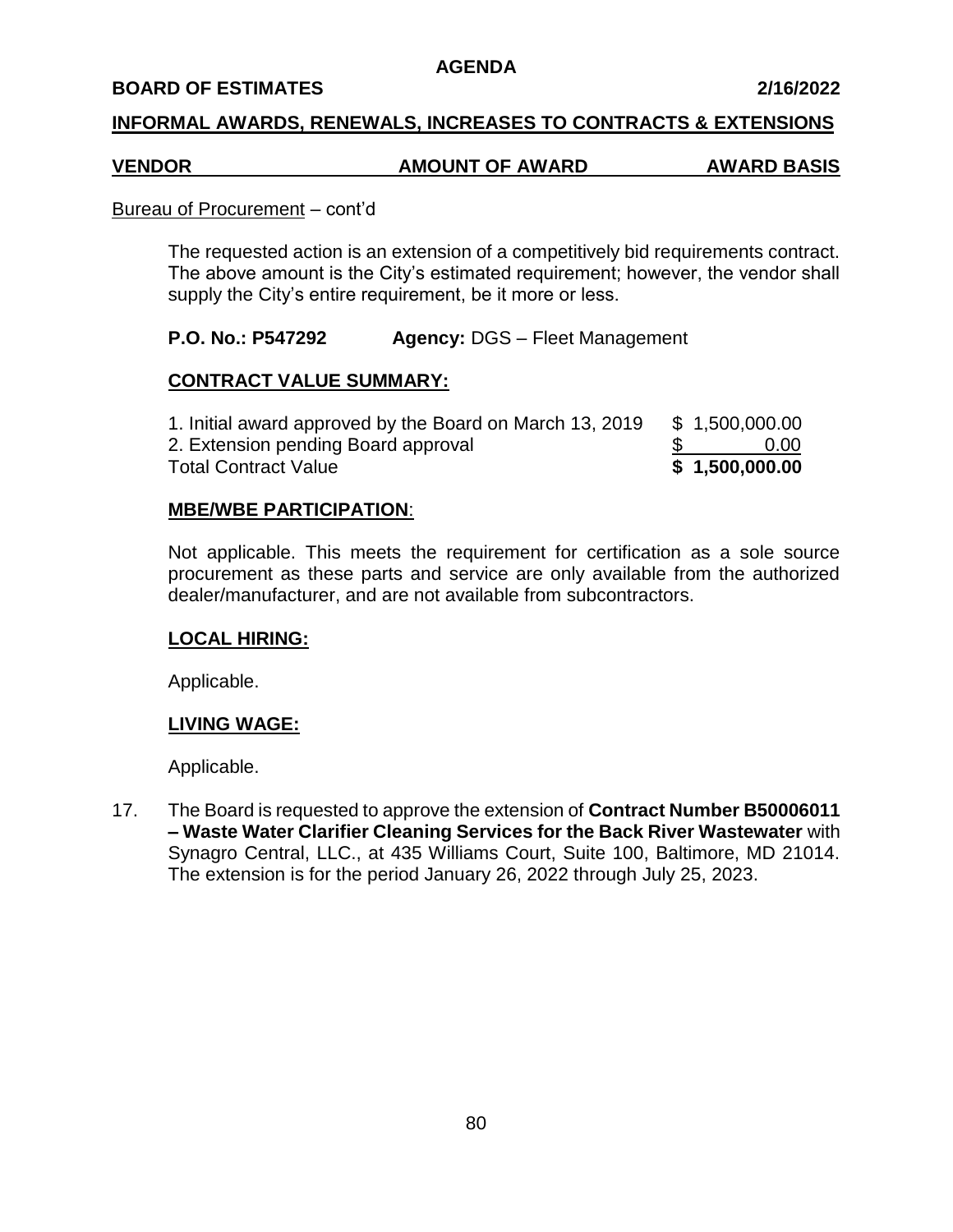#### **BOARD OF ESTIMATES 2/16/2022**

## **INFORMAL AWARDS, RENEWALS, INCREASES TO CONTRACTS & EXTENSIONS**

#### **VENDOR AMOUNT OF AWARD AWARD BASIS**

### Bureau of Procurement – cont'd

## **AMOUNT OF MONEY AND SOURCE FUNDS:**

No funds requested. Account No.: 2070-000000-5501-630064-603053

### **BACKGROUND/EXPLANATION:**

On February 3,2021, the Board approved the initial award with the subsequent actions as shown in the Contract Summary below. This extension is requested due to the impact of Covid 19 on the workforce for the supplier and the inclement weather delays impact on manpower, equipment and inaccessibility to the worksite. The Board is requested to approve this extension to allow for the completion of this vital project to the Back River Water Treatment Plant Facility.

## **P.O. Numbers: P553658 Agency: Dept. of Public Works**

## **CONTRACT VALUE SUMMARY:**

| 1. Initial award approved by the Board on February 3, 2021 \$1,173,100.00 |                |
|---------------------------------------------------------------------------|----------------|
| 2. Extension approved by the Board on June 9, 20221                       | 0.00           |
| 3. Increase approved by the Board on November 3, 2021                     | \$<br>200,000  |
| 4. Extension pending Board approval                                       | 0.00           |
| Total contract value                                                      | \$1,373,100.00 |

#### **MBE/WBE PARTICIPATION**:

On September 27, 2020, MWBOO determined no goals would be set because of no opportunity to segment the contract. A waiver was granted.

## **EMPLOY BALTIMORE:**

Not Applicable.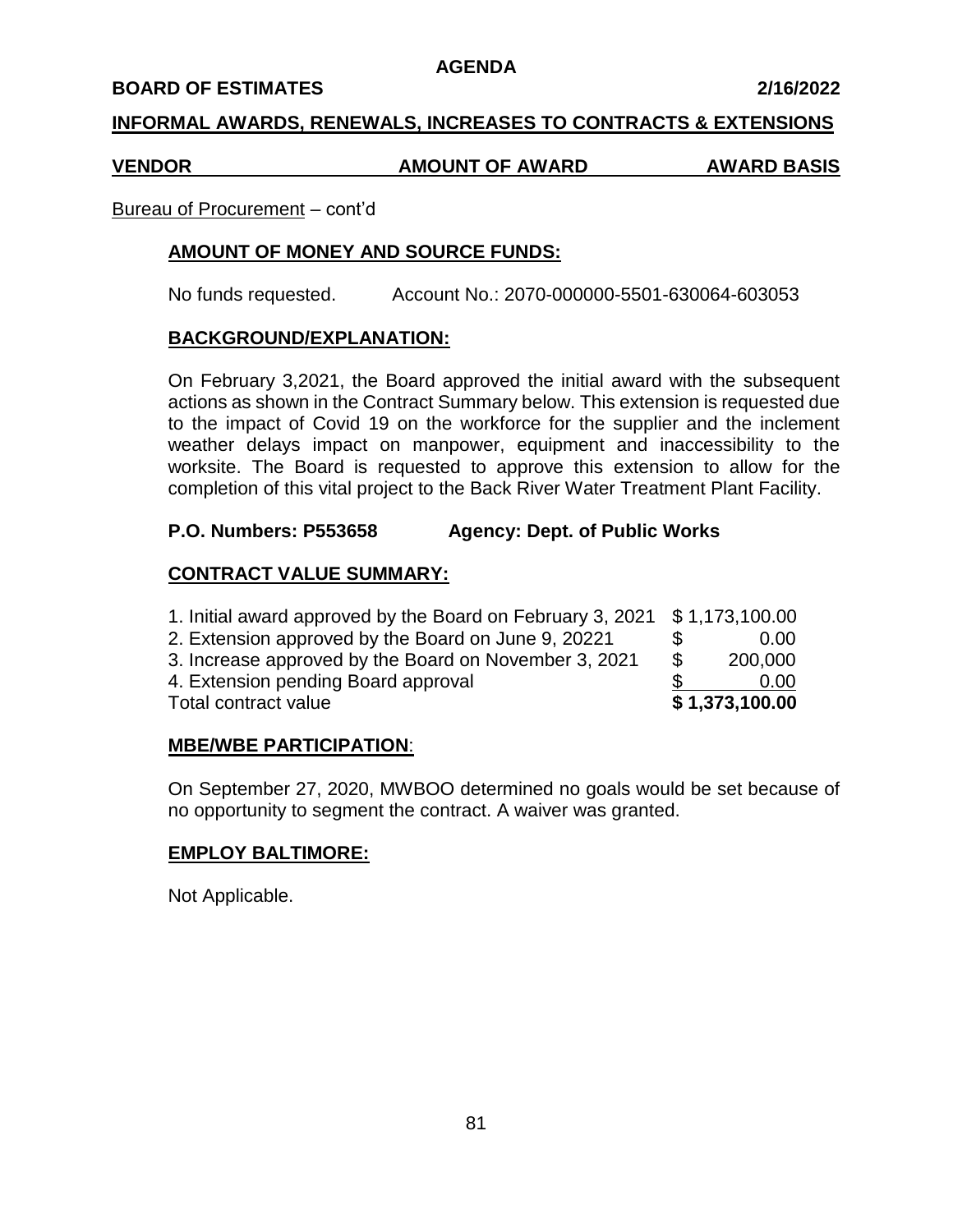#### **BOARD OF ESTIMATES 2/16/2022**

## **INFORMAL AWARDS, RENEWALS, INCREASES TO CONTRACTS & EXTENSIONS**

## **VENDOR AMOUNT OF AWARD AWARD BASIS**

Bureau of Procurement – cont'd

### **LIVING WAGE:**

Not applicable.

18. The Board is requested to approve an extension of **Contract Number B50004709 – Vehicle Exhaust Repairs** to the vendors listed below. Contract expired January 30, 2022. Extension period covered is January 31, 2022 through July 1, 2022. This request meets the condition that there is no advantage in seeking competitive responses.

### **FIRST CALL SECOND CALL**

Meineke Car Care Patapsco Beltway Kenwood, LLC 800 W. Patapsco Avenue 1800 Sulphur Spring Road

Baltimore, Maryland 21230 Baltimore, Maryland 21227

## **AMOUNT OF MONEY AND SOURCE OF FUNDS:**

No additional funds requested. Account Nos: Various

# **STATEMENT OF PURPOSE AND RATIONALE FOR NON-COMPETITIVE PROCUREMENT:**

On December 7, 2016, the Board approved the initial award with subsequent actions as shown in the Contract Value Summary below. An extension is being requested to continue moving services forward while a new solicitation, B50006488, is reviewed and awarded.

The requested action is an extension of a competitively bid requirements contract. The above amount is the City's estimated requirement; however, the vendor shall supply the City's entire requirement, be it more or less.

## **P.O. No.: P554563 & P537815 Agency: DGS – Fleet Management**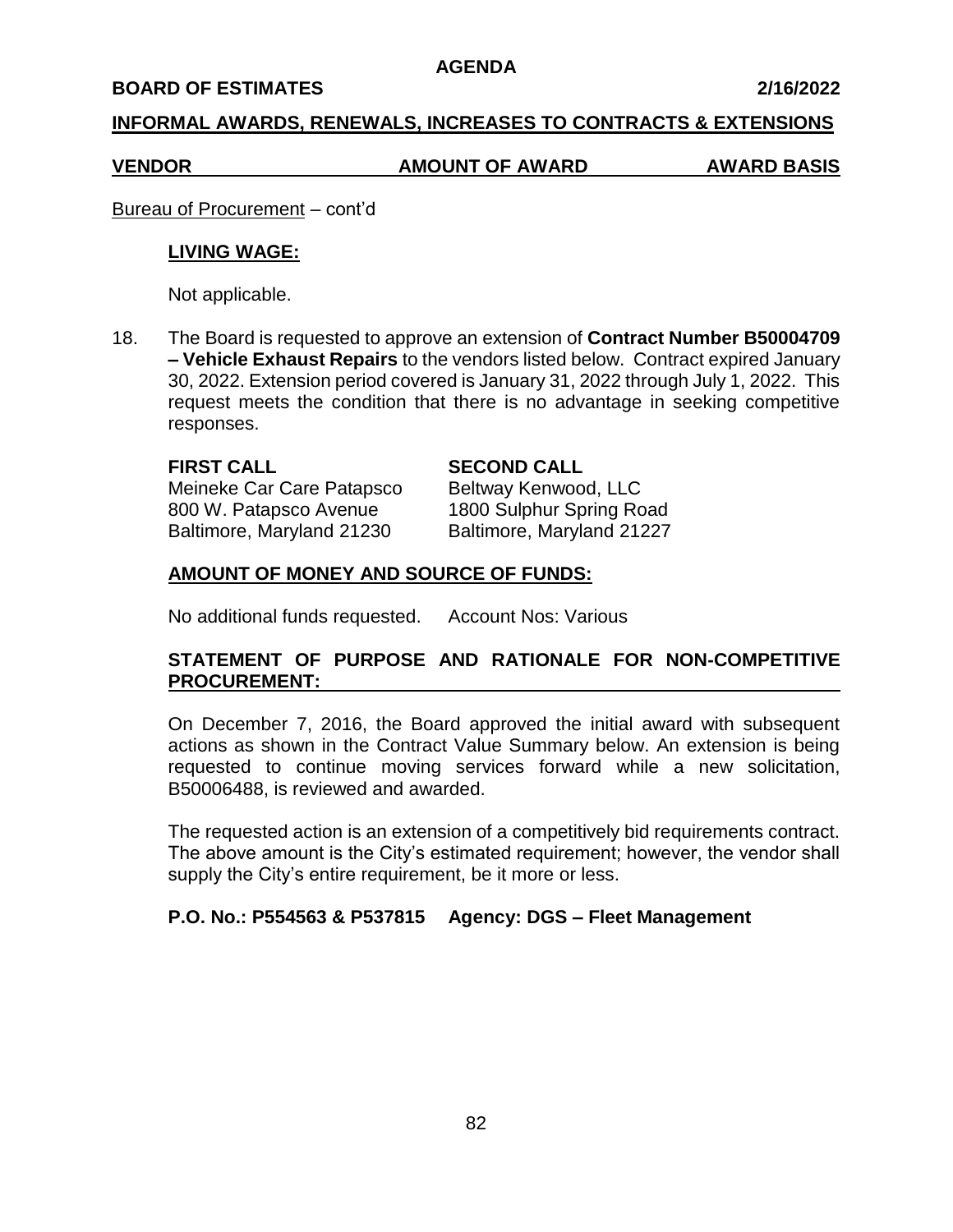## **BOARD OF ESTIMATES 2/16/2022**

## **INFORMAL AWARDS, RENEWALS, INCREASES TO CONTRACTS & EXTENSIONS**

# **VENDOR AMOUNT OF AWARD AWARD BASIS**

# Bureau of Procurement – cont'd

# **CONTRACT VALUE SUMMARY:**

1. Initial award approved by the Board on December 7, 2016 \$ 299,500.00 2. Renewal approved by the Board on November 20, 2019 \$ 0.00 3. Renewal approved by the Board on November 18, 2020 \$100,000.00 4. Extension pending approval by the Board  $\$\$$  0.00 Total Contract value **\$ 399,500.00** 

# **MBE/WBE PARTICIPATION:**

On August 26, 2016, it was determined that no goals would be set because there is no opportunity to segment the contract.

# **LOCAL HIRING:**

Applicable.

## **LIVING WAGE:**

Applicable.

19. The Board is requested to approve an extension of **Contract Number 06000 – Management Services for Taxi Card Program** with Creative Software Solutions, LLC., at 5300 Blair Hill Lane, Suite 301, Baltimore, MD 21209. The extension period is January 1, 2022 through June 30, 2022. This request meets the condition that there is no advantage in seeking competitive responses.

# **AMOUNT OF MONEY AND SOURCE OF FUNDS:**

\$250,000.00 Account Nos: Various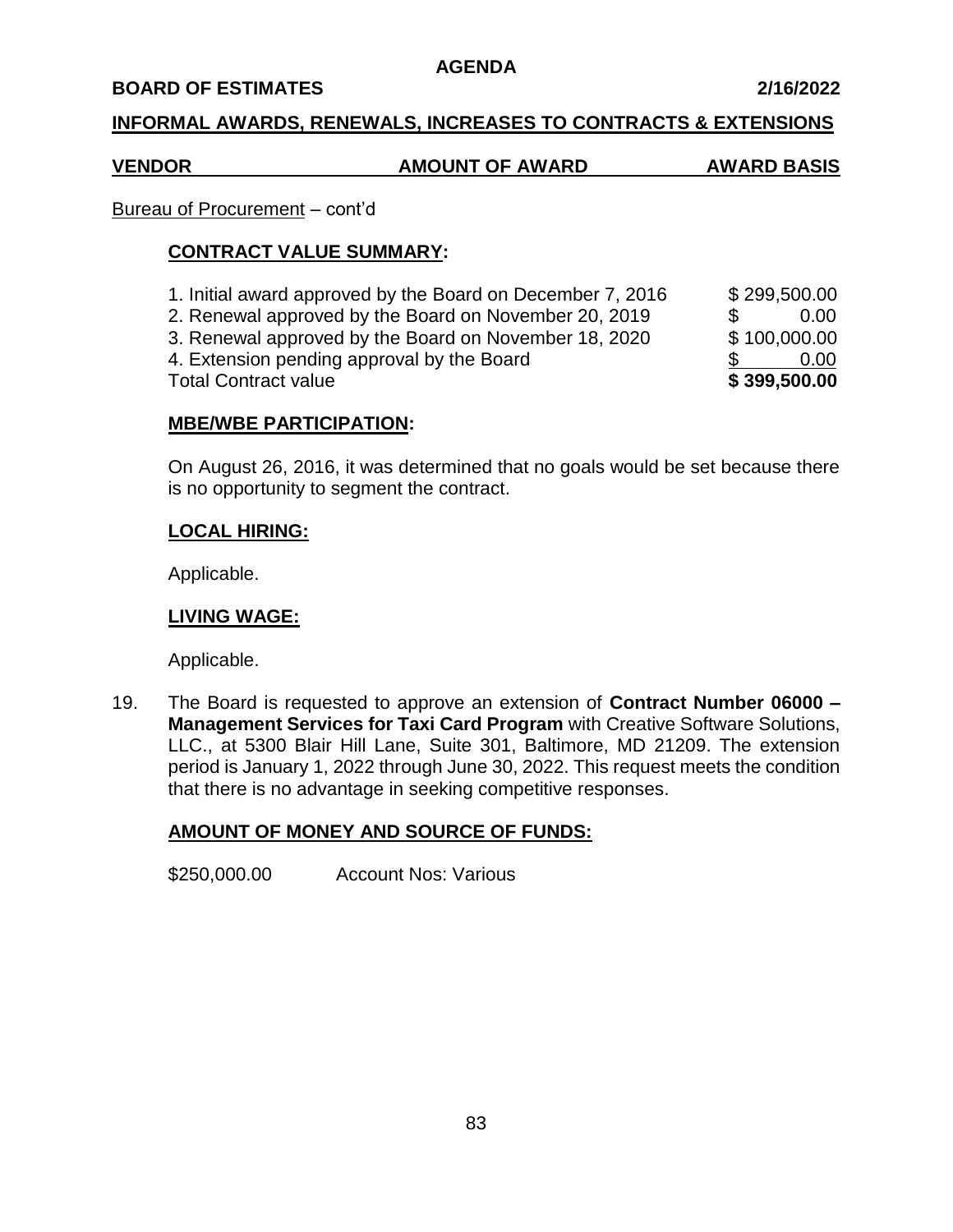#### **BOARD OF ESTIMATES 2/16/2022**

### **INFORMAL AWARDS, RENEWALS, INCREASES TO CONTRACTS & EXTENSIONS**

#### **VENDOR AMOUNT OF AWARD AWARD BASIS**

### Bureau of Procurement – cont'd

# **STATEMENT OF PURPOSE AND RATIONALE FOR NON-COMPETITIVE PROCUREMENT:**

On June 5, 2019, the Board approved the initial award as shown below in the Contract Value Summary. An extension is being requested to provide continuity of services covered under the contract while the agency and Bureau of Procurement are preparing a new Solicitation for TaxiCard Transportation Management Fee and Subsidy Services for advertisement in accordance with the competitive bidding process.

The above amount is the City's estimated requirement; however, the vendor shall supply the City's entire requirement, be it more or less.

It is hereby certified that the above procurement is of such a nature that no advantage will result in seeking, nor would it be practicable to obtain, competitive bids. Therefore, pursuant to Article VI, Section 11 (e) (i) of the City Charter, the procurement of the equipment and/or service is recommended.

## **P.O. No.: P554728 Agency: Health Dept.**

## **CONTRACT VALUE SUMMARY:**

| 1. Ratification and Award approved by the Board on     |                |
|--------------------------------------------------------|----------------|
| June 5, 2019                                           | \$707,268.00   |
| 2. Ratification and Extension approved by the Board on |                |
| April 1, 2020                                          | \$416,040.00   |
| 3. Ratification and Extension approved by the Board on |                |
| June 9, 2021                                           | \$624,060.00   |
| 4. Extension pending Board approval                    | 250,000.00     |
| <b>Total Contract Value</b>                            | \$1,997,368.00 |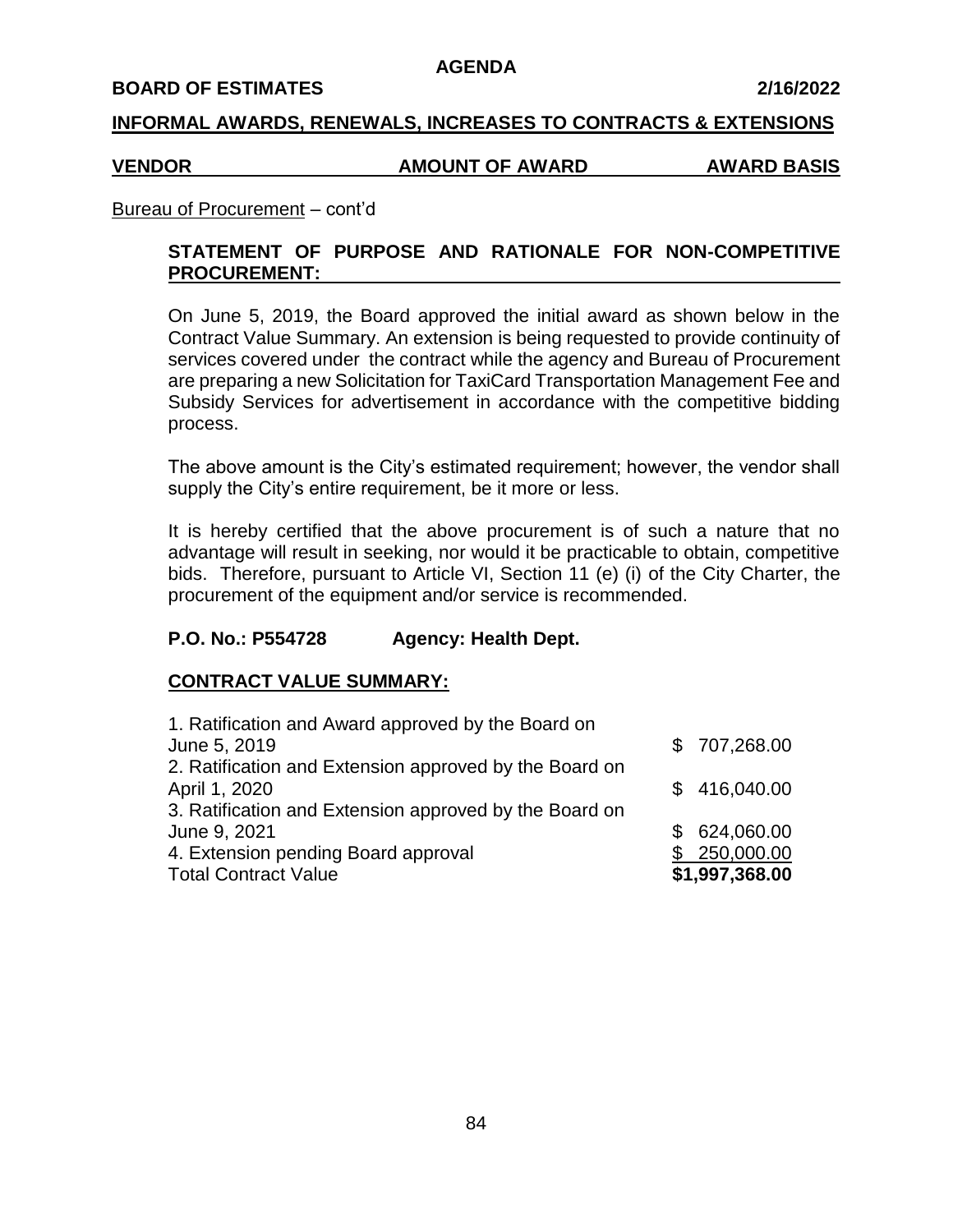#### **BOARD OF ESTIMATES 2/16/2022**

## **INFORMAL AWARDS, RENEWALS, INCREASES TO CONTRACTS & EXTENSIONS**

#### **VENDOR AMOUNT OF AWARD AWARD BASIS**

#### Bureau of Procurement – cont'd

## **MBE/WBE PARTICIPATION**:

On November 14, 2008, MWBOO set goals of 3% MBE and 1% WBE. Creative Software Solutions, LLC was found non-compliant on January 28, 2022, during this period, due to MBE Subcontractor closing for business and reduction in special events due to the COVID-19 pandemic.

## **LOCAL HIRING:**

Applicable.

### **LIVING WAGE:**

#### Applicable.

20. The Board is requested to approve an extension of **Contract Number B50005835 – City of Baltimore and HABC Disparity Study** with MGT Consulting Group at 4320 West Kennedy Blvd., Tampa, FL 33609. Period covered is March 1, 2022 to May 31,2022.

#### **AMOUNT OF MONEY AND SOURCE FUNDS:**

No additional funding requested. Account No.: Various

## **BACKGROUND/EXPLANATION:**

On June 10, 2020, the Board approved an initial award and subsequent actions as shown in the Contract Value Summary below. This extension is requested as the start date for the disparity study was delayed due to the beginning of COVID-19. The final version of the study is near completion, the additional time allow for the finished product to be officially given to the City.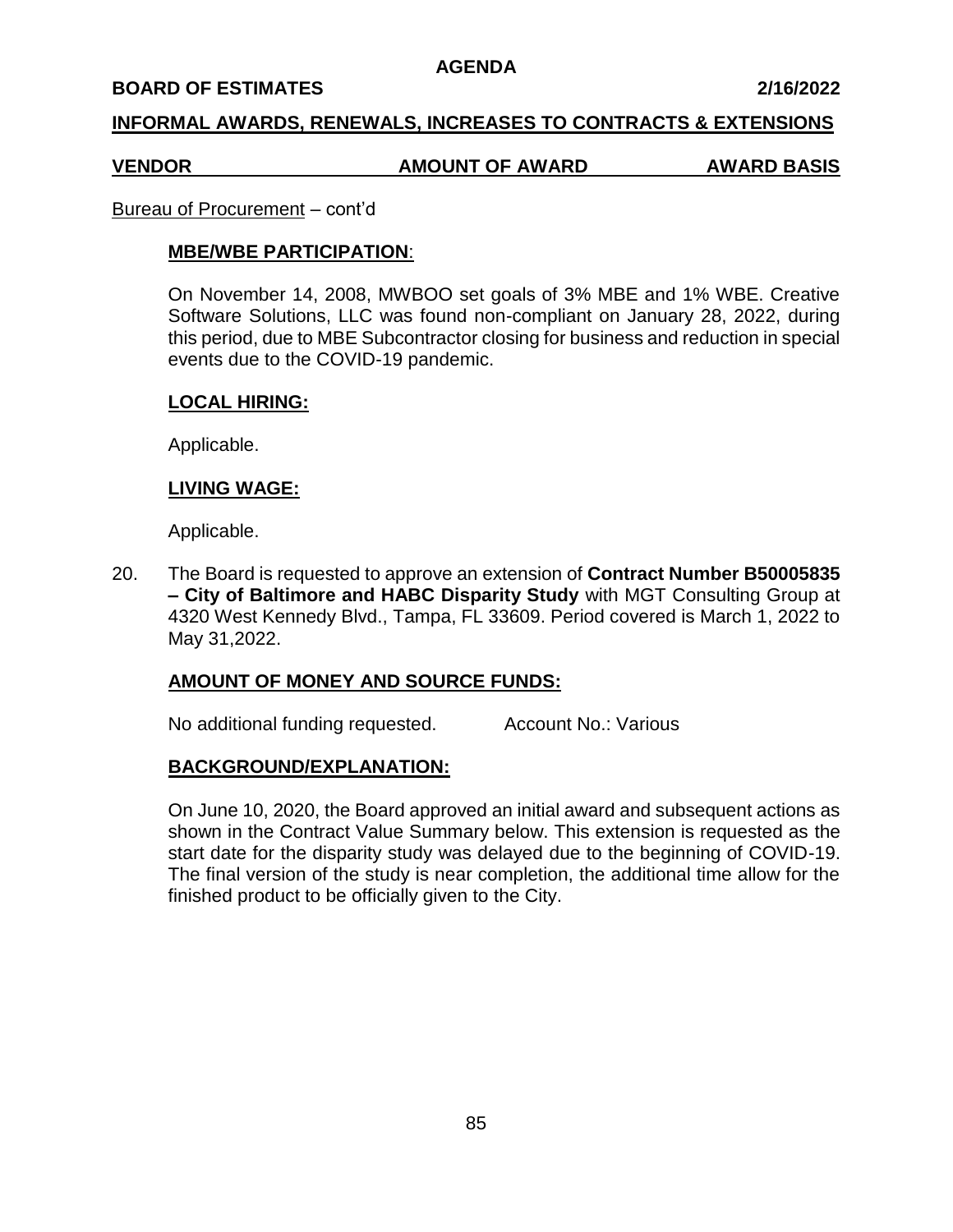#### **BOARD OF ESTIMATES 2/16/2022**

### **INFORMAL AWARDS, RENEWALS, INCREASES TO CONTRACTS & EXTENSIONS**

# **VENDOR AMOUNT OF AWARD AWARD BASIS**

#### Bureau of Procurement – cont'd

The above amount is the City's estimated requirement; however, the contract provides that the vendor shall supply the City's entire requirement, be it more or less.

## **P.O. No.: P552183 Agency: Housing Authority of Baltimore City, Law Dept.**

### **CONTRACT VALUE SUMMARY:**

| <b>Total contract Value</b>                                        | \$715,135.00 |
|--------------------------------------------------------------------|--------------|
| 3. 2 <sup>nd</sup> Extension pending Board approval                | 0.00         |
| 2. 1 <sup>st</sup> Extension approved by the Board on May 19, 2021 | \$ 50,000.00 |
| 1. Initial award approved by the Board on June 10, 2020            | \$665,135.00 |

### **MBE/WBE PARTICIPATION**:

On November 27. 2019, MWBOO set goals of 20% MBE and 13% WBE. MGT Consulting Group was found Non-Compliant Good Faith Effort by MWBOO on January 28, 2022.

#### **EMPLOY BALTIMORE:**

Applicable.

#### **LIVING WAGE:**

Not applicable.

21. The Board is requested to approve an extension of **Contract Number B50005599 – General Charter Bus Transportation Services** with the vendors listed below. Period covered is January 20, 2022 to June 30, 2022.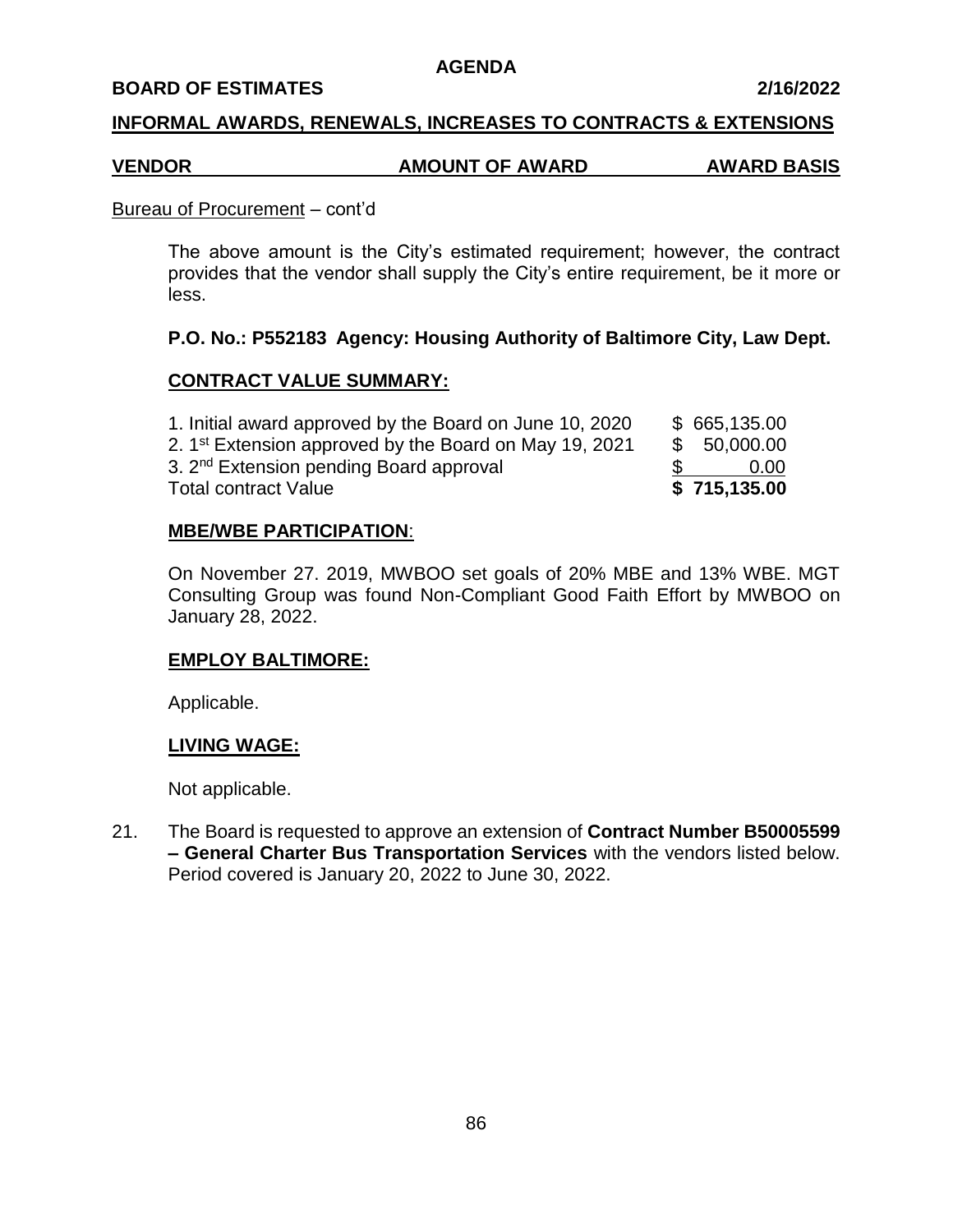### **BOARD OF ESTIMATES 2/16/2022**

### **INFORMAL AWARDS, RENEWALS, INCREASES TO CONTRACTS & EXTENSIONS**

### **VENDOR AMOUNT OF AWARD AWARD BASIS**

#### Bureau of Procurement – cont'd

9773 Groffs Mill Dr. #211 221 Spencerville Rd. Owings Mills, MD 21117 Spencerville, MD 20868  $($ ltem  $#3)$   $($ ltem  $#1,2,4,5)$ 

Sivels Transportation, Inc. D.T.S Worldwide Transportation

Reliable Transportation 2310 Chesapeake Avenue Baltimore, MD 21222 (Item #1,2,3,4,5)

## **AMOUNT OF MONEY AND SOURCE FUNDS:**

No additional funds. Account No.: Various

## **BACKGROUND/EXPLANATION:**

The Board approved award of this solicitation on January 16, 2019. An extension is requested for the continuity of service for various programs in the Recreation and Parks Department. A new solicitation B50006037 for this service is in progress and will be awarded expeditiously.

## **PO. No.: P547156, P547157, P547158 Agency: Rec and Parks**

## **CONTRACT VALUE SUMMARY:**

| 1. Initial award approved by the Board on January 16, 2019 \$ 2,343,000.00 |                |
|----------------------------------------------------------------------------|----------------|
| 2. Initial award rescinded by the Board on March 13, 2019                  | 0.00           |
| 2. Extension pending Board approval                                        | 0.00           |
| <b>Total Contract Value</b>                                                | \$2,343,000.00 |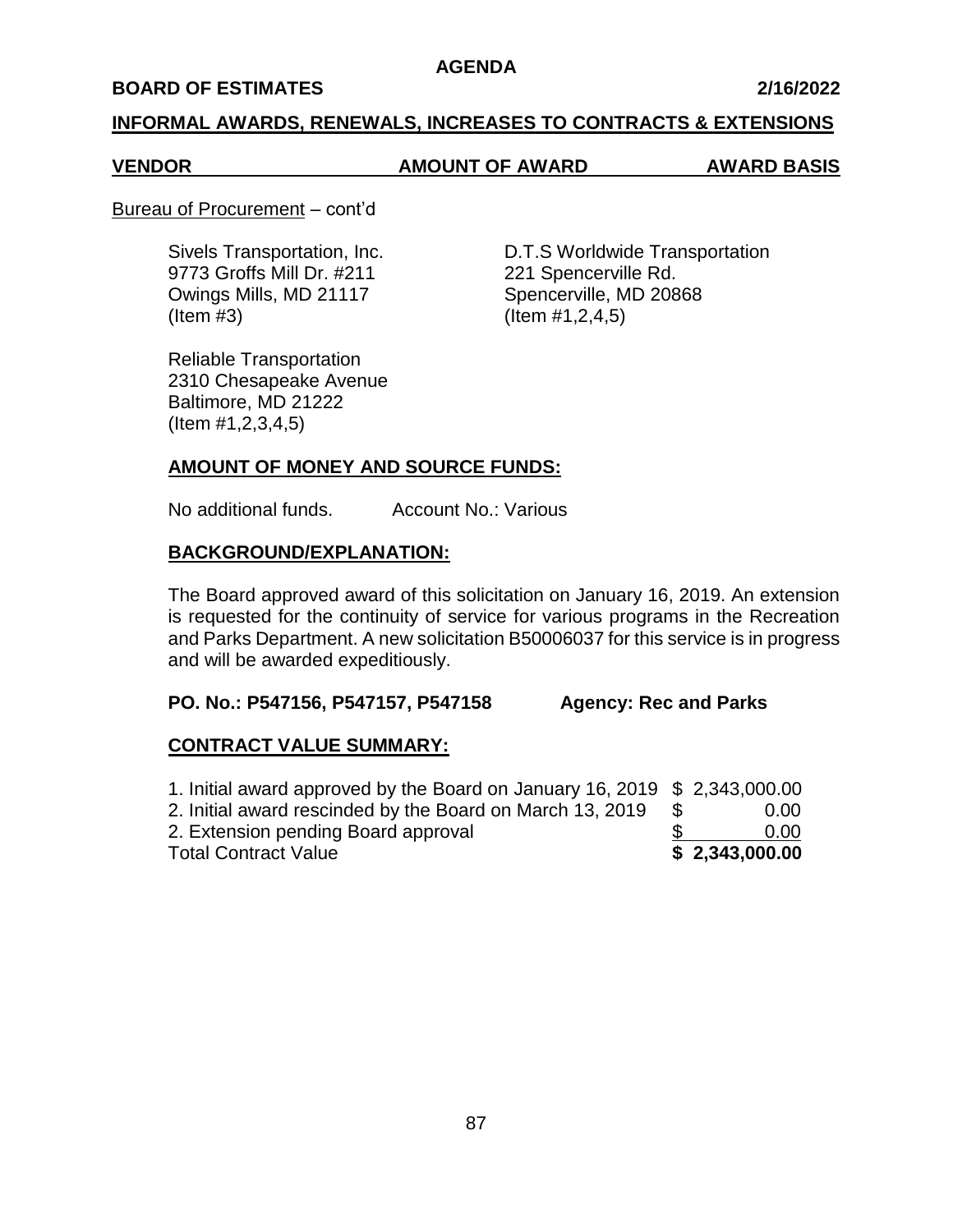#### **BOARD OF ESTIMATES 2/16/2022**

## **INFORMAL AWARDS, RENEWALS, INCREASES TO CONTRACTS & EXTENSIONS**

# **VENDOR AMOUNT OF AWARD AWARD BASIS**

Bureau of Procurement – cont'd

#### **MBE/WBE PARTICIPATION**:

On April 6, 2018, it was determined that no goals would be set because of no opportunity to segment the contract.

### **LOCAL HIRING:**

Applicable

## **LIVING WAGE:**

Not applicable.

22. The Board is requested to approve an extension of **Contract Number B50004299 – O.E.M. Parts & Service for FUSO Mitsubishi Trucks** with Waste Equipment Sales and Service, LLC., at 3300 A Transway Road, Halethorpe, MD 21227. Contract expired on January 31, 2022. The extension period covered is February 1, 2022 through July 31, 2022.

# **AMOUNT OF MONEY AND SOURCE OF FUNDS:**

No additional funds requested. Account Nos: Various

#### **BACKGROUND/EXPLANATION:**

On December 9, 2015, the Board approved the initial award with subsequent actions as shown in the Contract Value Summary below. An extension is being requested to continue source parts and services while a new solicitation B50006511 is drafted and advertised to initiate competitive bidding process to recommend award of a new contract.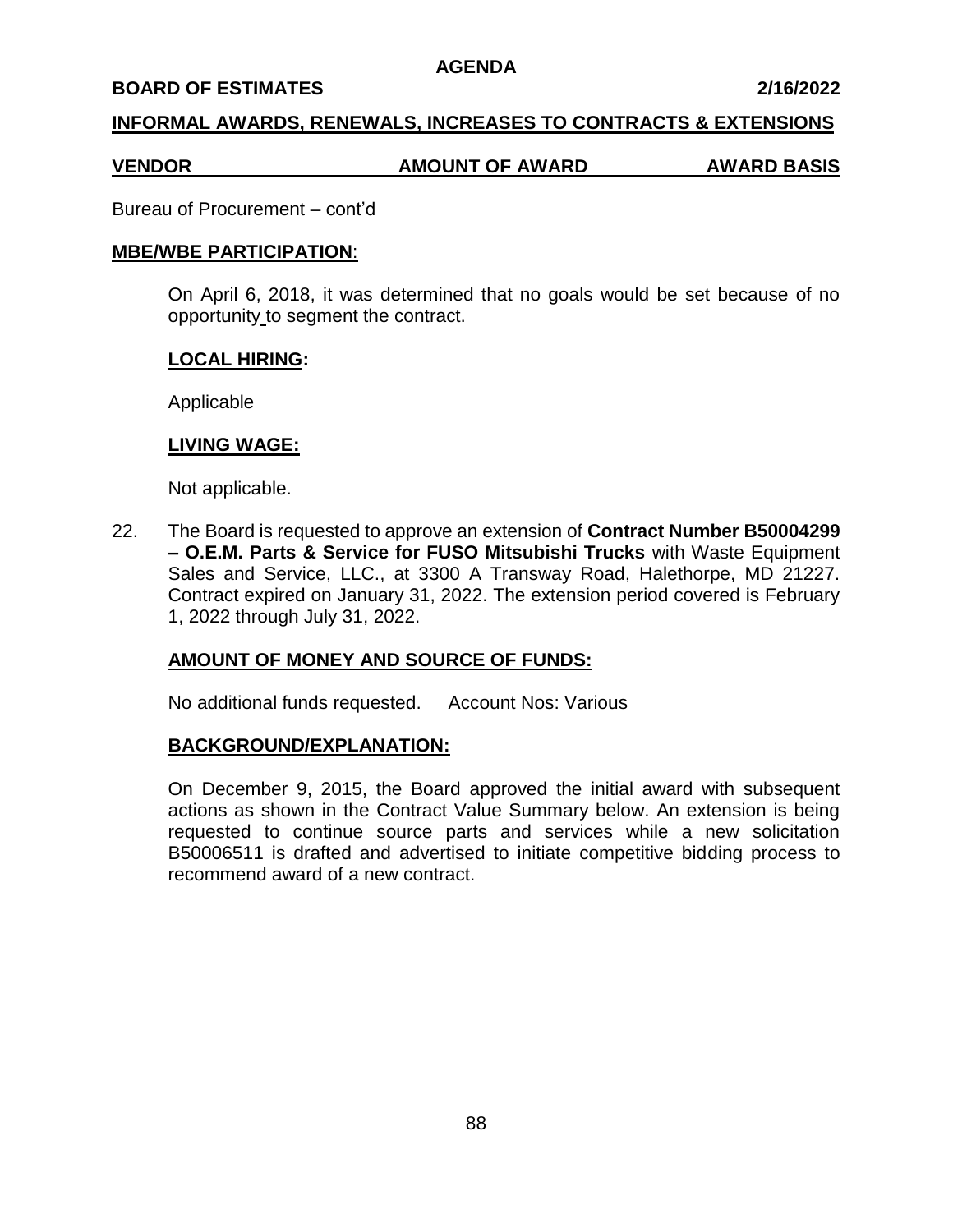## **BOARD OF ESTIMATES 2/16/2022**

## **INFORMAL AWARDS, RENEWALS, INCREASES TO CONTRACTS & EXTENSIONS**

### **VENDOR AMOUNT OF AWARD AWARD BASIS**

#### Bureau of Procurement – cont'd

The requested action is an extension of a competitively bid requirements contract. The above amount is the City's estimated requirement; however, the vendor shall supply the City's entire requirement, be it more or less.

## **P.O. No.: P533956 Agency: Dept. of General Services - Fleet**

## **CONTRACT VALUE SUMMARY:**

| 1. Initial award approved by the Board on December 9, 2015 \$4,000,000.00 |                |      |
|---------------------------------------------------------------------------|----------------|------|
| 2. 1 <sup>st</sup> Renewal approved by the Board on Nov. 27, 2019         | \$2,000,000.00 |      |
| 3. 2 <sup>nd</sup> Renewal approved by the Board on Dec. 23, 2020         | - \$           | 0.00 |
| 4. Extension pending Board approval                                       |                | 0.00 |
| <b>Total Contract Value</b>                                               | \$6,000,000.00 |      |

## **MBE/WBE PARTICIPATION**:

On September 30, 2015, MWBOO determined that no goals would be set because of no opportunity to segment the contract.

## **LOCAL HIRING:**

Applicable.

## **LIVING WAGE:**

Not applicable.

23. The Board is requested to approve a ratification and extension of **Contract Number B50004606 – Janitorial Services for Area D** with No Opportunity Wasted, LLC, at 9103 Woodmore Center Drive Suite #200, Lanham, MD 20706. Ratification period covered is December 1, 2021, through February 16, 2022. The extension period is February 17, 2022 through July 31, 2022. There are no renewal options remaining. This request meets the condition that there is no advantage in seeking competitive responses.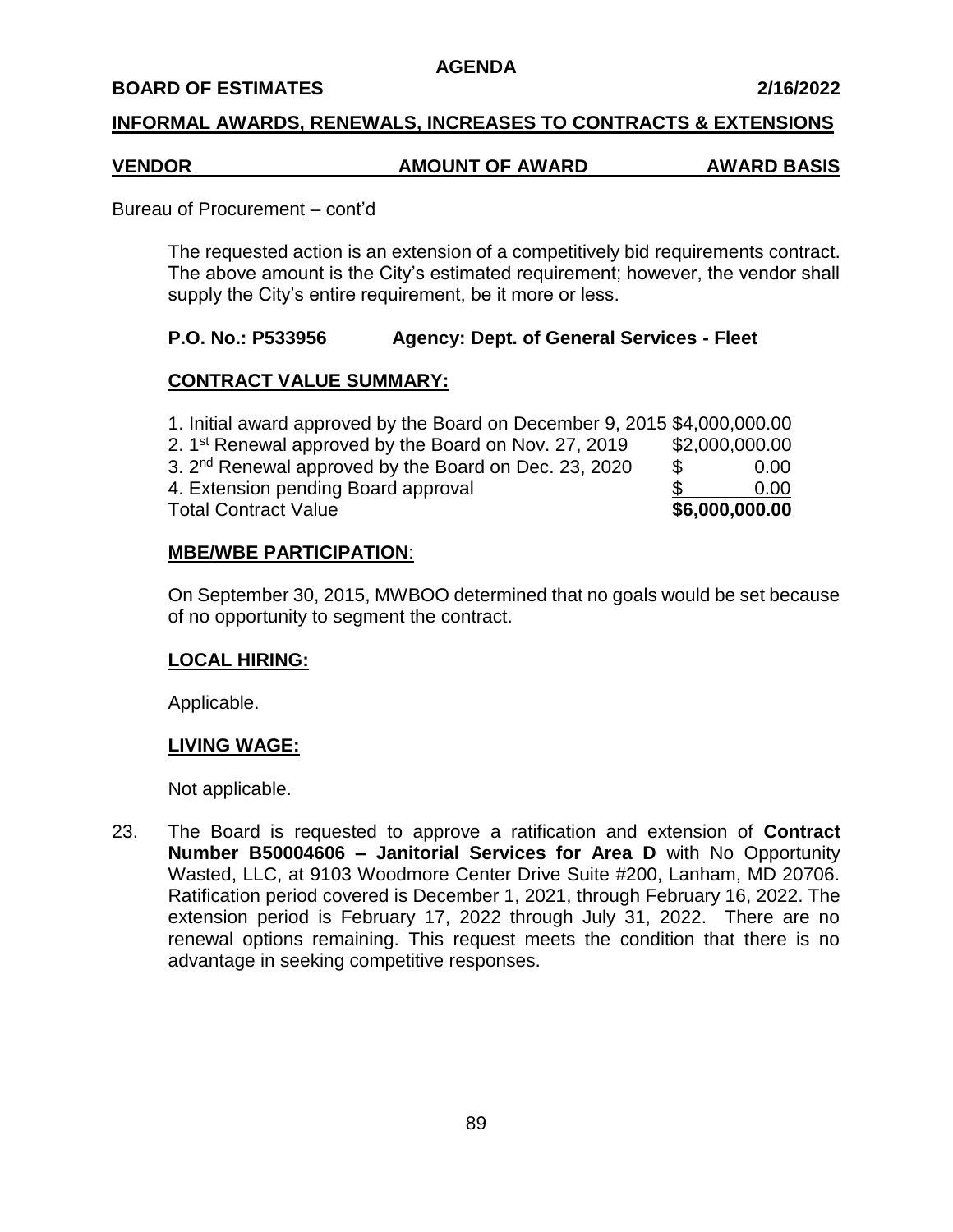#### **BOARD OF ESTIMATES 2/16/2022**

## **INFORMAL AWARDS, RENEWALS, INCREASES TO CONTRACTS & EXTENSIONS**

#### **VENDOR AMOUNT OF AWARD AWARD BASIS**

Bureau of Procurement – cont'd

## **AMOUNT OF MONEY AND SOURCE FUNDS:**

| Ratification           | \$0.00 |                             |
|------------------------|--------|-----------------------------|
| Extension              | \$0.00 |                             |
| <b>Total Requested</b> | \$0.00 | <b>Account No.: Various</b> |

## **BACKGROUND/EXPLANATION OR STATEMENT OF PURPOSE AND RATIONALE FOR NON-COMPETITIVE PROCUREMENT:**

On November 2, 2016, the Board approved an initial award with subsequent actions as shown in the Contract Value Summary below. The Board is requested to ratify spending resulting from the agency continuous use of the vendor. An extension is being requested to continue services covered by the expired contract while bids on new Solicitation B50006418 are received, reviewed and contract is awarded.

The above amount is the City's estimated requirement; however, the vendor shall supply the City's entire requirement, be it more or less.

It is hereby certified that the above procurement is of such a nature that no advantage will result in seeking, nor would it be practicable to obtain, competitive bids. Therefore, pursuant to Article VI, Section 11 (e) (i) of the City Charter, the procurement of the goods, equipment and/or service is recommended.

## **P.O. No.: P537826 Agency: DGS – Building Maintenance**

## **CONTRACT VALUE SUMMARY:**

| 1. Initial award approved by the Board on November 2, 2016 \$  | 739,980.00     |
|----------------------------------------------------------------|----------------|
| 2. Increase approved by the CPA on July 24, 2018               | 5,000.00       |
| 3. Increase approved by the Board on August 29, 2018           | 924,750.00     |
| 4. Increase approved by the CPA on January 3, 2020             | 50,000.00      |
| 5. Renewal approved by the Board January 15, 2020              | \$1,272,000.00 |
| 6. Increase approved by the Board on July 14, 2021             | \$736,260.00   |
| 7. Ratification and Extension pending approval by the Board \$ | 0.00           |
| <b>Total contract Value</b>                                    | \$3,727,990.00 |
|                                                                |                |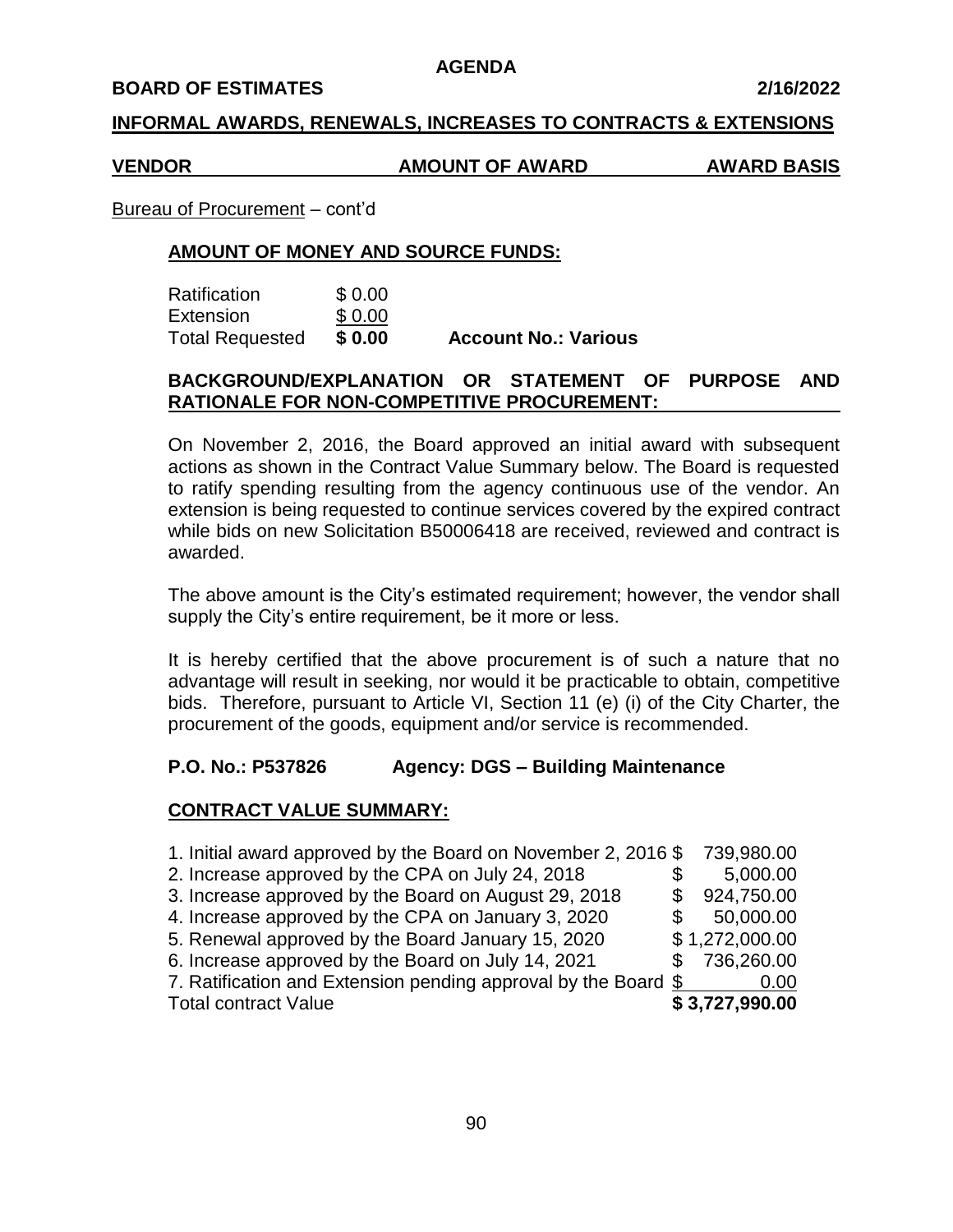#### **BOARD OF ESTIMATES 2/16/2022**

### **INFORMAL AWARDS, RENEWALS, INCREASES TO CONTRACTS & EXTENSIONS**

#### **VENDOR AMOUNT OF AWARD AWARD BASIS**

#### Bureau of Procurement – cont'd

### **MBE/WBE PARTICIPATION**:

MWBOO set goals of MBE 20% and WBE 10%. On January 24, 2022, MWBOO found the vendor compliant.

### **EMPLOY BALTIMORE:**

Not applicable.

### **LIVING WAGE:**

Applicable.

24. The Board is requested to approve an extension of **Contract Number B50004741 – Drain Cleaning Services** with Joseph Heil Company, Inc., at 8177 Mission Road, Jessup MD 20794. Contract expired on December 31, 2021. The extension period covered is January 1, 2022 through June 30, 2022. This request meets the condition that there is no advantage in seeking competitive responses.

## **AMOUNT OF MONEY AND SOURCE OF FUNDS:**

No additional funds required. Account Nos: Various

# **STATEMENT OF PURPOSE AND RATIONALE FOR NON-COMPETITIVE PROCUREMENT:**

On November 2, 2016, the Board approved the initial award with subsequent actions as shown in the Contract Value Summary below. An extension is being requested to continue to get services covered by the expired contract while bids on new Solicitation B50006469 are received, reviewed and contract is awarded.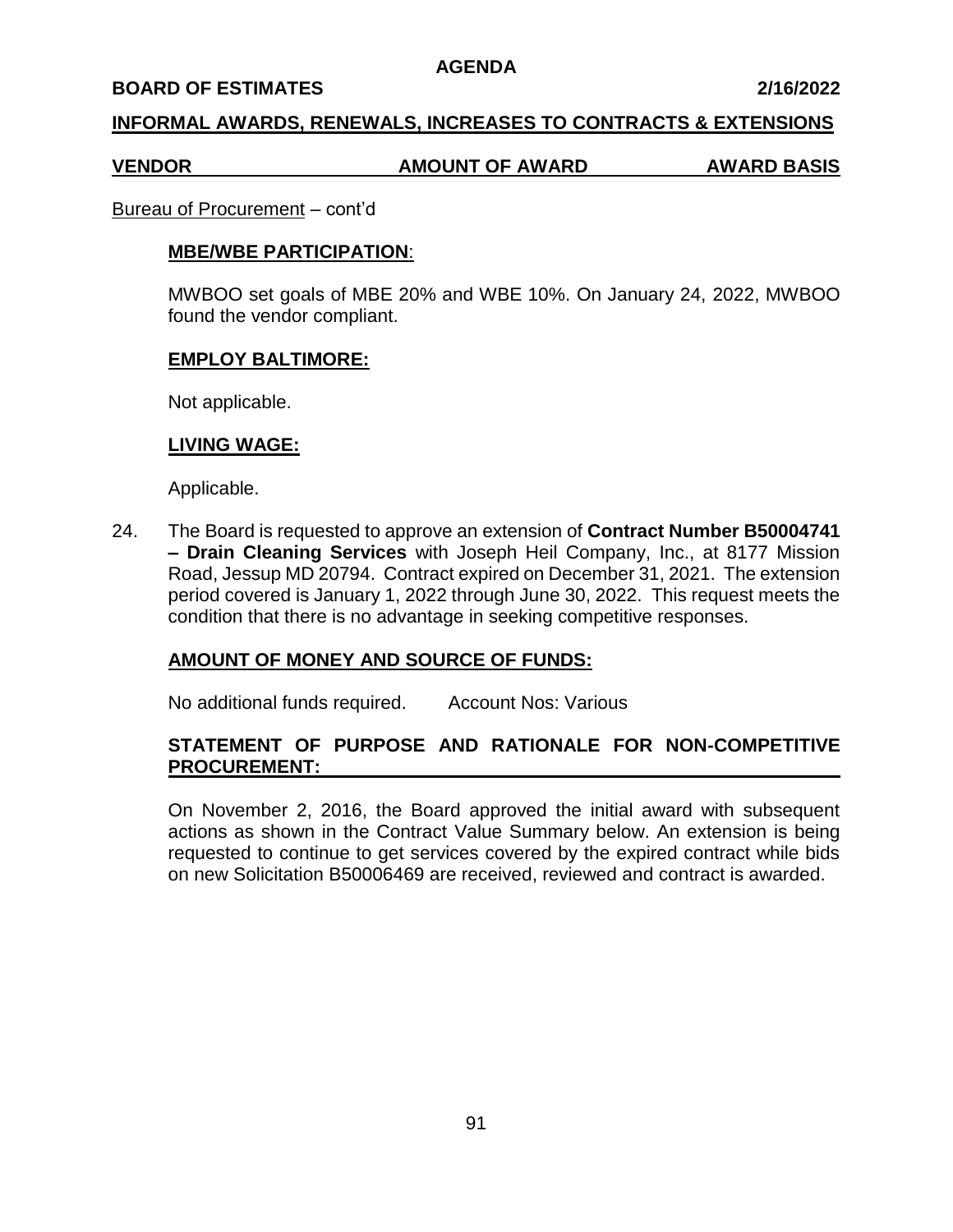#### **BOARD OF ESTIMATES 2/16/2022**

## **INFORMAL AWARDS, RENEWALS, INCREASES TO CONTRACTS & EXTENSIONS**

### **VENDOR AMOUNT OF AWARD AWARD BASIS**

#### Bureau of Procurement – cont'd

The requested action is an extension of a competitively bid requirements contract. The above amount is the City's estimated requirement; however, the vendor shall supply the City's entire requirement, be it more or less.

## **P.O. No.: P537436 Agency: DGS – Building Maintenance**

## **CONTRACT VALUE SUMMARY:**

| <b>Total Contract Value</b>                                     |    | \$3,950,000.00 |
|-----------------------------------------------------------------|----|----------------|
| 8. Extension option pending Board approval                      |    | 0.00           |
| December 23, 2020                                               | S  | 0.00           |
| 7. 2 <sup>nd</sup> Renewal option approved by the Board on      |    |                |
| December 11, 2019                                               | S  | 750,000.00     |
| 6. 1 <sup>st</sup> Renewal option approved by the Board on      |    |                |
| 5. 3 <sup>rd</sup> Increase approved by Board on August 7, 2019 |    | \$1,400,000.00 |
| 4. CPA Increase approved on July 3, 2019                        |    | 50,000.00      |
| December 19, 2018                                               | \$ | 750,000.00     |
| 3. 2 <sup>nd</sup> Increase approved by the Board on            |    |                |
| 2. Increase approved by the Board on April 18, 2018             |    | 500,000.00     |
| November 2, 2016                                                | \$ | 500,000.00     |
| 1. Initial award approved by the Board on                       |    |                |

## **MBE/WBE PARTICIPATION**:

On August 26, 2016, MWBOO determined that no goals would be set because of no opportunity to segment the contract.

## **EMPLOY BALTIMORE:**

Applicable.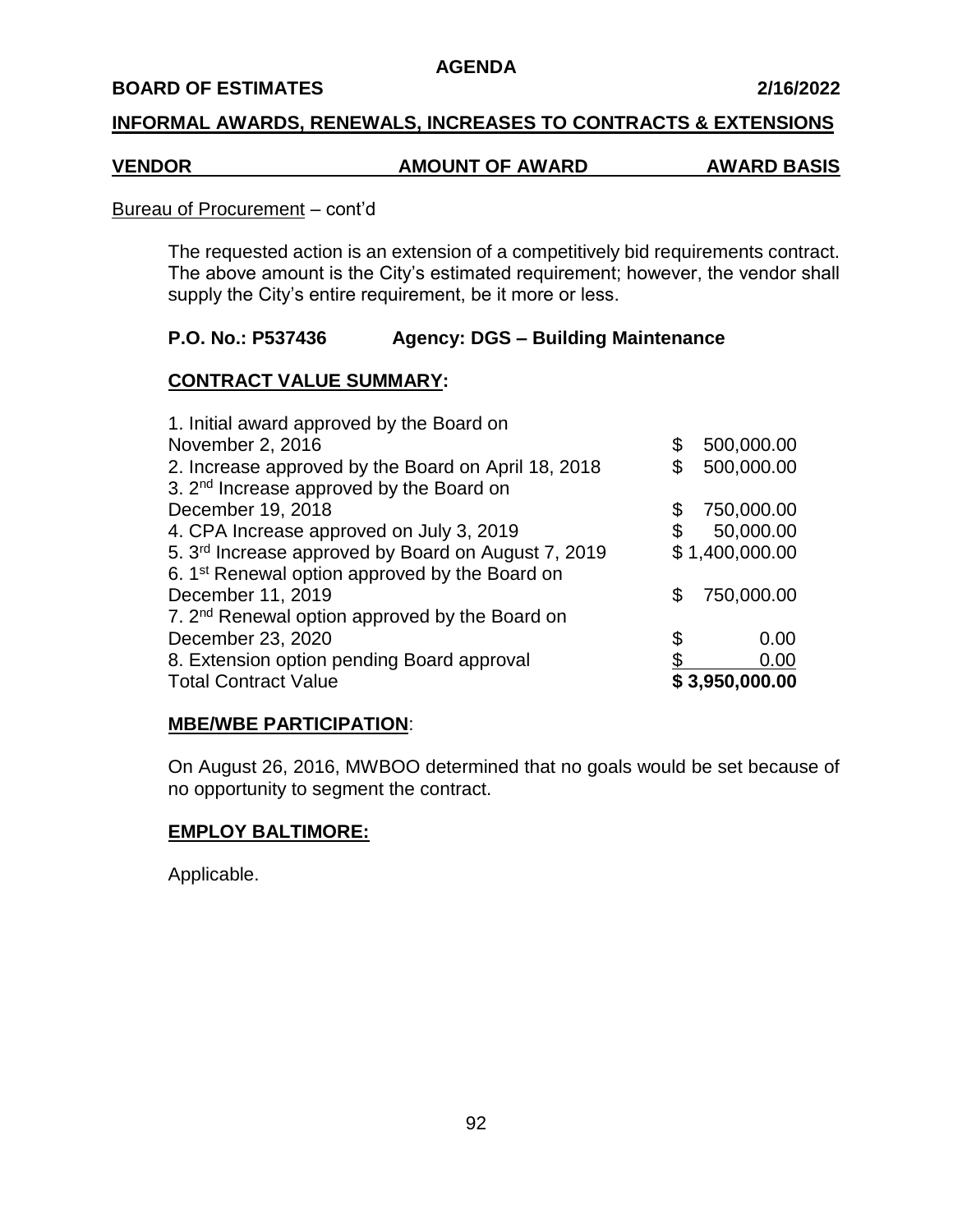#### **BOARD OF ESTIMATES 2/16/2022**

## **INFORMAL AWARDS, RENEWALS, INCREASES TO CONTRACTS & EXTENSIONS**

# **VENDOR AMOUNT OF AWARD AWARD BASIS**

Bureau of Procurement – cont'd

# **LIVING WAGE:**

Applicable.

25. The Board is requested to approve an award of **Contract Number 06000** – **Yearly Maintenance and Services for our Incident Command Software** by Adashi Systems, LLC at 101 North Haven Street, Suite 301. Baltimore, MD 21224. Period covered is January 19, 2022 through January 18, 2025.

## **AMOUNT OF MONEY AND SOURCE OF FUNDS:**

\$345,750.00 Account No: 1001-000000-2151-230500-605029

## **BACKGROUND/EXPLANATION:**

This system was previously purchased from Adashi on P550972. This procurement is to allow continuation of access, maintenance and service to the Incident Management Software.

The above amount is the City's estimated requirement; however, the vendor shall supply the City's entire requirement, be it more or less.

## **P.O. No.: R881155 Agency: BFD**

## **MBE/WBE PARTICIPATION**:

MWBOO N/A. This is a select source vendor.

# **LOCAL HIRING:**

Applicable.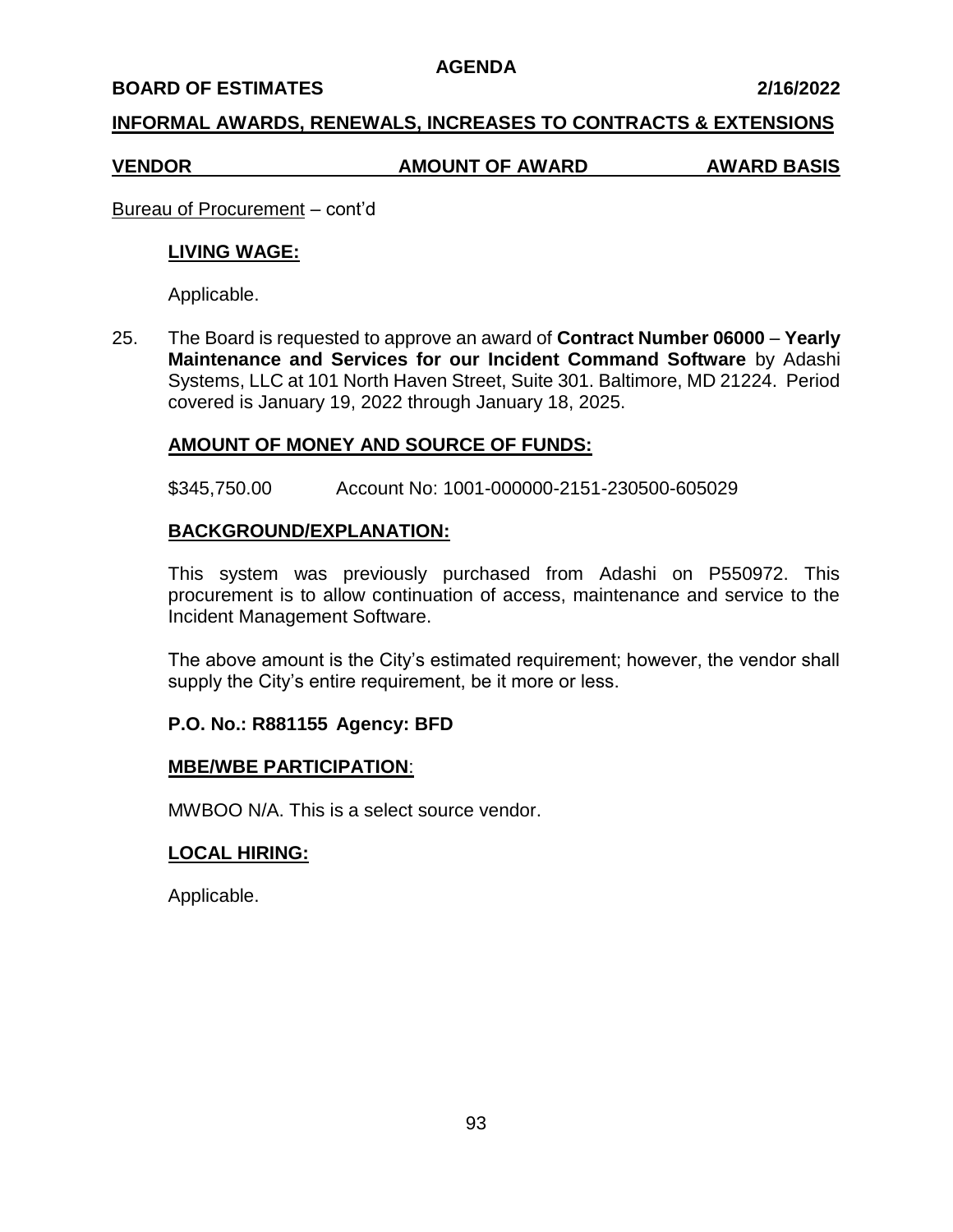#### **BOARD OF ESTIMATES 2/16/2022**

## **INFORMAL AWARDS, RENEWALS, INCREASES TO CONTRACTS & EXTENSIONS**

### **VENDOR AMOUNT OF AWARD AWARD BASIS**

Bureau of Procurement – cont'd

### **LIVING WAGE:**

Applicable.

26. The Board is requested to approve an award of **Sourcewell Contract Number 060920-NAF – Class 4-8 Chassis with Related Equipment, Accessories, and Services** to 72 Hour LLC dba: National Auto Fleet Group, at 490 Auto Center Drive, Watsonville, CA 95076. Contract expires on August 1, 2024.

## **AMOUNT OF MONEY AND SOURCE FUNDS:**

\$2,500,000.00 Account No.: Various

## **BACKGROUND/EXPLANATION:**

Chassis units will be purchased from a competitively bid, Sourcewell cooperative contract agreement #060920-NAF. The chassis units will replace older equipment in the City's fleet, as part of Fleet Management's planned replacement program.

It is hereby certified that the above procurement is of such a nature that no advantage will result in seeking, nor would it be practicable to obtain, competitive bids. Therefore, pursuant to Article VI, Section 11 (e) (i) of the City Charter, the procurement of the equipment and/or service is recommended.

## **Req. No.: R892857 Agency: Dept. of General Services – Fleet**

## **MBE/WBE PARTICIPATION**:

Not applicable. This is a cooperative contract. Pursuant to Baltimore City Code Article 5, Subtitle 28, the Contract requires the vendor to make every good faith effort to utilize minority and women's business enterprises as subcontractors and suppliers, whenever possible, if subcontractors are used. This is a commodities contract.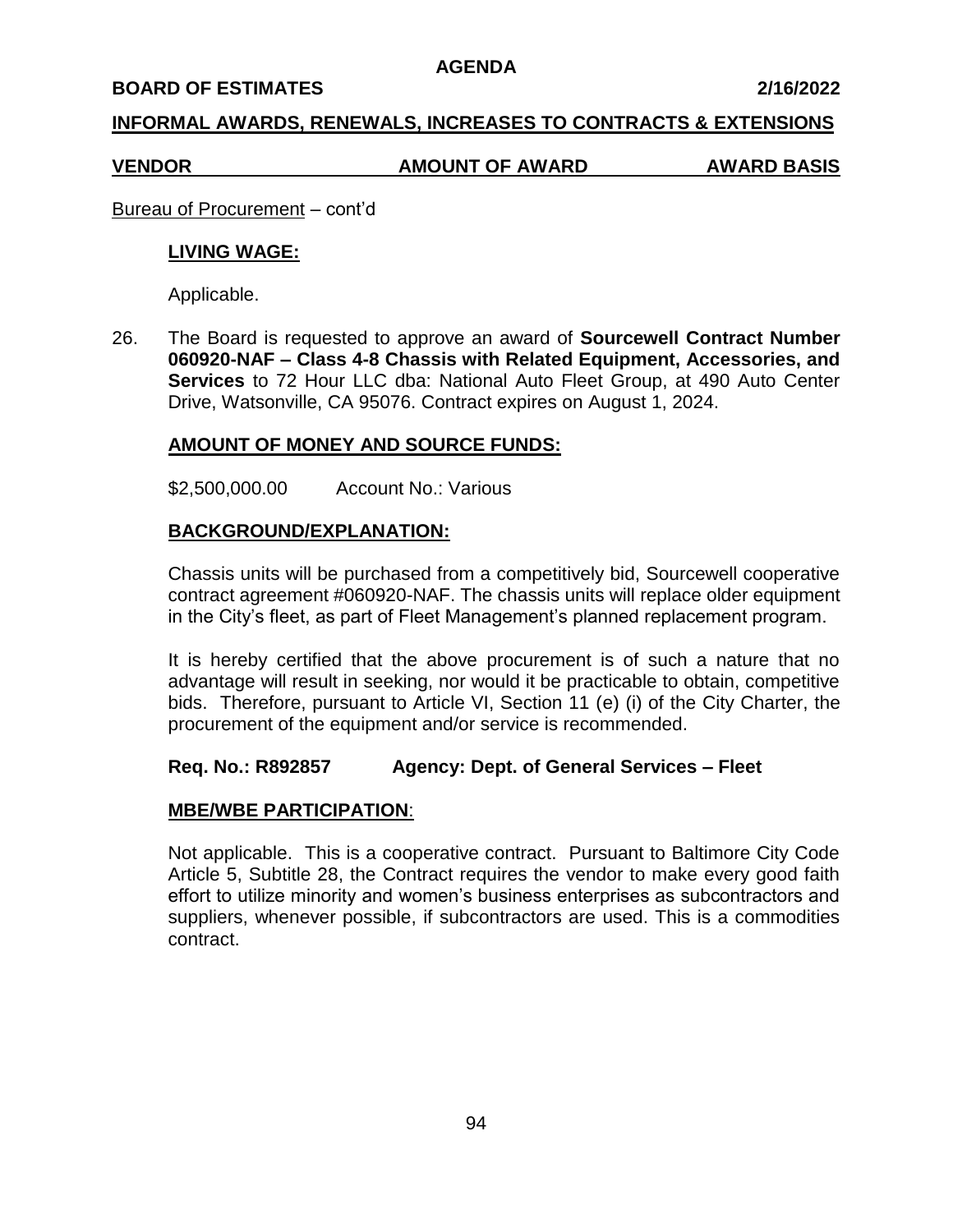#### **BOARD OF ESTIMATES 2/16/2022**

## **INFORMAL AWARDS, RENEWALS, INCREASES TO CONTRACTS & EXTENSIONS**

**VENDOR AMOUNT OF AWARD AWARD BASIS**

Bureau of Procurement – cont'd

## **LOCAL HIRING:**

Not applicable.

## **LIVING WAGE:**

Not applicable.

27. The Board is requested to approve an award of **Sourcewell contract #091219- NWY-Mobile Refuse Collection Vehicles with Related Equipment, Accessories, and Services** to Scranton Manufacturing Company Inc. d/b/a New Way Trucks at 101 State Street, P.O. Box 336, Scranton, Iowa 51462. Period covered is February 16, 2022 to November 15, 2023 and can be renewed by the City if renewed by the Lead Procurement Agency. This request meets the condition that there is no advantage in seeking competitive responses.

## **AMOUNT OF MONEY AND SOURCE FUNDS:**

\$2,500,000.00 Account No.: Various

## **BACKGROUND/EXPLANATION:**

DGS-Fleet Management Division desires a cooperative contract with Scranton Manufacturing Company Inc. d/b/a New Way Trucks to purchase the New Way Diamond Back Packs on an as needed basis as part of the City's replacement program.

The above amount is the City's estimated requirement; however, the vendor shall supply the City's entire requirement, be it more or less.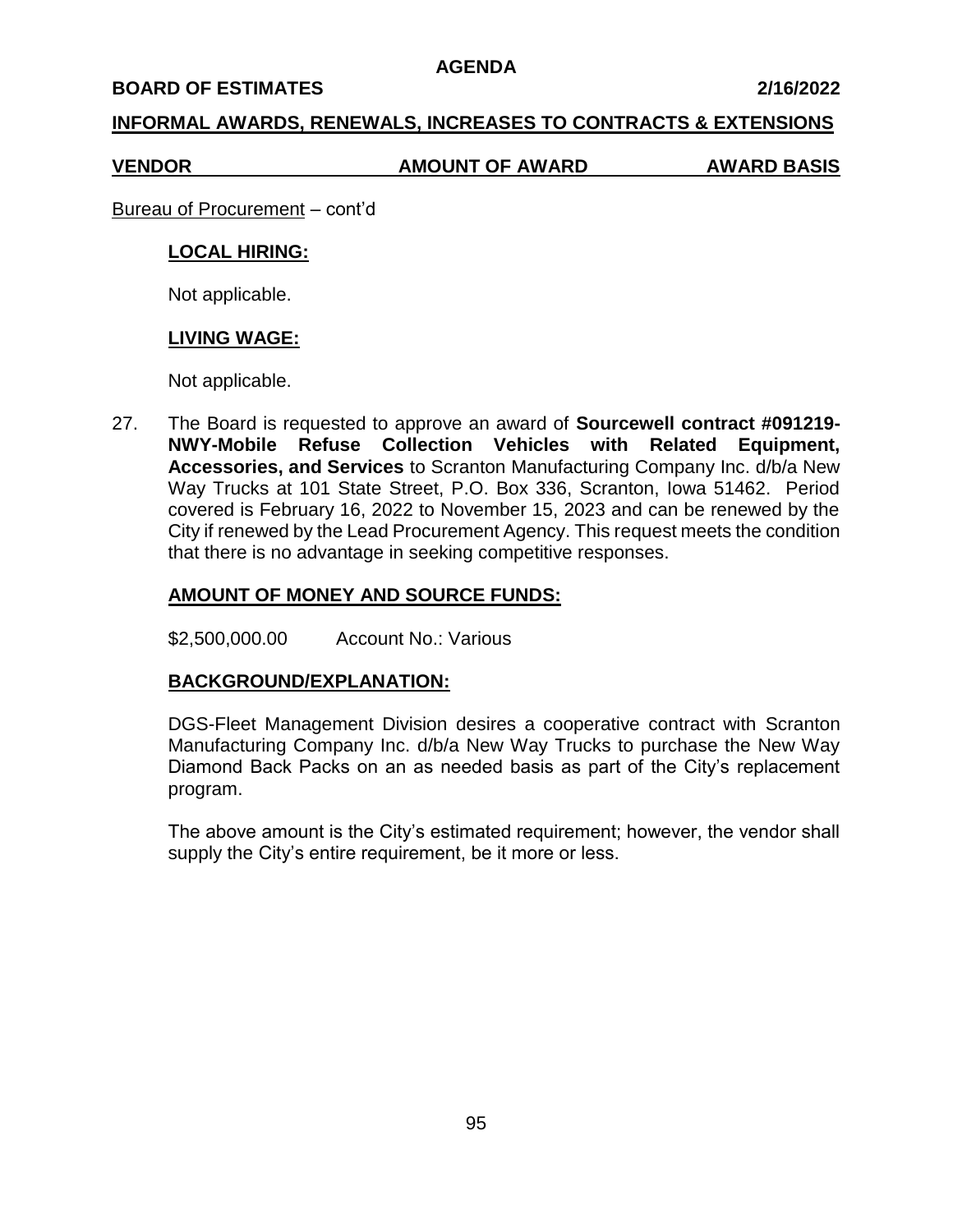### **BOARD OF ESTIMATES 2/16/2022**

## **INFORMAL AWARDS, RENEWALS, INCREASES TO CONTRACTS & EXTENSIONS**

# **VENDOR AMOUNT OF AWARD AWARD BASIS**

#### Bureau of Procurement – cont'd

It is hereby certified that the above procurement is of such a nature that no advantage will result in seeking, nor would it be practicable to obtain, competitive bids. Therefore, pursuant to Article VI, Section 11 (e) (i) of the City Charter, the procurement of the equipment and/or service is recommended.

**Req. No.: R892795 Agency:** DGS – Fleet Management

## **MBE/WBE PARTICIPATION**:

Not applicable. This is a cooperative contract. Pursuant to Baltimore City Code Article 5, Subtitle 28, the Contract requires the vendor to make every good faith effort to utilize minority and women's business enterprises as subcontractors and suppliers, whenever possible, if subcontractors are used.

## **LOCAL HIRING:**

Applicable.

## **LIVING WAGE:**

Not Applicable.

28. The Board is requested to approve an award of **Sourcewell Contract Number 012418-ALT – Public Utility Equipment with Related Accessories and Supplies** to Altec Industries, Inc., at 210 Inverness Center Drive, Birmingham, AL 35242. Contract expires on March 14, 2023. No renewal option is available.

## **AMOUNT OF MONEY AND SOURCE FUNDS:**

\$500,000.00 Account No.: Various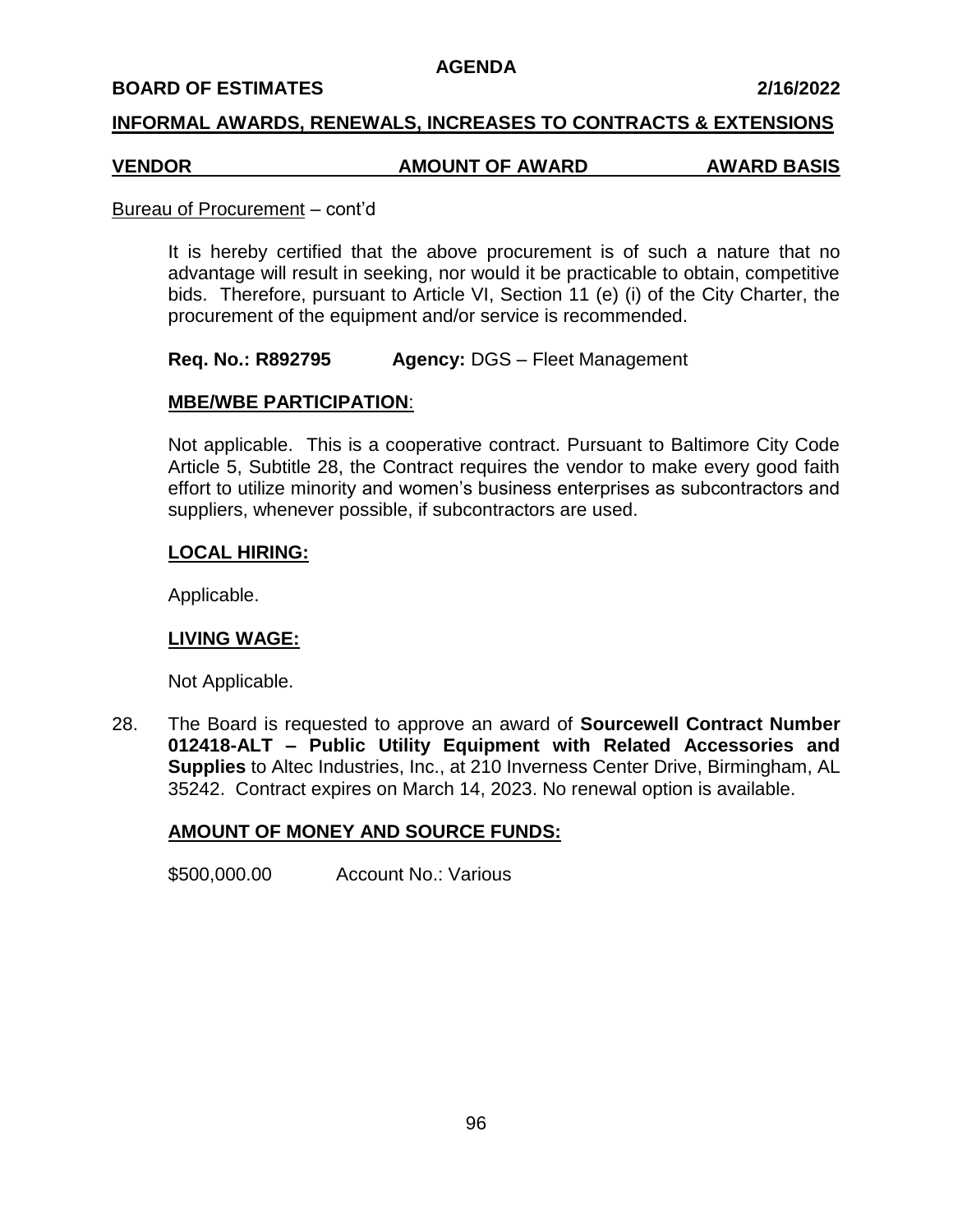#### **BOARD OF ESTIMATES 2/16/2022**

### **INFORMAL AWARDS, RENEWALS, INCREASES TO CONTRACTS & EXTENSIONS**

#### **VENDOR AMOUNT OF AWARD AWARD BASIS**

#### Bureau of Procurement – cont'd

### **BACKGROUND/EXPLANATION:**

Utility Equipment required by Fleet will be purchased from a competitively bid and awarded Sourcewell contract 012418-ALT. The units will replace older equipment in the City's fleet.

It is hereby certified that the above procurement is of such a nature that no advantage will result in seeking, nor would it be practicable to obtain, competitive bids. Therefore, pursuant to Article VI, Section 11 (e) (i) of the City Charter, the procurement of the equipment and/or service is recommended.

## **Req. No.: R878494 Agency: Department of General Services – Fleet**

### **MBE/WBE PARTICIPATION**:

Not applicable. This is a cooperative contract. Pursuant to Baltimore City Code Article 5, Subtitle 28, the Contract requires the vendor to make every good faith effort to utilize minority and women's business enterprises as subcontractors and suppliers, whenever possible, if subcontractors are used.

#### **LOCAL HIRING:**

Applicable.

#### **LIVING WAGE:**

Not applicable.

29. The Board is requested to approve an award of **Contract Bid# 001B0600268 - Oil, Grease, and Lubricants** with PPC Lubricants LLC, 305 Micro Drive, Jonestown, PA 17038**.** Period covered is February 2, 2022 to July 31, 2022. The contract has provision for two, one-year renewal options subject to lead agency's approval. This request meets the condition that there is no advantage in seeking competitive responses.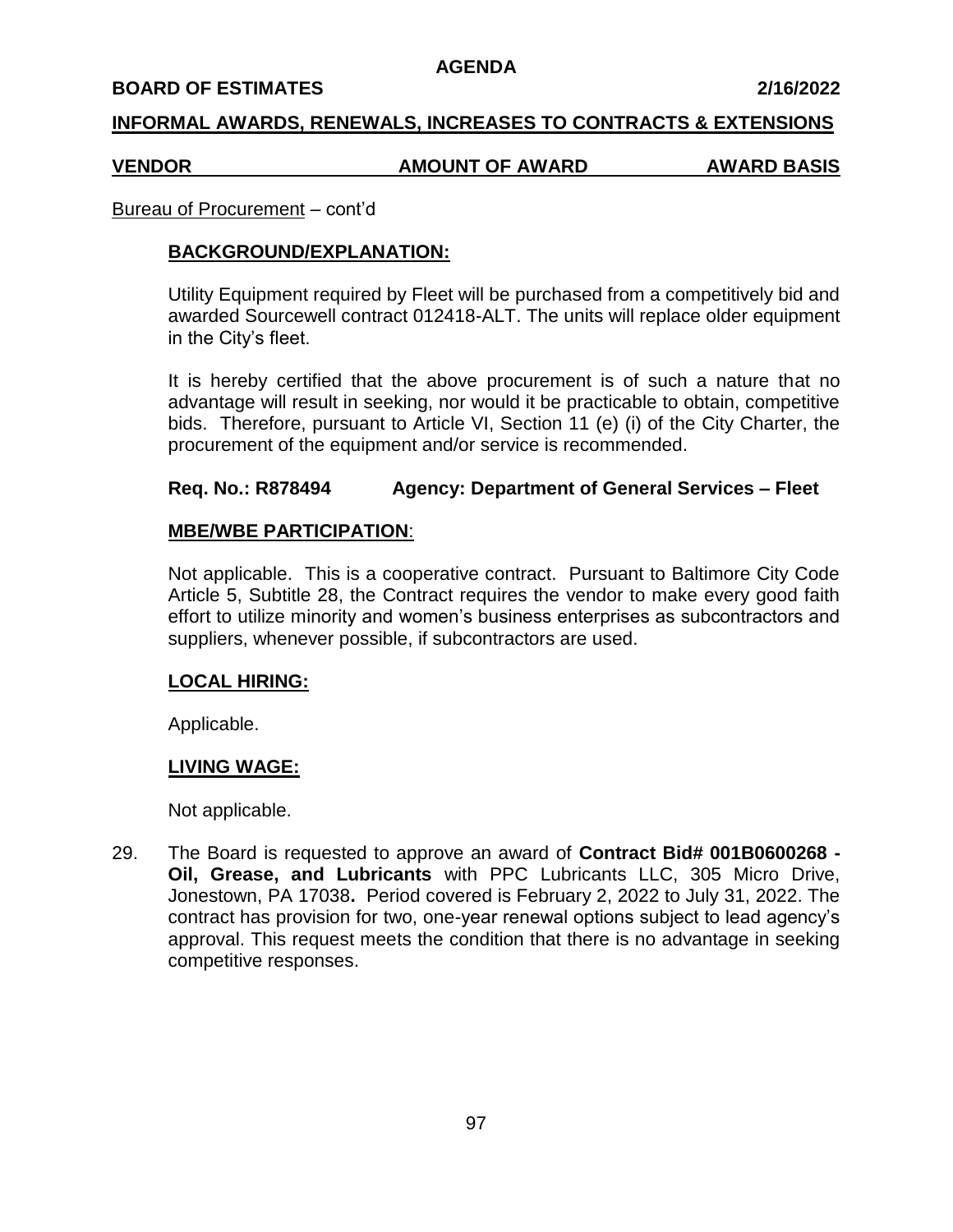#### **BOARD OF ESTIMATES 2/16/2022**

## **INFORMAL AWARDS, RENEWALS, INCREASES TO CONTRACTS & EXTENSIONS**

#### **VENDOR AMOUNT OF AWARD AWARD BASIS**

Bureau of Procurement – cont'd

## **AMOUNT OF MONEY AND SOURCE FUNDS:**

\$1,500,000.00 Account No.: Various

#### **BACKGROUND/EXPLANATION:**

The City of Baltimore, Department of General Services desires a contract with PPC Lubricants to provide oil, grease, and lubricants in support of the continued operation of the vehicles and equipment in the City's fleet.

It is hereby certified that the above procurement is of such a nature that no advantage will result in seeking, nor would it be practicable to obtain, competitive bids. Therefore, pursuant to Article VI, Section 11 (e) (i) of the City Charter, the procurement of the equipment and/or service is recommended.

#### **Req. No.: R886833 Agency:** DGS – Fleet Management

#### **MBE/WBE PARTICIPATION**:

Not applicable. This is a cooperative agreement. Pursuant to Baltimore City Code Article 5, subtitle 28, the Contract requires the vendor to make every good faith effort to utilize minority and woman's business enterprises as subcontractors and suppliers, whenever possible, if subcontractors are used.

#### **LOCAL HIRING:**

Applicable.

#### **LIVING WAGE:**

Not applicable.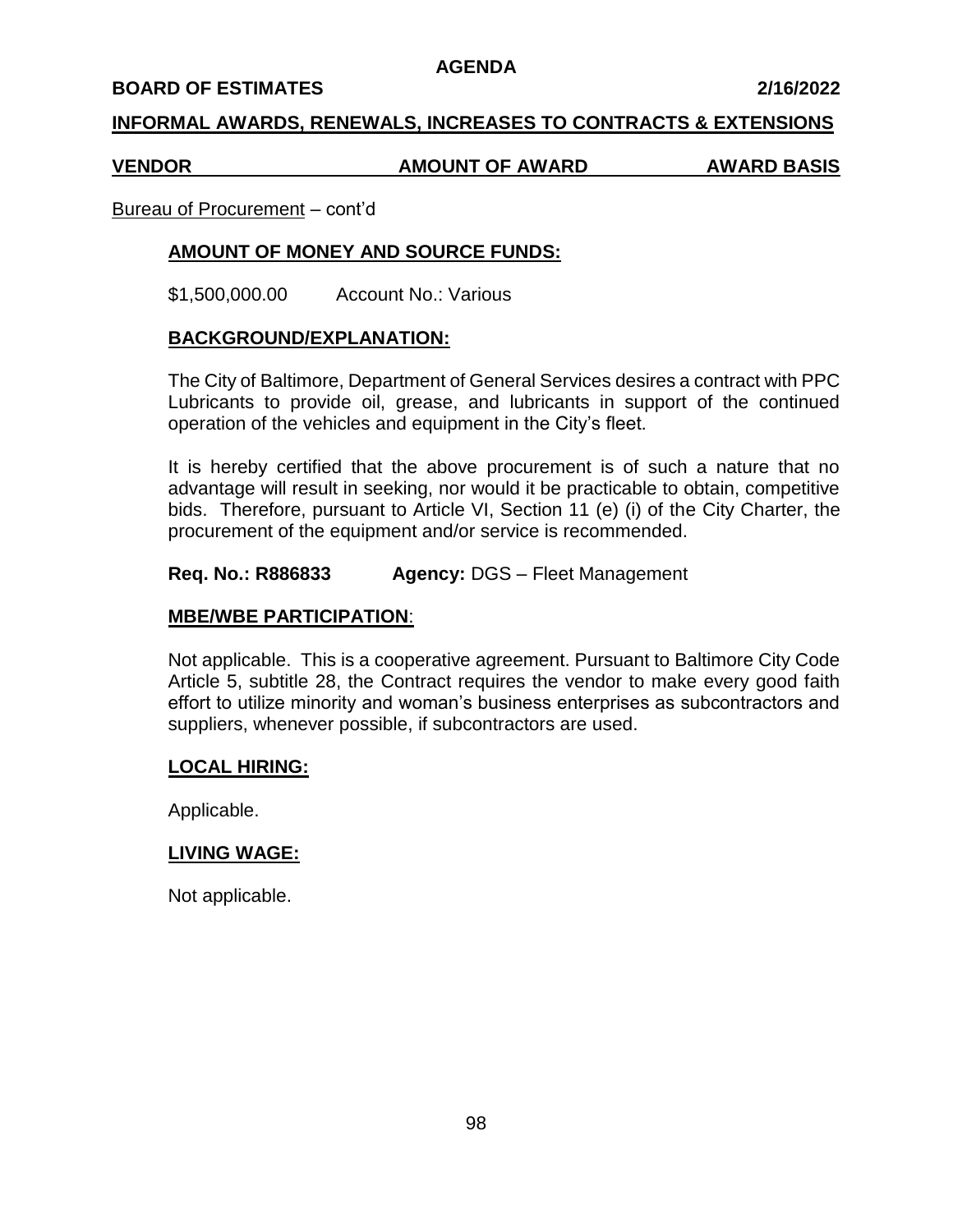### **BOARD OF ESTIMATES 2/16/2022**

## **INFORMAL AWARDS, RENEWALS, INCREASES TO CONTRACTS & EXTENSIONS**

# **VENDOR AMOUNT OF AWARD AWARD BASIS**

### Bureau of Procurement – cont'd

30. The Board is requested to approve an assignment of the Commonwealth of Virginia **Contract Number E194-75548-MA2277 – 40 Foot Diesel Transit Buses**  with Nova Bus A Division of Provost Car (US) Inc. to Nova Bus (US), Inc. located at 260 Banker Road, Plattsburg, NY 12901.

## **AMOUNT OF MONEY AND SOURCE OF FUNDS:**

No additional funds requested. – Assignment of Contract

## **BACKGROUND/EXPLANATION:**

On April 17, 2019, the Board approved an award of Contract Number E194-75548- MA2277 to Nova Bus a division of Provost Car (US), Inc. Nova Bus (US), Inc. has become a separate company and is requesting assignment of Contract Number E194-75548-MA2277.

## **P.O. No.: P549901 Agency: Department of Transportation**

## **MBE/WBE PARTICIPATION:**

Not applicable. The Board is requested to approve the Assignment Agreement only.

## **EMPLOY BALTIMORE:**

Not applicable**.**

## **LIVING WAGE:**

Not applicable.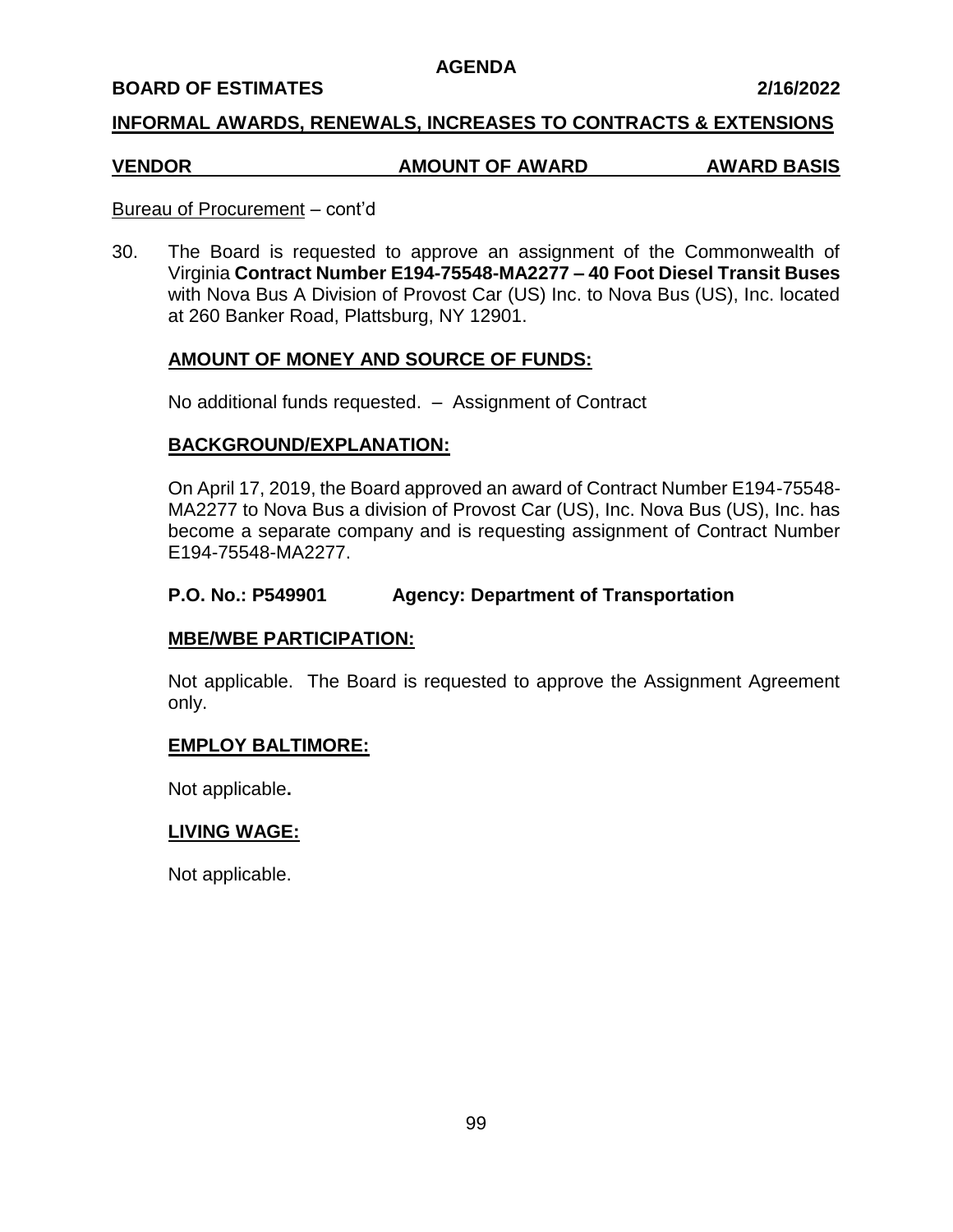# **BOARD OF ESTIMATES 2/16/2022**

## Bureau of Procurement – Unauthorized Spend – Pay Outstanding Invoices

## **ACTION REQUESTED OF B/E:**

The Board is requested to approve payment of outstanding invoice(s) on **Contract B500048213 – Interior Renovation, Carpentry and Associated Trades** with First Potomac Environment Corp. located at 1740 W North Ave., Baltimore MD. 21217. Request to open contract to allow a one-time payment of \$30,293.00.

## **AMOUNT OF MONEY AND SOURCE:**

\$30,293.00 - 2029-000000-1982-709500-603016

## **BACKGROUND/EXPLANATION:**

The requested action is an approval to pay outstanding invoice(s) for the purchase of environmental cleaning services. First Potomac performs mold remediation, selection demolition, asbestos abatement services, and interior renovations for the City of Baltimore. The previous blanket P538420 expired February 5, 2021 with one, one-year renewal option remaining. However, the renewal was not approved by the Board. The Agency did not prepare a new requisition for services, however continued using First Potomac to cover urgent/emergency environmental cleanings. The Agency is aware that an approved contract is required before services may be provided and has been advised to start preparation for future environmental cleaning needs.

It is hereby certified that the above procurement is of such a nature that no advantage will result in seeking, nor would it be practical to obtain, competitive bids. Therefore, pursuant to Article VI, Section 11 (e) (i) of the City Charter, payment of the invoice is recommended.

# **Req. No. P538420 - Agency: Dept. of General Services**

## **MBE/WBE PARTICIPATION**:

Not Applicable. Payment of outstanding invoice(s).

# **EMPLOY BALTIMORE:**

Not applicable.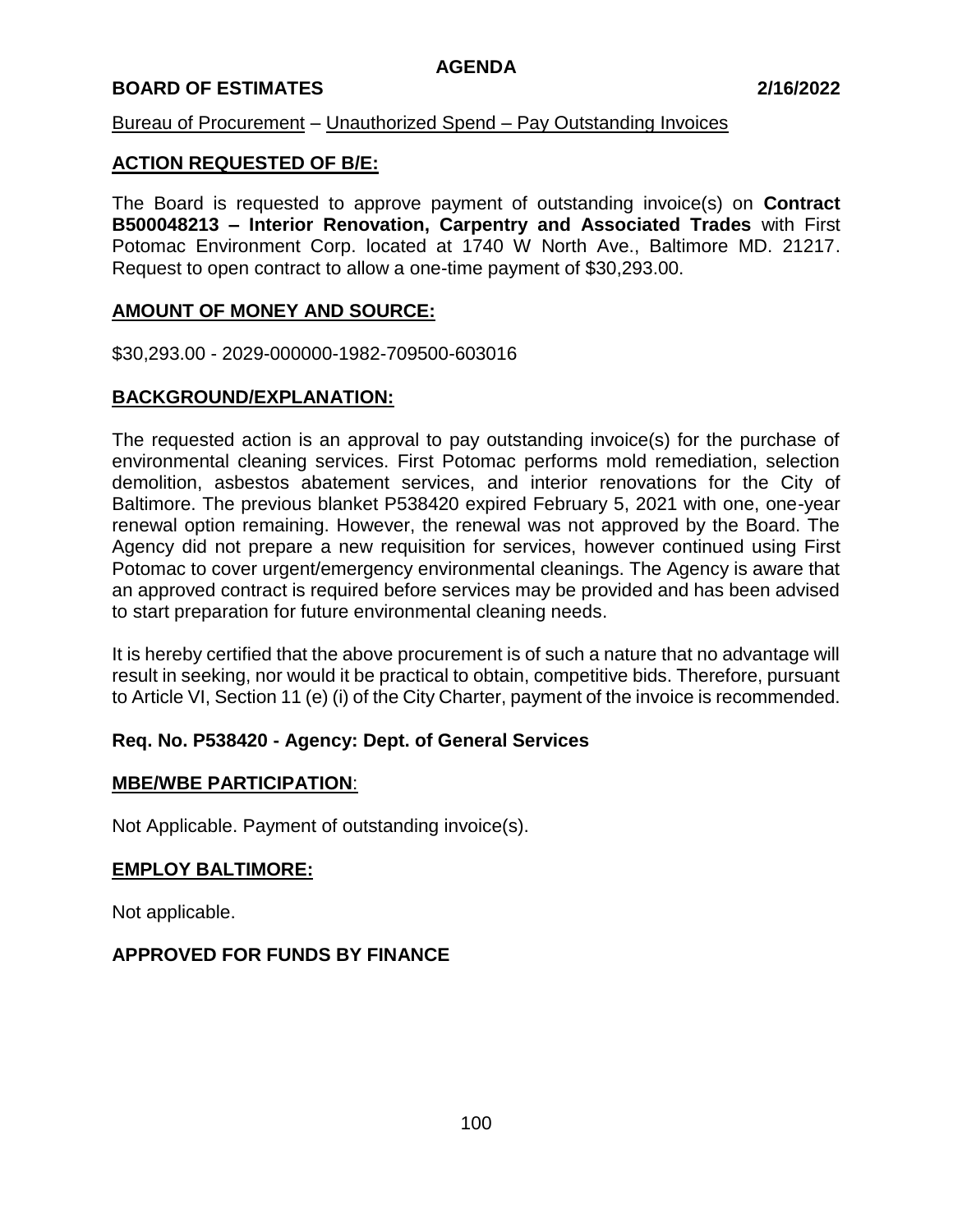# **BOARD OF ESTIMATES 2/16/2022**

Bureau of Procurement – Pay Confirming Invoice

# **ACTION REQUESTED OF B/E:**

The Board is requested to approve payment of outstanding invoice to **ServIT, Inc.** located at 2043 Southpoint Dr. Hummelstown, PA 17036.

## **AMOUNT OF MONEY AND SOURCE:**

\$40,178.00 - 1001-000000-1100-110000-603080

## **BACKGROUND/EXPLANATION:**

The requested action is an approval to pay an outstanding invoice for services received without a valid contract. ServIT software remotely monitors the Circuit Court Juvenile Justice Center eQuest Case Management System, which resides on an IBM (AS/400) Mid-Frame Server. The previous contract P546632 expired June 30, 2021; however, the vendor continued to provide services. As the agency did not secure an approved contract in a timely manner, outstanding payment is due to the vendor. The agency has been advised to submit a new requisition for next fiscal year.

It is hereby certified that the above procurement is of such a nature that no advantage will result in seeking, nor would it be practical to obtain, competitive bids. Therefore, pursuant to Article VI, Section 11(e) (i) of the City Charter, payment of the invoice is recommended.

# **Req. No.: R881667 - Agency: Baltimore Circuit Court**

## **MBE/WBE PARTICIPATION**:

Not Applicable. This is a confirming request.

## **EMPLOY BALTIMORE:**

Not applicable.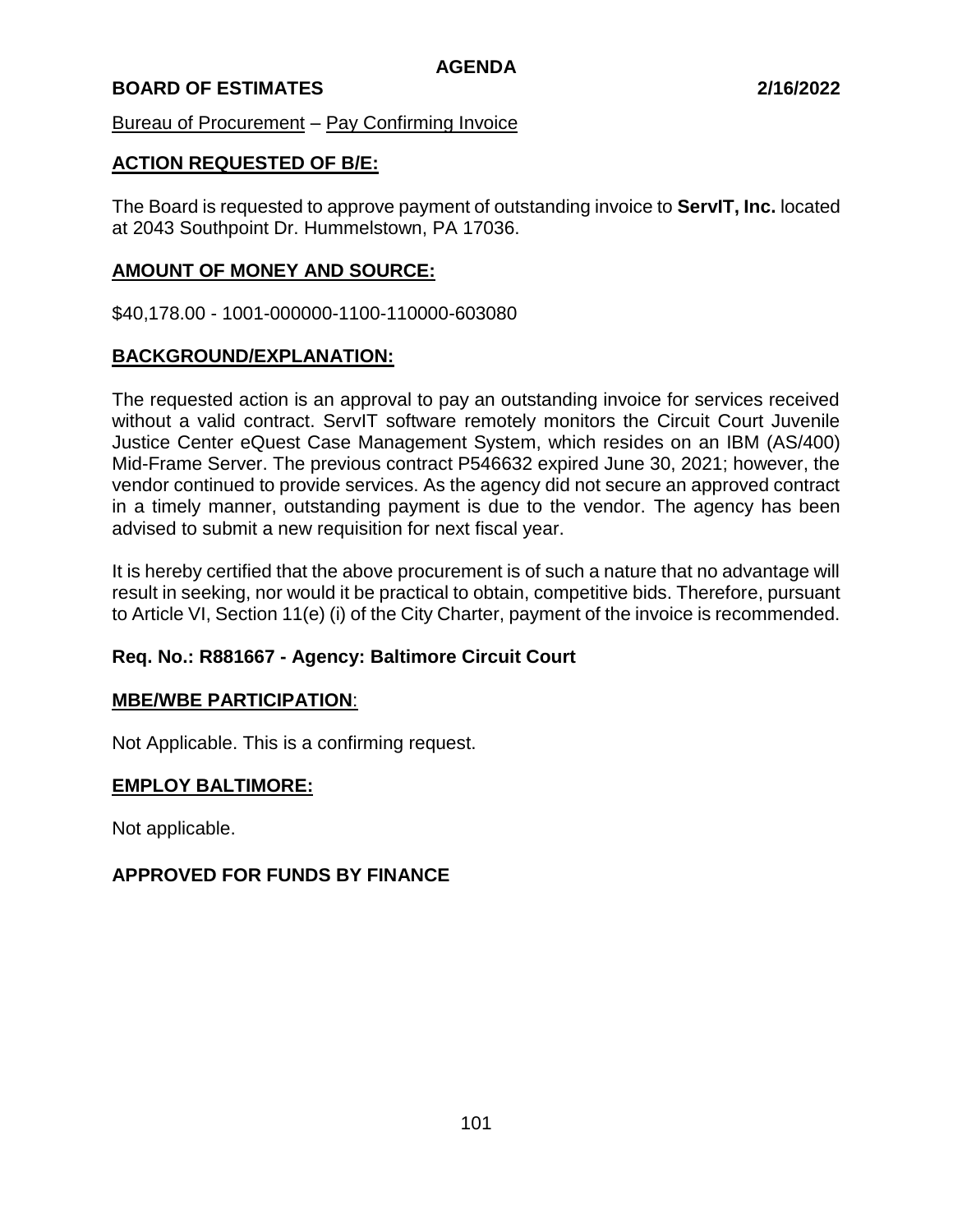# **BOARD OF ESTIMATES 2/16/2022**

## Bureau of Procurement – Unauthorized Spend – Pay Outstanding Invoices

## **ACTION REQUESTED OF B/E:**

The Board is requested to approve payment of outstanding invoice(s) on **Contract Number 08000 – O.E.M Parts and Service for SEFAC Heavy Duty Mobile Lifts** with SEFAC USA, Inc. at 381 Nina Way, Warminster, PA 18974. Request to open contract to allow a one-time payment of \$21,204.50.

## **AMOUNT OF MONEY AND SOURCE FUNDS:**

\$21,204.50 - Account No.: Various

## **BACKGROUND/EXPLANATION:**

The requested action seeks approval to pay outstanding invoices incurred by the City of Baltimore, Fleet Management Division. Fleet had a previous contract with SLEC/Sefac (P547942), which was the vendor for OEM Parts and Service for Sefac Heavy Duty Mobile Lifts. SLEC no longer serviced the lifts and a new contract was created for SEFAC (P555479). The new contract began September 29, 2021. While waiting for the new contract, emergency work needed to be done on 4 mobile lifts. Those invoices were incurred after the old PO was cancelled and before the new PO was put into force.

It is hereby certified that the above procurement is of such a nature that no advantage will result in seeking, nor would it be practical to obtain, competitive bids. Therefore, pursuant to Article VI, Section 11 (e) (i) of the City Charter, payment of the invoice is recommended.

## **Req. No. R886765 - Agency: DGS-Fleet Management**

## **MBE/WBE PARTICIPATION**:

Not Applicable. Payment of outstanding invoice(s).

## **EMPLOY BALTIMORE:**

Not applicable.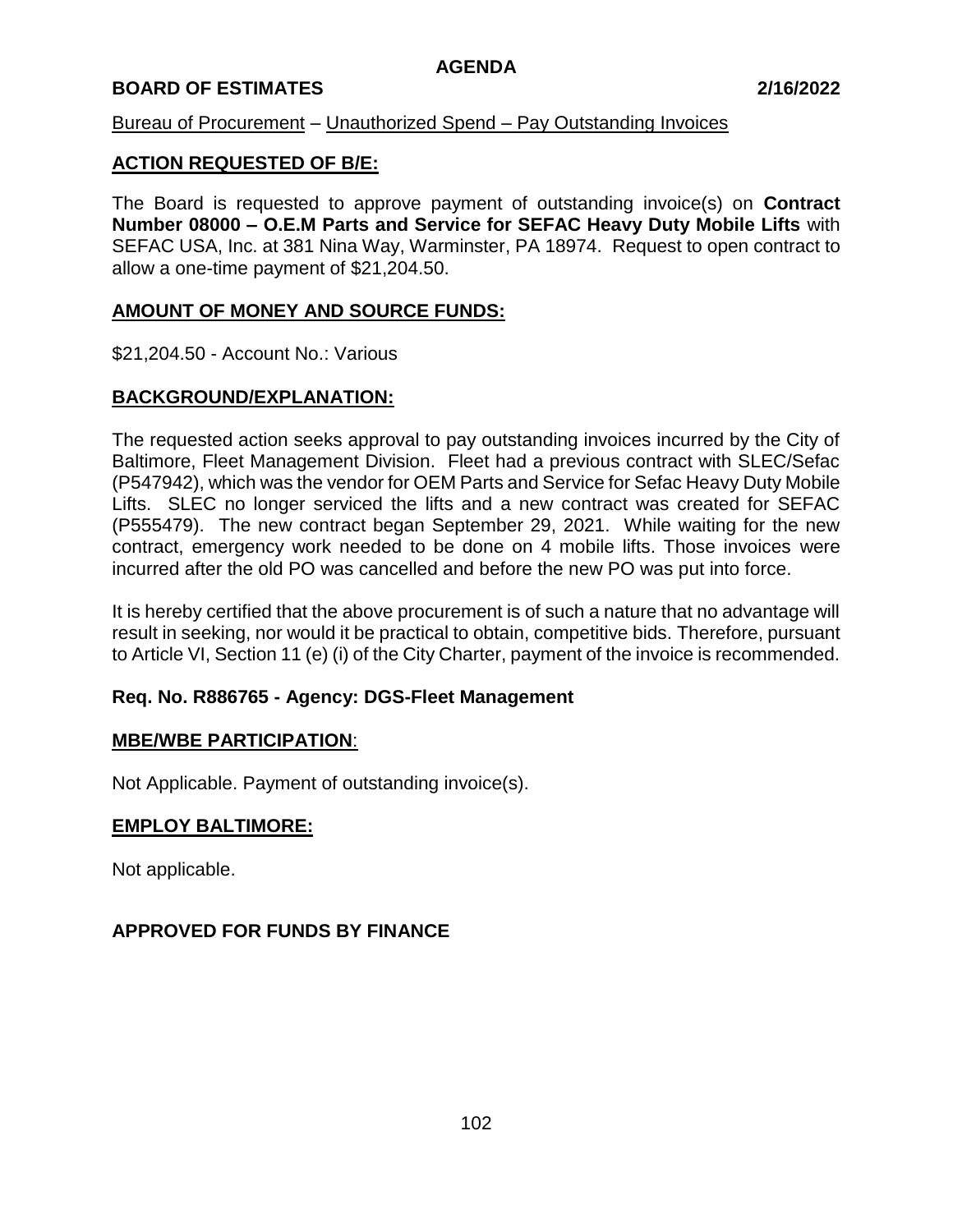# **BOARD OF ESTIMATES 2/16/2022**

Department of Planning – Grant Award

## **ACTION REQUESTED OF B/E:**

The Board is requested to approve acceptance of this grant of \$10,000.00 from the Maryland Agricultural & Resource-Based Industry Development Corporation (Marbidco) to the Baltimore Civic Fund (BCF) for the Water Access Program.

## **AMOUNT OF MONEY AND SOURCE:**

Marbidco agrees to contribute \$10,000.00 directly to Baltimore Civic Fund. They City of Baltimore will not receive or expend funds. *Refer to page 1A. of the grant agreement.*

## **BACKGROUND/EXPLANATION:**

Marbidco is providing a grant of \$10,000 in order to help replenish an existing urban agriculture irrigation fund maintained by BCF, the Baltimore City Department of Planning's, fiscal sponsor. BCF serves in the capacity of the Department's fiscal sponsor in accordance with the agreement between BCF and the City approved by the Board of Estimates of Baltimore City on April 13, 2011, as well as the Policies and Procedures Governing Solicitation, Receipt, and Use of Funds by Baltimore City Government. The term of this agreement will begin at BoE approval and end when the funds are spent but no later than June 20, 2025.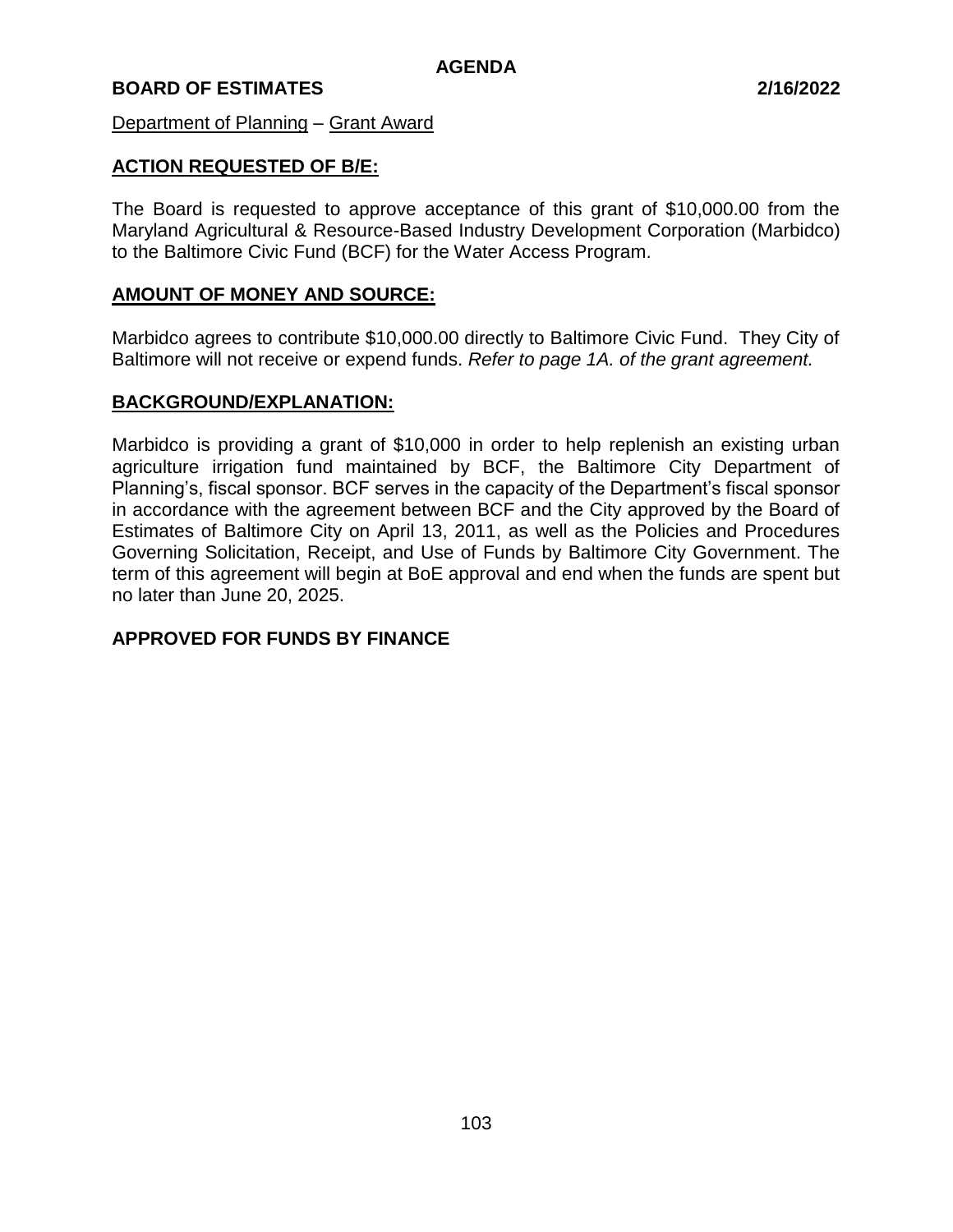# **BOARD OF ESTIMATES 2/16/2022**

## Mayor's Office of Employment Development - ARPA Subrecipient Grant Agreement

# **ACTION REQUESTED OF B/E:**

The Board is requested to approve and authorize execution of Grant Agreement between the Mayor's Office of Employment Development (MOED) and Baltimore Alliance for Careers in Healthcare, Inc. The period of the agreement is retroactive from February 2, 2022 through on January 31, 2024, unless terminated earlier pursuant to the terms of this Agreement.

## **AMOUNT OF MONEY AND SOURCE:**

\$718,271.40 - 4001-442208-6312-467200-603051

## **BACKGROUND/EXPLANATION:**

On November 24, 2021, the Board of Estimates approved an Inter-Agency Agreement in which the Mayor's Office of Recovery Programs awarded \$30,000,000.00 of funding provided by the American Rescue Plan Act of 2021 to MOED. That award will fund this subgrant agreement.

The purpose of this subgrant agreement is to secure the services of the subgrantee to provide occupational skills training to Baltimore City residents negatively impacted by the COVID-19 pandemic. Baltimore Alliance for Careers in Healthcare, Inc. will annually enroll 50 participants and ensure that at least 75% of them will complete training and place at least 80% of completers into family sustaining careers paying a minimum of \$15.00 per hour. All participants completing training will obtain at least one industry recognized credential.

The Subgrantee may submit a written request to the City asking for a one-year extension to the term of this Agreement; and/or (y) a budget reallocation not to exceed 10% of the Grant Funds.

The Agreement is late because additional time was necessary to reach a comprehensive understanding between the parties.

## **MBE/WBE PARTICIPATION:**

N/A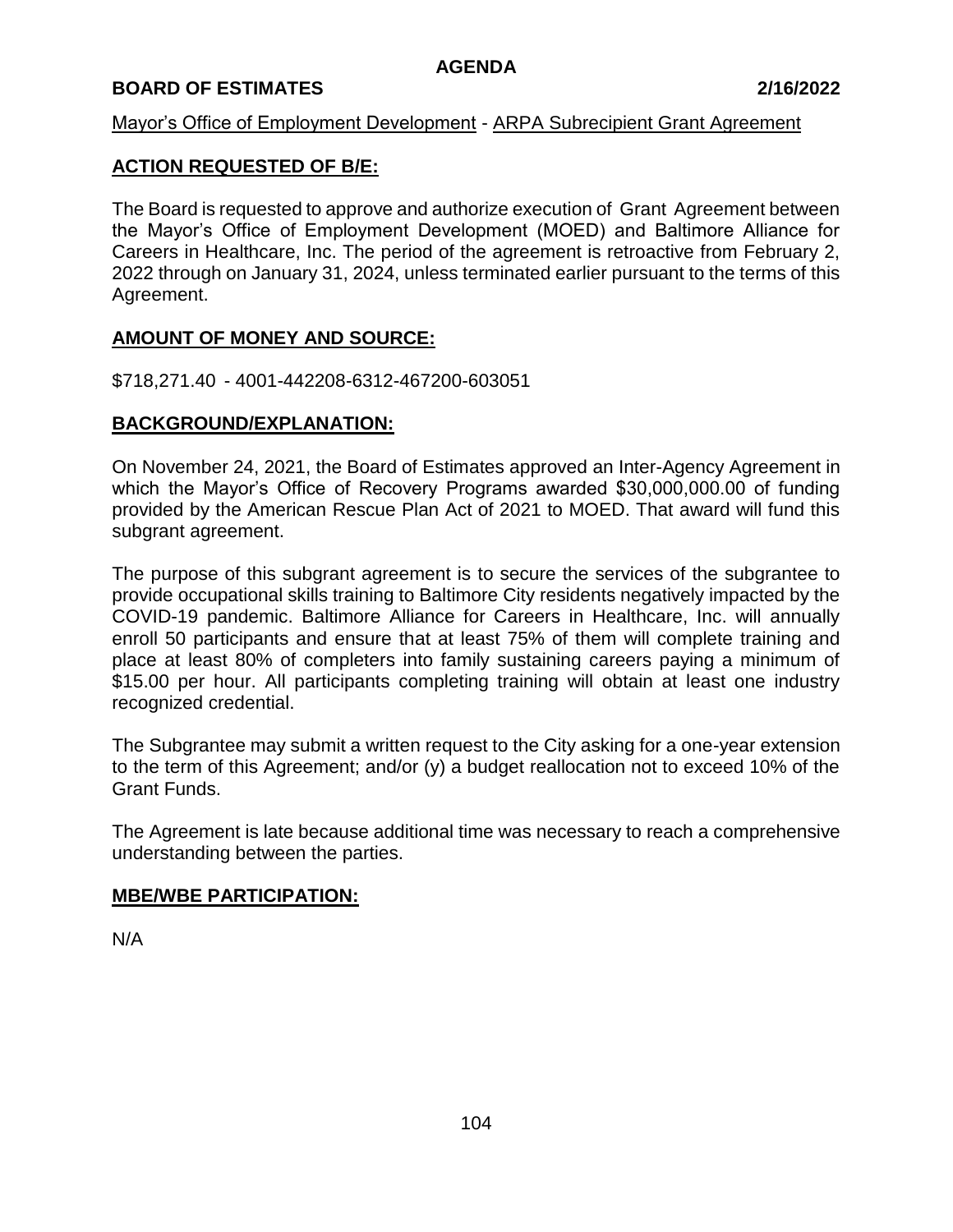# **BOARD OF ESTIMATES 2/16/2022**

Mayor's Office of Employment Development – cont'd

# **LOCAL HIRING:**

N/A. Agreement paid by federal funds

# **APPROVED FOR FUNDS BY FINANCE**

# **AUDITS REVIEWED AND HAD NO OBJECTION.**

(The Grant Agreement has been approved by the Law Department as to form and legal sufficiency.)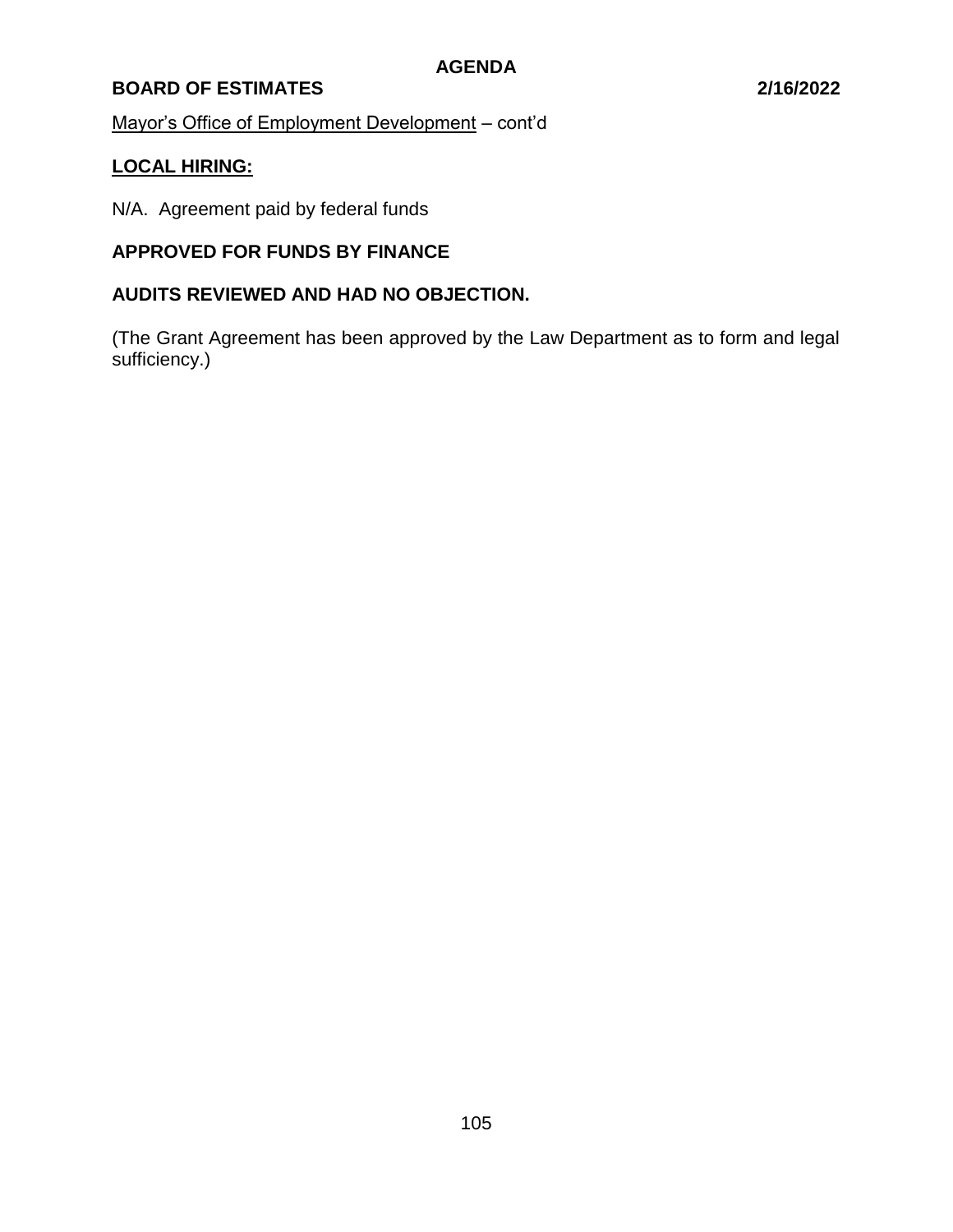# **BOARD OF ESTIMATES 2/16/2022**

#### Mayor's Office of Employment Development - ARPA Subrecipient Grant Agreement

# **ACTION REQUESTED OF B/E:**

The Board is requested to approve and authorize execution of a Grant Agreement Helping Other People Through Empowerment, Inc. (HOPE). The period of the agreement is retroactive from February 2, 2022 through January 31, 2024, unless terminated earlier pursuant to the terms of this Agreement.

#### **AMOUNT OF MONEY AND SOURCE:**

\$431,352.00 - 4000-447522-6312-467205-603051

# **BACKGROUND/EXPLANATION:**

On August 11, 2021 MOED received approval from the Board of Estimates to accept the State of Maryland's \$6,825,000.00 American Rescue Plan Act (ARPA) grant award which will fund this subgrant agreement.

The purpose of this subgrant agreement is to secure the services of the subgrantee to provide occupational skills training to Baltimore City residents negatively impacted by the COVID-19 pandemic. Helping Other People Through Empowerment, Inc. (HOPE) will enroll an annual minimum of 30 participants and ensure that at least 75% of them will complete training and place at least 80% of completers into family sustaining careers paying a minimum of \$15.00 per hour. All participants completing training will obtain at least one industry recognized credential.

The Subgrantee may submit a written request to the Department asking for a one-year extension to the term of this Agreement; and/or (y) a budget reallocation not to exceed 10% of the Grant Funds.

The Agreement is late because additional time was necessary to reach a comprehensive understanding between the parties.

#### **MBE/WBE PARTICIPATION:**

N/A

# **LOCAL HIRING:**

N/A funding provided by federal grant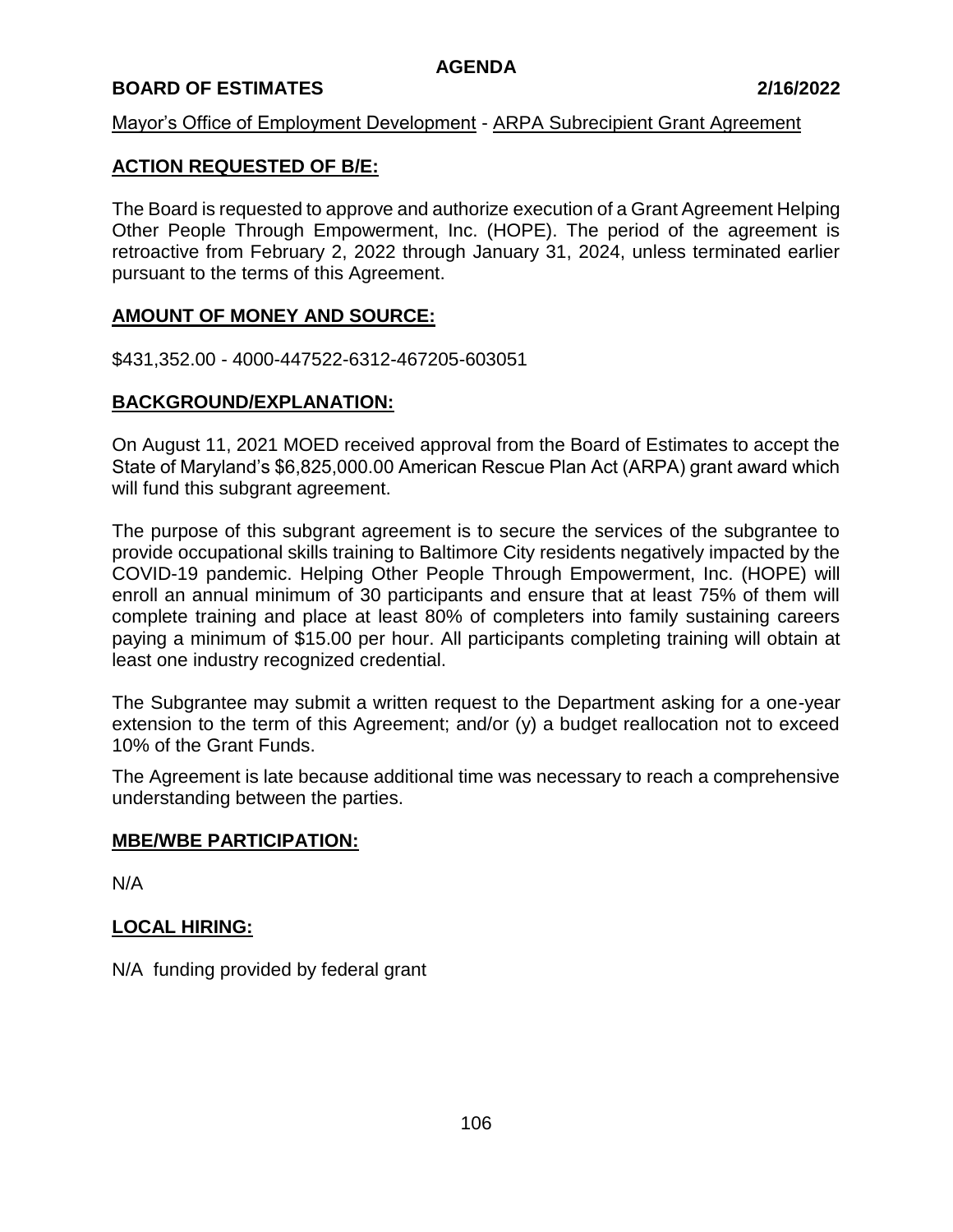# **BOARD OF ESTIMATES 2/16/2022**

Mayor's Office of Employment Development – cont'd

# **APPROVED FOR FUNDS BY FINANCE**

# **AUDITS REVIEWED AND HAD NO OBJECTION.**

(The Grant Agreement has been approved by the Law Department as to form and legal sufficiency.)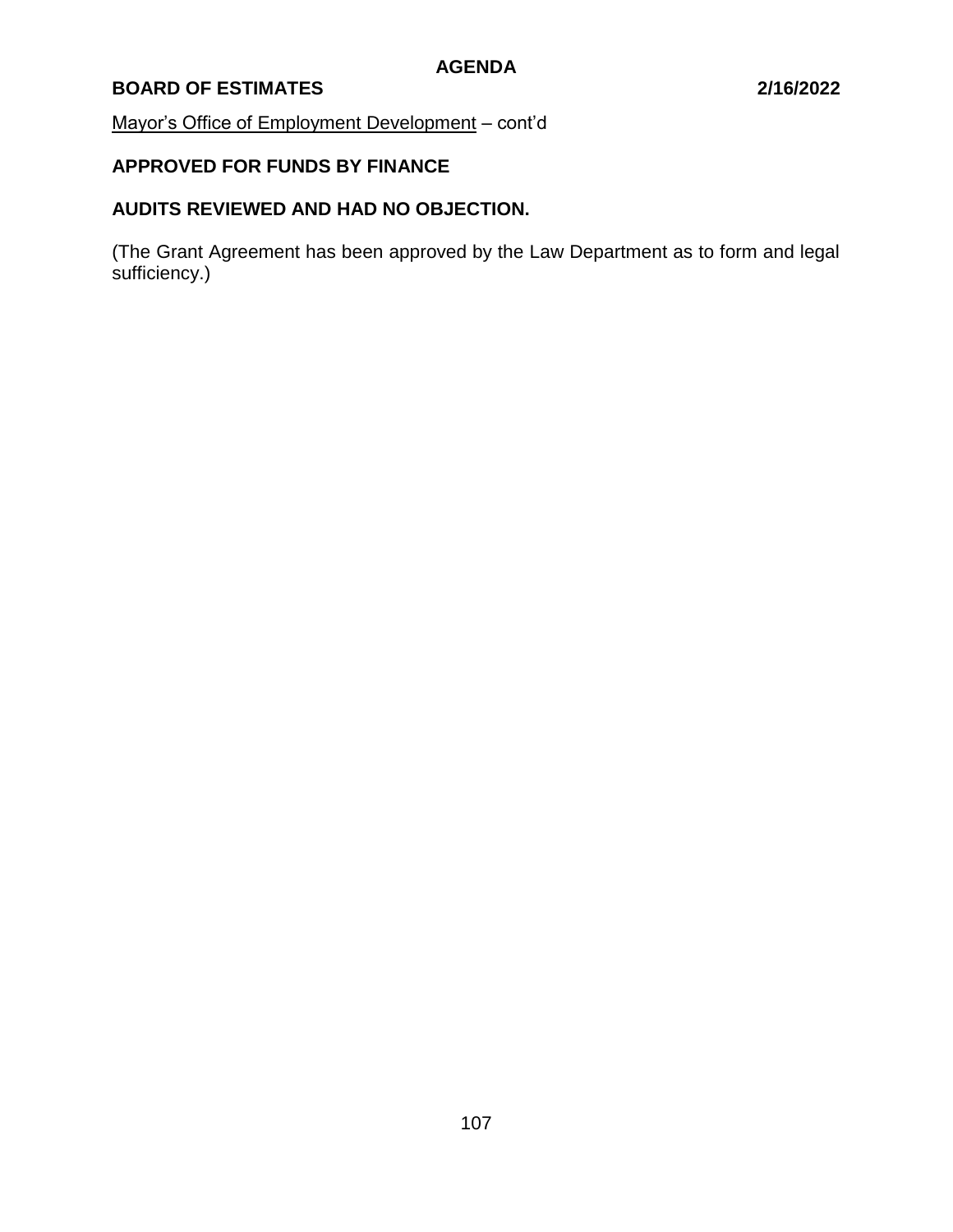# **BOARD OF ESTIMATES 2/16/2022**

#### Mayor's Office of Employment Development - ARPA Subrecipient Grant Agreement

### **ACTION REQUESTED OF B/E:**

The Board of Estimates is requested to approve an agreement between the Mayor's Office of Employment Development (MOED) and Per Scholas, Inc. The period of the agreement is retroactive from February 2, 2022 through January 31, 2024, unless terminated earlier pursuant to the terms of this Agreement.

#### **AMOUNT OF MONEY AND SOURCE:**

\$540,000.00 - 4000-447522-6312-467205-603051

#### **BACKGROUND/EXPLANATION:**

On August 11, 2021 MOED received approval from the Board of Estimates to accept the State of Maryland's \$6,825,000.00 American Rescue Plan Act (ARPA) grant award which will fund this subgrant agreement.

The purpose of this subgrant agreement is to secure the services of Per Scholas, Inc. to provide occupational skills training to Baltimore City residents negatively impacted by the COVID-19 pandemic. Per Scholas, Inc. will enroll 45 participants annually with a goal of at least 75% of participants completing training and at least 80% of completers entering into family sustaining careers paying a minimum of \$15.00 per hour. All participants completing training will obtain at least one industry recognized credential.

The Subgrantee may submit a written request to the Department asking for a one-year extension to the term of this Agreement; and/or (y) a budget reallocation not to exceed 10% of the Grant Funds.

The Agreement is late because additional time was necessary to reach a comprehensive understanding between the parties.

#### **MBE/WBE PARTICIPATION:**

N/A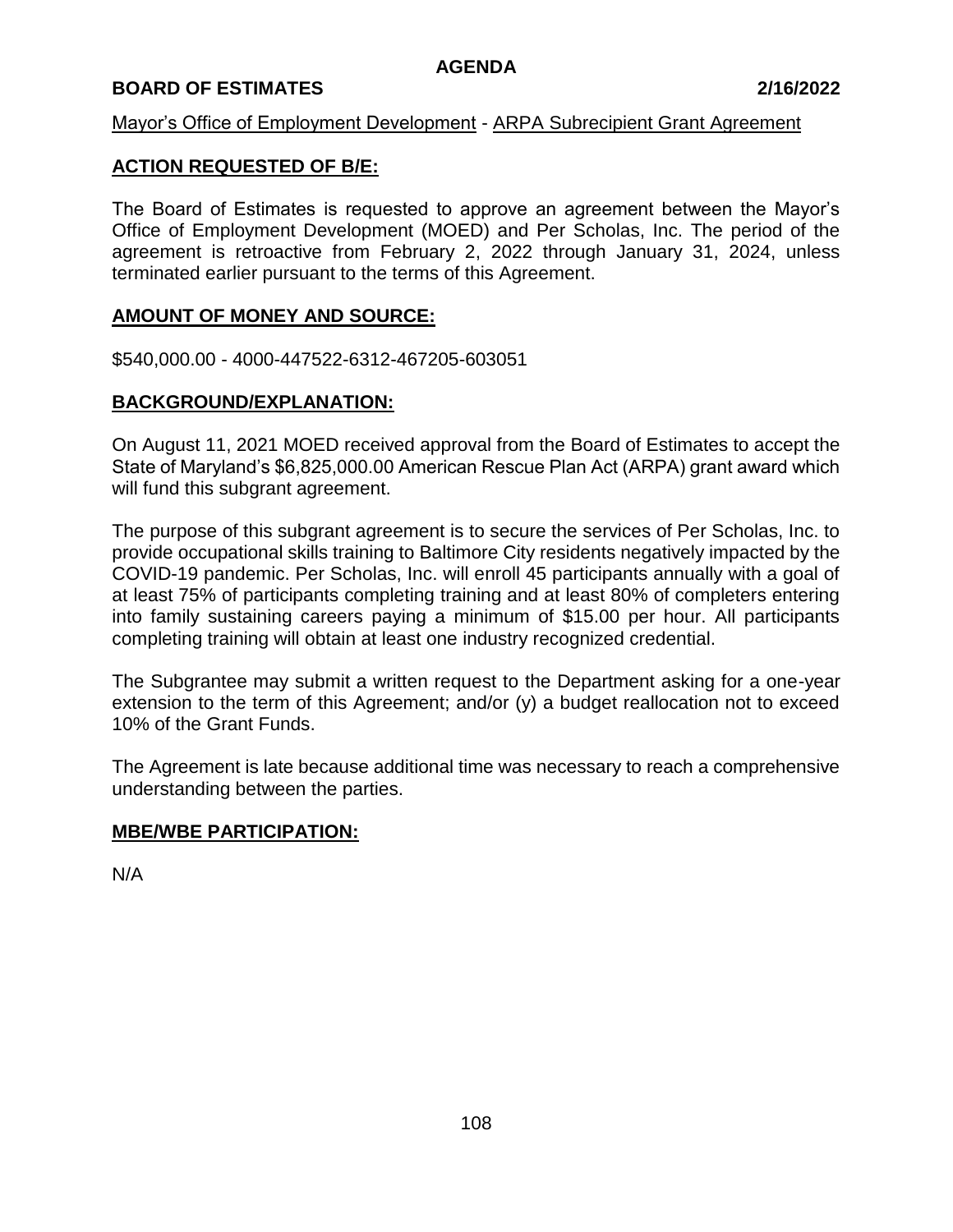# **BOARD OF ESTIMATES 2/16/2022**

Mayor's Office of Employment Development – cont'd

# **LOCAL HIRING:**

N/A. Agreement is paid for by Federal funding

# **APPROVED FOR FUNDS BY FINANCE**

# **AUDITS REVIEWED AND HAD NO OBJECTION.**

(The Grant Agreement has been approved by the Law Department as to form and legal sufficiency.)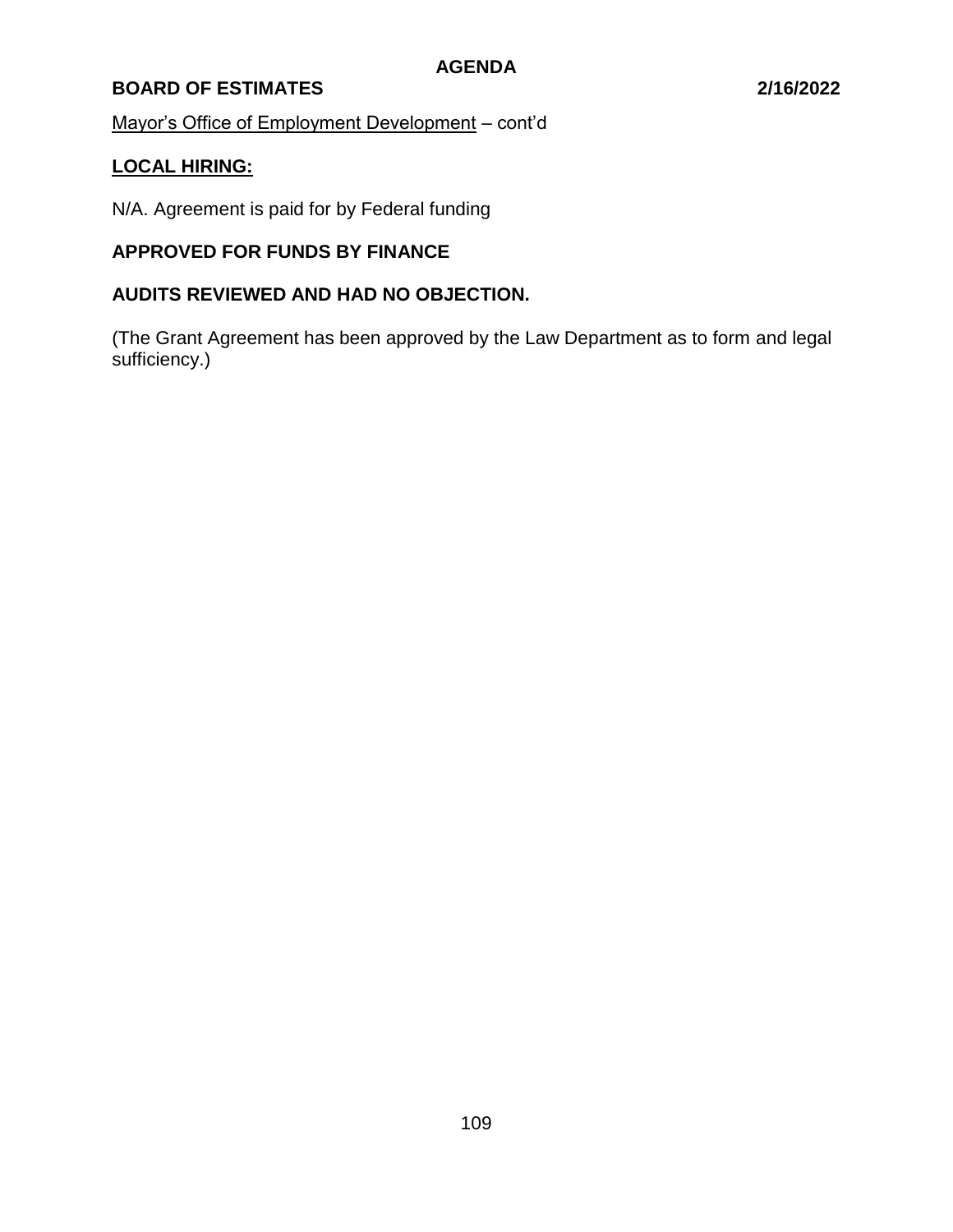# **BOARD OF ESTIMATES 2/16/2022**

# Mayor's Office of Employment Development - ARPA Subrecipient Grant Agreement

### **ACTION REQUESTED OF B/E:**

The Board is requested to approve and authorize execution of a Grant Agreement the Center for Urban Families, Inc. The period of the agreement is retroactive from February 2, 2022 through January 31, 2024, unless terminated earlier pursuant to the terms of this Agreement.

# **AMOUNT OF MONEY AND SOURCE:**

\$750,000.00 - 4001-442208-6312-467200-603051

#### **BACKGROUND/EXPLANATION:**

On November 24, 2021, the Board of Estimates approved an Inter-Agency Agreement in which the Mayor's Office of Recovery Programs awarded \$30,000,000 of funding provided by the American Rescue Plan Act of 2021 to MOED. That award will fund this subgrant agreement.

The purpose of this subgrant agreement is to secure the services of the subgrantee to provide occupational skills training to Baltimore City residents negatively impacted by the COVID-19 pandemic. Center for Urban Families, Inc. will annually enroll 75 participants and ensure that at least 75% of them will complete training and place at least 80% of completers into family sustaining careers paying a minimum of \$15.00 per hour. All participants completing training will obtain at least one industry recognized credential.

The subgrantee may submit a written request to the City asking for a one-year extension to the term of this Agreement; and/or (y) a budget reallocation not to exceed 10% of the Grant Funds.

The Agreement is late because additional time was necessary to reach a comprehensive understanding between the parties.

#### **MBE/WBE PARTICIPATION:**

N/A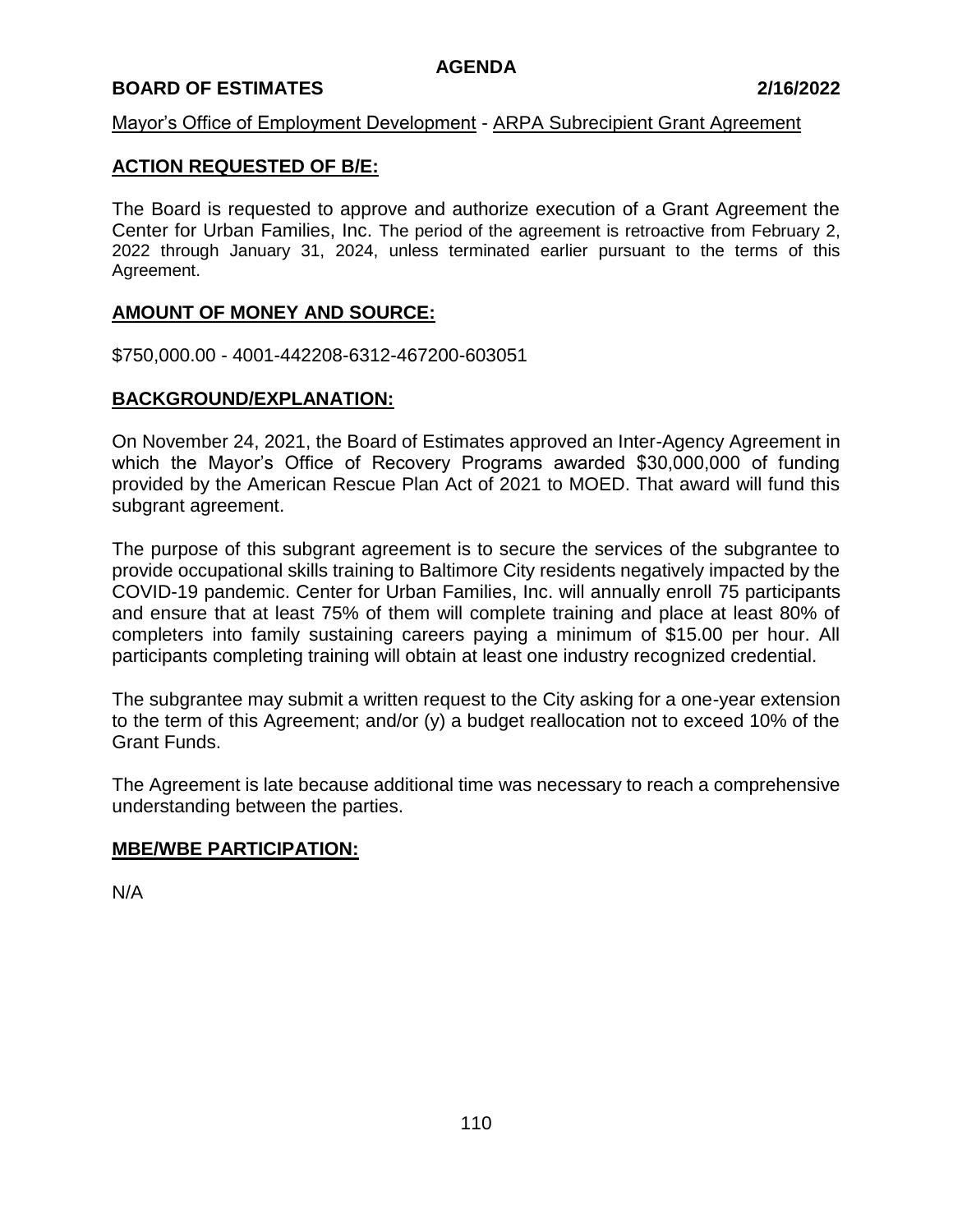# **BOARD OF ESTIMATES 2/16/2022**

Mayor's Office of Employment Development – cont'd

# **LOCAL HIRING:**

N/A. Agreement paid by Federal funds

# **APPROVED FOR FUNDS BY FINANCE**

# **AUDITS REVIEWED AND HAD NO OBJECTION.**

(The Agreement has been approved by the Law Department as to form and legal sufficiency.)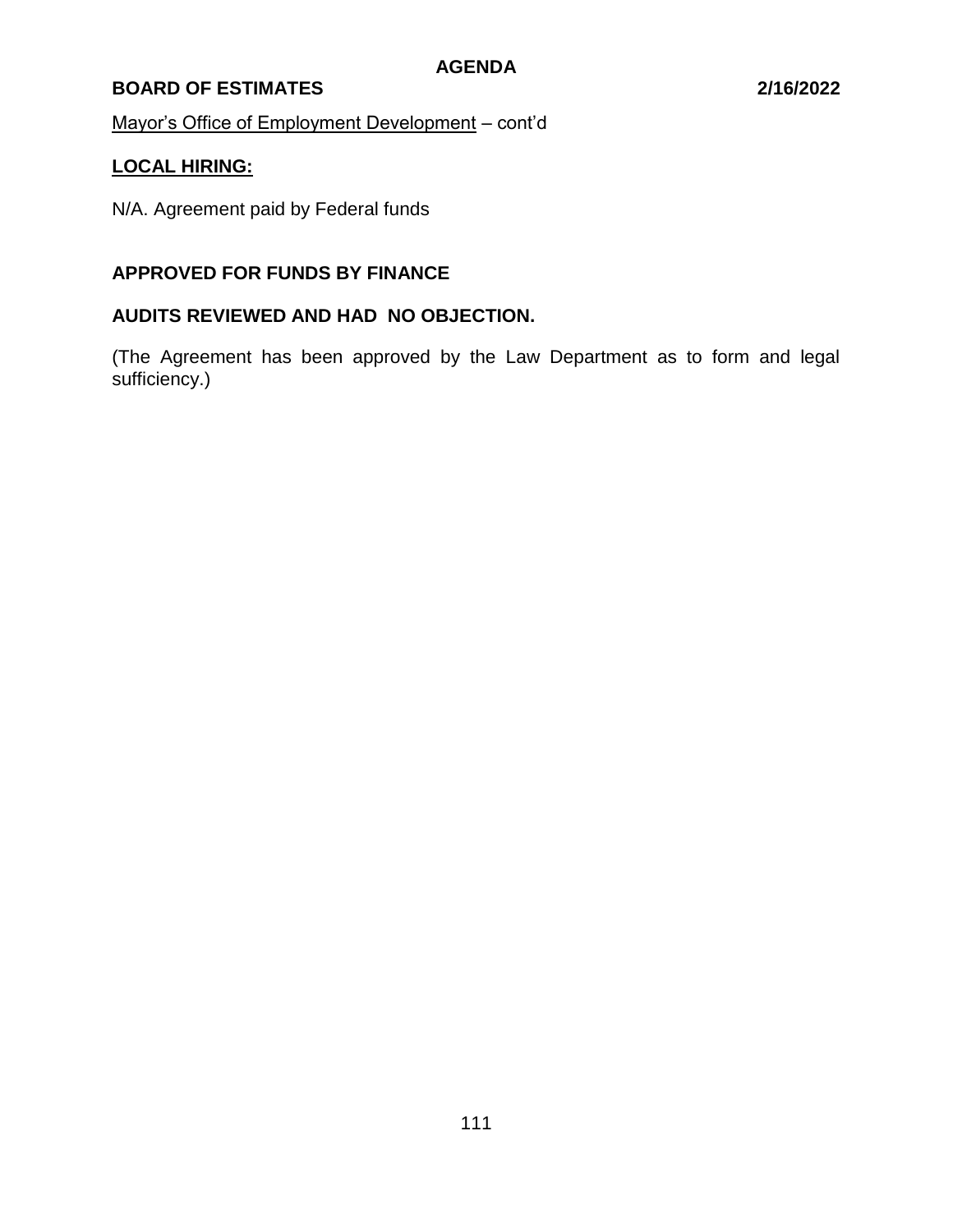Police Department – Grant Award

# **ACTION REQUESTED OF B/E:**

The Board is requested to approve and authorize acceptance of a Grant Award from the Governor's Office of Crime Control and Prevention for the Baltimore Police Department's Baltimore Community Intelligence Centers (BCIC) Program, Award #VIPE-2022-0001. The period of this grant is from July 1, 2021 through June 30, 2022.

#### **AMOUNT OF MONEY AND SOURCE:**

\$100,000.00 - 5000-514721-2042-811000-607004 - Grant Funds

#### **BACKGROUND/EXPLANATION:**

The Governor's Office of Crime Control and Prevention awarded the Baltimore Police Department with grant funds in the amount of \$100,000.00 to continue the Baltimore Community Intelligence Centers in the Eastern and Western Districts. The BCIC grant funds will be used to continue to fund two Crime Analysts that will aid in gun violence reduction. The crime analysts will help identify emerging patterns and trends, inform the allocation of limited enforcement resources, and help plan crime prevention strategies and evaluating police efforts.

The Grant Award is late because of administrative delays.

#### **MBE/WBE PARTICIPATION:**

Not Applicable

#### **EMPLOY BALTIMORE:**

Not Applicable

#### **LIVING WAGE:**

Not Applicable

#### **APPROVED FOR FUNDS BY FINANCE**

# **AUDITS REVIEWED THE SUBMITTED DOCUMENTATION AND FOUND THAT IT CONFIRMED THE GRANT AWARD.**

(The Grant Award has been approved by the Law Department as to form and legal sufficiency.)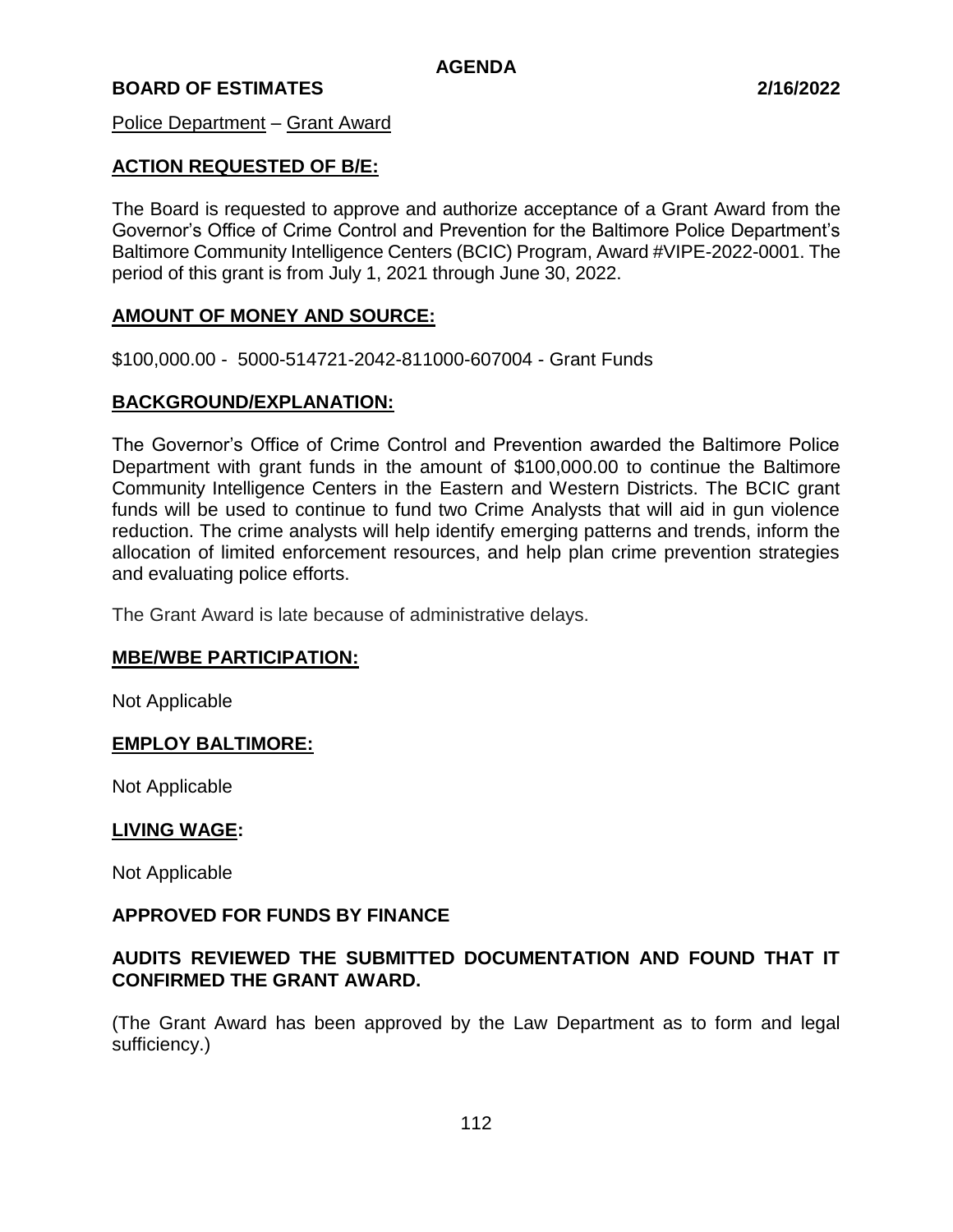#### Police Department – Renewal

# **ACTION REQUESTED OF B/E:**

The Board is requested to approve the renewal option of the Professional Services Agreement with Dr. Jack Leeb for pre-employment screening evaluations. The renewal term is for one year beginning January  $27<sup>th</sup>$ , 2022 until January  $26<sup>th</sup>$ , 2023 with one additional renewal option remaining.

#### **AMOUNT OF MONEY AND SOURCE:**

\$40,000.00 - 1001-000000-2003-796400-603026

#### **BACKGROUND/EXPLANATION:**

On January  $27<sup>th</sup>$ , 2021, the Board approved the contract between the Baltimore City Police Department and Dr. Jack Leeb for one year with two renewal options. Dr. Leeb provides the following services:

Psychological Services, Pre-Employment Psychological Testing. BPD shall compensate the Contractor a fee in the amount of \$475.00 per candidate (includes all expenses).

Psychological Services, Fitness for Duty assessment, per assessment. BPD shall compensate the Contractor a fee in the amount of \$1,850.00 per assessment (includes all expenses).

Psychological Services. Fitness for Duty Follow-up. BPD shall compensate the Contractor a fee in the amount of \$925.00 per candidate (includes all expenses).

BPD requires professional psychological services for pre-employment screening evaluations that are critical to its efforts to recruit and retain police officers and civilian personnel to fulfill its mission to provide for the safety and well-being of the Baltimore City community. The vendor has expertise in the provision of these services and in the past has provided these services to other law enforcement agencies in the Baltimore metropolitan area. The Vendor will provide these services on a non-exclusive basis.

#### **MBE/ WBE PARTICIPATION:**

Not Applicable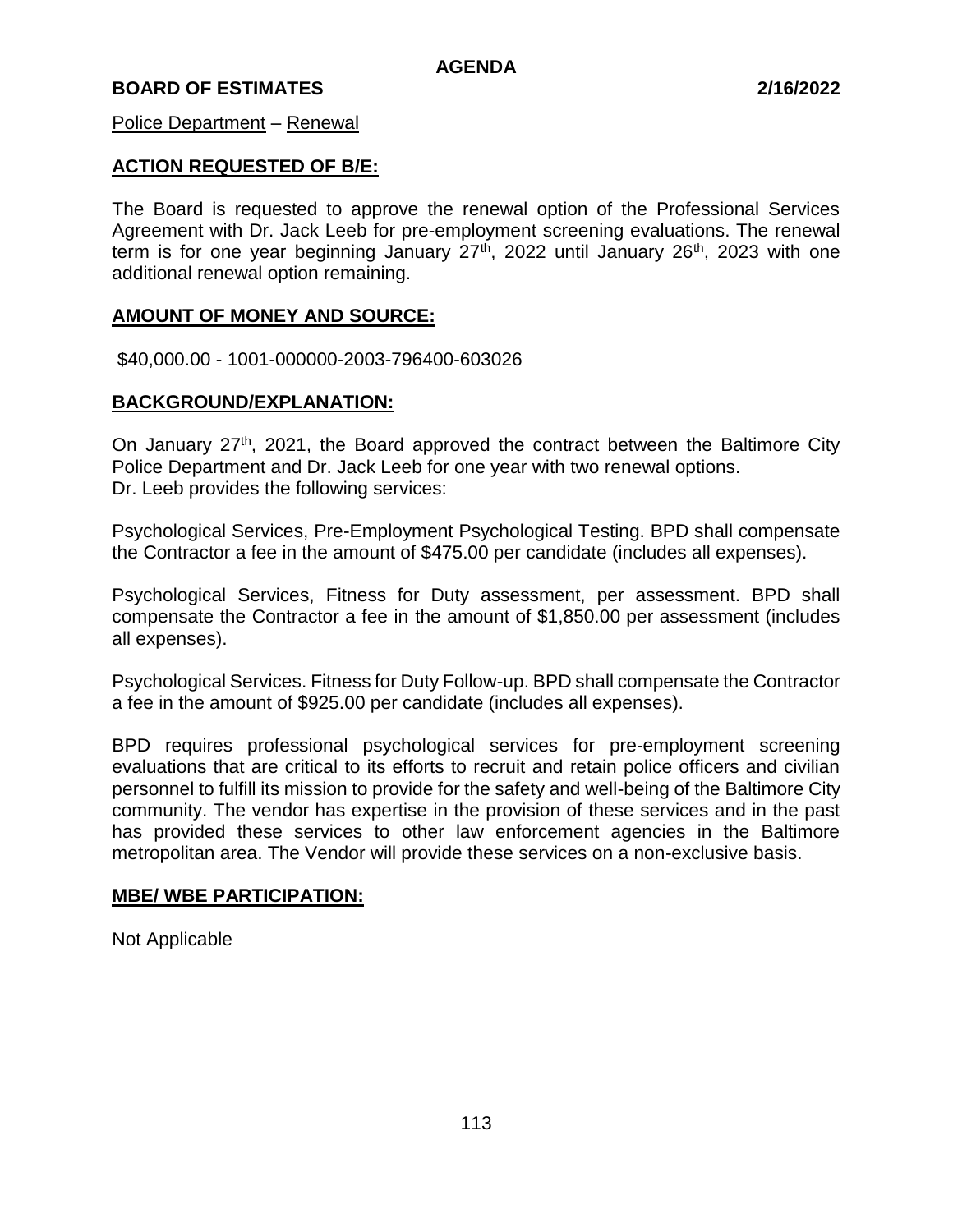Police Department – cont'd

# **EMPLOY BALTIMORE:**

Not Applicable

# **LIVING WAGE:**

Not Applicable

# **APPROVED FOR FUNDS BY FINANCE**

# **AUDITS REVIEWED AND HAD NO OBJECTION.**

(The Professional Services Agreement has been approved by the Law Department as to form and legal sufficiency.)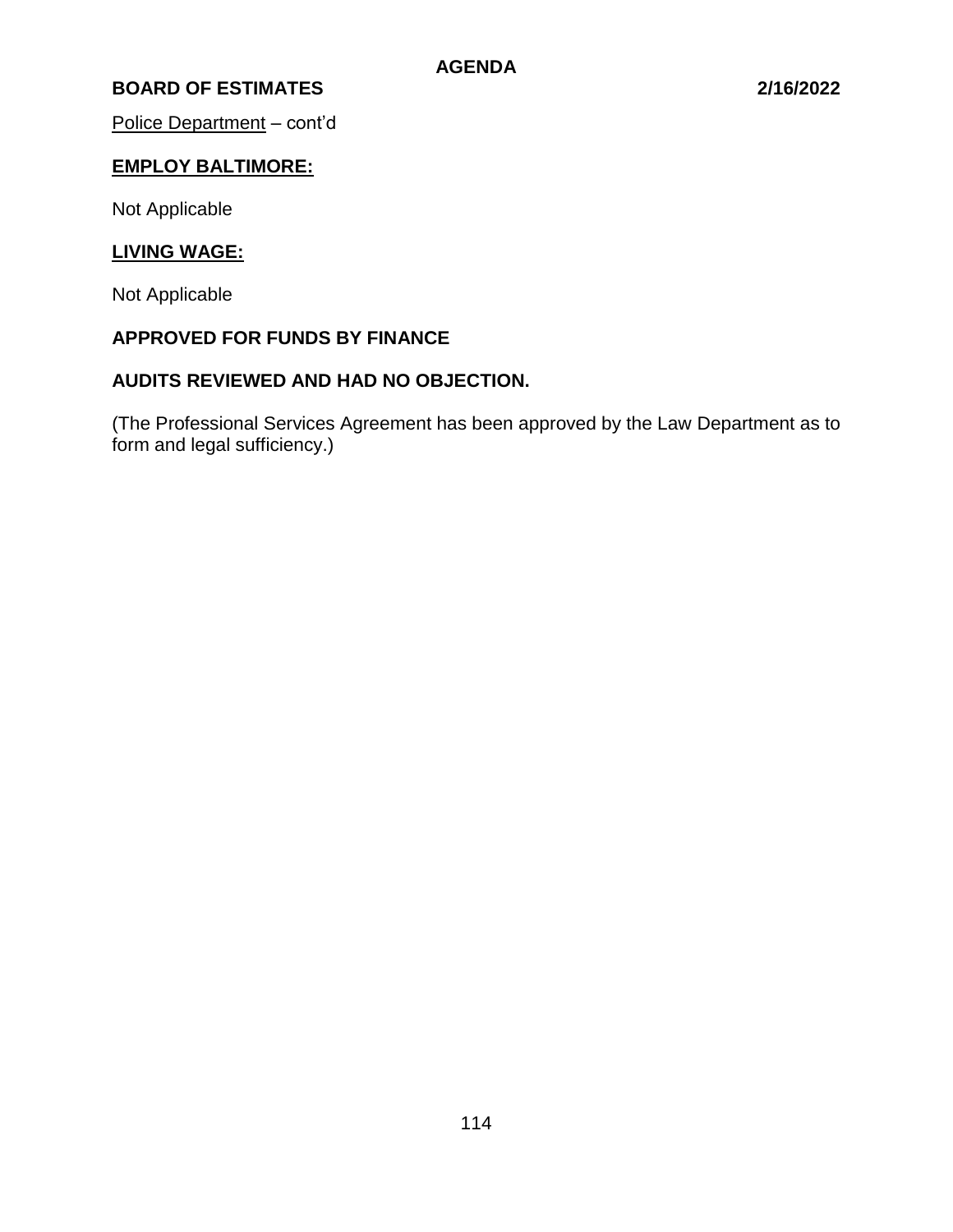# **BOARD OF ESTIMATES 2/16/2022**

Mayor's Office of Homeless Services (MOHS) – Agreements and Amendments to Agreements

The Board is requested to approve and authorize execution of the various agreements and amendment to agreements with the listed organizations.

#### AGREEMENTS

#### 1. **CARROLL COUNTY, MARYLAND \$ 64,452.00**

Account: 4000-490821-3573-763200-603051

The City has received a U.S. Department of Housing and Urban Development grant to undertake the Housing Opportunity for Persons with AIDS (HOPWA) Program. Under the terms of this Provider Agreement, Carroll County, Maryland, as a sub-recipient, will provide rental assistance to ten low-income HIV/AIDS positive individuals and/or families in Baltimore County, Maryland. The period of the agreement is July 1, 2020 through June 30, 2023.

The Provider Agreement is late because of delays at the administrative level.

#### **MBE/WBE PARTICIPATION:**

#### **MWBOO GRANTED A WAIVER ON NOVEMBER 9, 2020.**

#### 2. **HEALTH CARE FOR THE HOMELESS, INC. \$836,829.00**

Account: 4000-407020-3573-757900-603051

The City has received a U.S. Department of Housing and Urban Development grant to undertake the Continuum of Care Grant (CoC) Program. Under the terms of this Provider Agreement, Health Care for the Homeless, Inc. will use the funds to provide rental assistance and supportive services to 52 individuals and/or families experiencing homelessness in the City of Baltimore. The Provider will offer service(s) under its Homewood Bound PHP Project. The period of the Agreement is October 1, 2021 through September 30, 2022.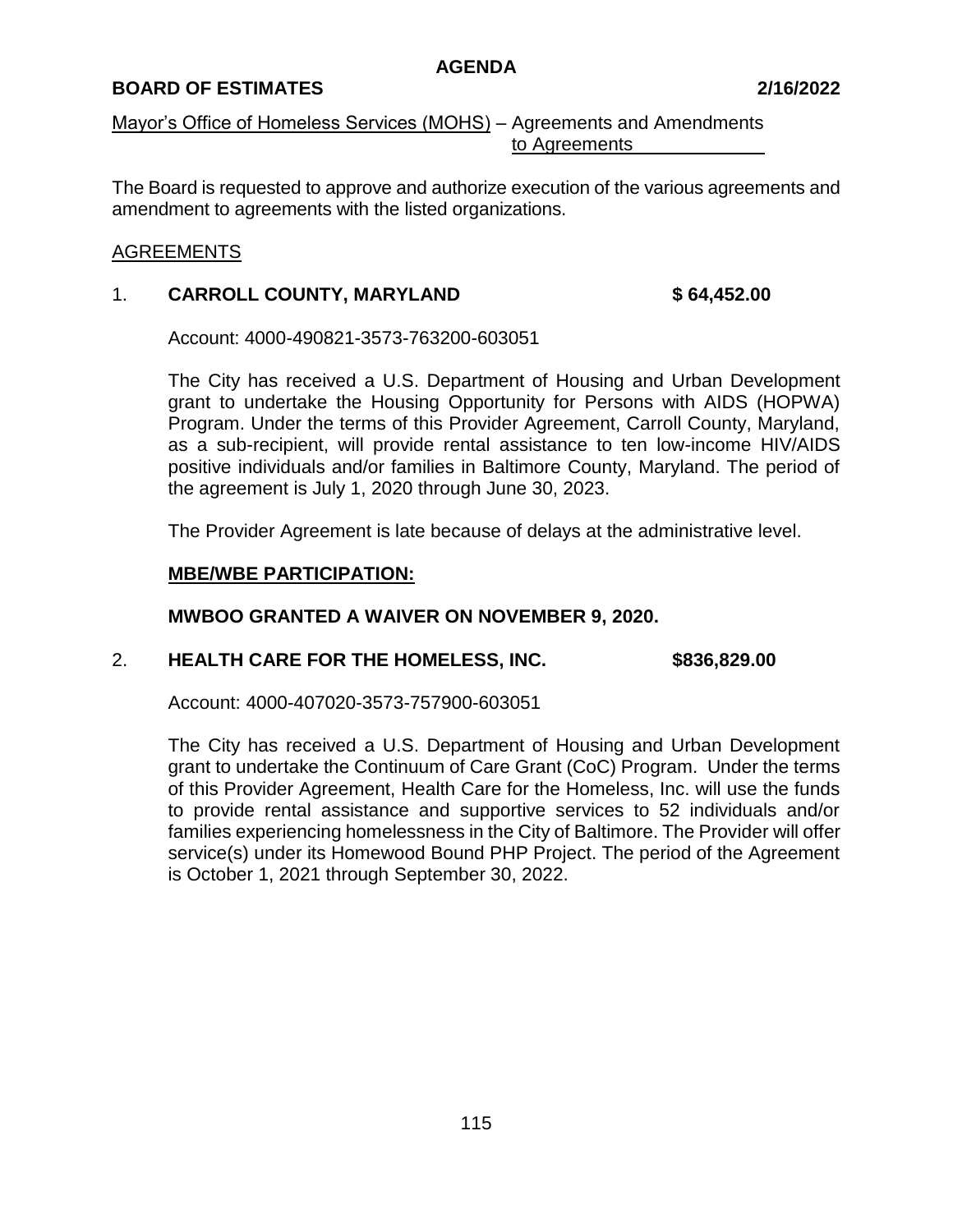MOHS – cont'd

# 3. **PEOPLE ENCOURAGING PEOPLE, \$433,916.00 INCORPORATED**

Account: 1001-000000-5940-781900-603051

The City has allocated certain General Funds to the MOHS and desires to utilize the funds to assist Providers in the provision of emergency services to the homeless population of Baltimore City. Under the terms of this Provider Agreement, People Encouraging People, Incorporated, will use the funds to provide homeless outreach services to 50 individuals and/or families experiencing homelessness in the City of Baltimore. The Provider will offer service(s) through its Expanded Homeless Outreach program. The period of the Agreement is July 1, 2021 through June 30, 2022.

The Provider Agreement is late because of delays at the administrative level.

#### **MBE/WBE PARTICIPATION:**

#### **MWBOO GRANTED A WAIVER ON NOVEMBER 9, 2020.**

#### 4. **THE T.I.M.E. ORGANIZATION, INC. \$100,000.00**

Account: 5000-521821-3572-327200-603051

The City has received a Maryland Department of Housing and Community Development grant under the Emergency Housing Program (the Program). The Program provides funds for emergency housing and related administrative costs for services for the homeless population within the State of Maryland. Under the terms of this Provider Agreement, The T.I.M.E Organization, Inc. will use the funds to provide emergency shelter services to those experiencing homelessness in the City of Baltimore. The period of the Agreement is July 1, 2020 through June 30, 2022.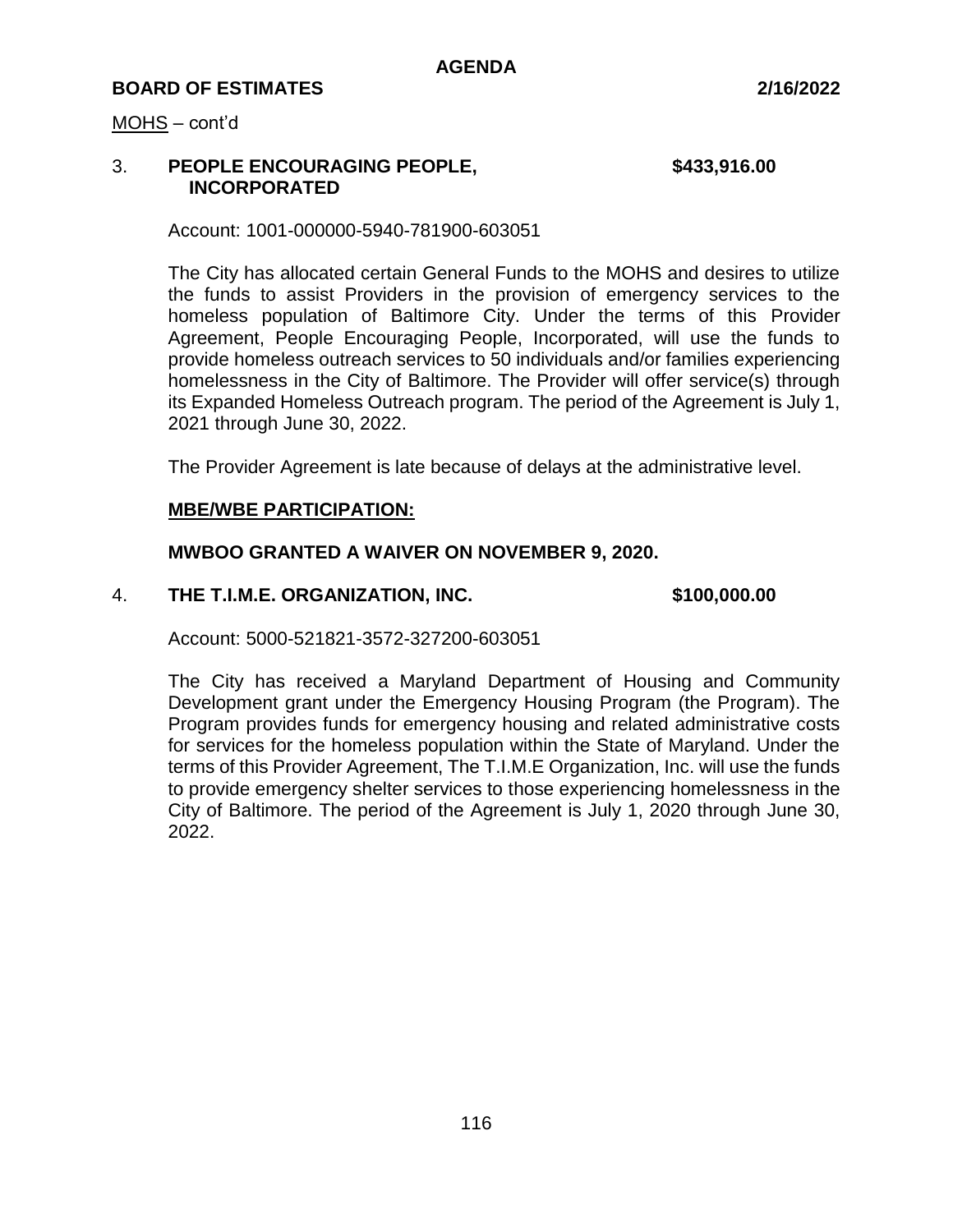#### MOHS – cont'd

# 5. **THE T.I.M.E. ORGANIZATION, INC. \$ 60,018.36**

Account: 4000-407118-3572-327200-603051

The City has received a U.S. Department of Housing and Urban Development grant to undertake the Emergency Solutions Grant Program. Under the terms of this Provider Agreement, The T.I.M.E Organization, Inc., a Provider, will operate an emergency homeless shelter with 170 beds for women experiencing homelessness in the City of Baltimore. The Provider will offer service(s) through its Pinderhughes Shelter Program. The period of the Agreement is July 1, 2021 through June 30, 2023.

The Provider Agreement is late because of delays at the administrative level.

#### 6. **THE T.I.M.E. ORGANIZATION, INC. \$816,739.57**

Account: 4000-438320-3572-327200-603051

The City has received a U.S. Department of Housing and Urban Development grant under the CARES Act Emergency Solution Grant-CV Program. This funding is intended to be used to prevent, prepare for, and respond to the COVID-19 pandemic. Under the terms of this Provider Agreement, The T.I.M.E. Organization, Inc., a sub-recipient, will operate a rapid rehousing program serving COVID vulnerable households; providing rental assistance and supportive services to those experiencing homelessness in the City of Baltimore. The period of the Agreement is July 1, 2021 through September 30, 2022.

# 7. **THE T.I.M.E. ORGANIZATION, INC. \$193,931.00**

Account: 5000-529122-3572-327200-603051

The City has received a U.S. Department of Housing and Urban Development grant to undertake the Homelessness Solutions Grant Program. Under the terms of this Provider Agreement, The T.I.M.E Organization, Inc., a Provider, will provide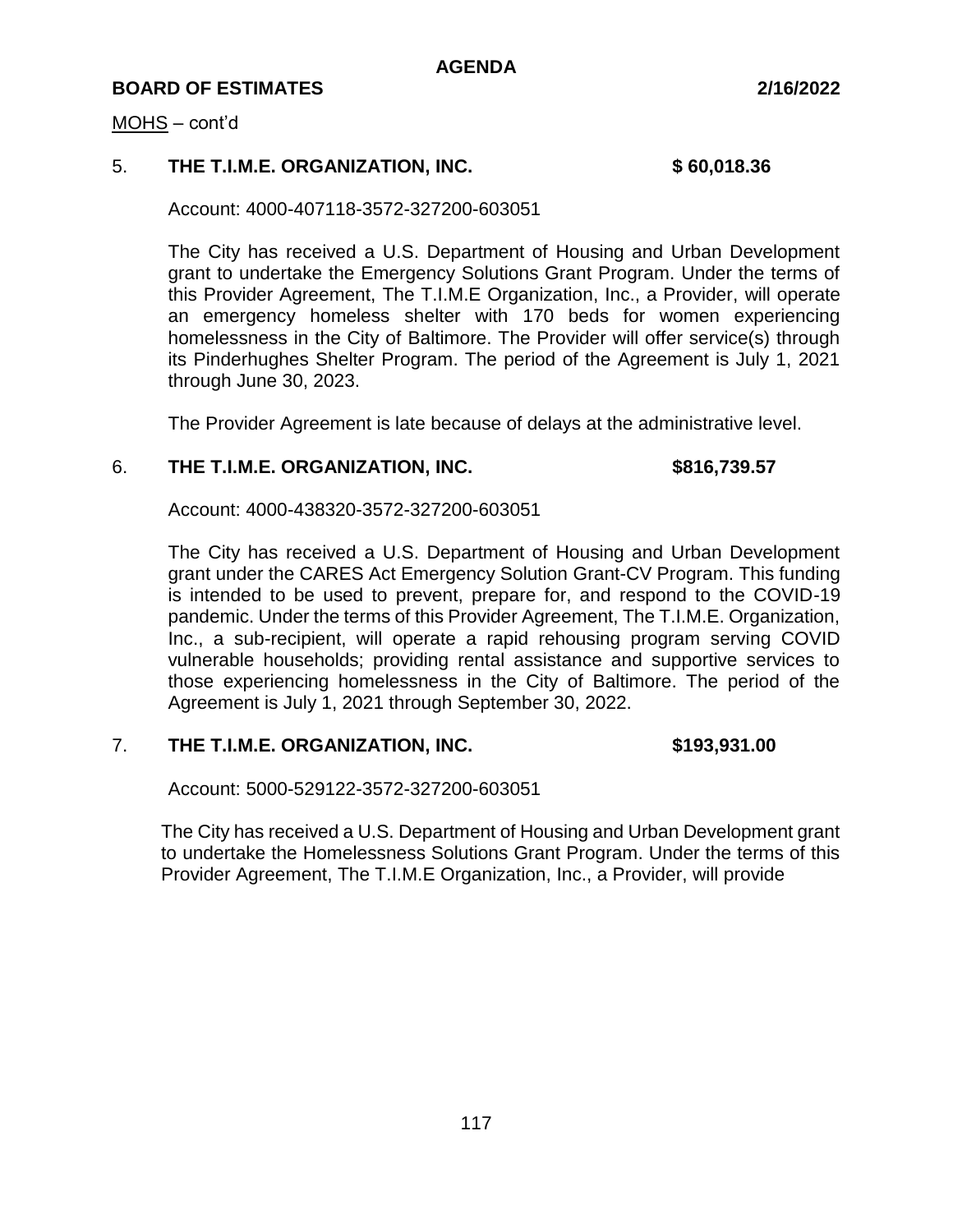#### MOHS – cont'd

emergency homeless shelter services for those experiencing homelessness in the City of Baltimore. The Provider will offer service(s) through its Pinderhughes Shelter Project. The period of the Agreement is July 1, 2021 through September 30, 2022.

The Provider Agreements are late because of delays at the administrative level.

# AMENDMENTS TO AGREEMENTS

# 8. **ST. VINCENT DE PAUL OF BALTIMORE, INC. \$ 0.00**

Account: 4000-438320-3572-781800-603051

The City received a U.S. Department of Housing and Urban Development Coronavirus Aid, Relief, and Economic Security Act (CARES Act) grant. On January 13, 2021, the Board approved the original Agreement under the Emergency Solutions Grant CARES Act (ESG-CV), for the period March 13, 2020 through January 31, 2022.

This First Amendment to the Agreement will extend the period of the Agreement through September 30, 2022 to allow St. Vincent de Paul of Baltimore, Inc., a provider, to continue to operate an emergency homeless shelter for men providing 153 beds, meals, and support services at a City-owned facility located at 4701 Greenspring Drive, Baltimore, Maryland. The Provider will use funds to prevent, prepare for, and respond to the Coronavirus Pandemic (COVID-19). The Provider will offer service(s) under its Greenspring Men's Shelter Program.

# 9. **ASSOCIATED CATHOLIC CHARITIES, INC. \$ 0.00 (ACC)**

Account: 4000-438320-3572-779200-603051

The City received a U.S. Department of Housing and Urban Development Coronavirus Aid, Relief, and Economic Security Act (CARES Act) grant. On January 20, 2021, the Board approved the original Agreement under the Emergency Solutions Grant for the period March 13, 2020 through January 31, 2022.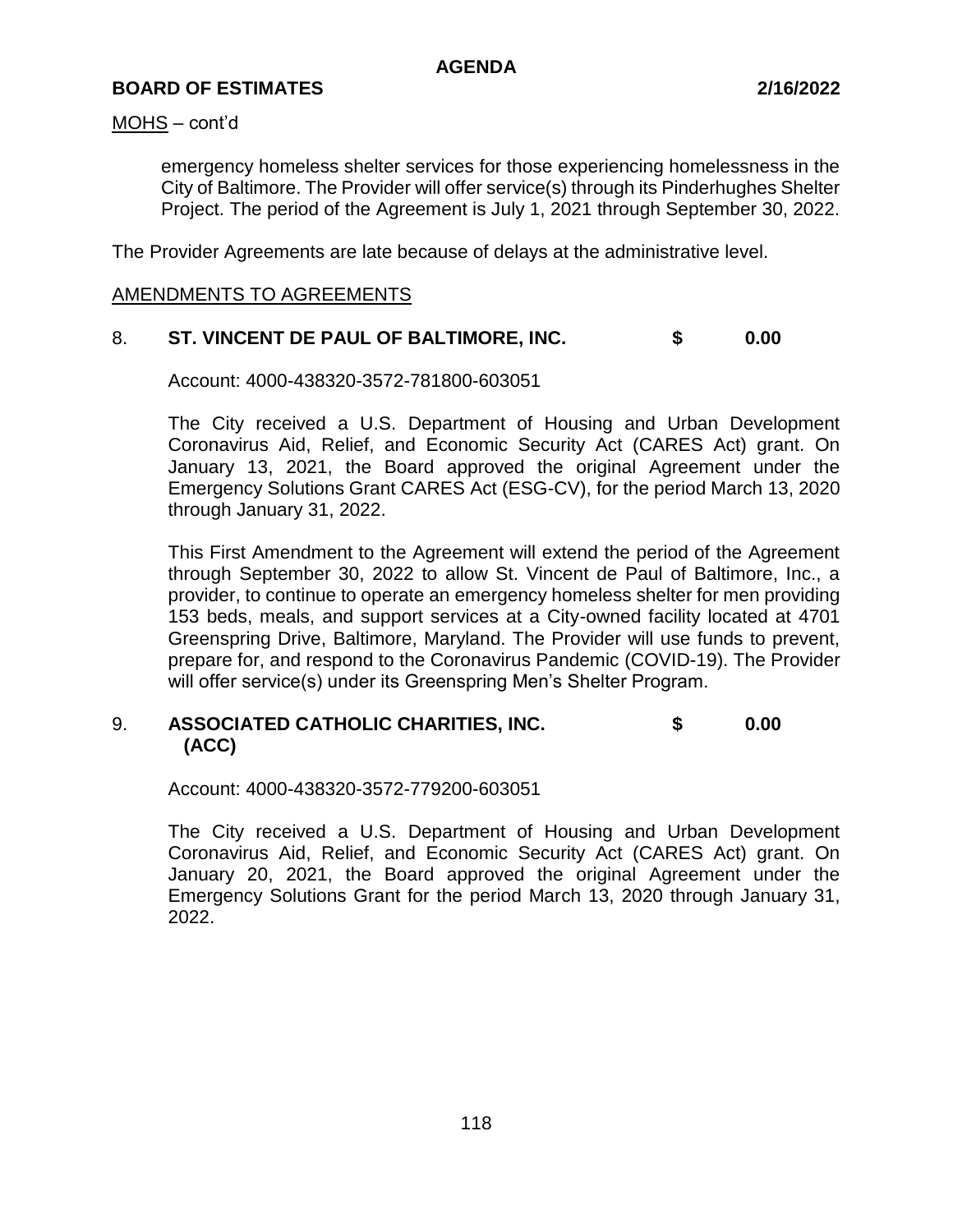#### MOHS – cont'd

This First Amendment to the Agreement will extend the period of the Agreement through September 30, 2022 to allow the ACC, a subrecipient, to continue to operate an emergency homeless shelter for 275 individuals experiencing homelessness in the City of Baltimore. The ACC will use the funds to prevent, prepare for, and respond to the Coronavirus Pandemic (COVID-19). The ACC will offer service(s) through its Weinberg Housing Resource Center Program.

The Amendments to Agreements are late because of delays at the administrative level.

# **MWBOO GRANTED A WAIVER ON NOVEMBER 9, 2020.**

# **APPROVED FOR FUNDS BY FINANCE**

# **AUDITS REVIEWED AND HAD NO OBJECTION.**

(The Agreements and the Amendments to Agreements have been approved by the Law Department as to form and legal sufficiency.)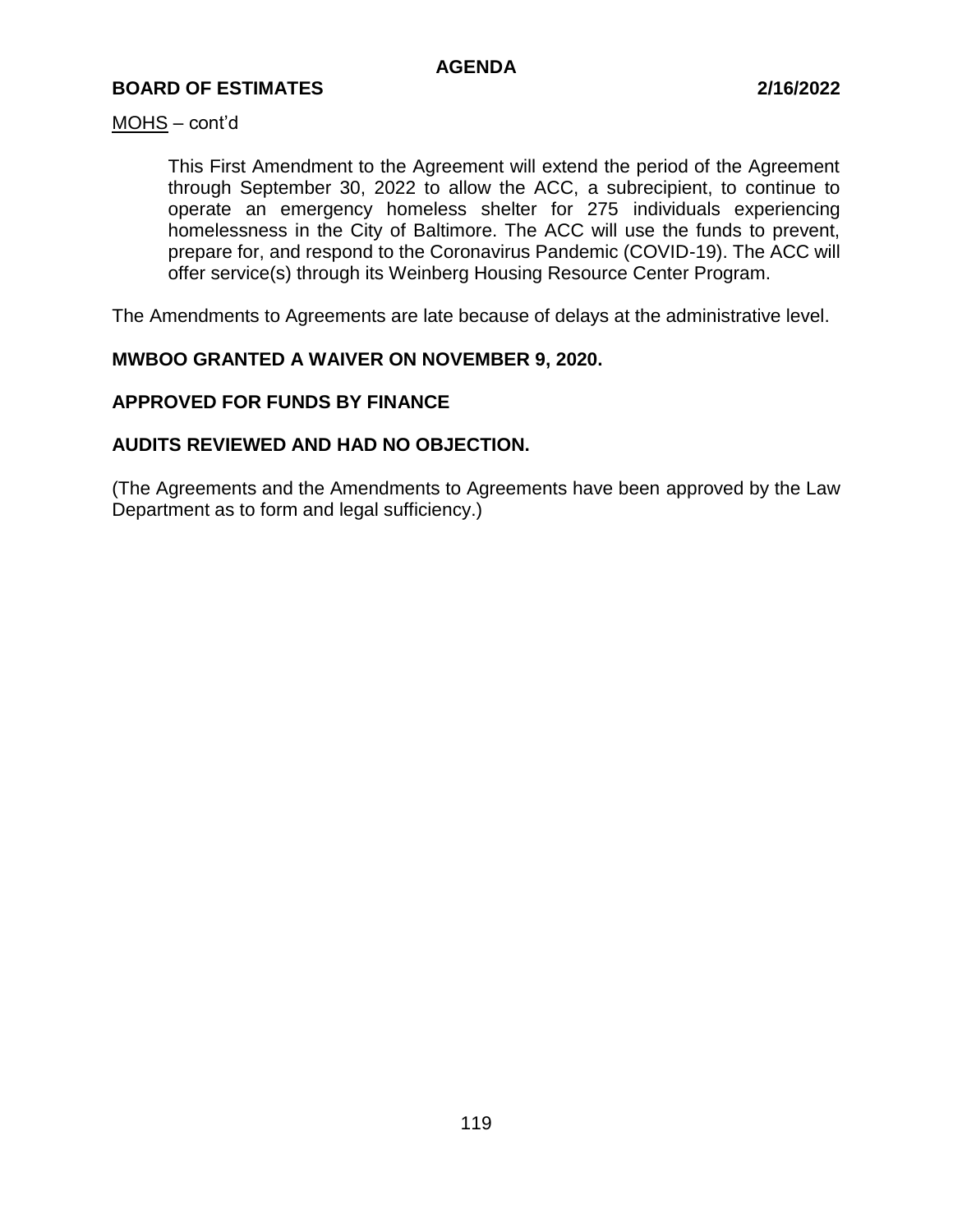# **BOARD OF ESTIMATES 2/16/2022**

# Department of Public Works – On-Call Civil/Structural Engineering Services

# **ACTION REQUESTED OF B/E:**

The Board is requested to approve Task 001 with EBA Engineering, Inc. under Project No. 1311E, On-Call Civil/Structural Engineering Services Task No. 001. The original contract will expire on February 23, 2024. The duration of this task is 12 months.

# **AMOUNT OF MONEY AND SOURCE**:

\$287,634.48 - Funding is anticipated from Wastewater Revenue Bonds

#### **BACKGROUND/EXPLANATION:**

The Office of Engineering & Construction has requested EBA Engineering, Inc. to provide Professional Engineering Services for the design of S.C. 995M-McComas Street Pumping Station Upgrade. Under this proposed task, EBA Engineering, Inc. will address areas of concern associated with the existing McComas Street Pumping Station including needed major improvements to the pumps, Heating, Ventilation & Air Conditioning, motors, piping, valves, controls, and site.

#### **THE SCOPE OF THE ORIGINAL AGREEMENT INCLUDES:**

Data collection, hydraulic analysis, permitting, civil, architectural, structural, mechanical, electrical, heating, ventilation and air conditioning, instrumentation and controls components of the station.

#### **MBE/WBE PARTICIPATION:**

The Vendor will comply with Article 5, Subtitle 28 of the Baltimore City Code and the MBE and WBE goals assigned to the original agreement MBE: 30% and WBE: 15%.

Currently, this On-Call Agreement is in compliance with the goals set by MWBOO. Current goals are: MBE: 37.4% and WBE: 18.8%.

THE LOCAL HIRING LAW: The Local Hiring Law does not apply to this request.

#### **APPROVED FOR FUNDS BY FINANCE**

#### **AUDITS REVIEWED AND FOUND THE BASIS CONSISTENT WITH CITY POLICY.**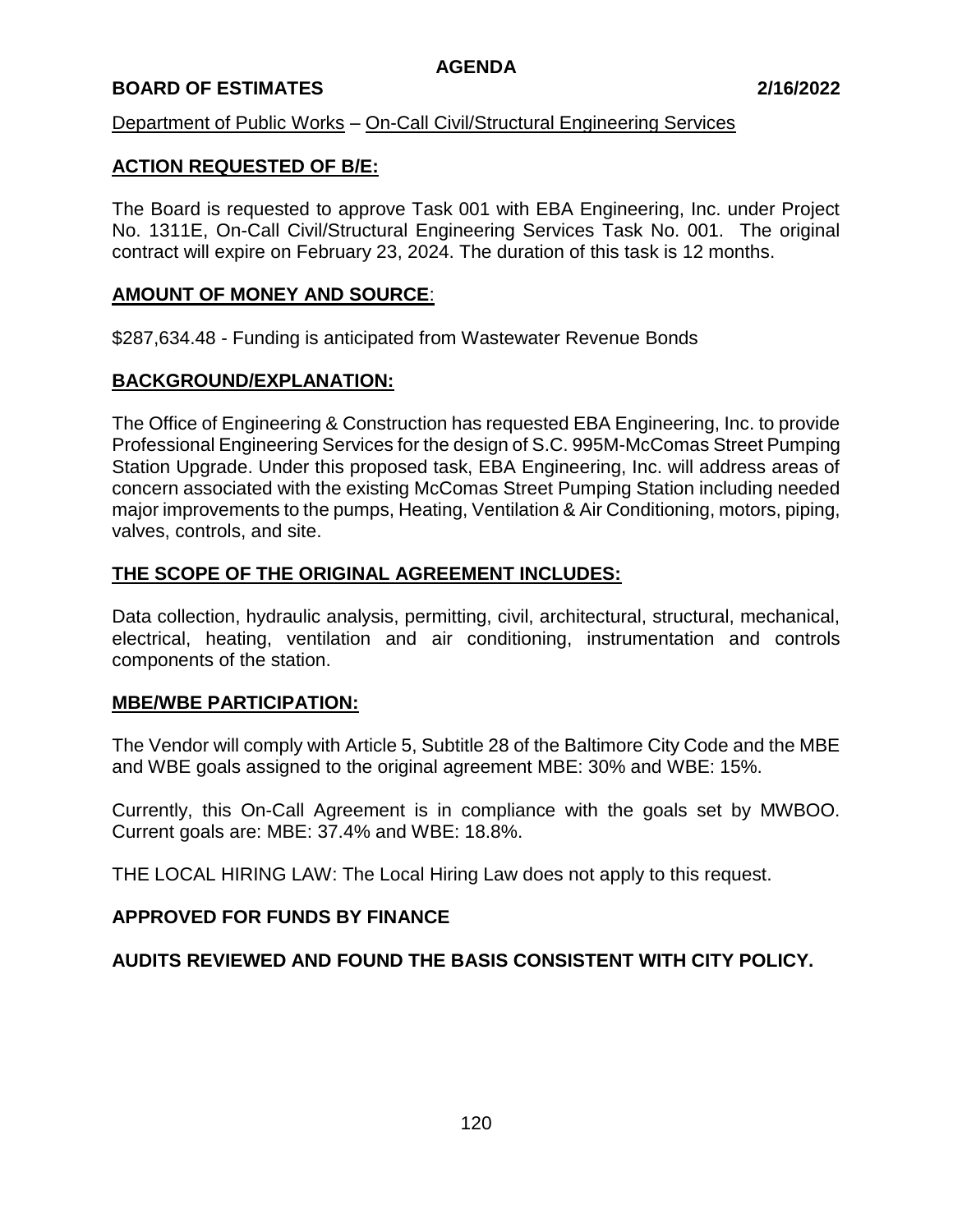# **BOARD OF ESTIMATES 2/16/2022**

Department of Public Works – cont'd

# **TRANSFER OF FUNDS**

| <b>AMOUNT</b>                                             | <b>FROM ACCOUNT/S</b>                            | <b>TO ACCOUNT/S</b>          |
|-----------------------------------------------------------|--------------------------------------------------|------------------------------|
| \$620,000.00<br><b>Wastewater Revenue</b><br><b>Bonds</b> | 9956-903088-9549<br>Misc. Pump Station<br>Rehab. |                              |
| 620,000.00                                                | 9956-903088-9549                                 |                              |
| <b>County Revenue</b>                                     | Misc. Pump Station<br>Rehab.                     |                              |
| \$1,240,000.00                                            |                                                  |                              |
| \$1,240,000.00                                            |                                                  | 9956-902943-9551-3<br>Design |

This transfer will cover design costs for Project 1311E –(SC 995M) O/C Civil/Structural Engineering Services Task 001.

(In accordance with Charter requirements, a report has been requested from the Planning Commission, the Director of Finance having reported favorably thereon.)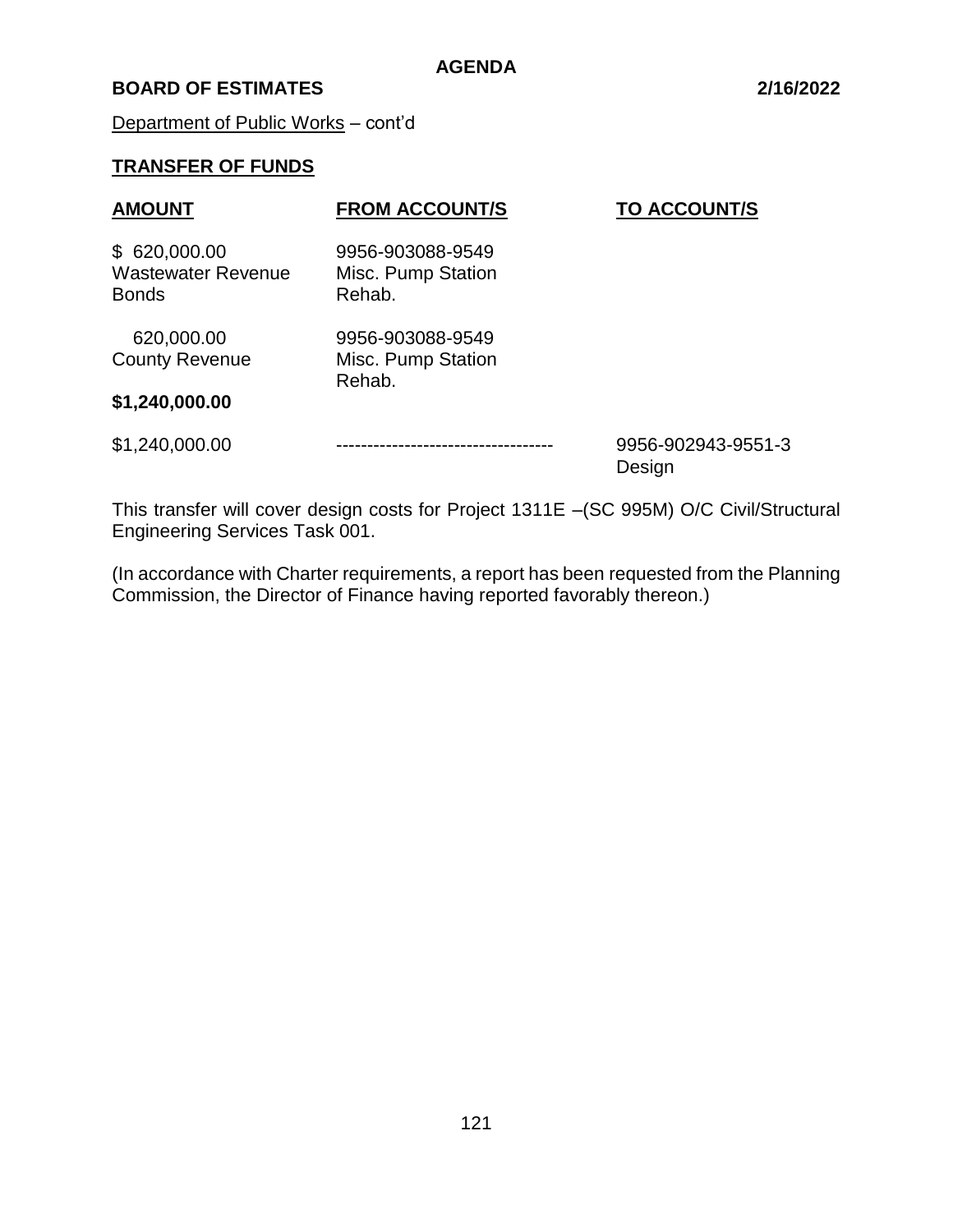# **BOARD OF ESTIMATES 2/16/2022**

#### Department of Public Works – Annual Membership for WateReuse Association

# **ACTION REQUESTED OF B/E:**

The Board is requested to approve payment of invoice for the annual membership for WateReuse Association. The period of the annual membership is January 1, 2022 through December 31, 2022.

# **AMOUNT OF MONEY AND SOURCE:**

\$13,050.00 – 2071-000000-5531-398600-603022

#### **BACKGROUND/EXPLANATION:**

WateReuse Association encourages the use of recycled water. The organization is focused on supporting policies that will fund the increased use of recycled water. The association's goal is to support the advancement of new laws and policies for the acceptance of recycled water. The association is a non-profit trade association for water utilities.

# **APPROVED FOR FUNDS BY FINANCE**

#### **AUDITS REVIEWED AND HAD NO OBJECTION.**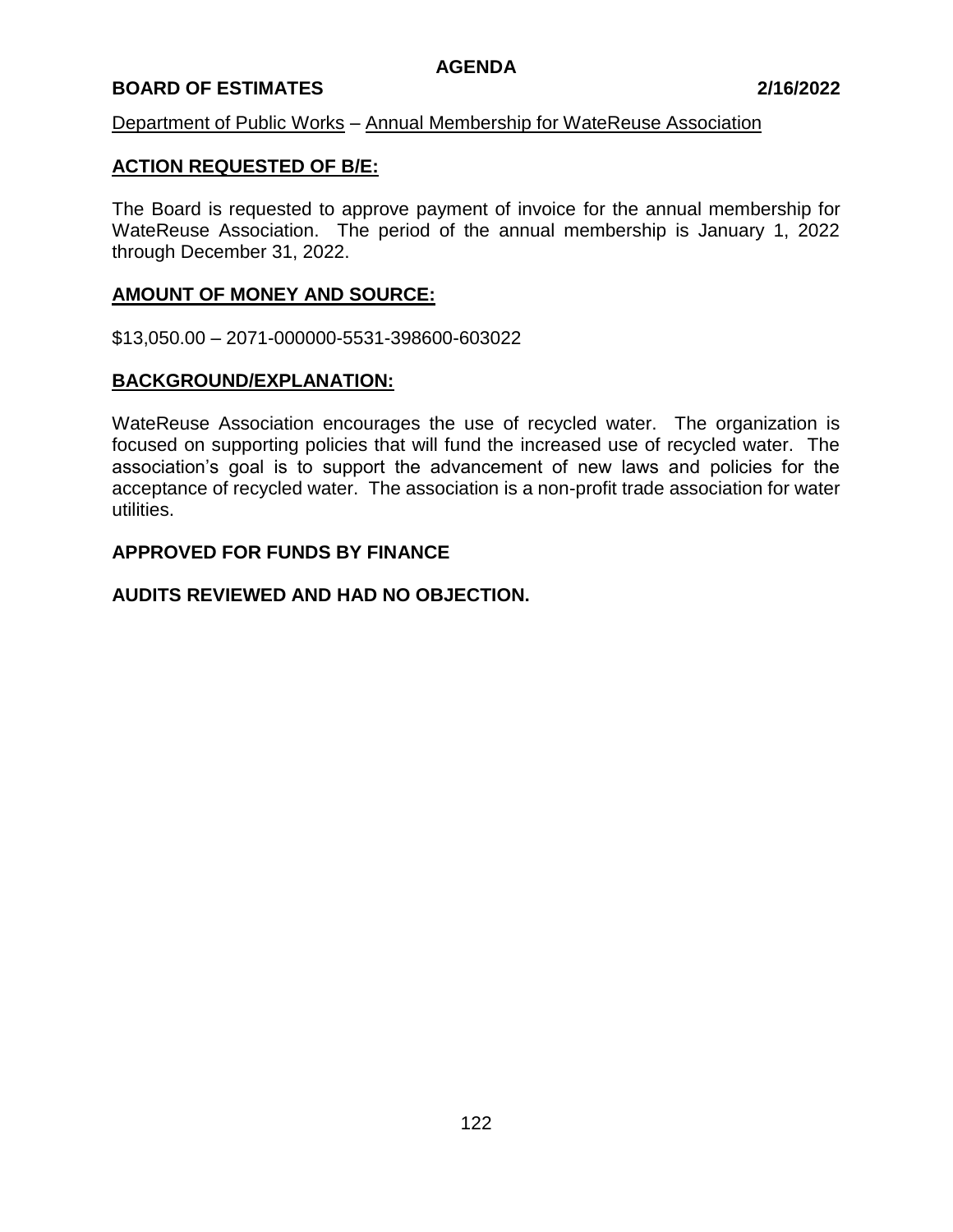# **BOARD OF ESTIMATES 2/16/2022**

Department of Public Works – Amendment No. 1 to Agreement

# **ACTION REQUESTED OF B/E:**

The Board is requested to approve and authorize execution of Amendment No. 1 to Agreement with EMA, Inc. under SDC 7794, PAS Colgate Stormwater Pumping Station Upgrade. The Amendment No. 1 will increase the duration time of the contract by twelve 12 months for a total contract duration time of 36 months. The current expiration date is March 17, 2022 and the new expiration date is March 17, 2023.

#### **AMOUNT OF MONEY AND SOURCE:**

\$189,709.06 – 9958-918018-9520-900020-703032

# **BACKGROUND/EXPLANATION:**

The Office of Engineering & Construction is requesting an upset limit increase of \$189,709.06 to accommodate extensive increase in construction time due to COVID-19, design changes, and permitting from Maryland Historic Trust.

# **THE SCOPE OF THE ORIGINAL AGREEMENT INCLUDES:**

Providing engineering services during construction, review of shop drawings, schedule of value, test sample results, all submittals, review and evaluate Proposed Change Order's, and review and approve construction schedule. In addition, EMA, Inc. will respond to Request for Information, maintain a log listing all submittals and the status of the review and approval, attend construction progress meetings, and many more construction services.

#### **MBE/WBE PARTICIPATION:**

The Vendor will comply with Article 5, Subtitle 28 of the Baltimore City Code and the MBE and WBE goals assigned to the original agreement are MBE: 16% and WBE: 5%. The current goals are MBE: 10.2% and 0%.

#### **MWBOO APRPOVED THE EAR ON AUGUST 8, 2021.**

#### **THE LOCAL HIRING LAW:**

The Local Hiring Law does not apply to this request.

### **APPROVED FOR FUNDS BY FINANCE**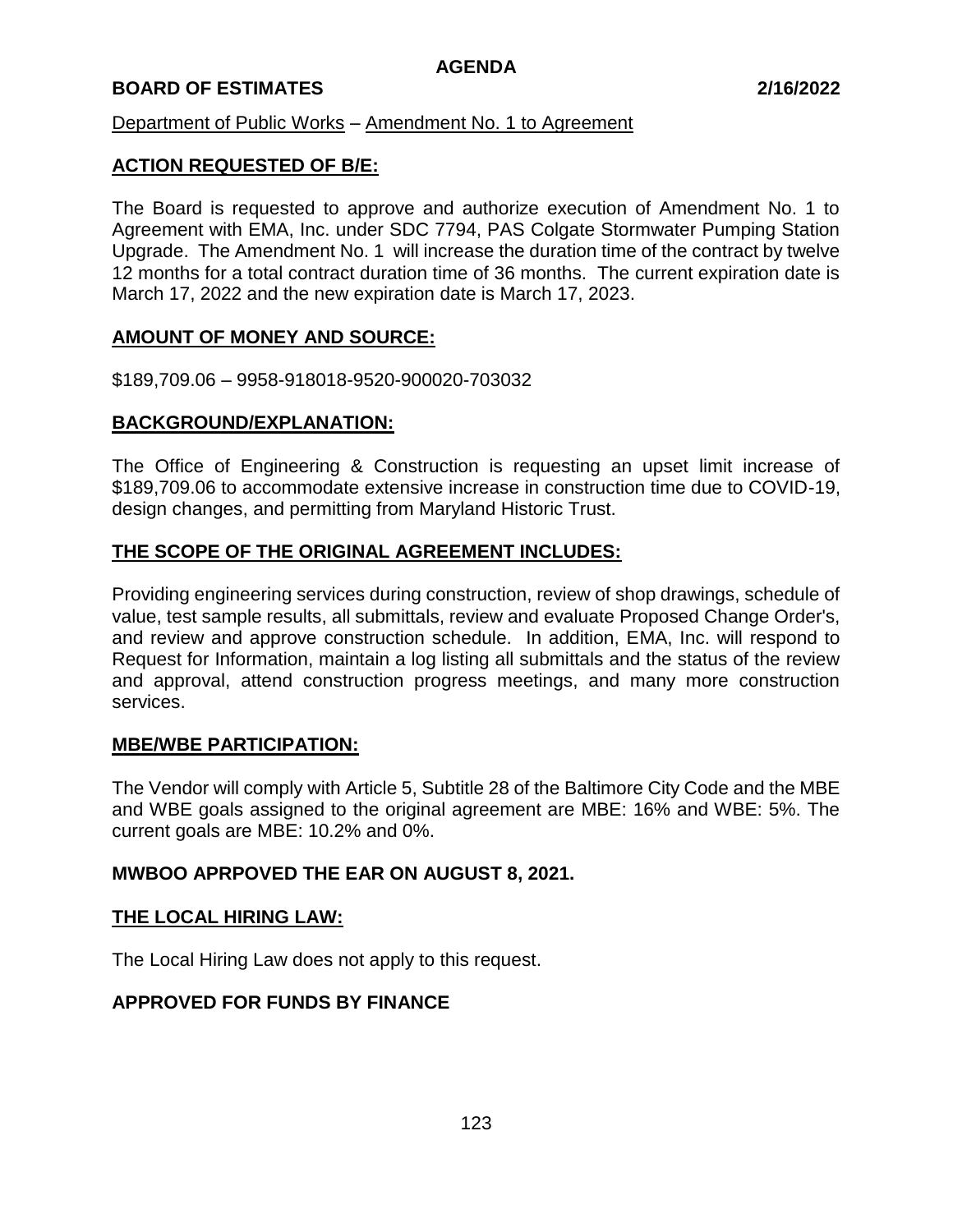# **BOARD OF ESTIMATES 2/16/2022**

Department of Public Works – cont'd

# **AUDITS REVIEWED AND FOUND THE COMPENSAITON CONSISTENT WITH CITY POLICY.**

(The Amendment No. 1 to Agreement has been approved by the Law Department as to form and legal sufficiency.)

# **TRANSFER OF FUNDS**

# **AMOUNT FROM ACCOUNT TO ACCOUNT**

Bonds Station

**\$250,000.00** 9958-930012-9522 9958-918018-9520-3 Stormwater Revenue Colgate Creek Pumping Design

The transfer will provide funds to cover the costs for SDC 7794 Colgate Creek Stormwater Pumping State PAS Amendment No. 1.

(In accordance with Charter requirements, a report has been requested from the Planning Commission, the Director of Finance having reported favorably thereon.)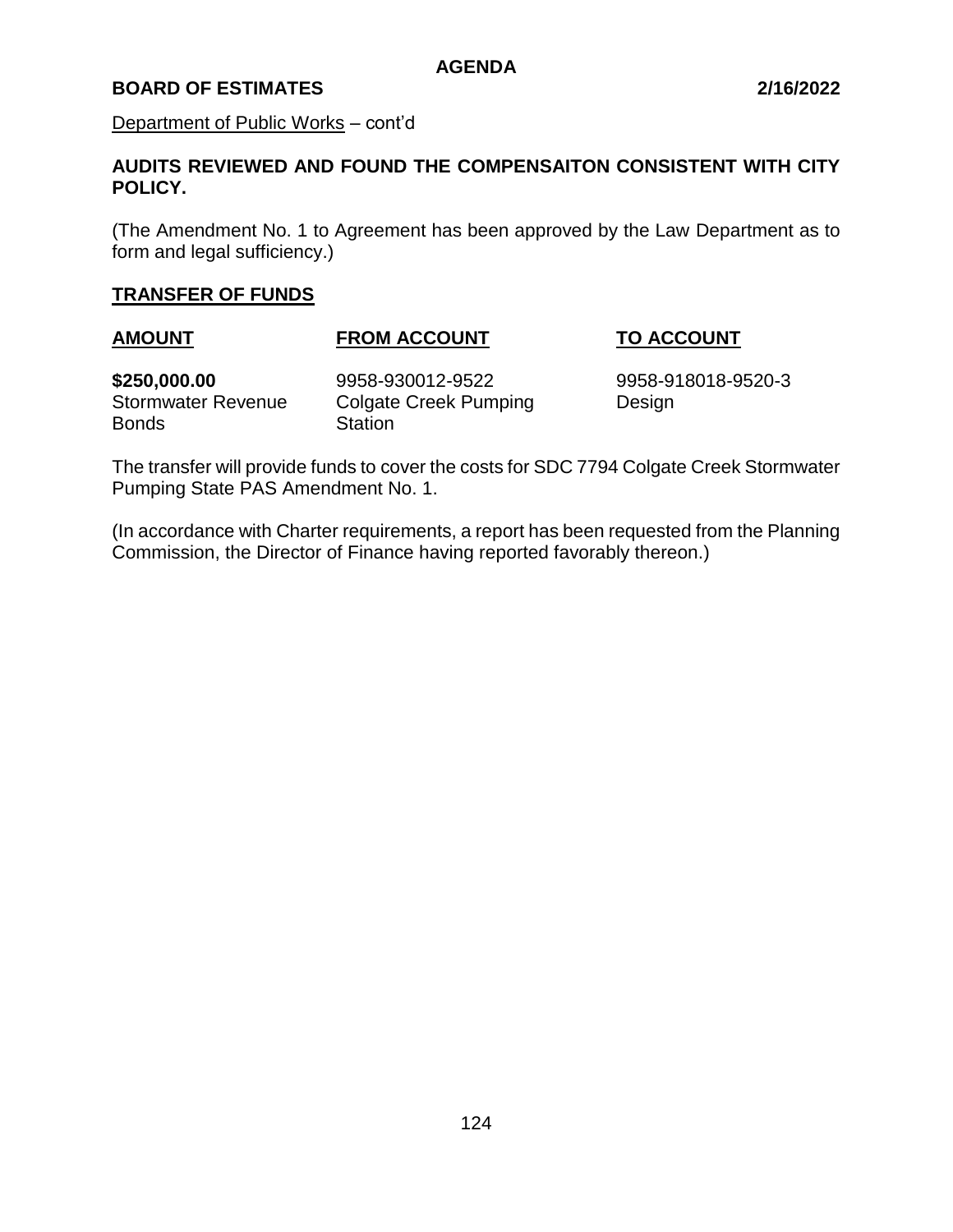# **BOARD OF ESTIMATES 2/16/2022**

Department of Public Works – Amendment No. 2 to Agreement

# **ACTION REQUESTED OF B/E:**

The Board is requested to approve and authorize execution of Amendment No. 2 to Agreement with Pure Engineering Services under Project 1201, Large Diameter Transmission Main Condition Assessment, Analysis and Long Term Monitoring. This Amendment No. 2 will increase the duration time of the contract by two-years for a total contract duration time of eight-years. The current expiration date is February 23, 2022 and the new expiration date is February 23, 2024.

# **AMOUNT OF MONEY AND SOURCE:**

\$0.00

# **BACKGROUND/EXPLANATION:**

The Office of Asset Management is requesting a two-year non-compensable time extension for Project 1201-Large Diameter Transmission Main Condition Assessment, Analysis, and Long Term Monitoring. The scope of this project includes inspections and condition assessments in the Baltimore Metropolitan Water System. The project is necessary for the City in order to be able to continue to assess the condition of large diameter water mains to establish a baseline, and minimize risk of catastrophic infrastructure failures by conducting proactive inspections under the project. The services provided under the contract are critical to the Office of Asset Management to be able to deal with emergencies in the water distribution system.

# **THE SCOPE OF THE ORIGINAL AGREEMENT INCLUDES:**

Visual and sounding inspection of large diameter pipes; Performing electromagnetic inspection of large diameter pipe utilizing various free swimming and tethered tools under various operating conditions, including: Pipeline out of service and drained man entry inspections, Pipeline out of service de-pressurized, Pipeline in service; Pipeline access requirements such as tap installation, dewatering, recharge, and vacuum excavation; Acoustic leak detection of large diameter pipe; Wall thickness testing by means of acoustic or electromagnetic technologies; Structural stiffness testing by means of acoustic technologies; Establishing baseline condition for every pipe segment and identify pipe segment and identify pie segments in advanced state of deterioration; Determining and verifying the pipe lay schedule during the inspections; Performing non-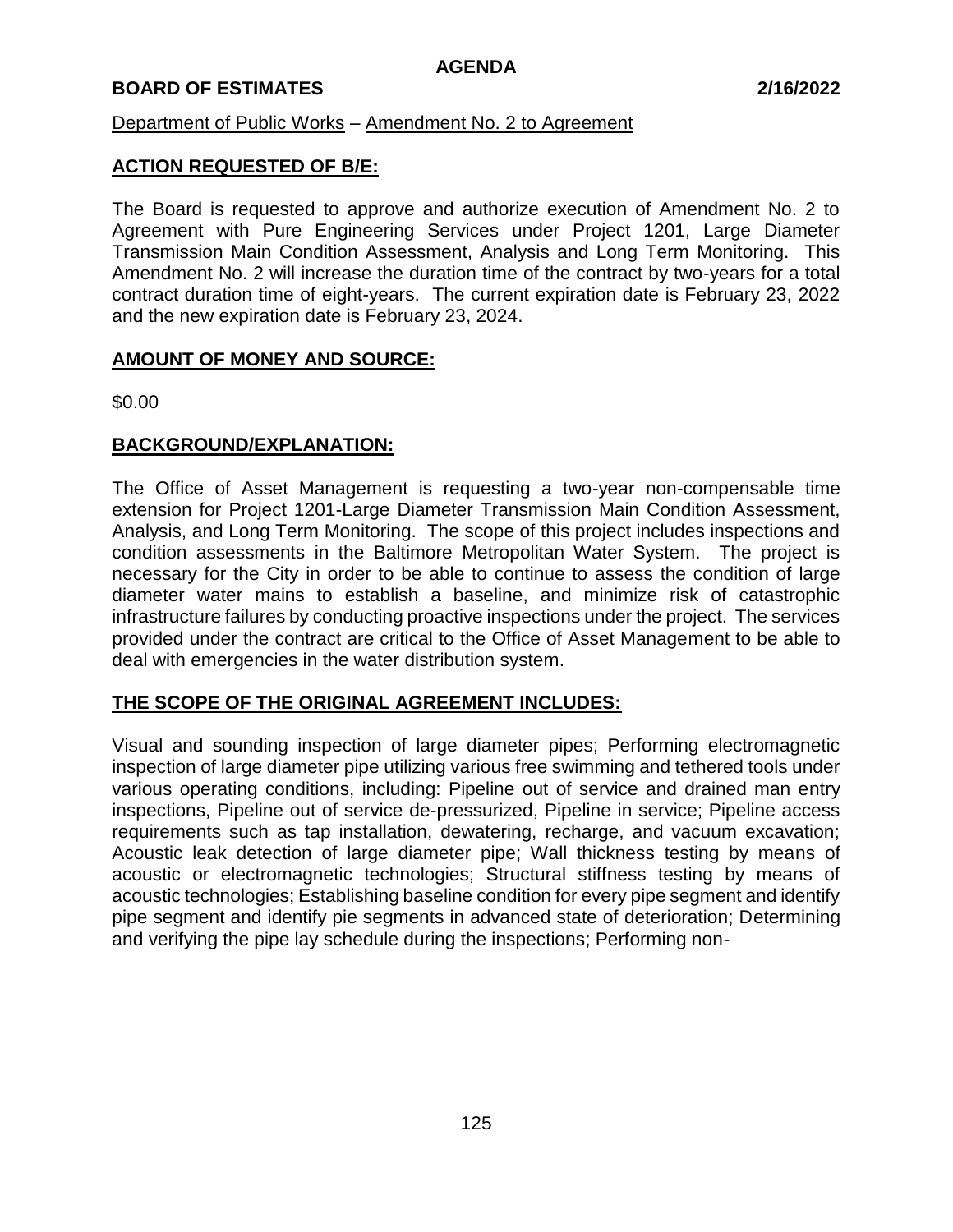# **BOARD OF ESTIMATES 2/16/2022**

#### Department of Public Works – cont'd

linear, three dimensional finite element analysis; Remaining service life analysis; Design and coordination of Prestressed Concrete Cylinder Pipe (PCCP) repairs and replacement projects, and design of appurtenances necessary for accessing the pipeline such as taps and launching and retrieval ports; Permanent monitoring systems for large diameter pipes, including installation, operation, maintenance, and advance event notification.

### **MBE/WBE PARTICIPATION:**

The Vendor will comply with Article 5, Subtitle 28 of the Baltimore City Code and the MBE and WBE goals assigned to the original agreement which are MBE: 3.84% and WBE: 2.03%.

#### **MWBOO APPROVED THE EAR ON NOVEMBER 30, 2021.**

# **AUDITS REVIEWED AND FOUND THE COMPENATION CONSISTENT WITH CITY POLICY.**

(The Amendment No. 2 has been approved by the Law Department as to form and legal sufficiency.)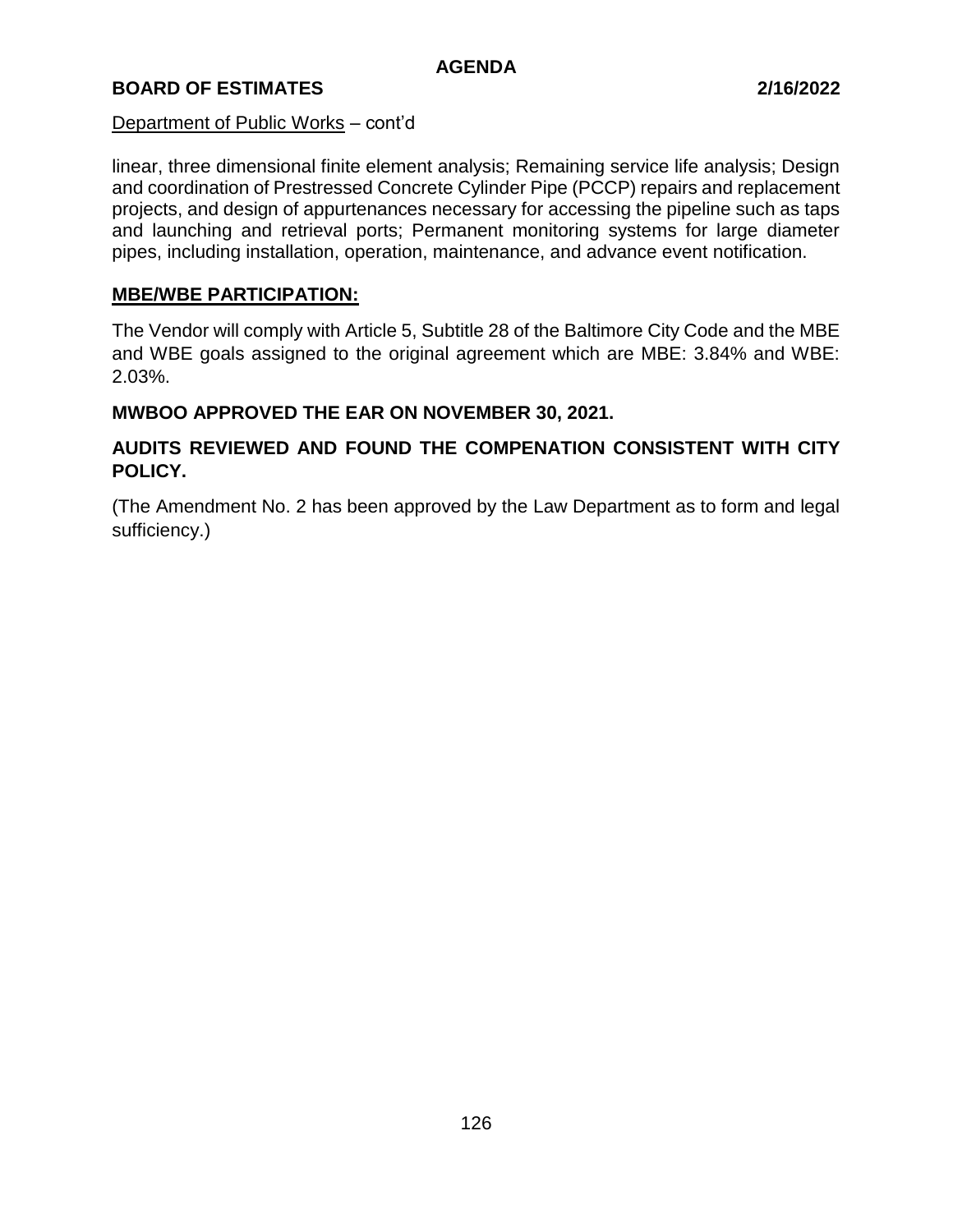# **BOARD OF ESTIMATES 2/16/2022**

#### Department of Public Works – Unauthorized Purchase for Canon Solutions America

# **ACTION REQUESTED OF B/E:**

The Board is requested to approve payment of an unauthorized spend on invoices 988896414, 988910827, 988924676, 988938586, 989007634, 989034436, 989047765, 989060980, 989074614,989087551, 989100716, 989113507, 989126554, 989139398, 989152131, 989164895, 989178190, and 5000010529 in the amount of \$24,119.37. Payment is to be made to Canon Solutions America, Inc., located at 6021 University Blvd, Suite 200, Ellicott City, MD 21043. The listed invoices are a one-time payment to resolve outstanding invoices not previously paid by the agency.

#### **AMOUNT OF MONEY AND SOURCE:**

#### \$24,119.37 - 2070-000000-5501-393000-605002

# **BACKGROUND/EXPLANATION:**

In December 2013, the City of Baltimore entered into a contract with Canon Solutions America, Inc. The vendor was approved on P525620. The agency's wastewater facilities engineering section requested the rental of printing equipment for the agency's needs. Due to turnover at the vendor and the agency, the equipment was in continued use after the contract expiration. Consequently, the vendor was not paid for services from September 1, 2017 to May 31, 2019. The unpaid invoices are now presented for the Board's approval to pay for services rendered during that period.

#### **MBE/WBE PARTICIPATION:**

Not Applicable. The requested services/products have already been purchased no opportunity for segmentation.

#### **APPROVED FOR FUNDS BY FINANCE**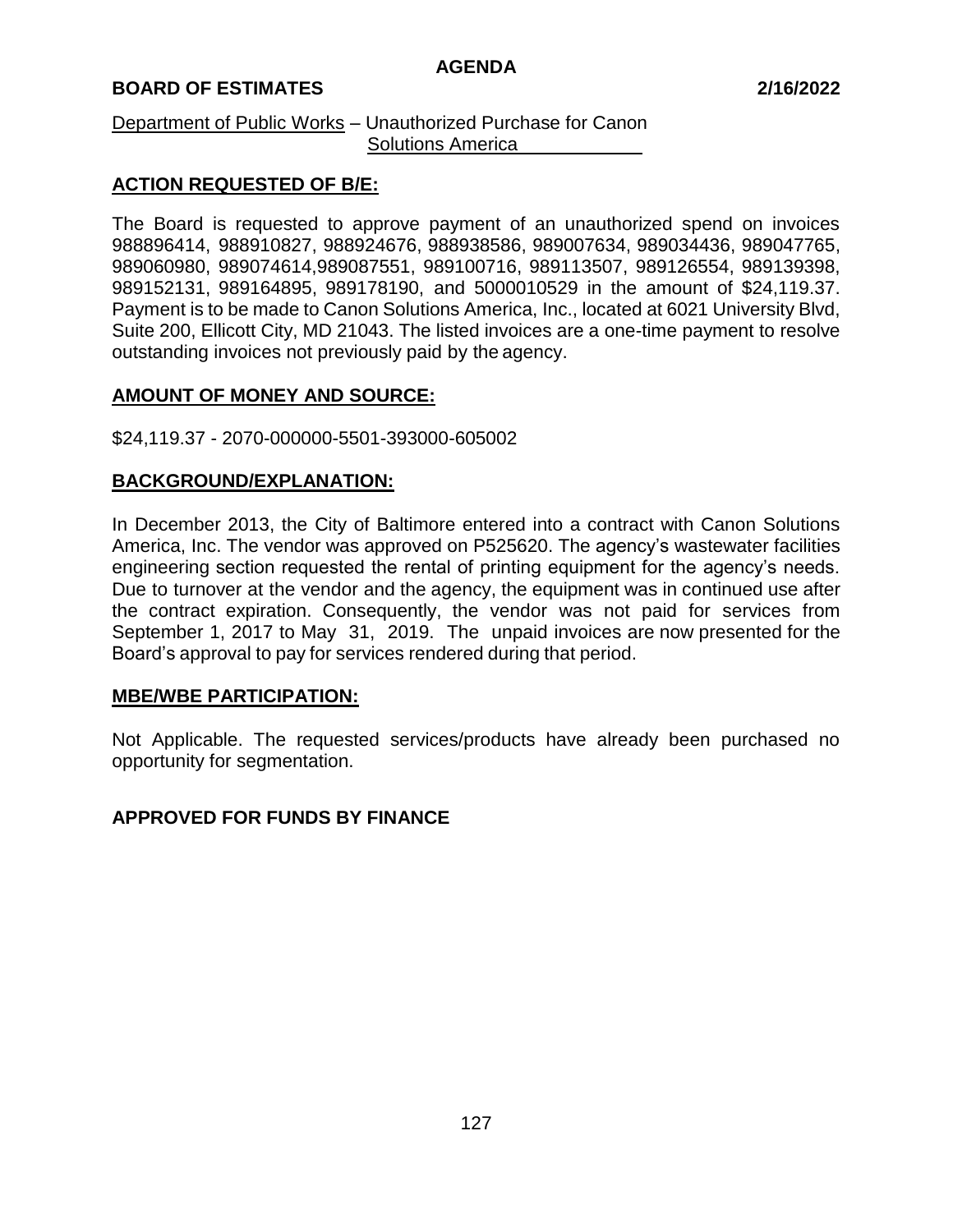# **BOARD OF ESTIMATES 2/16/2022**

#### Department of Public Works – Unauthorized Purchase Order for Advance Scale of Maryland

# **ACTION REQUESTED OF B/E:**

The Board is requested to approve payment of unauthorized spend on invoices 141794, 142889, 143365, 143408, 143425, 144308 in the amount of \$19,926.03.

# **AMOUNT OF MONEY AND SOURCE:**

\$ 2,588.57 – 1001-000000-5161-390100-603026 17,337.46 – 1001-000000-5161-389800-603026 **\$19,926.03**

#### **BACKGROUND/EXPLANATION:**

This is a one-time payment to resolve outstanding invoices that have not been previously paid by the Agency.

From February through July 2021, the agency made purchases with Advance Scale of Maryland for truck scale repair work at the Quarantine Road Landfill and the Northwest Transfer Station. The Agency had an urgent need to repair truck scales at both facilities so that accurate weights could be used to determined customer billing and for permit required tonnage records. This resulted in the agency purchasing services without an approved purchase order due to an administrative delay. The Vendor now has a valid purchase order.

# **APPROVED FOR FUNDS BY FINANCE**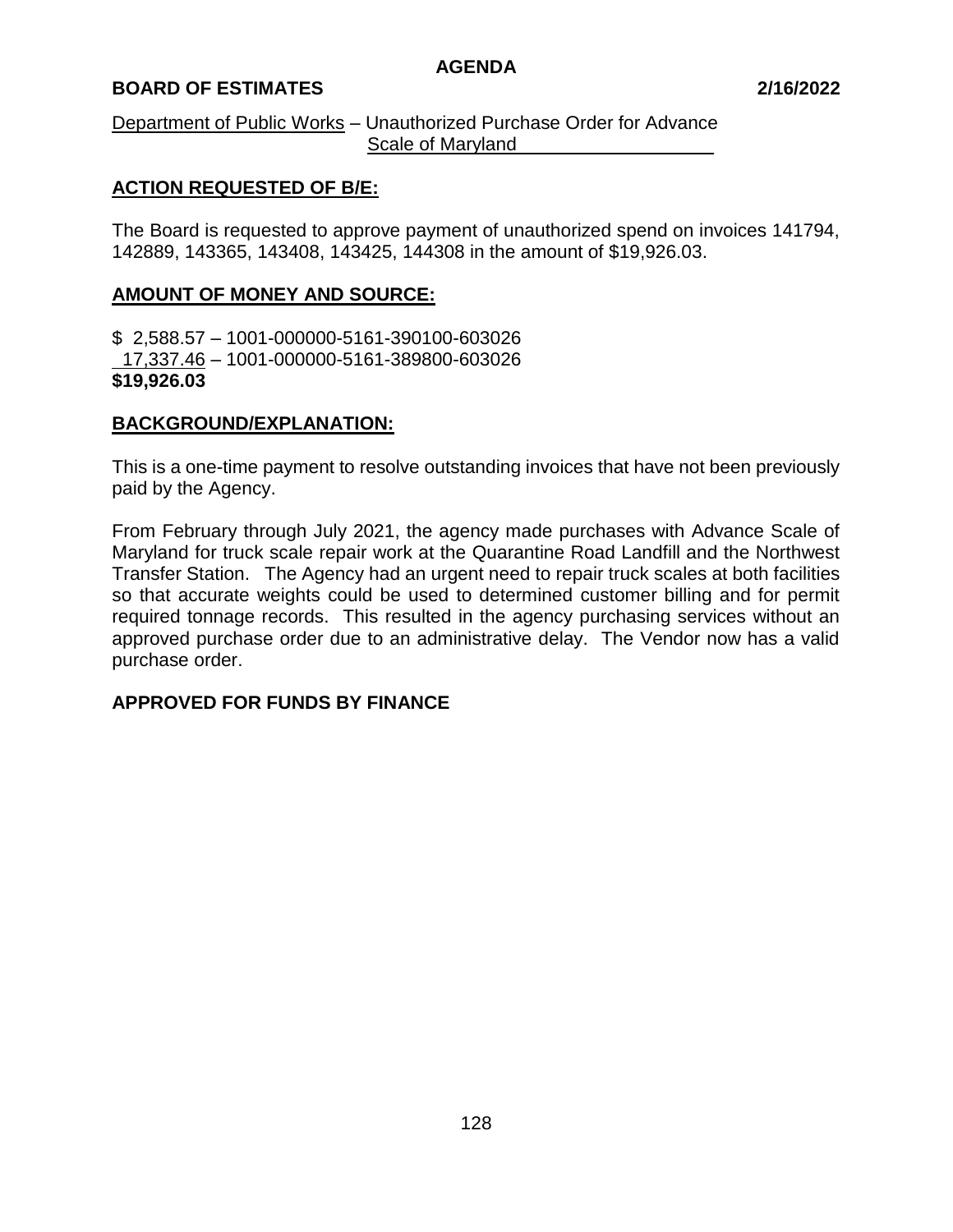Department of Public Works – Agreement

# **ACTION REQUESTED OF B/E:**

The Board is requested to approve and authorize execution of an Agreement with Pure Engineering Services, Inc. DBA Wachs Services under Project 1358, Valve and Fire Hydrant Assessment Operation and Maintenance Throughout the Baltimore Metropolitan Water System. The period of the agreement is effective upon Board approval for 24 months or until the upset limit is reached, whichever occurs first.

# **AMOUNT OF MONEY AND SOURCE:**

\$1,500,000.00 - 2071-000000-5521-798200-603026 50% Balto City 50% Balto Co. \$1,500,000.00 - 2071-000000-5521-393200-603026 Water Utility Fund OAM \$ 800,000.00 - 2071-000000-5521-393400-603026 50% Balto City 50% Balto Co. \$ 800,000.00 - 2071-000000-5521-393200-603026 Wastewater Fund 50% Balto City 50% Balto Co. \$2,400,000.00 - 9960-914764-9557-900020-706063 Water Utility Fund UMD \$ 999,117.25 - 2070-000000-5501-793000-603026 Wastewater Fund 50% Balto City 50% Balto Co.

# **\$7,999,117.25**

# **BACKGROUND/EXPLANATION:**

The Office of Engineering & Construction will contract the services of Pure Engineering Services, Inc. DBA Wachs Water Services to manage and perform routine assessments, operations and maintenance of Water & Wastewater Assets throughout the Baltimore Metropolitan Area Water Distribution System and the Baltimore City Wastewater Collection System. The services are to include assessment, operations and maintenance repairs of water and wastewater valves (including wastewater flow diversion gates) between 2 and 120-inches in size; assessment, operations and maintenance of fire hydrants; in-situ assessment and repair of large valves; executing planned shutdowns in support of water main renewal, replacement, and assessment projects; facility improvements; assist with water meter calibrations and replacements; assist with reactive response associated field data. The Consultant will perform quality assurance of all field data and follow data management procedures set forth by the City. Priorities will be set and communicated by the City's Project Manager as they are subject to fluctuate throughout the duration of the contract.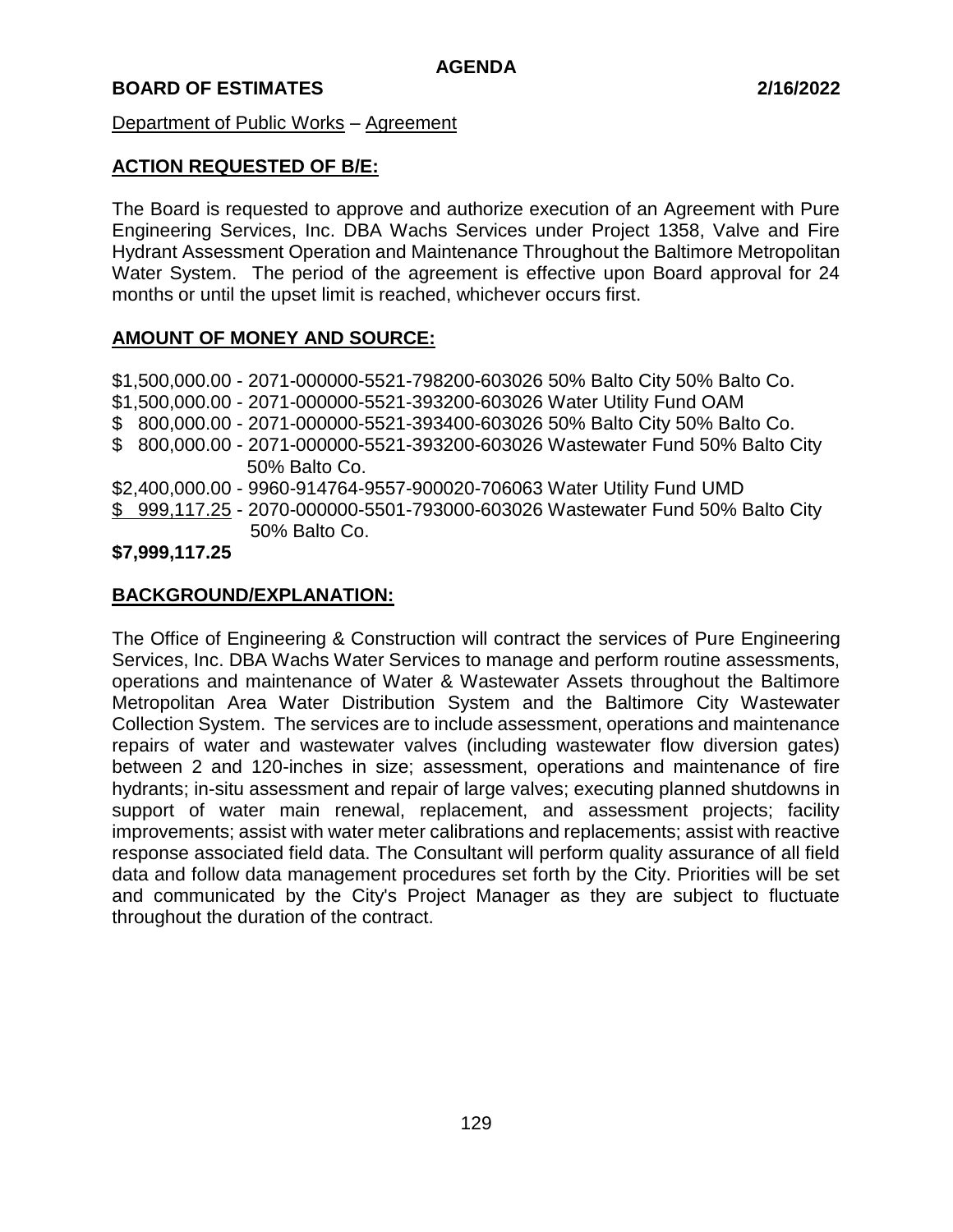Department of Public Works – cont'd

#### **MBE/WBE PARTICIPATION:**

The Vendor will comply with Article 5,Subtitle 28 of the Baltimore City Code and the MBE and WBE goals assigned to this agreement MBE:30% and WBE 15%.

This agreement contains the following participation:

| <b>MBE:</b> Dhillon Engineering, Inc.     | \$ 881,813.57  | 11%       |
|-------------------------------------------|----------------|-----------|
| C.C. Johnson & Malhotra, P.C.             | \$ 878,075.16  | 11%       |
| D.M. Enterprises of Baltimore, LLC        | 639,953.10     | 8%        |
|                                           | \$2,399,841.83 | 30%       |
| <b>WBE:</b> Ross Technical Services, Inc. | \$1,039,953.90 | 13%       |
| <b>Traffic Engineering Services, LLC</b>  | 160,058.00     | <u>2%</u> |
|                                           | \$1,200,011.90 | 15%       |

Local Hiring Law: The Local Hiring Law applies to this request because the upset limit of this agreement is over \$300,00.00.

# **APPROVED FOR FUNDS BY FINANCE**

# **AUDITS REVIEWED AND FOUND THE BASIS FOR COMPENSATION CONSISTENT WITH CITY POLICY.**

(The Agreement has been approved by the Law Department as to form and legal sufficiency.)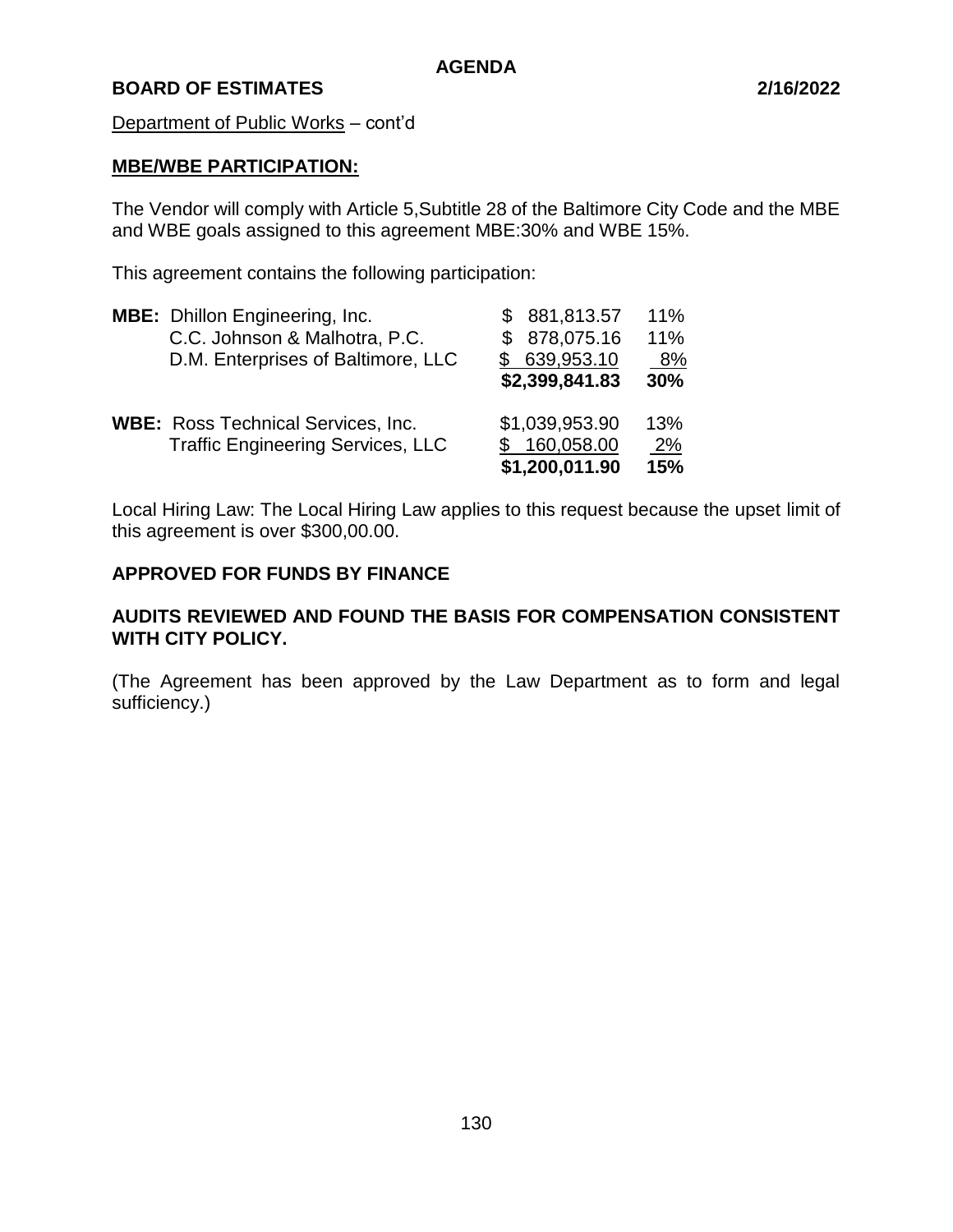# **BOARD OF ESTIMATES 2/16/2022**

Department of Public Works – cont'd

# **TRANSFER OF FUNDS**

| <b>AMOUNT</b>                           | <b>FROM ACCOUNT/S</b>                                | <b>TO ACCOUNT/S</b> |
|-----------------------------------------|------------------------------------------------------|---------------------|
| \$1,350,000.00<br><b>Revenue Bonds</b>  | 9960-908225-9558<br>Valve/Fire Hydrant<br>Assessment |                     |
| \$1,350,000.00<br><b>County Revenue</b> | 9960-908225-9558<br>Valve/Fire Hydrant<br>Assessment |                     |
| \$2,700,000.00                          |                                                      |                     |
| \$2,700,000.00                          |                                                      | 9960-914764-9557-6  |

**Construction** 

The transfer will cover construction costs for Project 1358, Valve and Fire Hydrant Assessment, Operation, and Maintenance Throughout the Baltimore Metropolitan Water System.

(In accordance with Charter requirements, a report has been requested from the Planning Commission, the Director of Finance having reported favorably thereon.)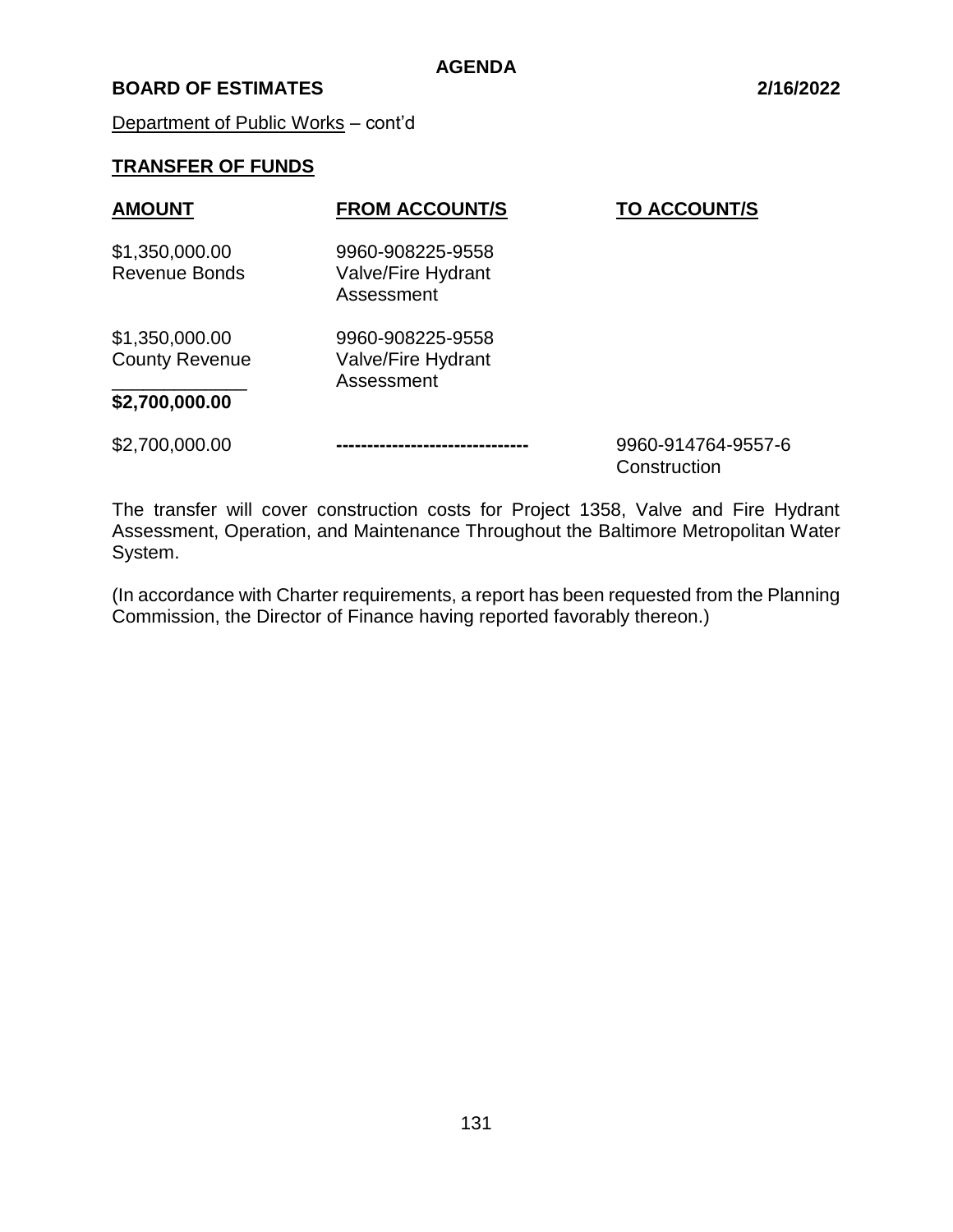#### Department of Public Works – Agreement

# **ACTION REQUESTED OF B/E:**

· The Board is requested to approve an agreement with Whitman, Requardt & Associates, LLP under Project No. 1326W, On-Call Urgent Need Stormwater Engineering Services. The period of the Agreement is effective upon Board approval for three years or until the upset limit is reached, whichever occurs first.

#### **AMOUNT OF MONEY AND SOURCE:**

\$1,500,000,00 - Upset Limit

No money is requested at this time.

#### **BACKGROUND/EXPLANATION:**

Whitman, Requardt & Associates, LLP provided services including, but not limited to, all On-Call Stormwater Asset Management Design and Engineering Services necessary to conduct an inspection, perform condition assessment, repairing and rehabilitating various types of stormwater assets, maintain to extend the life cycle of stormwater assets, develop inventories and Geographical Information System, implementation of risk models based on condition and criticality, perform hydraulic modelling, develop contract documents, and ability to manage contract team including Minority Business Enterprise, and Women Business Enterprise.

#### **MBE/WBE PARTICIPATION:**

The Vendor will continue to comply with Article 5, Subtitle 28 of the Baltimore City Code and the MBE and WBE goals established in the original agreement, which are

#### **MWBOO SET GOALS OF 30% AND 15% FOR WBE.**

| Total                                                                                                                                       | \$450,000.00                                                     | 30.00%                                     |
|---------------------------------------------------------------------------------------------------------------------------------------------|------------------------------------------------------------------|--------------------------------------------|
| <b>MBE:</b> RJM Engineering, Inc.<br>Mercado Consultants, Inc.<br>Daniel Consultants, Inc.<br>AB Consultants, Inc.<br>Savin Engineers, P.C. | \$150,000.00<br>75,000.00<br>75,000.00<br>75,000.00<br>75,000.00 | 10.00%<br>5.00%<br>5.00%<br>5.00%<br>5.00% |
|                                                                                                                                             |                                                                  |                                            |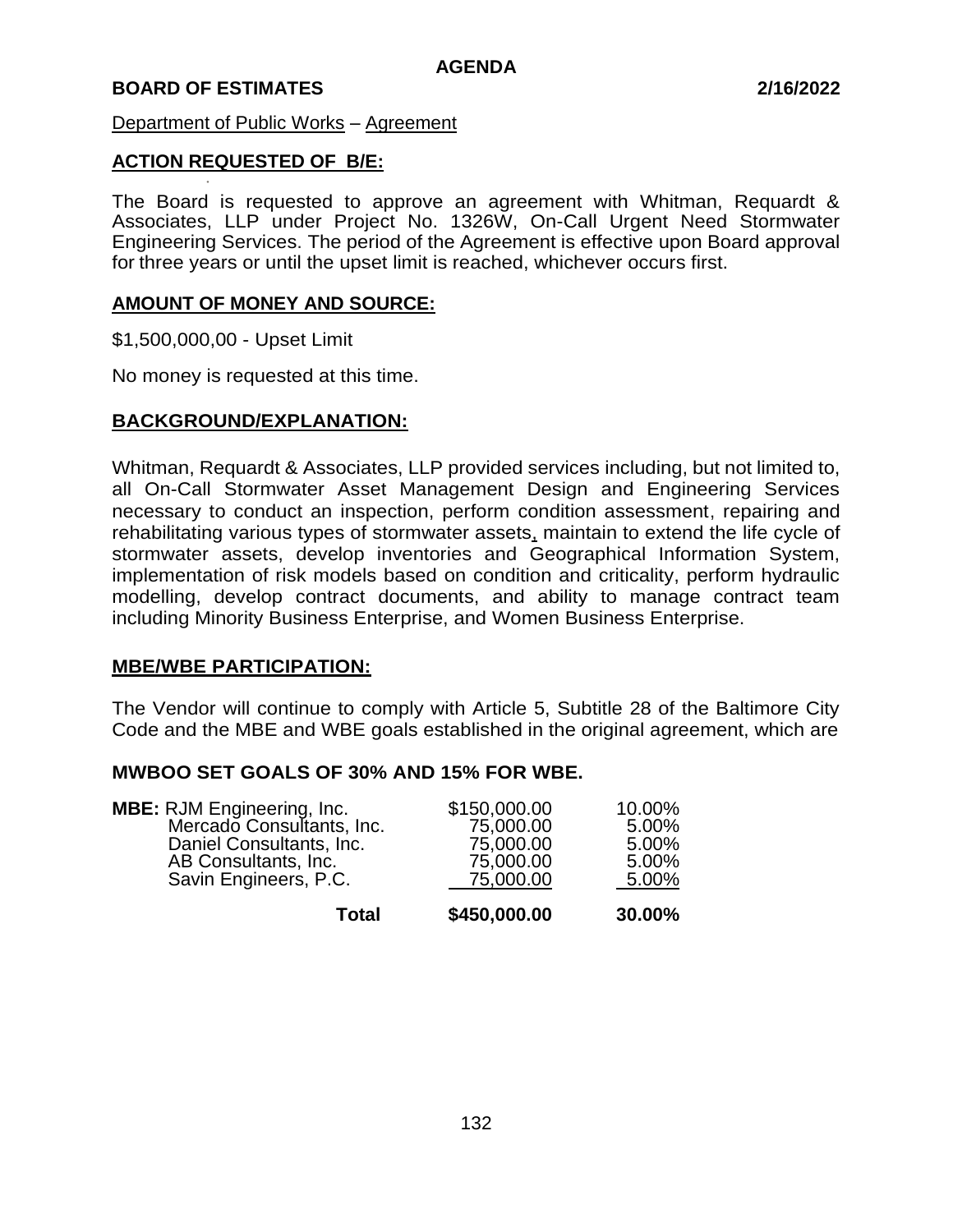DPW – cont'd

| <b>WBE:</b> Albrecht Engineering, Inc. | \$150,000.00 | 10.00% |
|----------------------------------------|--------------|--------|
| TFE Resources, Ltd.                    | 75,000.00    | 5.00%  |
|                                        |              |        |

**Total \$225,000.00 15.00%**

# **MWBOO FOUND VENDOR IN COMPLIANCE ON SEPTEMBER 3, 2021.**

#### **AUDITS NOTED THE ON-CALL AGREEMENT AND WILL REVIEW TASK ASSIGNMENTS.**

(The Agreement has been approved by the Law Department as to form and legal sufficiency.)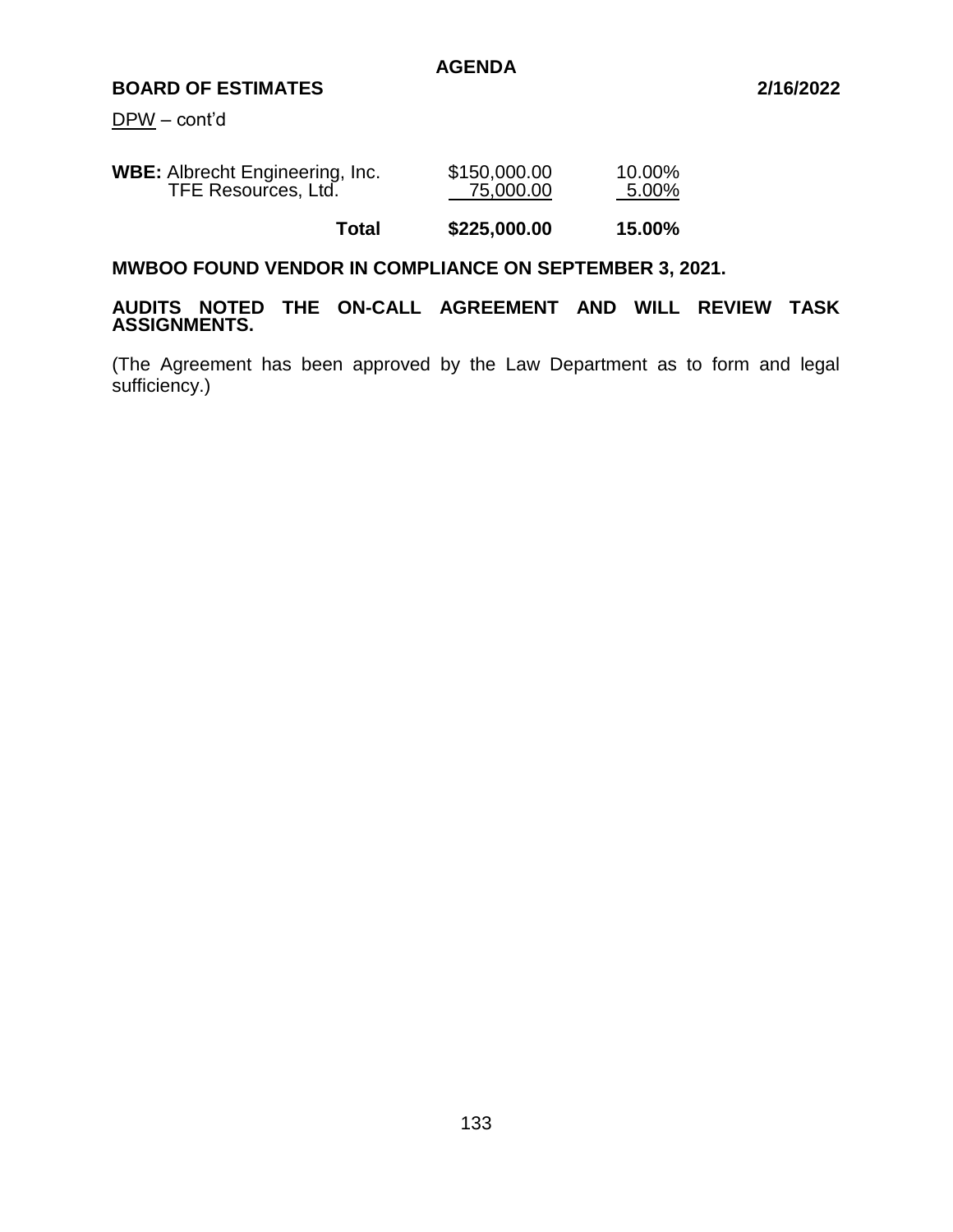# **BOARD OF ESTIMATES 2/16/2022**

Department of Public Works – Release of Retainage Agreement

#### **ACTION REQUESTED OF B/E:**

The Board is requested to approve and authorize execution of a Release of Retainage Agreement in the amount of \$5,971,831.53 to BBII-FRU CON for Sanitary Contract 852R, Denitrification Filters and Related Work for the Enhanced Nutrient Removal at the Patapsco Wastewater Treatment Plant.

#### **AMOUNT OF MONEY AND SOURCE:**

\$5,971,831.53 – 9956-910533-9551-000000-200000

#### **BACKGROUND/EXPLANATION:**

As of January 14, 2020, BBII-FRU CON has completed 100% of all work for SC 852R. The Contractor has requested a Release of Retainage for \$5,971,831.53. Currently, the City is holding \$5,971,831.53 in retainage for the referenced project and the Contractor is requesting to reduce the amount of Retainage to \$0.00.

#### **APPROVED FOR FUNDS BY FINANCE**

#### **AUDITS REVIEWED AND HAD NO OBJECTION.**

(The Release of Retainage Agreement has been approved by the Law Department as to form and legal sufficiency.)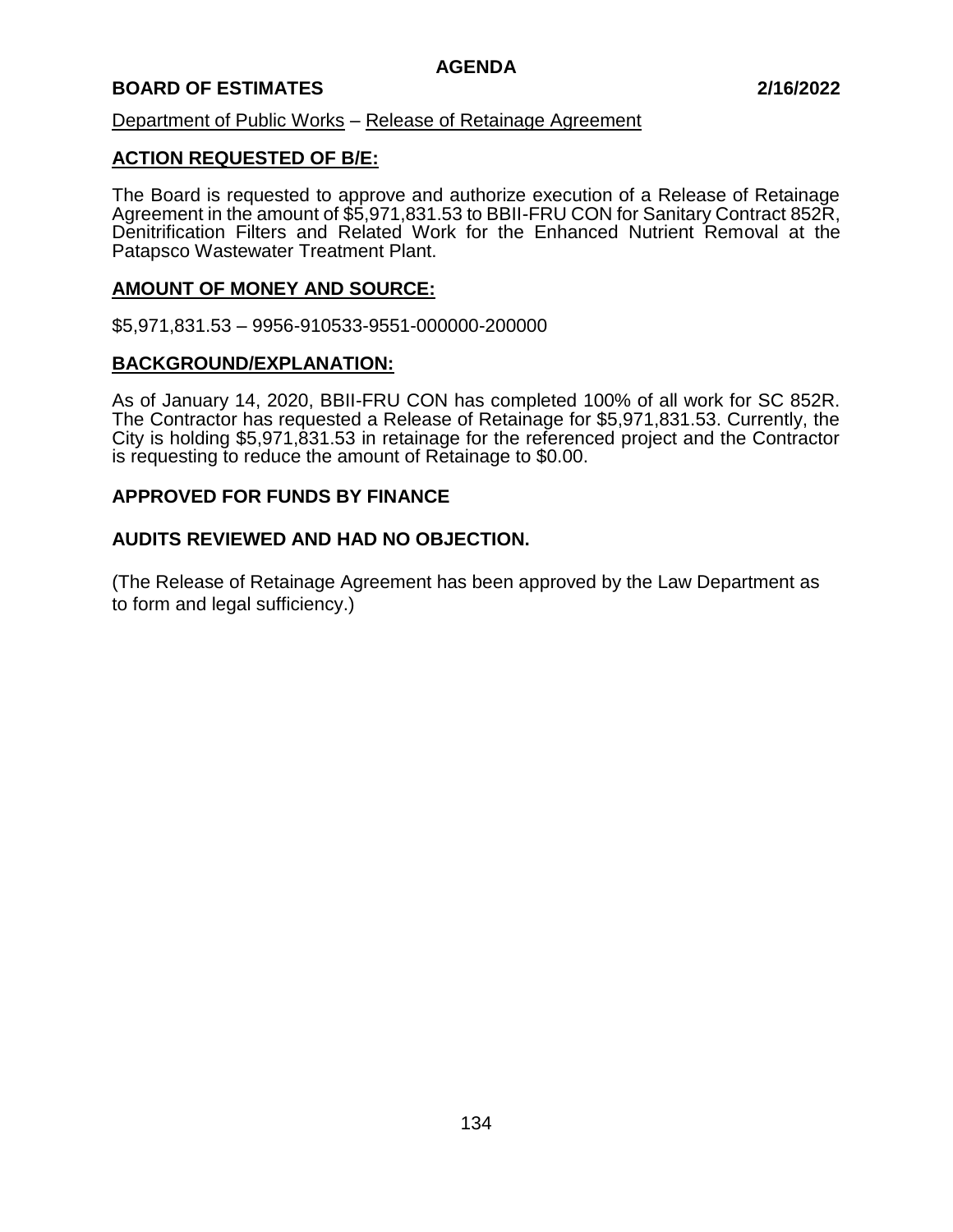Department of Public Works – Release of Retainage

#### **ACTION REQUESTED OF B/E:**

The Board is requested to approve and authorize execution of a Release of Retainage in the amount of \$11,298,704.13 to BBII-FRU CON for Sanitary Contract 845R, Enhanced Nutrient Removal, Nitrification Facilities at the Patapsco Wastewater Treatment Plant.

#### **AMOUNT OF MONEY AND SOURCE:**

\$11,298,704.13 – 9956-905527-9551-000000-200000

#### **BACKGROUND/EXPLANATION:**

As of January 14, 2020, BBII-FRU CON has completed 100% of all work for SC 845R. The Contractor has requested a Release of Retainage for \$11,298,704.13. Currently, the City is holding \$11,298,704.13 in retainage for the referenced project and the Contractor is requesting to reduce the amount of Retainage to \$0.00.

#### **APPROVED FOR FUNDS BY FINANCE**

#### **AUDITS REVIEWED AND HAD NO OBJECTION.**

(The Release of Retainage has been approved by the Law Department as to form and legal sufficiency.)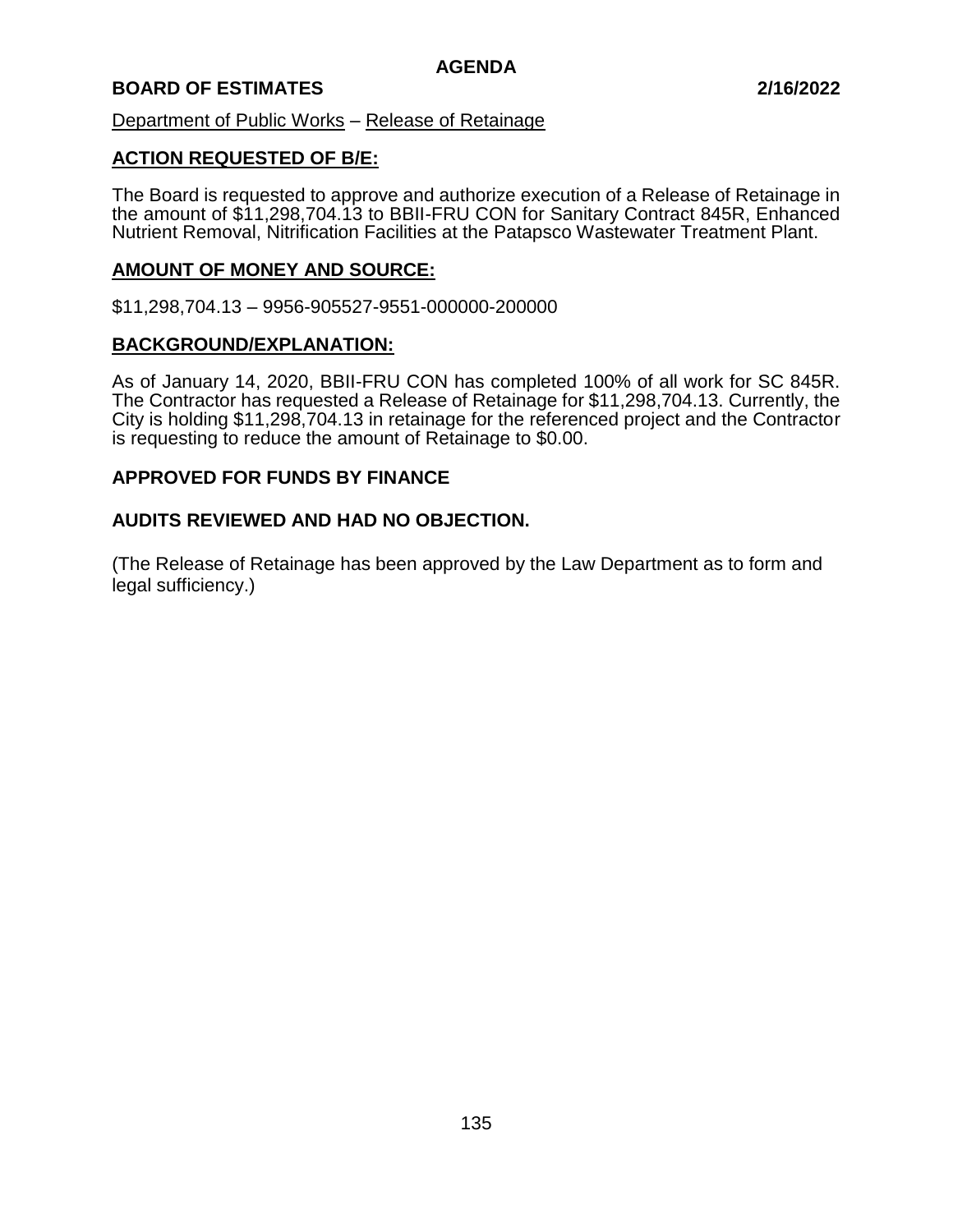Department of Public Works – Agreement

# **ACTION REQUESTED OF B/E:**

The Board is requested to approve and authorize execution of an Agreement with Hazen/Atkins JV under Project No. 1319, Stormwater Hydraulic Model Development. The period of the agreement is effective upon Board approval for two-years or until the upset limit is reached, whichever occurs first.

#### **AMOUNT OF MONEY AND SOURCE:**

\$3,999,987.65 – 9958-904913-9520-900020-703032

# **BACKGROUND/EXPLANATION:**

The Office of Engineering & Construction is in need of Hazen/Atkins JV to provide engineering services for the development of a Stormwater Hydraulic Model for pilot subwatersheds that represent various watershed conditions encountered within Baltimore City stormwater drainage system; and assess the hydraulic capacity of the gray conveyance component of the stormwater infrastructure, develop stormwater drainage Capital Improvement Program (CIP) to provide the desired level of service; and characterize flooding and climate change resiliency of the stormwater drainage system.

#### **MBE/WBE PARTICIPATION:**

The Vendor will comply with Article 5, Subtitle 28 of the Baltimore City Code and the MBE and WBE goals assigned to this agreement are: MBE: 30% and WBE: 15%.

**MBE/WBE PARTICIPATION:** This agreement contains the following participation:

| MBE: CC Johnson & Malhotra, P.C. |   | 599,999.65 15.00%     |
|----------------------------------|---|-----------------------|
| Zest, LLC                        | S | 200,000.02 5.00%      |
| Rivus Consulting, LLC            |   | 199,999.94 5.00%      |
| Savin Engineers, P.C.            |   | 199,999.96 5.00%      |
|                                  |   | \$1,199,999.57 30.00% |
| WBE: CEM, Inc.                   |   | 520,000.01 13.00%     |
| Pyatt Group, LLC                 |   | 80,000.07 2.00%       |
|                                  | S | 600,000.08 15.00%     |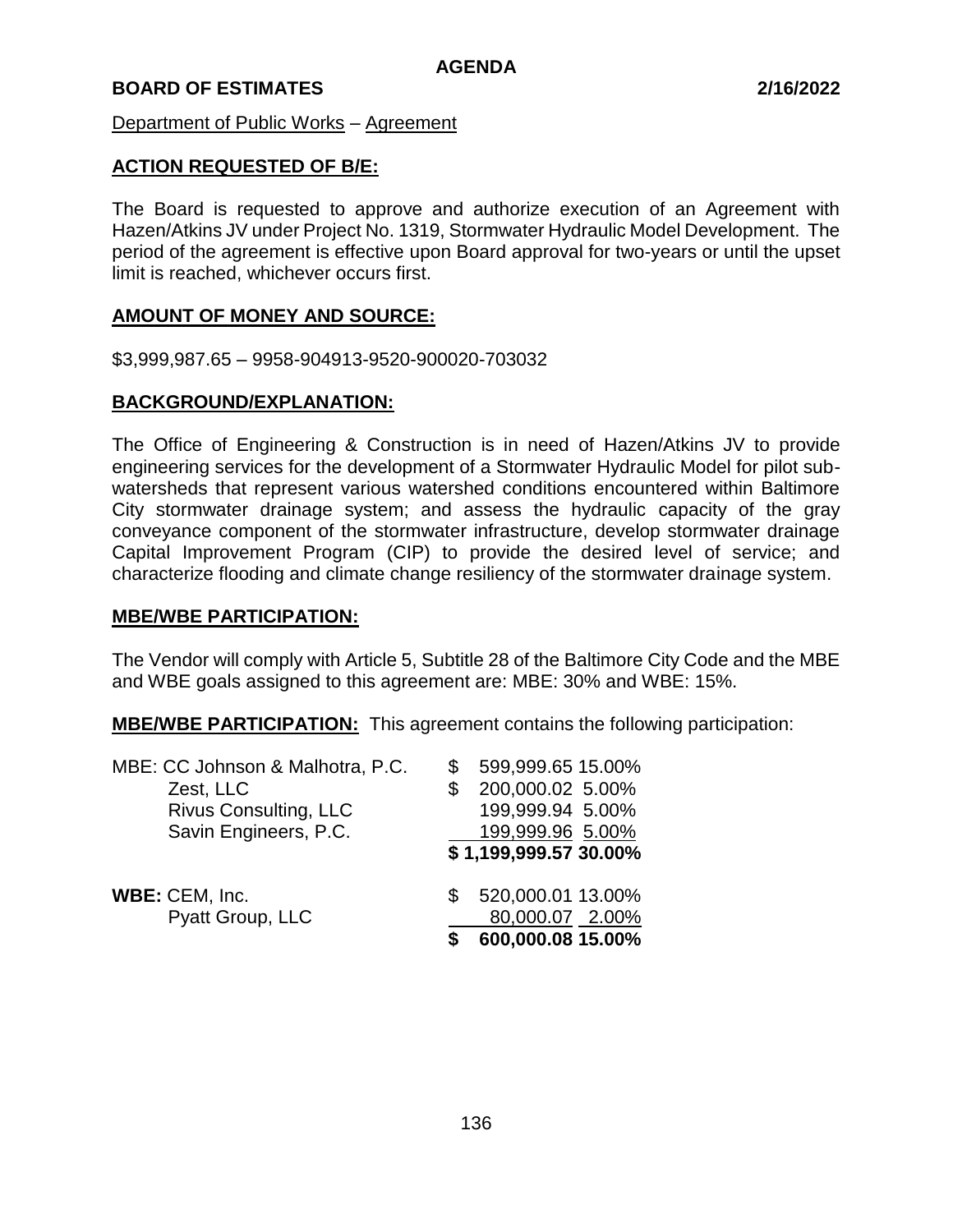#### Department of Public Works – cont'd

THE LOCAL HIRING LAW: The Local Hiring Law applies to this request because the cost of this agreement is over \$300,000.00.

# **APPROVED FOR FUNDS BY FINANCE**

# **AUDITS REVIEWED AND FOUND THE BASIS FOR COMPENSATION CONSISTENT WITH CITY POLICY**

(The Agreement has been approved by the Law Department as to form and legal sufficiency.)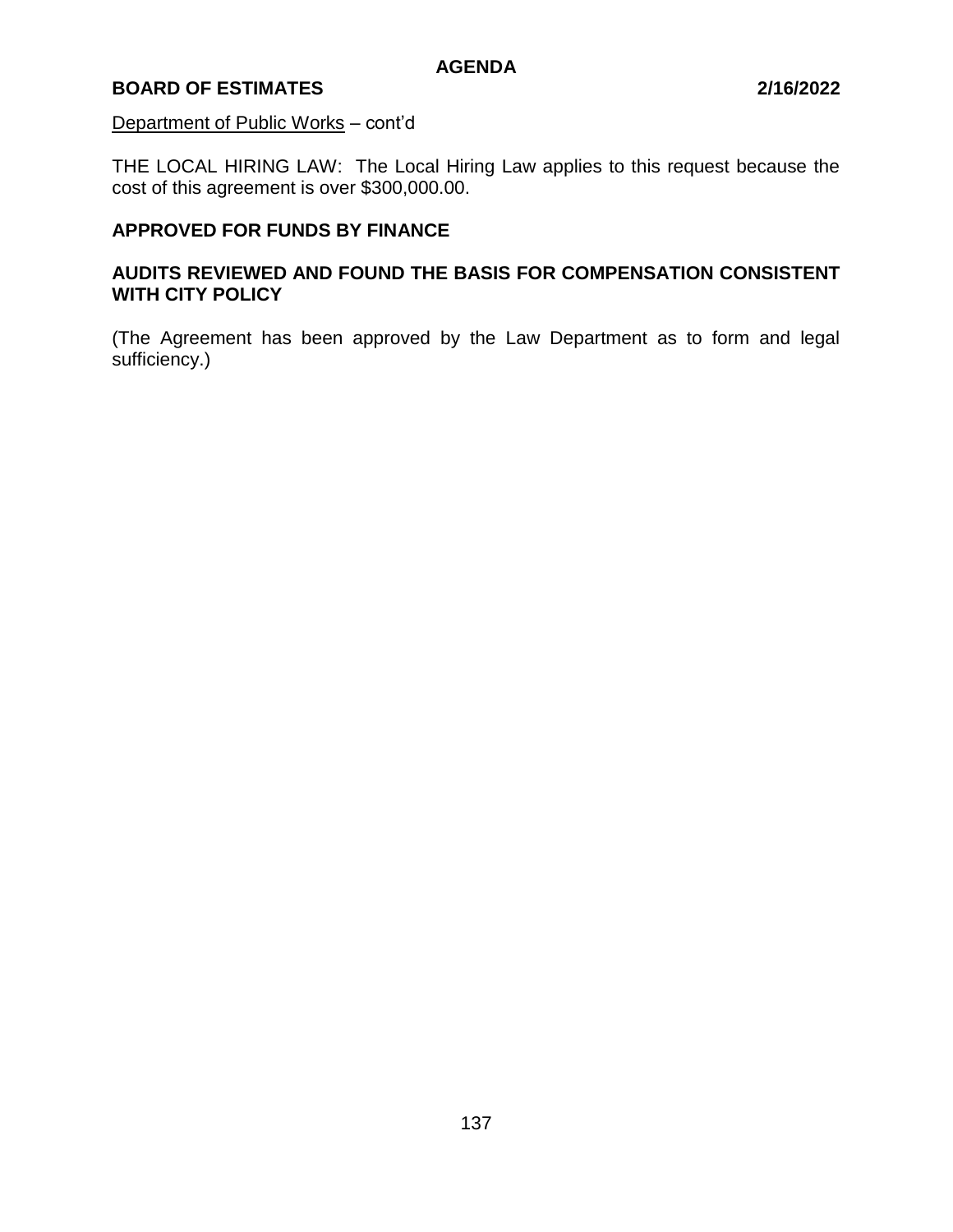Department of Public Works – cont'd

# **TRANSFER OF FUNDS**

# **AMOUNT FROM ACCOUNT TO ACCOUNT**

Bond Modeling Modeling Hydraulic Model

**\$4,319,986.66** 9958-904054-95229 9958-904913-9520-3 Stormwater Revenue Stormwater Hydraulic Project 1319 Stormwater (Design)

The transfer will provide funds to cover costs for Project 1319 Stormwater Hydraulic Modeling.

**AGENDA**

(In accordance with Charter requirements, a report has been requested from the Planning Commission, the Director of Finance having reported favorably thereon.)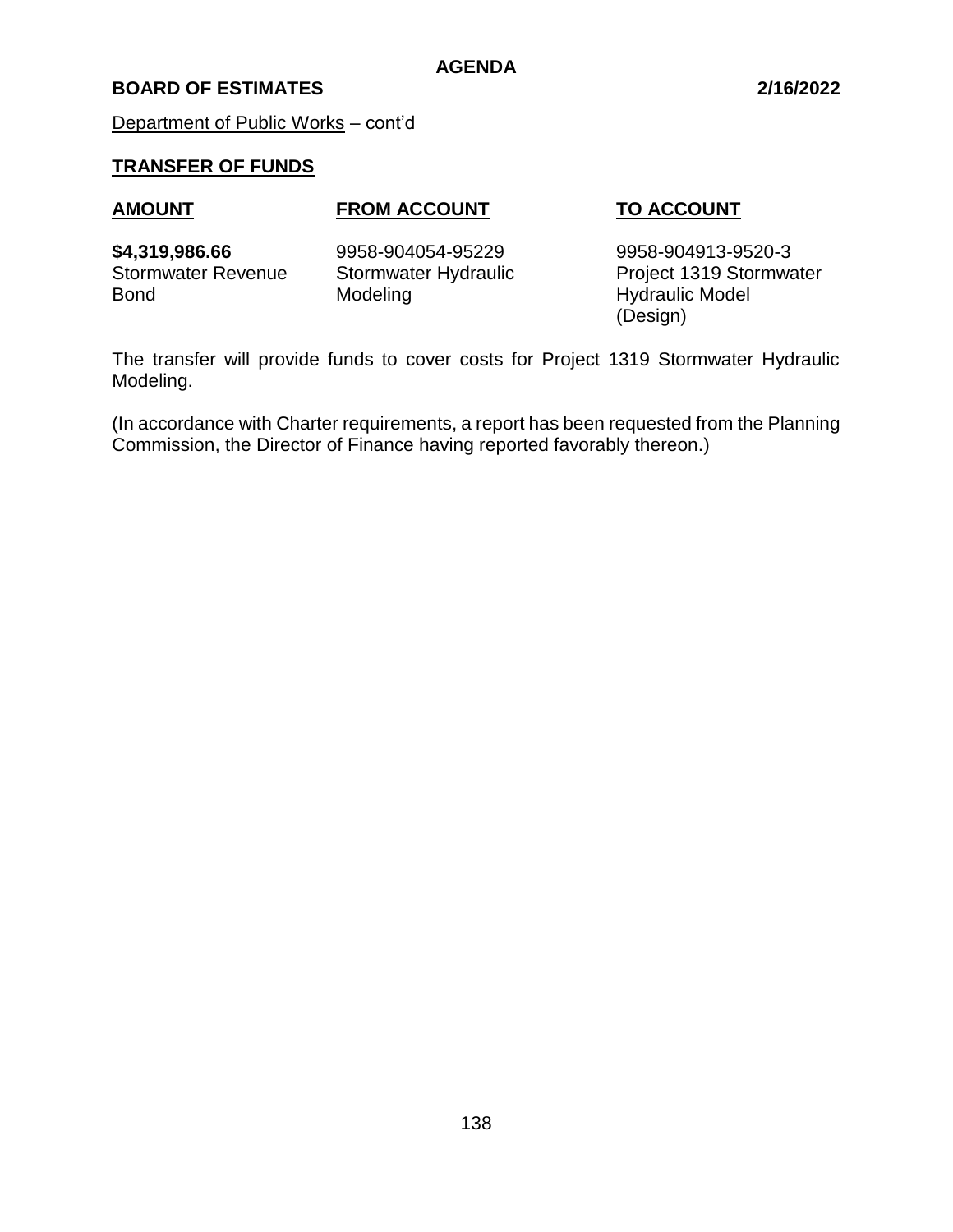#### **BOARD OF ESTIMATES 2/16/2022**

#### **RECOMMENDATIONS FOR CONTRACT AWARDS/REJECTIONS**

**\* \* \* \* \* \* \***

The Board is requested to

approve award of

the formally advertised contract

listed on the following pages:

140 - 144

to the low bidder meeting specifications,

or reject bids on those as indicated

for the reasons stated.

In connection with the Transfer of Funds,

a report has been requested from the Planning Commission,

the Director of Finance having reported favorably

thereon, as required by the provisions

of the City Charter.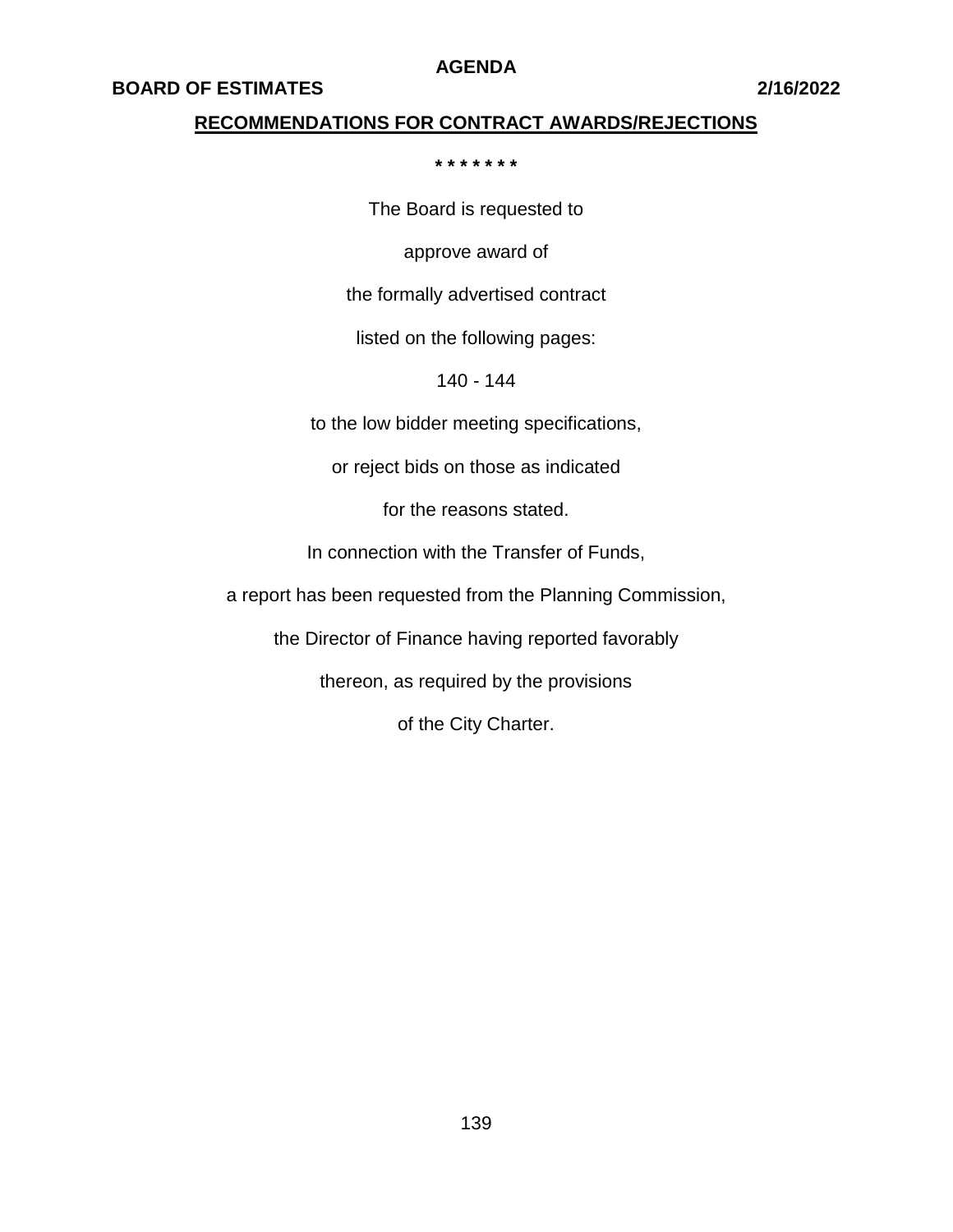#### **BOARD OF ESTIMATES 2/16/2022**

#### **RECOMMENDATIONS FOR CONTRACT AWARDS/REJECTIONS**

#### Bureau of Procurement

1. B50006360, Large Water M.E. Simpson Co., \$1,000,000.00 Meter Testing, Repairs & Replacement Services

(Department of Public Works, Water & Waste Water – Back River)

#### **MBE/WBE PARTICIPATION**:

On October 5, 2021, MWBOO set goals of 10% MBE and 6% WBE. On December 29, 2021, MWBOO determined M.E. Simpson to be compliant. Thielsch Enineering and Vanguard Utility Services were determined to be non-compliant.

# **MWBOO SET GOALS OF 10% FOR MBE AND 6% FOR WBE.**

M.E. Simpson Co., Inc.

| <b>MBE:</b> R.E Harrington Plumbing & Heating, Inc. | 10% |
|-----------------------------------------------------|-----|
| <b>WBE: A-Plus Contracting, LLC</b>                 | 6%  |

#### **MWBOO FOUND VENDOR IN COMPLIANCE.**

| 2. | B50006120, Expanding and<br><b>Creating Tree Pits</b><br>(Recreation & Parks - | <b>REJECTION:</b> Suppliers were solicited by<br>posting on CitiBuy, eMaryland Marketplace,<br>and in local newspapers. Two bids were<br>received and opened on August 4, 2021. The<br>low bidder Sparks Quality Fence Company,<br>was found non-compliant by the Minority and<br>Women' Business Opportunity Office. The bid<br>from Monumental Paving & Excavating, Inc.<br>exceeded the agency's budget. It is recom-<br>mended that the Board reject all bids, in the<br>best interest of the City. A new solicitation<br>will be issued upon Board approval of this |
|----|--------------------------------------------------------------------------------|--------------------------------------------------------------------------------------------------------------------------------------------------------------------------------------------------------------------------------------------------------------------------------------------------------------------------------------------------------------------------------------------------------------------------------------------------------------------------------------------------------------------------------------------------------------------------|
|    | <b>Forestry Division)</b>                                                      | action.                                                                                                                                                                                                                                                                                                                                                                                                                                                                                                                                                                  |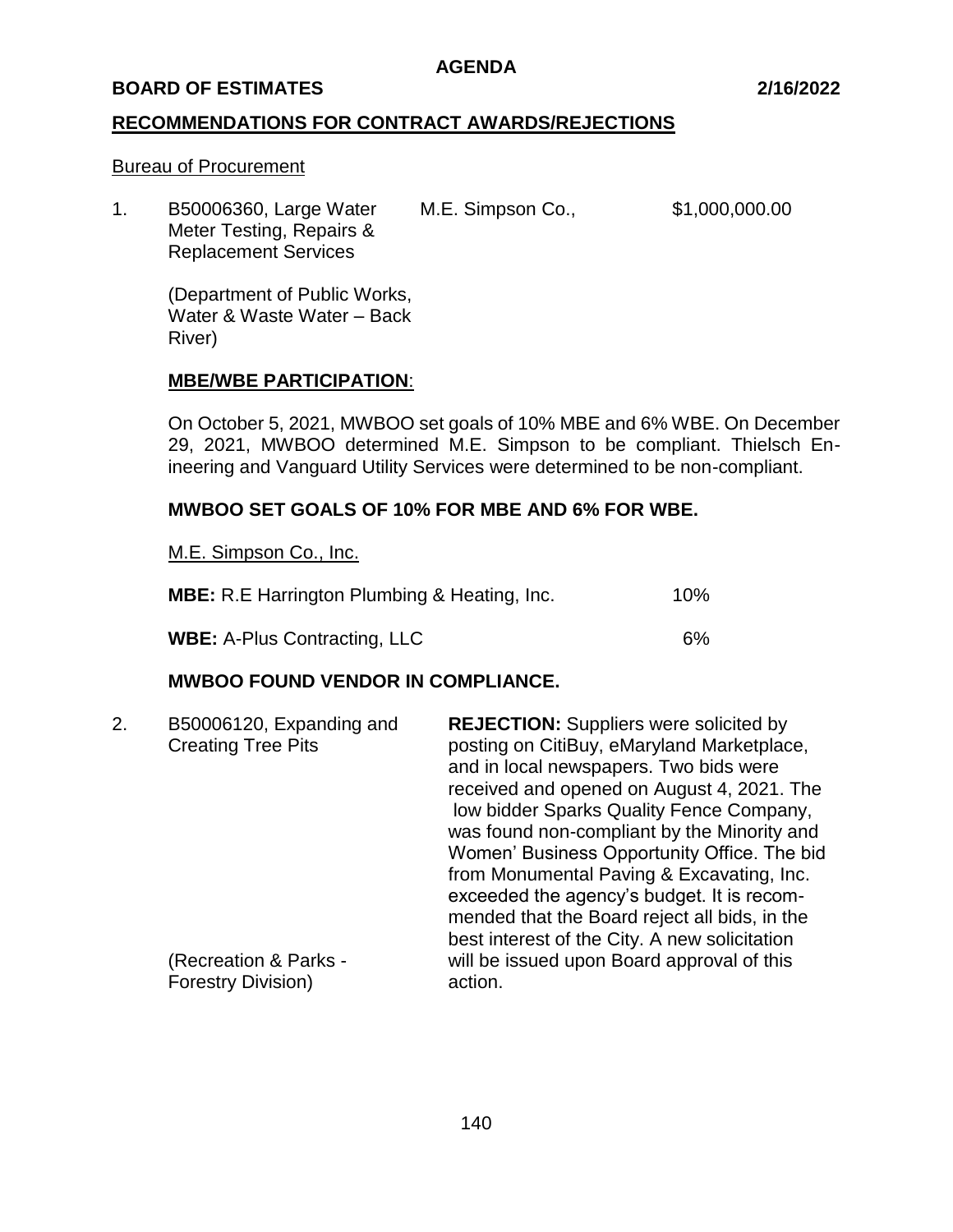### **BOARD OF ESTIMATES 2/16/2022**

# **RECOMMENDATIONS FOR CONTRACT AWARDS/REJECTIONS**

#### Bureau of Procurement

3. B50006282, Fiber Optic **REJECTION:** Suppliers were solicited by Cable Installation, Main- by posting on CitiBuy, eMaryland Markettenance, and Repair place, and in local newspapers. Five bids Services were received and opened on September 15, 2021. The award recommendation was withdrawn and then re-evaluated due to the protest filed. The City intends to rebid and reassess the scope of work in addition to the volume of work needed supported by forecasted projects. It is recommended that the Board reject all bids, in the best interest of the City. A new solicitation will be issued (BCIT, MOCJ, BPD, etc.) upon Board approval of this action.

**PROTESTS WERE RECEIVED FROM BLUESTAR TECHNOLOLGIES, INC., AND HIGHLANDER CONTRACTING COMPANY.**

Department of Public Works

| 4. | WC 1252, Grantley Road<br>and Vicinity Water Main<br>Replacement | <b>Monumental Paving</b> | \$6,901,193.50 |
|----|------------------------------------------------------------------|--------------------------|----------------|
|    | <b>MBE:</b> Economic International<br>Construction Co., Inc.     | \$159,400.00             | 2.31%          |
|    | Clopton Concrete and.<br>Construction, Inc.                      | 668,900.00               | 9.69%          |
|    | <b>TOTAL</b>                                                     | \$828,300.00             | 12.00%         |
|    | <b>WBE: S&amp;L Trucking, LLC</b>                                | \$345,100.00             | 5.00%          |
|    |                                                                  |                          |                |

**MWBOO FOUND VENDOR IN COMPLIANCE.**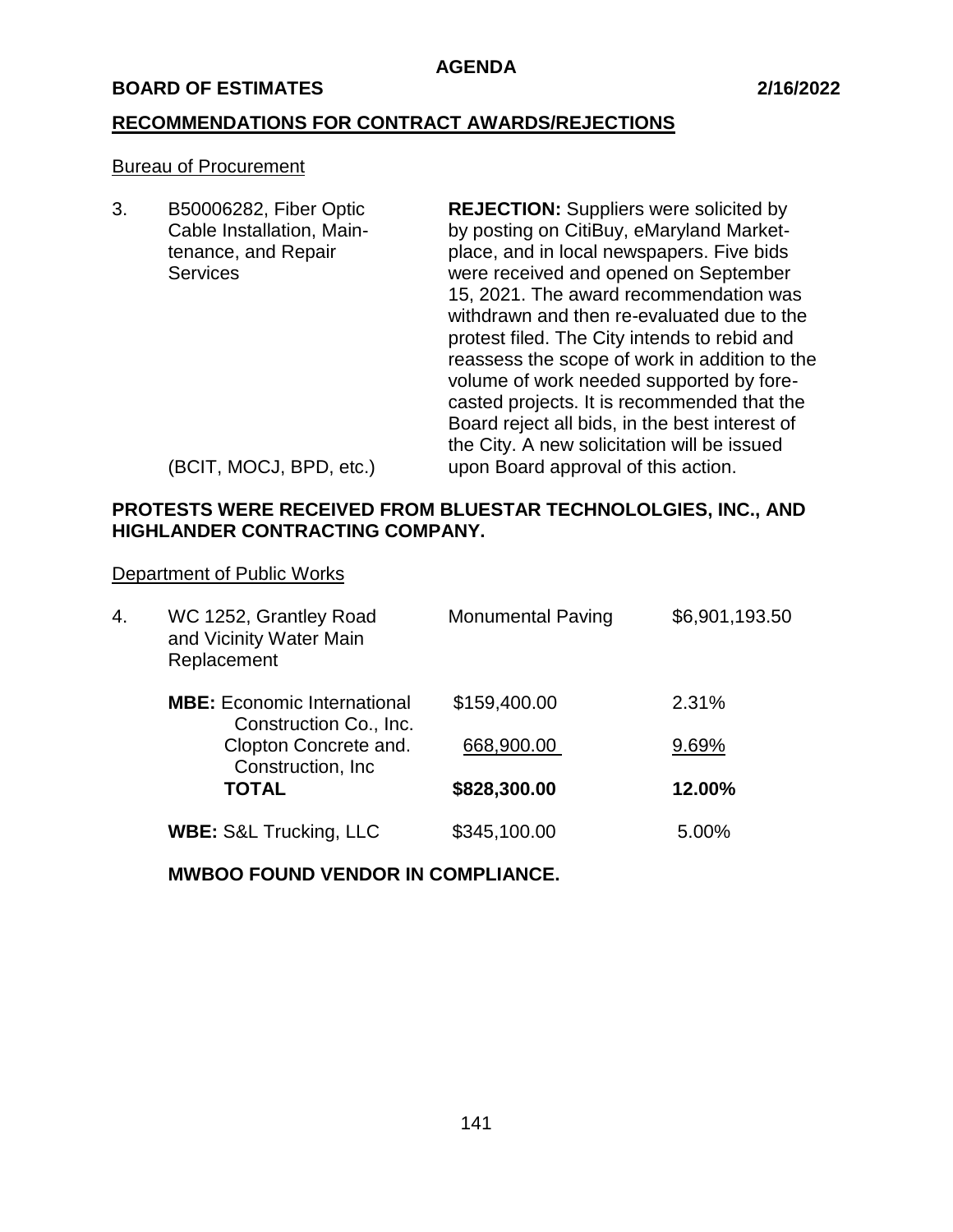#### **BOARD OF ESTIMATES 2/16/2022**

# **RECOMMENDATIONS FOR CONTRACT AWARDS/REJECTIONS**

Department of Public Works

# 5. **TRANSFER OF FUNDS**

| <b>AMOUNT</b> | <b>FROM ACCOUNT/S</b> | <b>TO ACCOUNT/S</b> |
|---------------|-----------------------|---------------------|
|---------------|-----------------------|---------------------|

| \$8,816,000.00 | 9960-909140-9558        | 9960-905721-9557-6 |
|----------------|-------------------------|--------------------|
| Revenue Bonds  | WM Replacement Sequoia/ | Construction       |
|                | Grantley                |                    |

The transfer will cover the costs for construction for WC 1252, Grantley Road and Vicinity Water Main Replacement.

| 6. | WC 1257, Falls Road     | RE. Harrington              | \$8,386,000.00 |
|----|-------------------------|-----------------------------|----------------|
|    | and Vicinity Water Main | <b>Plumbing &amp; Heat-</b> |                |
|    | Replacements            | ing, Inc.                   |                |

# **MWBOO SET GOALS OF 12% FOR MBE AND 5% FOR WBE.**

| <b>MBE:</b> R.E. Harrington Plumb-<br>and Heating Co., Inc.* | \$5,870,200.00 | 35.00% |
|--------------------------------------------------------------|----------------|--------|
| <b>Economic International</b><br>Construction, Co., Inc.     | 419,300.00     | 5.00%  |
| <b>Total</b>                                                 | \$6,289,500.00 | 40.00% |
| <b>WBE: K.L Phillips Trucking</b><br><b>LLC</b>              | 167,720.00     | 2.00%  |
| <b>R&amp;R Contracting Utili-</b><br>ties, Inc.              | 251,850.00     | 3.00%  |
| Total                                                        | 419,570.00     | 5.00%  |

**\***Indicates Self-Performance

**MWBOO FOUND VENDOR IN COMPLIANCE.**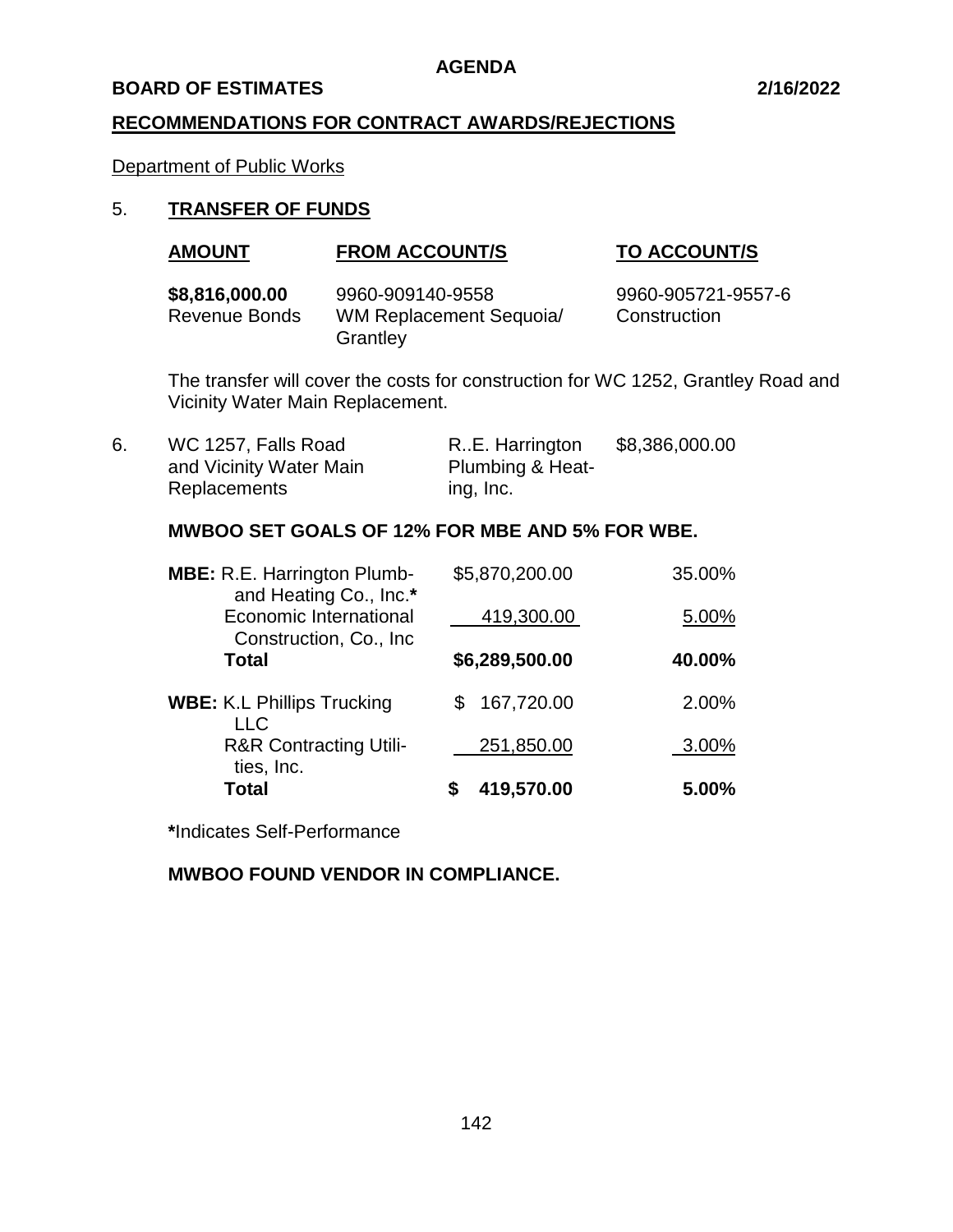#### **BOARD OF ESTIMATES 2/16/2022**

#### **RECOMMENDATIONS FOR CONTRACT AWARDS/REJECTIONS**

Department of Public Works

#### 7. **TRANSFER OF FUNDS**

| <b>TO ACCOUNT/S</b> |
|---------------------|
|                     |

| \$10,823,655.97 | 9960-909072-9558 | 9960-902973-9557-6 |
|-----------------|------------------|--------------------|
| Revenue Bonds   | WC 1257 Falls Rd | Construction       |
|                 | Water Mains      |                    |

The transfer will cover the costs for construction for WC 1257, Falls Road and Vicinity Water Main Replacements.

8. WC 1410, Urgent Need Spiniello Companies \$8,633,000.00. Water Infrastructure Rehabilitation and Improvements Phase I – FY'21

#### **MBE/WBE PARTICIPATION:**

The Chief of MWBOO recommends Spiniello Companies as being in full compliance with Article 5, Subtitle 28 of the Baltimore City Code. As part of their bid, Spiniello Companies has committed to utilize the following:

| <b>MBE:</b> Skeniah Group, LLC<br><b>Manuel Luis Construc-</b><br>tion Co., Inc. | \$659,034.00<br>376,926.00 | 7.63%<br>4.37% |
|----------------------------------------------------------------------------------|----------------------------|----------------|
| Total                                                                            | \$1,035,960.00             | 12.00%         |
| <b>WBE: R&amp;R Contracting</b><br>Utilities, Inc.                               | \$431,650.00               | 5.00%          |

**MWBOO FOUND VENDOR IN COMPLIANCE.**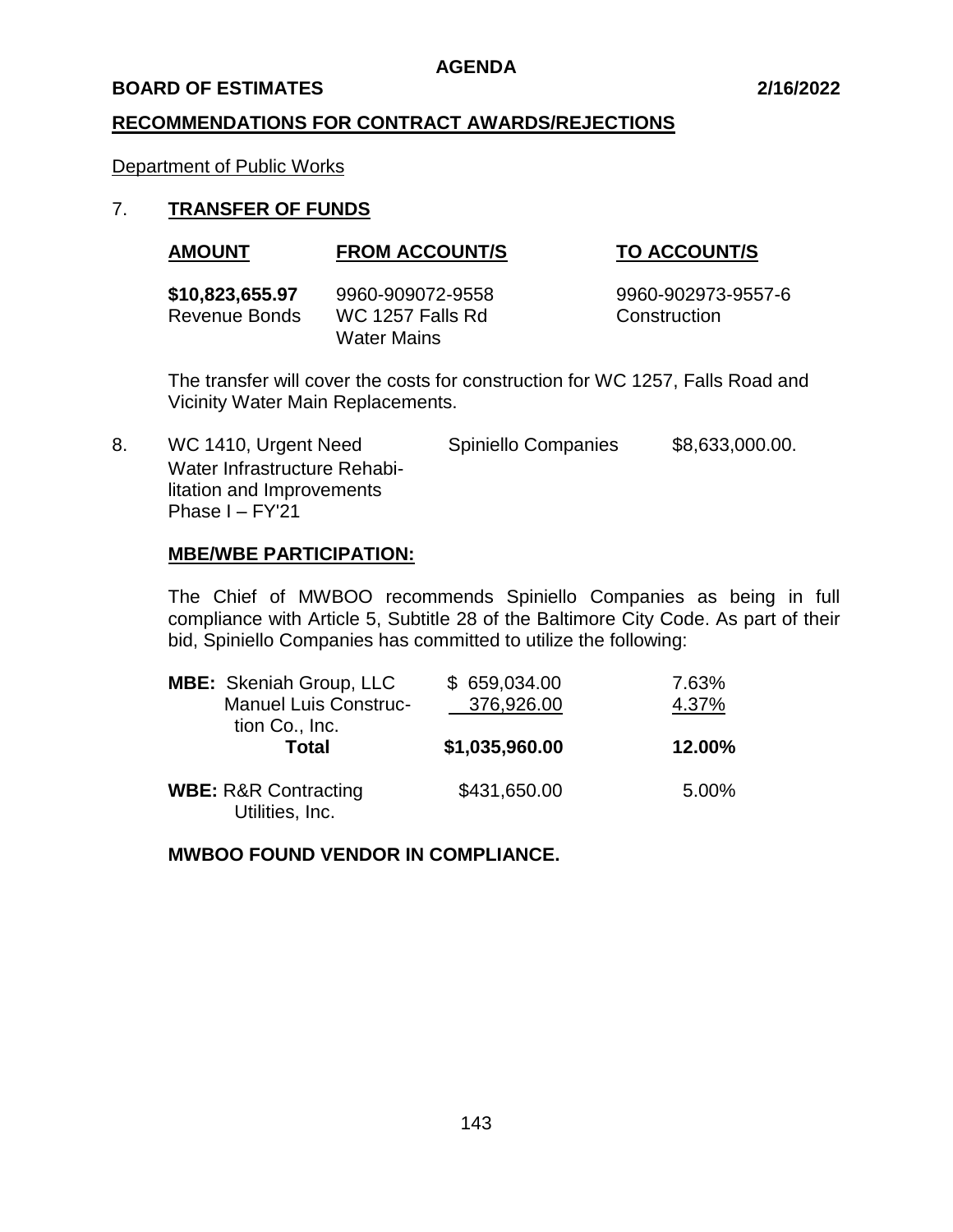#### **BOARD OF ESTIMATES 2/16/2022**

#### **RECOMMENDATIONS FOR CONTRACT AWARDS/REJECTIONS**

Department of Public Works – cont'd

# 9. **TRANSFER OF FUNDS**

| <b>AMOUNT</b>                          | <b>FROM ACCOUNT/S</b><br><b>TO ACCOUNT/S</b>                                    |                                    |
|----------------------------------------|---------------------------------------------------------------------------------|------------------------------------|
| \$8,725,000.00<br><b>Revenue Bonds</b> | 9960-902199-9558<br>Urg Need Infra Rehab/<br>$Impr$ PH $\overline{\phantom{a}}$ |                                    |
| 1,420,000.00<br><b>County Revenue</b>  | $\mathbf{u}$<br>$\mathbf{u}$                                                    |                                    |
| \$10,145,000.00                        |                                                                                 | 9960-902963-9557-6<br>Construction |

The transfer will cover construction costs associated with the award of WC 1410, Urgent Needs Water Infrastructure Rehabilitation and Improvements – Phase I – FY 2021. The project was delayed due to the pandemic.

# **A PROTEST AND SUPPLEMENTAL PROTEST WERE RECEIVED FROM METRA INDUSTRIES.**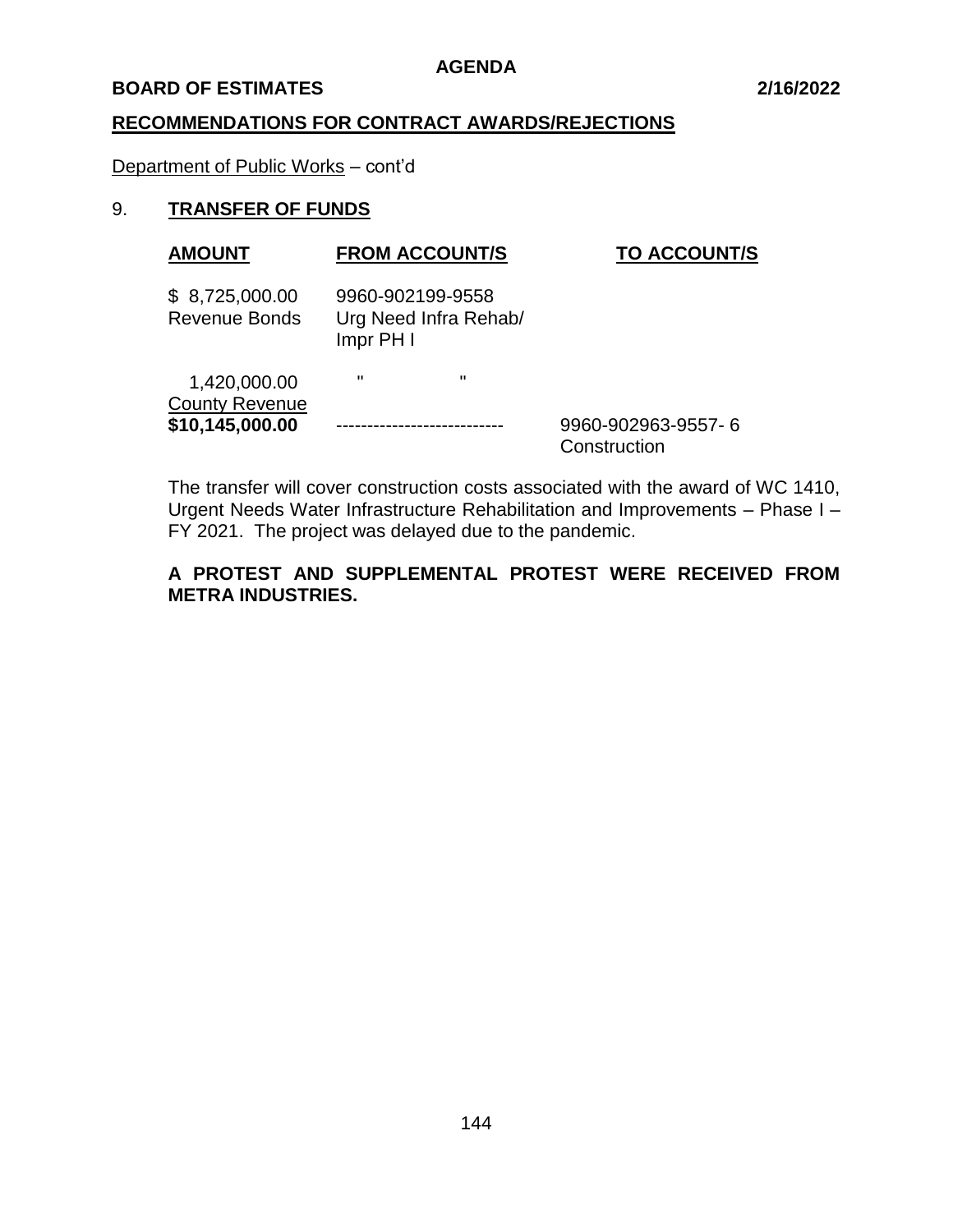# **BOARD OF ESTIMATES 2/16/2022**

#### Bureau of Procurement – Accept Technical Proposals and Open Price Proposals

# **ACTION REQUESTED OF B/E:**

The Board is requested to accept the technical proposals submitted in response to Solicitation Number B50006315 – Energy Consulting Services from the proposers listed below and open envelope "B" containing their price submittals.

Enel X North America, Inc., 1414 Key Highway, Ste. 200M, Baltimore, MD 21230 Paramount Energy Services, LLC, 911 Whispering Ridge Ln, Bel Air, MD 21015

The Board is further requested to return the price proposal from Siemens Industry, Inc., whose technical proposal was found non-responsive.

#### **AMOUNT OF MONEY AND SOURCE:**

N/A

(No award recommended at this time.)

#### **BACKGROUND/EXPLANATION:**

Vendors were solicited by posting on CitiBuy, eMaryland Marketplace, and in local newspapers. Four technical proposals were received on November 24, 2021. Three out of the four technical proposals received were found responsive and subsequently reviewed by the evaluation committee for technical scoring. Out of the three responsive proposals scored by the evaluation committee, two met the City's minimum technical score requirements for price opening.

**Req. No.: N/A Agency: Department of General Services**

#### **MBE/WBE PARTICIPATION**:

N/A

(No award recommended at this time.)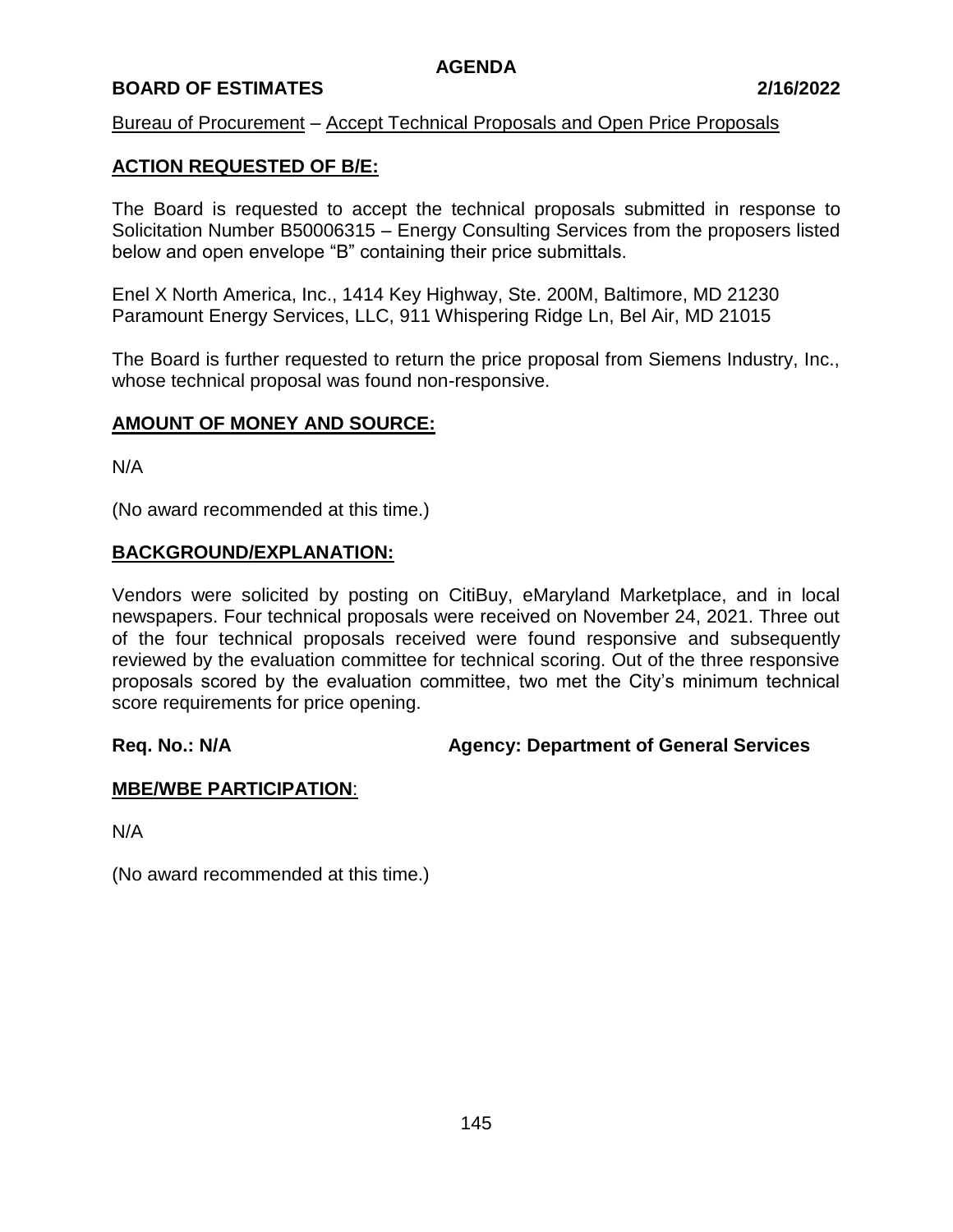# **BOARD OF ESTIMATES 2/16/2022**

Department of Finance – Master Services Agreement

#### **ACTION REQUESTED OF B/E:**

The Board is requested to approve the Master Services Agreement between the Mayor and City Council of Baltimore, acting by and through its Department of Finance and Paymentus Corporation. The period of the Agreement is effective upon Board approval through December 31, 2029.

#### **AMOUNT OF MONEY AND SOURCE:**

\$96,760.00 - 1001-000000-1480-166500-603018

#### **BACKGROUND/EXPLANATION:**

The Department of Finance seeks to enter into a Master Services Agreement with Paymentus Corporation to provide a full-featured electronic billing and payment solution. This platform will allow City residents and non-residents to make payments in a variety of ways, including, but not limited to, online, mobile, and walk-in locations.

#### **MBE/WBE PARTICIPATION:**

MWBOO granted a waiver on January 19, 2022, due to no opportunity to segment the work, as the software is proprietary.

#### **APPROVED FOR FUNDS BY FINANCE**

#### **AUDITS REVIEWED AND HAD NO OBJECTION.**

(The Master Services Agreement has been approved by the Law Department as to form and legal sufficiency.)

# **A PROTEST WAS RECEIVED FROM KUTAK ROCK LLP REPRESENTING ACI PAYMENTS, INC.**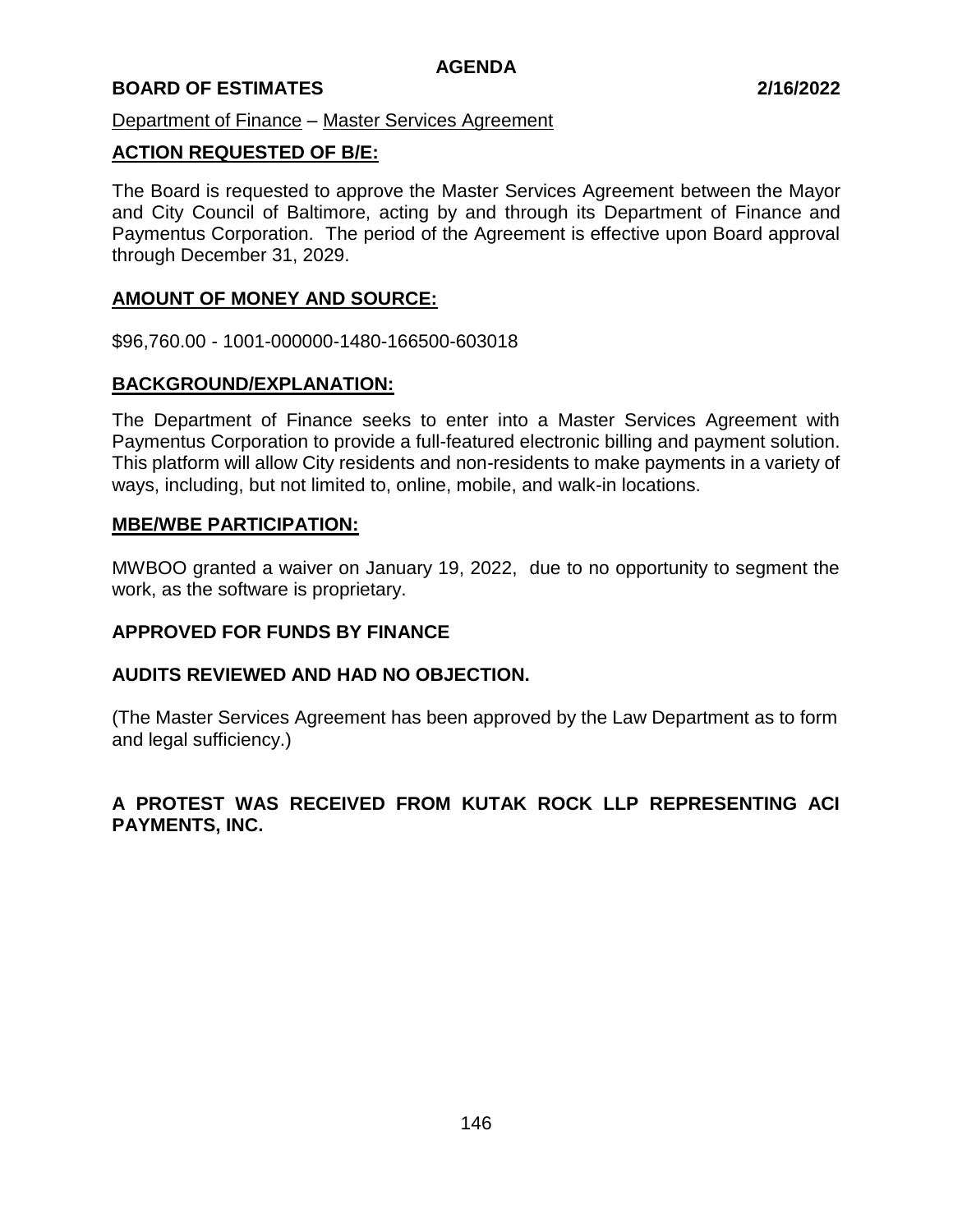# **BOARD OF ESTIMATES 2/16/2022**

# Fire Department – Ratification of Second Amendment and No Cost Extension

# **ACTION REQUESTED OF B/E:**

The Board is requested to approve and ratify a Second Amendment to Agreement with Mercy Medical Center, Inc. to perform COVID-19 testing of employees. The period of the agreement is April 19, 2021 through June 30, 2022. Notwithstanding anything in this Agreement to the contrary, the Provider may terminate this Agreement without penalty and without cause by providing the City with at least 45 days advance written notice.

# **AMOUNT AND SOURCE OF FUNDS:**

\$0.00 -1001-000000-3150-811500-603051

# **BACKGROUND/EXPLANATION:**

On November 17, 2021, the Board ratified and approved the Mercy Medical Center emergency provider agreement for \$233,498.00. On December 22, 2021, the Board of Estimates ratified a no cost extension from April 19, 2021 through December 31, 2021.

This Emergency Provider Agreement allows for the Baltimore City HR practitioner to call a triage call line to schedule eligible employees. Eligible participants will be those experiencing COVID-19 symptoms and their occupational first-degree close contacts. Eligible participants are regular and contractual employees on City payroll. Tests available are COVID-19 Rapid Antigen (Veritor COVID antigen), Cepheid 4plex (COVID-PCR, Flu A, Flu B, RSV) or Cepheid SARS-Cov-2 PCR. The City has the option to renew this Agreement for one (1) additional six (6) month period on the same terms and conditions, to be exercise at the sole discretion of the City.

The agreement is because of the late receipt of initial documents.

#### **MBE/WBE PARTICIPATION:**

N/A

# **BALTIMORE CITY RESIDENTS FIRST:**

N/A

# **APPROVED FOR FUNDS BY FINANCE**

# **AUDITS NOTED THE NO COST TIME EXTENSION.**

(The Second Amendment to Agreement has been approved by the Law Department as to form and legal sufficiency.)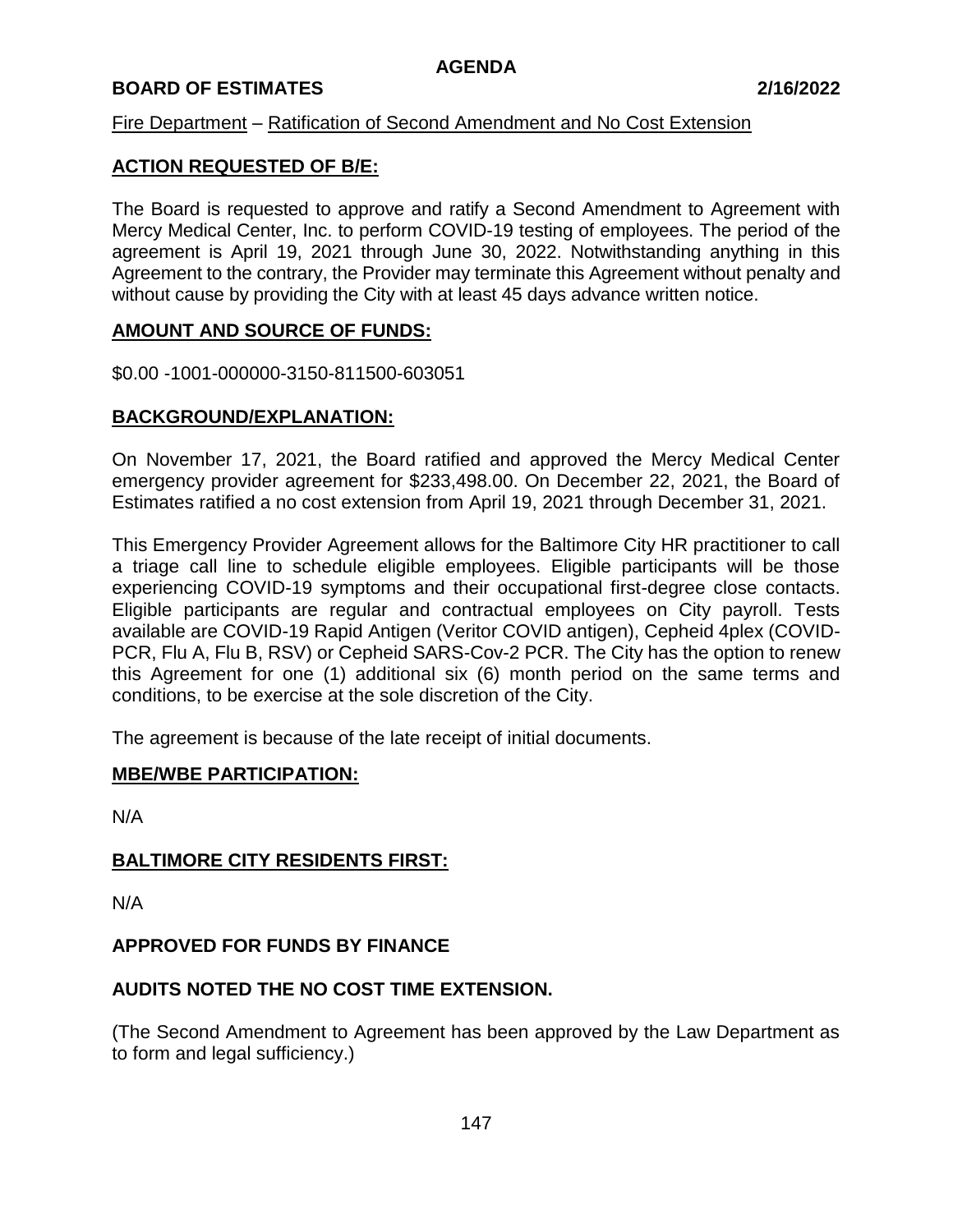# **BOARD OF ESTIMATES 2/16/2022**

#### Fire Department – Ratification and Grant Adjustment Notice

# **ACTION REQUESTED OF B/E:**

The Board is requested to approve ratify and authorize acceptance of the Grant Adjustment Notice (GAN) from the Maryland Emergency Management Agency (MEMA) for the Fiscal Year 2018 Urban Areas Security Initiative (UASI) grant, Award # EMW-2018-SS-00023- UASI. The previous period was September 1, 2018, through November 30, 2021. The grant adjustment notice extended the performance period to September 1, 2018, through February 28, 2022.

# **AMOUNT AND SOURCE OF FUNDS:**

\$0.00 - 4000-482019-2023-212600-601001

#### **BACKGROUND/EXPLANATION:**

On February 27, 2019, the Board approved the FY18 Urban Area Security Initiative Grant in the amount of \$663,081.00 for the period September 1,2018 through August 31, 2020. On March 25, 2020, the Board ratified the GAN that decreased funding by \$140,000.00, making the new total award amount \$523,081.00. On September 1, 2021,the Board approved a GAN extension for the period from September 1, 2018 through November 30, 2021.

The Urban Area Security Initiative grant is intended to facilitate and strengthen the nation and Maryland against risks associated with the potential terrorist attacks while concentrating on developing integrated systems for prevention, protection, response and recovery.

The Grant Award is late because of the late receipt of award documents.

#### **MBE/WBE PARTICIPATION:**

N/A

#### **BALTIMORE CITY RESIDENTS FIRST:**

N/A

#### **APPROVED FOR FUNDS BY FINANCE**

#### **AUDITS REVIEWED AND HAD NO OBJECTION.**

(The terms and conditions of the Grant Adjustment Notice have been approved by the Law Department as to form and legal sufficiency.)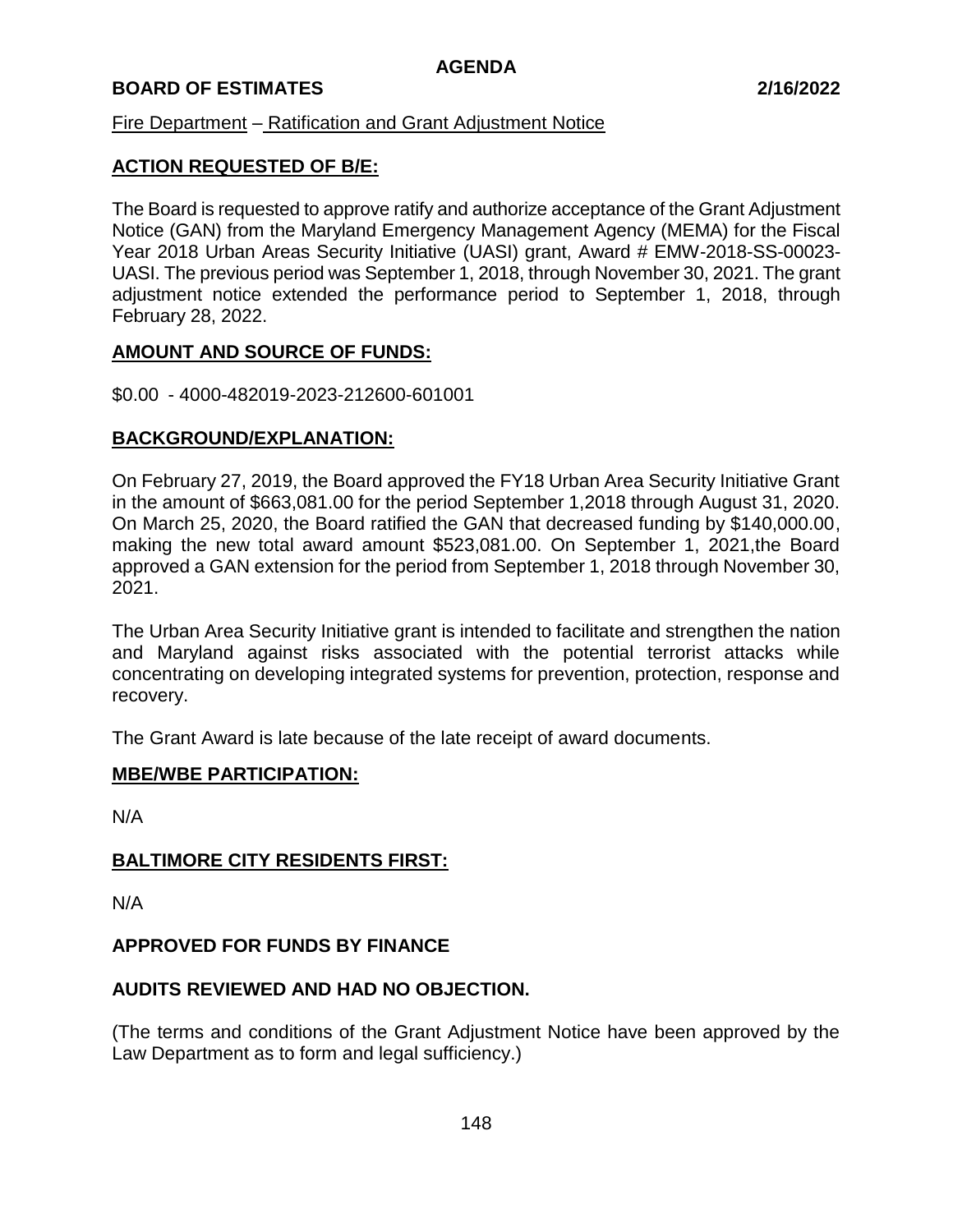# **BOARD OF ESTIMATES 2/16/2022**

#### Fire Department – Agreement

# **ACTION REQUESTED OF B/E:**

The Board is requested to approve and authorize execution of an Agreement with the University of Maryland Emergency Medicine Associates, P.A. (UMEMA) for Emergency Medical Services (EMS) Medical Direction Services. The period of the agreement is July 1, 2022 through June 30, 2022, unless terminated earlier in accordance with the Agreement. Contingent upon approval by the Board, the City has the option to extend the term of the agreement under the same terms and conditions for three additional 1 year terms from July 1, 2022 through June 30, 0225, with mutual written agreement from the Provider.

# **AMOUNT OF MONEY AND SOURCE:**

\$516,204.00 – 1001-000000-3191-308700-603026

# **BACKGROUND/EXPLANATION:**

On July 12, 2017, the Board approved the original agreement with UMEMA for emergency medical direction for the BCFD Emergency Medical Services Operational Program (EMSOP) for the period July 1, 2017 through June 30, 2018, with three additional one-year terms in the amount of \$173,200.00.

The original agreement was amended to increase the amount by \$28,800.00 from \$173,200.00 to \$202,000.00 and to update the names of the physicians. The first renewal was exercised for the period of July 1, 2018 through June 30, 2019 approved by the Board on October 17, 2018 for the amount of \$256,400.00.

The second renewal was approved for the period July 1, 2019 through June 30, 2020 on January 22, 2020 for the amount of \$256,400.00. The third renewal which exercised the City's third of three renewal options for the period July 1, 2020 to June 30, 2021 was approved by the Board on February 3, 2021 for the amount of \$512,800.00.

The Agreement is late because of administrative delays.

# **APPROVED FOR FUNDS BY FINANCE**

# **AUDITS REVIEWED AND HAD NO OBJECTION.**

(The Agreement has been approved by the Law Department as to form and legal sufficiency.)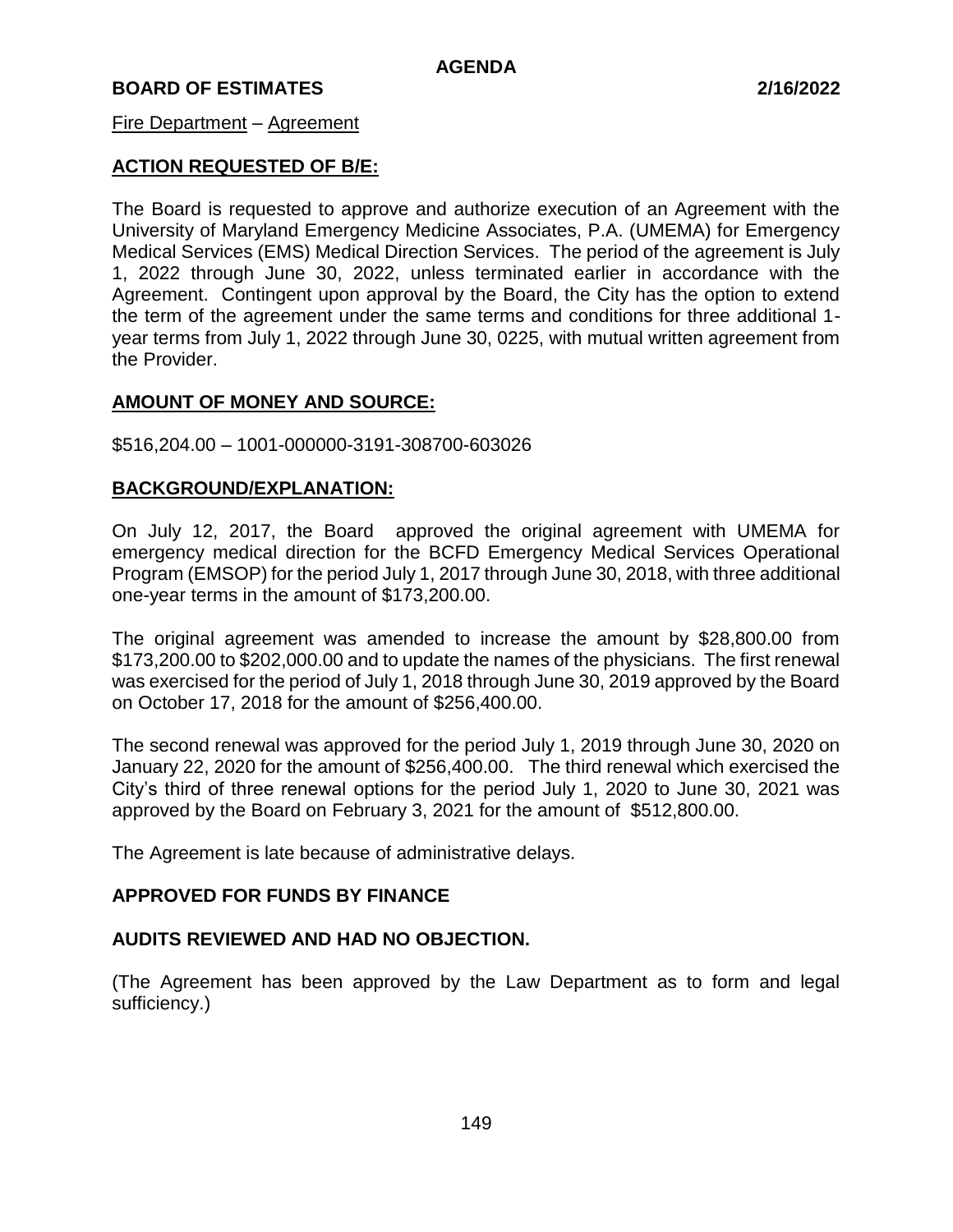# **BOARD OF ESTIMATES 2/16/2022**

#### Fire Department – Agreement

# **ACTION REQUESTED OF B/E:**

The Board is requested to approve and authorize execution of an Agreement with the University of Maryland Baltimore County. The period of the agreement is effective upon Board approval for one year, and will renew for up to 3-year additional 1-year terms, unless either party gives written notice of intent not to renew 90 days prior to the end of the term.

#### **AMOUNT OF MONEY AND SOURCE:**

N/A

#### **BACKGROUND/EXPLANATION:**

This is a Clinical Agreement will allow UMBC paramedic students and when appropriate certain of UMBC's faculty members, to visit and utilize the Baltimore City Fire Departments and field stations to afford the paramedic students the opportunity for practical learning and clinical experiences at the Baltimore City Fire Department.

# **APPROVED FOR FUNDS BY FINANCE**

# **AUDITS REVIEWED AND HAD NO OBJECTION.**

(The Agreement has been approved by the Law Department as to form and legal sufficiency.)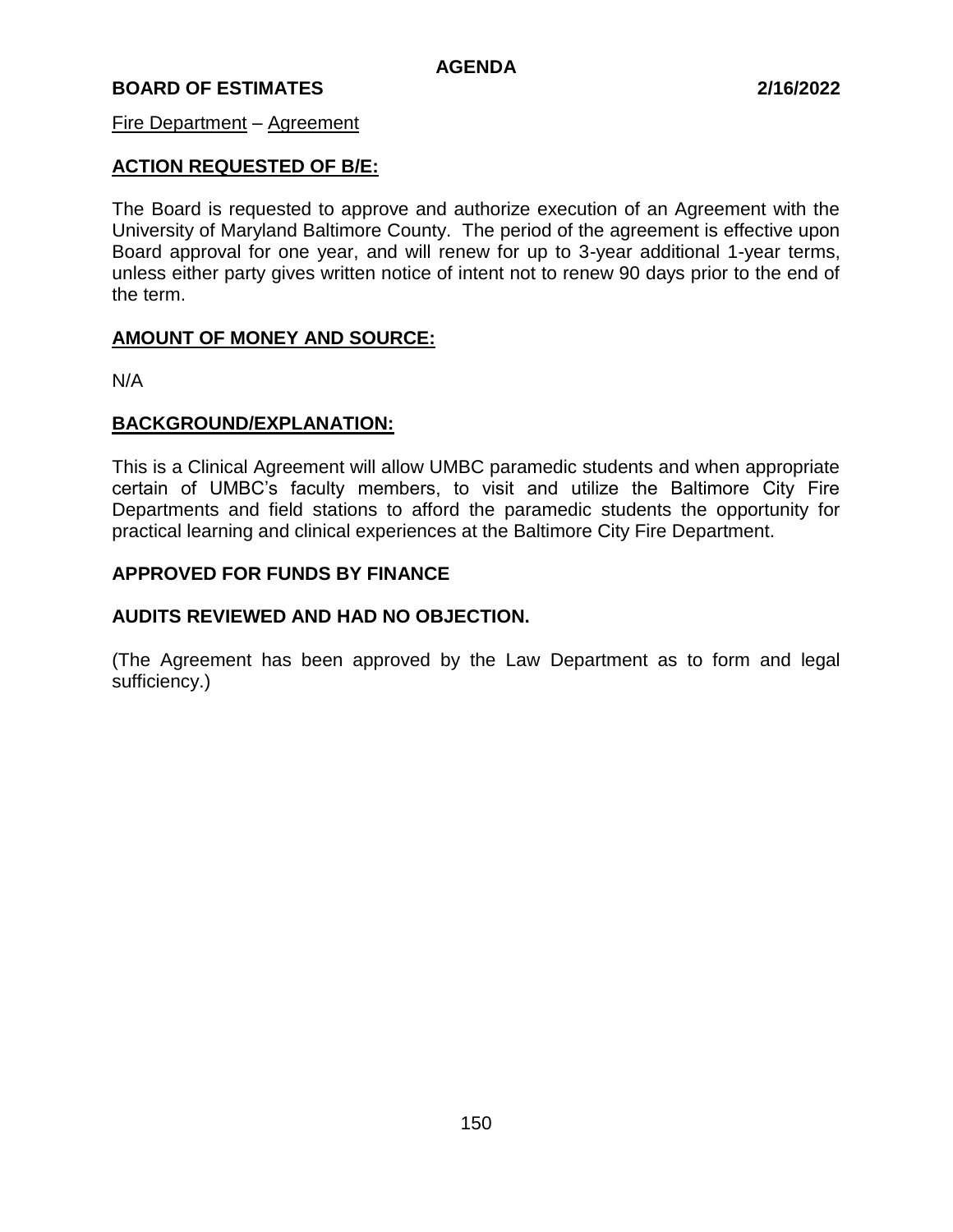# **BOARD OF ESTIMATES 2/16/2022**

#### Mayor's Office of Children and Family Success – Hire Up Worksite Agreement

# **ACTION REQUESTED OF B/E:**

The Board is requested to approve and authorize execution of a Hire Up Worksite Agreement with Canopy Hilton Hotel, to administer on-site hospitality employment for Disconnected Youth that Squeegee through the Mayor's Officeof African American Male Engagement in collaboration with the Mayor's Office of Employment Development HIRE UP program. The period of the agreement is retroactive from December 27, 2021, through December 31, 2022, with the option to renew for two 1-year terms.

# **AMOUNT OF MONEY AND SOURCE:**

#### \$95,500.00 - 1001-000000-1772-512700-603051

# **BACKGROUND/EXPLANATION:**

Dating back as early as the mid 1980's, Baltimore has grappled with a persistent youth panhandling challenge, specifically youth that participate in free-lance windshield washing at high traffic intersections across the City. In 2019, the Mayor's Office of Children and Family Success (MOCFS) and the Mayor's Office of African AmericanMale Engagement (MOAAME) developed a support model for disrupting environments that encourage squeegee activity, while providing wraparound supports to youth.

Mayor Scott's Administration is building on the initial strategy developed by MOCFS and MOAAME, re-engagingacademic partners, business and community leaders to develop a strategic action plan for disconnected young men and boys rooted in public health and guided by best practices and research.

Building on initial efforts, MOAAME will intensify outreach efforts to squeegee youth while engaging business, community, and youth leaders to examine and reimagine our squeegee strategy by launching an Employer Coalition – a group of employers committed to hiring Disconnected Youth That Squeegee (DYTS). Canopy Hilton Hotel is thefirst partnered employer in the Employer Coalition. The Worksite agreement is required for DYTS to work on-site.

#### **MBE/WBE PARTICIPATION:**

MBE/WBE goals do not apply as there are no subcontractors.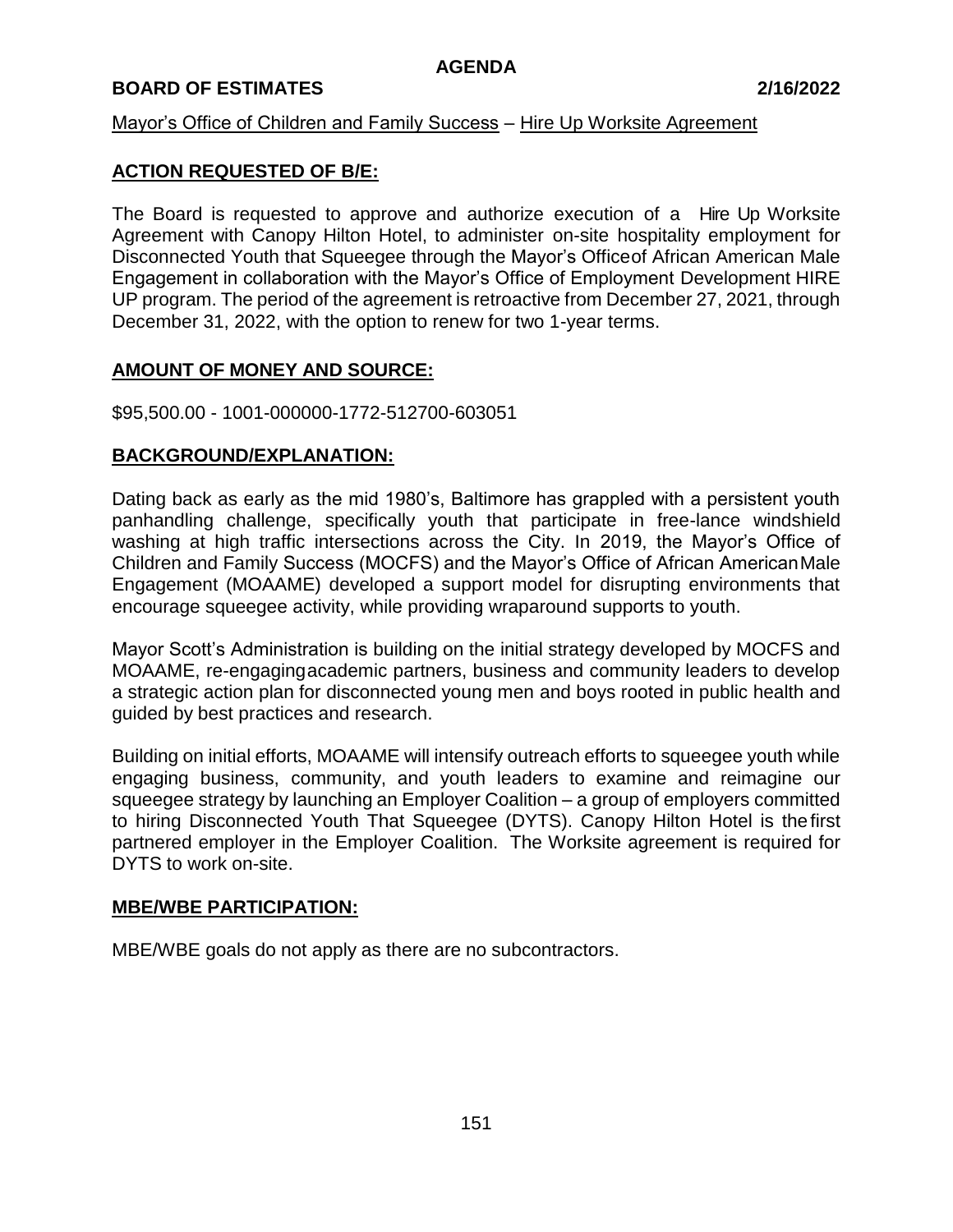# **BOARD OF ESTIMATES 2/16/2022**

Mayor's Office of Children and Family Success – cont'd

# **BALTIMORE CITY RESIDENTS FIRST (BCRF):**

BCRF does not apply as the contract is for less than \$300,000.00.

# **APPROVED FOR FUNDS BY FINANCE**

(The Hire Up Worksite Agreement has been approved by the Law Department as to form and legal sufficiency.)